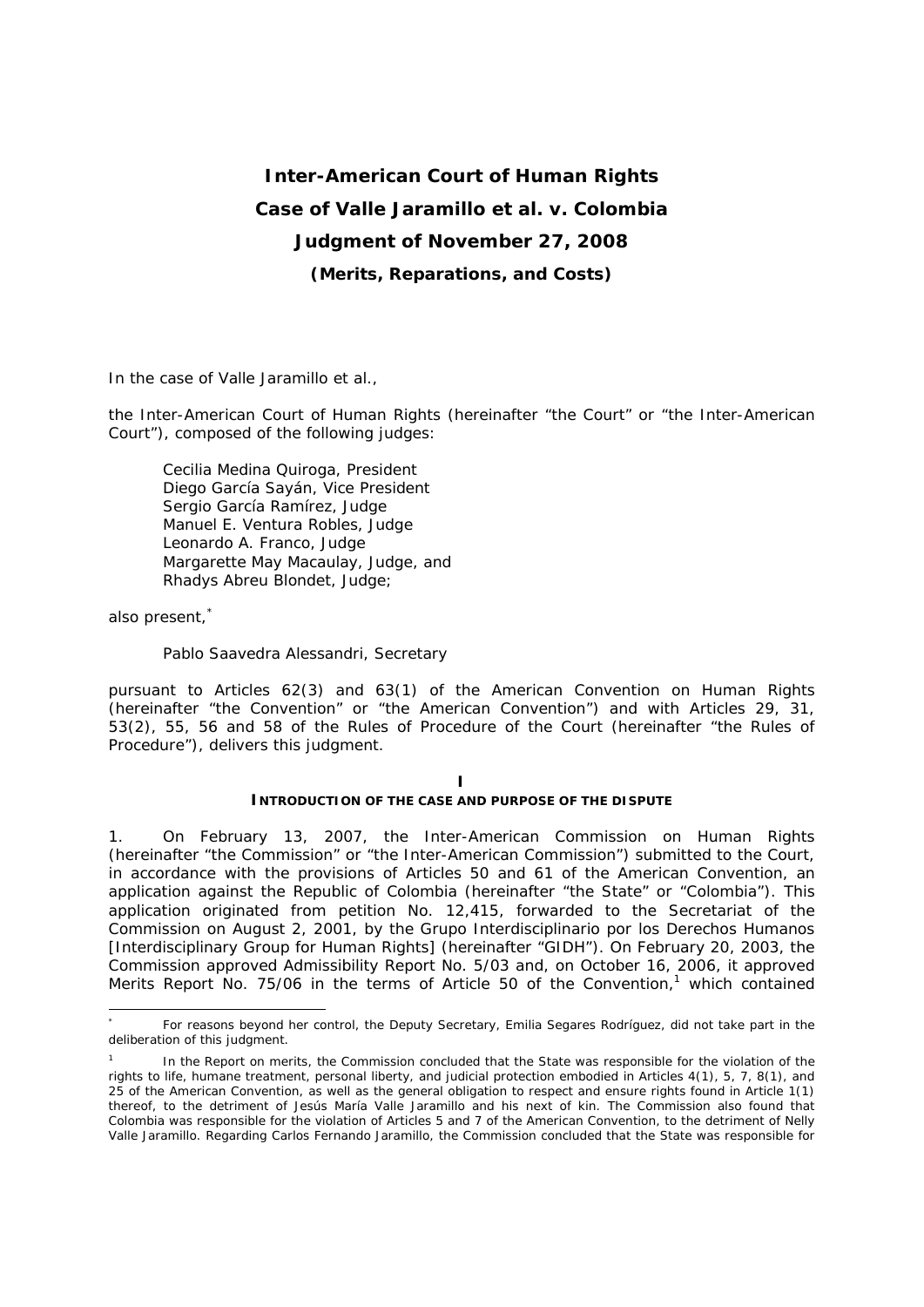various recommendations to the State. Taking into consideration the "State's report on the implementation of the recommendations included in the Report on the merits, and the lack of substantive progress in compliance with them," the Commission decided to submit the instant case to the jurisdiction of the Court on February 13, 2007. The Commission appointed Víctor Abramovich, Commissioner, and Santiago A. Canton, Executive Secretary, as delegates, and Ariel E. Dulitzky, Elizabeth Abi-Mershed, Juan Pablo Albán A., Verónica Gómez, Andrea Repetto, and Karin Mansel as legal advisers.

# 2. In its application, the Commission alleged that:

On February 27, 1998, […] two armed men entered Jesús María Valle Jaramillo's office in […] Medellín [where Carlos Fernando Jaramillo Correa and] Nelly Valle [Jaramillo], Jesús María Valle's sister, were also present […]. [Subsequently, a woman entered and, together with two armed men, proceeded to] tie up and immobilize the hostages […]. Jesús María Valle was murdered with two shots to his head, [and] died instantly. […] Following the extrajudicial execution, Mrs. Valle and Mr. Jaramillo Correa were dragged to the lobby, [where] they were threatened with guns [...]. [T]he perpetrators [then] left the office. [...] Carlos Fernando Jaramillo [...] had to go into exile because of his fears owing to the threats he had received. […] The available evidence indicates that the motive for the murder was to silence the reports of the human rights defender Jesús María Valle about the crimes perpetrated in the municipality of Ituango by members of paramilitary forces in connivance with members of the Army [...]. [A]most nine years have passed […], three civilians have been convicted *in absentia*, and there are no judicial investigations underway to determine whether State agents bear any responsibility.

3. Based on the above, the Commission alleged that the State is responsible for:

The [alleged] extrajudicial execution of the human rights defender Jesús María Valle Jaramillo; the [alleged] detention and cruel, inhuman, and degrading treatment that preceded it, to the detriment of Mr. Valle Jaramillo, Nelly Valle Jaramillo, his sister, and Carlos Fernando Jaramillo Correa […]; the [alleged] lack of investigation and punishment of those responsible for these acts; the [alleged] lack of adequate reparation in favor of the [presumed] victims and their next of kin; and the [alleged] forced displacement that Mr. Jaramillo Correa suffered following the facts.

4. The Commission asked the Court to declare the international responsibility of the State for the violation of:

(a) Articles 4 (Right to Life), 5 (Right to Humane Treatment) and 7 (Right to Personal Liberty) of the American Convention, in relation to Article 1(1) (Obligation to Respect Rights) thereof, to the detriment of Jesús María Valle Jaramillo;

(b) Articles 5 (Right to Humane Treatment) and 7 (Right to Personal Liberty) of the American Convention, in relation to Article 1(1) (Obligation to Respect Rights) thereof, to the detriment of Nelly Valle Jaramillo Jaramillo (hereinafter "María Nelly Valle Jaramillo" or "Nelly Valle Jaramillo") and Carlos Fernando Jaramillo Correa;

(c) Article 22 (Freedom of Movement and Residence) of the American Convention, in relation to Article 1(1) (Obligation to Respect Rights) thereof, to the detriment of Carlos Fernando Jaramillo Correa "and his next of kin"; and

(d) Articles 8(1) (Right to a Fair Trial) and 25 (Right to Judicial Protection) of the American Convention, in relation to Article 1(1) (Obligation to Respect Rights) thereof, to the detriment of Nelly Valle Jaramillo, Carlos Fernando Jaramillo Correa, and "the next of kin" of Jesús María Valle Jaramillo.

 the violation of Articles 5, 7, and 22 of the Convention (file of attachments to the application, appendix 1, folios 1 to 36).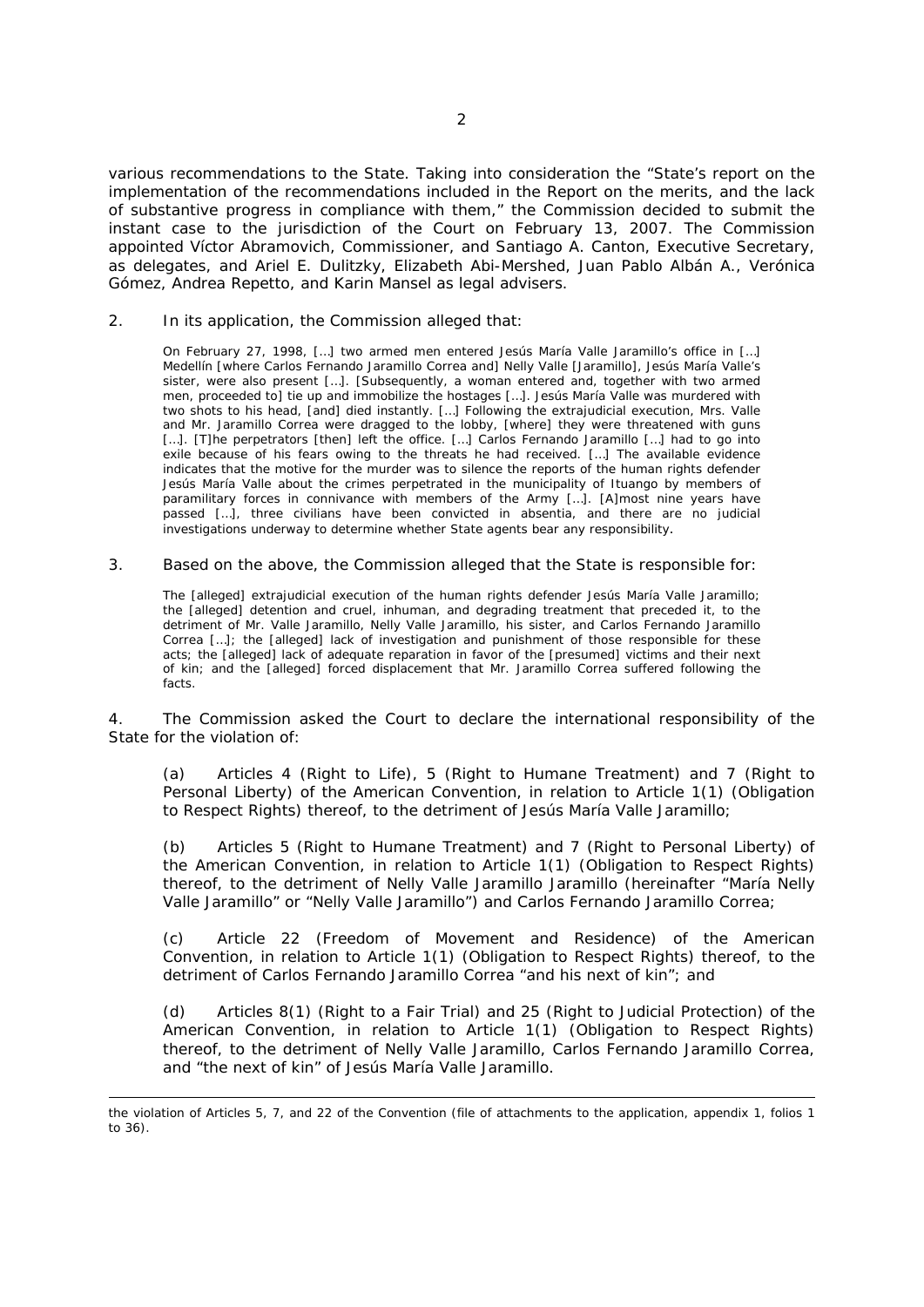Finally, the Commission asked the Court to order the State to adopt various measures of pecuniary and non-pecuniary reparation.

5. On May 9, 2007, the GIDH, represented by María Victoria Fallon Morales, Patricia Fuenmayor Gómez, and John Arturo Cárdenas Mesa, and the *Comisión Colombiana de Juristas* [Colombian Commission of Jurists] (hereinafter "CCJ"), represented by Gustavo Gallón Giraldo and Luz Marina Monzón Cifuentes, as representatives of the alleged victims and their next of kin (hereinafter "the representatives"), presented their brief with pleadings, motions, and evidence (hereinafter "brief with pleadings and motions" or "the representatives' brief"), in the terms of Article 23 of the Rules of Procedure. The representatives asked the Court to declare that the State had violated the same rights as those alleged by the Commission and, in addition, they alleged that the State was responsible for the violation of:

(a) Article 5(1) (Right to Humane Treatment) of the Convention, in relation to Article 1(1) (Obligation to Respect Rights) thereof, to the detriment of "the next of kin of Jesús María Valle Jaramillo and Nelly Valle Jaramillo";

(b) Article 13 (Freedom of Thought and Expression) of the Convention, in relation to Article 1(1) (Obligation to Respect Rights) thereof, to the detriment of Jesús María Valle Jaramillo;

(c) Article 22 (1) (Freedom of Movement and Residence) of the Convention, in relation to Article 1(1) (Obligation to Respect Rights) thereof, to the detriment of the following next of kin of Carlos Fernando Jaramillo Correa: Gloria Lucía Correa García, Carlos Enrique Jaramillo Correa, Carolina Jaramillo Correa, and María Lucía Jaramillo Correa;

(d) Articles 8(1) (Right to a Fair Trial) and 25 (Right to Judicial Protection) of the Convention, in relation to Article 1(1) (Obligation to Respect Rights) thereof, to the detriment of "all the [alleged] victims and their next of kin";

(e) Article 11(1) and (2) (Right to Privacy) of the Convention, in relation to Article 1(1) (Obligation to Respect Rights) thereof, to the detriment of Jesús María Valle Jaramillo, Carlos Fernando Jaramillo Correa, "and their/his next of kin";

(f) Articles 5(1) (Right to Humane Treatment), 13 (Freedom of Thought and Expression), and 16 (Freedom of Association) of the Convention, in relation to Article 1(1) (Obligation to Respect Rights) thereof, to the detriment of "the indirect victims, [namely,] the human rights defenders"; and

(g) Article 17 (Rights of the Family) of the Convention, to the detriment of "the next of kin of the victims."

Additionally, the representatives requested the adoption of certain measures of reparation and the reimbursement of the expenses incurred during the proceedings before the Court.

6. On July 9, 2007, the State, represented by Jorge Aníbal Gómez Gallego, Agent, and Pedro E. Díaz Romero, Deputy Agent, presented its brief in answer to the application and with observations on the representatives' brief (hereinafter "answer to the application"), in which it "partially acknowledged its international responsibility" for the violation of specific articles of the Convention as alleged by the Commission and the representatives, denied its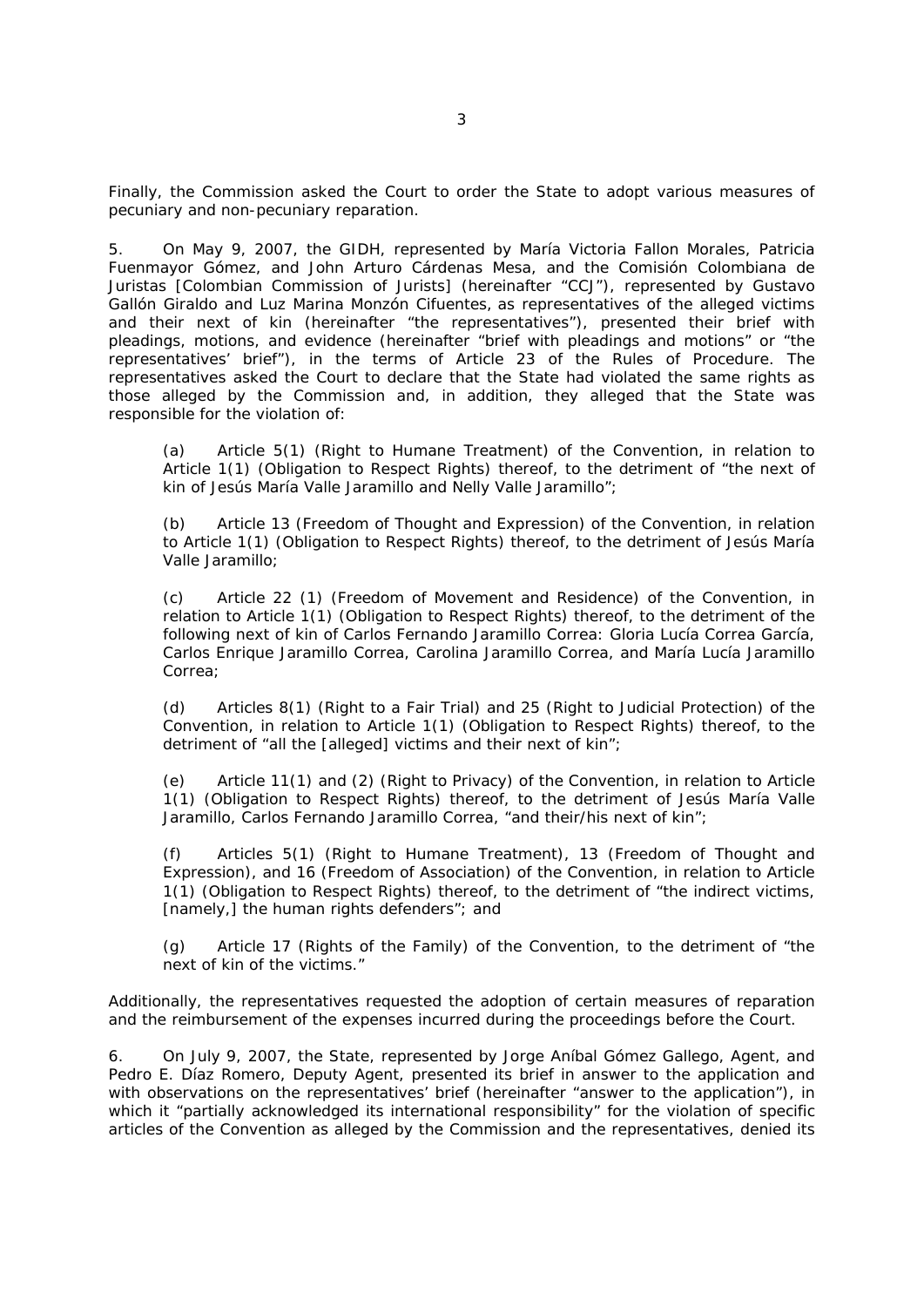responsibility with regard to other alleged violations, and indicated that the State had not fostered an environment of harassment or persecution against human rights defenders (*infra* paras. 20 to 25 and 30 to 33).

# **II PROCEEDINGS BEFORE THE COURT**

7. On March 7, 2007, the Commission's application was notified to the State<sup>2</sup> and to the representatives. During the proceedings before the Court, the State, the Commission, and the representatives presented their principal briefs on the merits (*supra* paras. 1 to 6), and on August 10 and 14, 2007, respectively, the Commission and the representatives presented their observations on the State's acknowledgement of responsibility (*supra* para. 6 and *infra* paras. 26 and 27). On September 6, 2007, the State asked the Court not to take into account the allegations presented by the representatives in their observations of August 14, 2007, that were not relevant to the State's partial acquiescence (*supra* para. 6).

8. In an order of November 30, 2007, the Court required the presentation of nine testimonies and two informative statements proposed by the Commission, the representatives, and the State, all sworn before a notary public (affidavits), and granted the parties the opportunity to submit their respective observations. Additionally, in this order, modified by the note of the Secretariat of the Court of January 22, 2008, the Inter-American Commission, the representatives, and the State were convened to a public hearing so that the Court could receive the testimony of three witnesses, two expert witnesses, and one informative deponent, as well as the final oral arguments on the merits and possible reparations and costs. $3$  The public hearing was held on February 6 and 7, 2008, during the Court's seventy-eighth regular session.<sup>4</sup> During this hearing, the State submitted various documents as evidence.

<sup>-</sup>2 When the application was notified to the State, the Court asked for its opinion regarding the appointment of a judge *ad hoc* to participate in this case. On April 2, 2007, the State advised that it "waived its right to appoint a judge *ad hoc*" to hear the case.

<sup>3</sup> Order issued by the Inter-American Court of Human Rights on November 30, 2007, and note of the Secretariat of the Inter-American Court of January 22, 2008.

<sup>4</sup> The following persons attended the public hearing: (a) for the Inter-American Commission: Víctor Abramovich and Santiago A. Canton, Delegates, and Juan Pablo Albán, Karin Mansel, and Lilly Ching Soto, advisers; (b) for the representatives: María Victoria Fallon Morales, Patricia Fuenmayor Gómez, Luz Adriana Valle Noreña, John Arturo Cárdenas Mesa and Jael Quiroga Carrillo of the GIDH, and Gustavo Gallón Giraldo and Luz Marina Monzón Cifuentes of the *Comisión Colombiana de Juristas*; and (c) for the State: Jorge Aníbal Gómez and Pedro Elías Díaz Romero, Agents, and Luis Guillermo Fernández, Colombian Ambassador to Costa Rica; (c) for the State: Jorge Aníbal Gómez and Pedro Elías Díaz Romero, as Agents, and Luis Guillermo Fernández, Colombian Ambassador to Costa Rica; Clara Inés Vargas Silva, Director of Human Rights and International Humanitarian Law of the Ministry of Foreign Affairs; Mónica Barrera Romero, Director of National Judicial Defense of the Ministry of the Interior and Justice; Alex de Jesús Salgado, Director of Legal Affairs, Ministry of Defense; Juan Carlos Gómez Ramírez, Director of Human Rights of the Ministry of Defense; Francisco Javier Echeverri Lara, Director of the International Affairs Office of the Prosecutor General's Office; Carlos Franco, Director of the Human Rights and International Humanitarian Law Program of the Presidency of the Republic; Margarita Rey, Second Secretary of the Permanent Mission of Colombia to the Organization of American States; Héctor Adolfo Sintura, Adviser to the Legal Secretariat of the Presidency of the Republic; Paula Lizano Van Der Latt, Adviser to the Human Rights and International Humanitarian Law Directorate of the Ministry of Foreign Affairs; Isabella Mariño, Adviser to the Human Rights Directorate of the Minister's Office of the Ministry of Foreign Affairs; María Constanza Alonzo, Adviser to the National Judicial Defense Directorate of the Ministry of the Interior and Justice; Edith Claudia Hernández Aguilar, Coordinator for Defense before International Organizations of the Ministry of Defense; Sonia Uribe, Coordinator of the Litigation Group of the Ministry of Defense; Liliana Romero, Adviser to the International Affairs Office of the Office of the Prosecutor General; Amparo Cerón, Special Prosecutor of the Human Rights Unit of the Office of the Prosecutor General; and Alexandra Montenegro, Adviser to the Legal Secretariat of the Presidency of the Republic.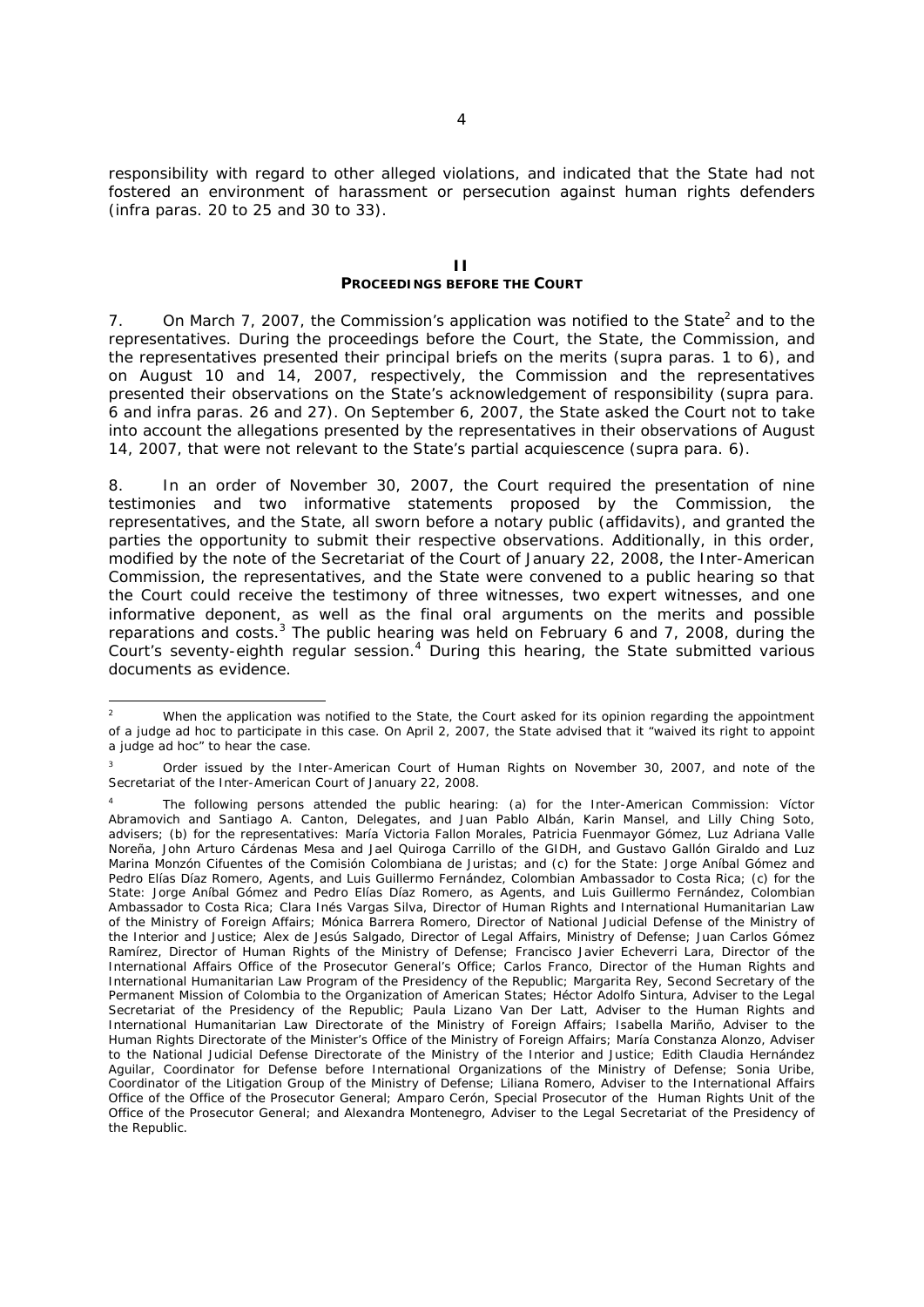9. On March 10, 2008, the parties forwarded their respective briefs with final arguments. As requested by the Court, the State transmitted with this brief, *inter alia*, a transcript and recording of statements made by Salvatore Mancuso on January 15 and May 15, 2007, "in relation to General Alfonso Manosalva," as well as a copy of a payment authorization dated February 14, 2008, issued by the Ministry of the Interior and Justice, relating to the settlement agreement signed by the State and some of the alleged victims on April 26, 2007, and approved on September 28, 2007.

10. On April 23, 2008, the representatives forwarded two statements made by Francisco Enrique Villalba Hernández in February and March 2008, which contained information allegedly related to the case and, therefore, asked the Court to accept these statements as supervening evidence under Article 44(3) of the Court's Rules of Procedure. The State and the Commission were asked to submit any observations they deemed pertinent by May 26, 2008, at the latest. Also, in this communication, the representatives asked the Court "to reiterate its request that the State of Colombia forward the entire tape recording and typed transcript of the statement (*versión libre*) made by the paramilitary leader Salvatore Mancuso without editing and without altering the sequence."

11. On May 23, 2008, the Court informed the State that it was considering the request made by the representatives in the abovementioned communication of April 23, 2008 (*supra* para. 10). The Court also asked the State to forward the complete recording and transcript referred to in that communication by June 23, 2008, at the latest.

12. On June 3, 2008, the State presented observations on the statements made by Francisco Enrique Villalba Hernández that were remitted by the representatives on April 23, 2008 (*supra* para. 10), and reiterated that "it was neither appropriate nor necessary to send Mr. Mancuso's entire statement, which, in addition to being extensive, was not related to the facts of the instant case and was confidential." Nevertheless, on January 16, 2007, the State forwarded to the Court the "transcript of parts of the statement made by Salvatore Mancuso Gómez in the context of Law 975 of 2005," which had not been forwarded previously, (*supra* para. 9), but it did not provide the corresponding tape recording. Consequently, the State was requested to forward this recording by June 27, 2008, at the latest.

13. On June 6, 2008, the State presented "new information on progress made in relation to ensuring justice in the case." In this regard, on the instructions of the President of the Court, the Commission and the representatives were granted until June 27, 2008, to submit any observations they deemed pertinent.

14. On June 27, 2008, the Commission submitted observations on the "new information on progress made in relation to ensuring justice in the case" offered by the State on June 6, 2008 (*supra* para. 13). The same day, the representatives presented their observations on the briefs of the State of June 3 and 6, 2008 (*supra* paras. 12 and 13).

15. On July 7, 2008, the State sent two copies of the tape recording of the parts of the statement made by Salvatore Mancuso Gómez that it had already forwarded to the Court (*supra* paras. 9 and 12).

16. On July 31, 2008, the State asked, first, that the Court "not take into account the new allegations presented by the representatives [in the brief of June 27, 2008, (*supra*  para. 14)] in violation of the [Court's] Rules of Procedure"; second, "that, should it decide to take into account the observations of the petitioners, it consider and include in the case file [...] the supplementary observations that the Colombian State [...] submitted in this brief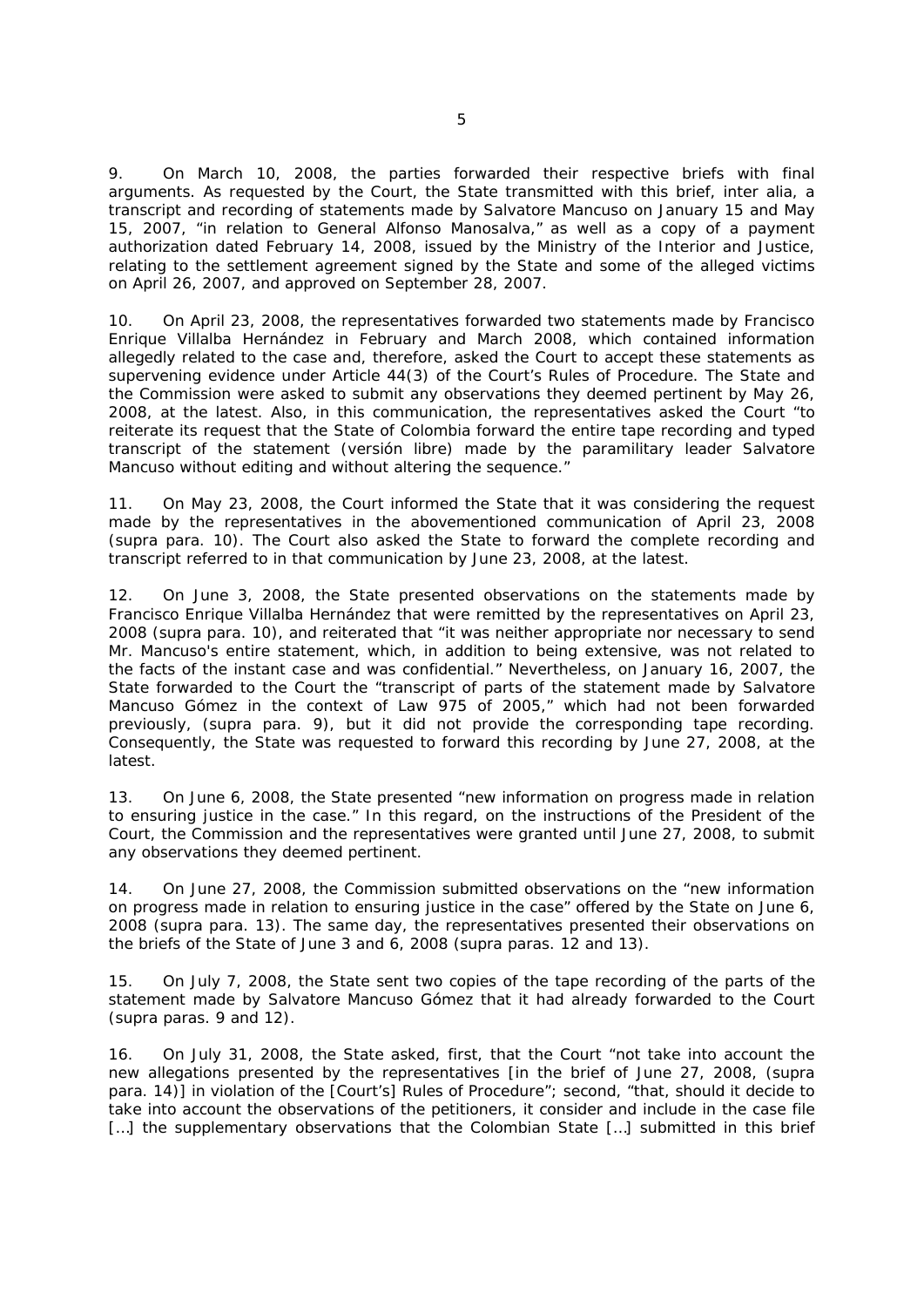[requesting the Court] not to admit the statement made by Francisco Villalba [*supra* para. 10] in case number UNDH 2100 as part of the body of evidence in the instant case"; and third, that the Court find that "the State has complied with its obligation of forwarding [to the Court] the statement made by Salvatore Mancuso under the Justice and Peace Law."

17. With regard to the first two matters mentioned in the preceding paragraph, the parties were advised on August 25, 2008, that, when delivering its judgment in the instant case, the Court would assess the evidence submitted and decide on its admissibility together with that of the respective arguments and observations of the parties; which the Court will proceed to do *infra*. The third request indicated above (*supra* para. 16) was made to the Court during its eightieth regular session. In that regard, after evaluating the State's opinion, the Court decided to reiterate its previous position (*supra* paras. 11 and 12) and ask the State to forward the recording and the transcript of the complete statement made by Salvatore Mancuso under the Justice and Peace Law without editing it or altering the sequence. The Court advised the State that it would respect the confidentiality of this information and evaluate the pertinence of incorporating into the body of evidence aspects relevant to the case of Valle Jaramillo *et al.*, and that it would respect, as necessary, the right of the parties to contest the evidence against them.

18. On September 22, 2008, the State sent a brief, as well as a copy "of the recordings of all the occasions between 2006 and 2008 on which [Salvatore] Mancuso was brought before prosecutors" under the Justice and Peace Law. In this regard, the Court informed the State that, respecting the confidentiality of the information received, it had only forwarded to the Commission and the representatives a copy of the State's brief and its attachment. Moreover, the Court reiterated to the State that it would reserved for itself the review of the video recordings in order to evaluate the pertinence of incorporating the relevant parts concerning the instant case into the body of evidence.

## **III**

## **JURISDICTION**

19. The Court is competent to hear this case in the terms of Article 62(3) of the American Convention, because Colombia has been a State Party to the Convention since July 31, 1973, and accepted the compulsory jurisdiction of the Court on June 21, 1985.

# $\mathbf{I}$

## **PARTIAL ACKNOWLEDGEMENT OF RESPONSIBILITY BY THE STATE**

20. The State acknowledged its responsibility in its brief answering the application as follows:

(a) It "acknowledged its international responsibility by omission, since it failed to comply with its obligation to guarantee the rights embodied in Articles:

- i.  $4(1)$ , 5 and 7(1), and 7(2) [of the Convention], with regard to Jesús María Valle Jaramillo;
- ii. 5 and 7(1), and 7(2) [of the Convention], with regard to Nelly Valle Jaramillo[;]
- iii. 5, 7(1) and 7(2), and 22 of the American Convention, with regard to Carlos Fernando Jaramillo Correa, all in relation to Article 1(1) thereof;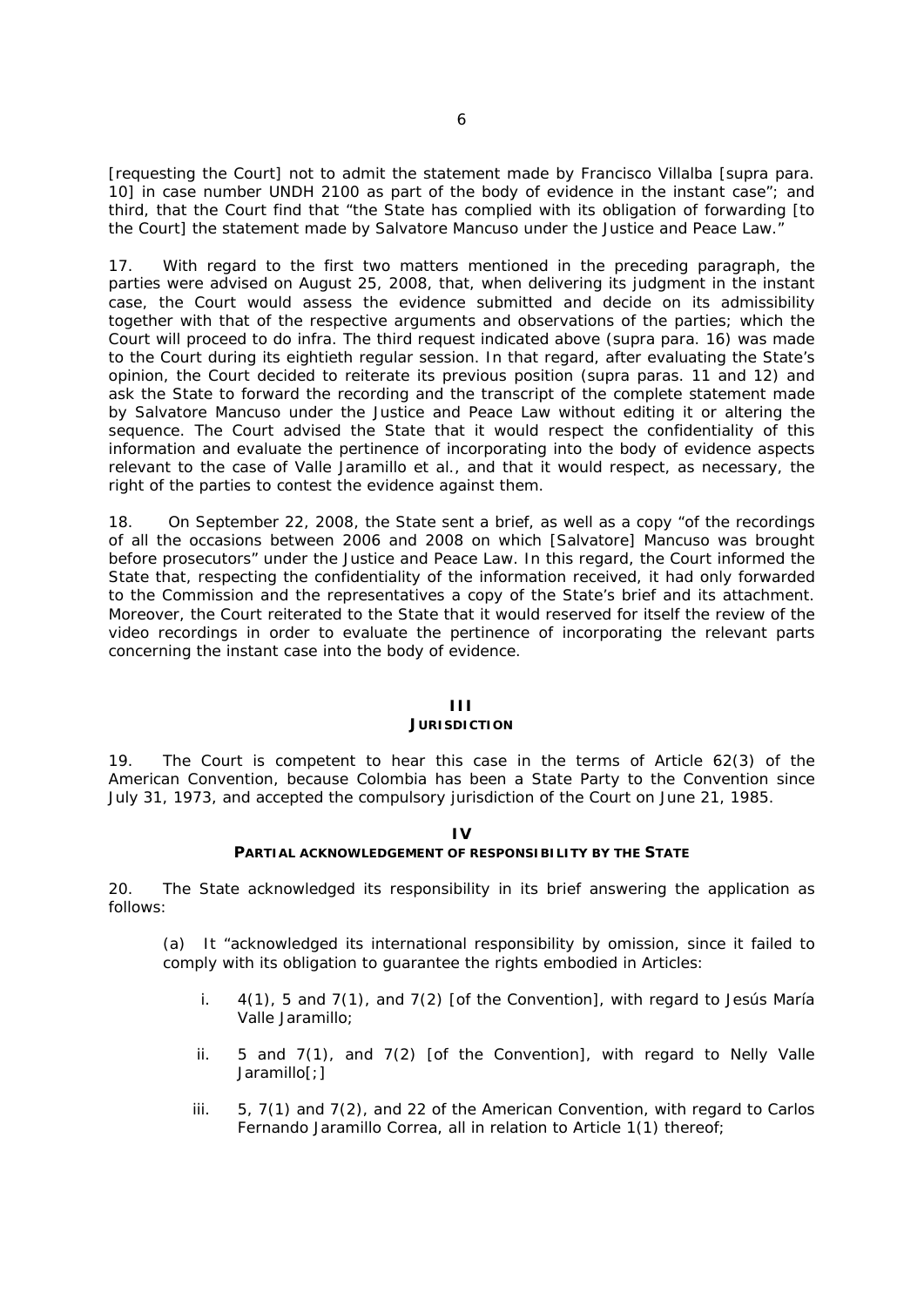- iv. "22 of the Convention, [in relation to Article 1(1) thereof,] with regard to the direct nuclear family of Carlos Jaramillo Correa"; and
- v. "5 of the Convention, [in relation to Article 1(1) thereof], with regard to the direct nuclear family of the victims."

(b) It "partially acknowledged its responsibility for the violation of the right to judicial guarantees and protection embodied in Articles 8(1) and 25(1) of the Convention, in relation to Article 1(1) thereof, with regard to Jesús María Valle Jaramillo, Nelly Valle Jaramillo, Carlos Fernando Jaramillo Correa, and their respective direct nuclear families, […] considering that judicial proceedings to sanction all the masterminds and perpetrators, discover the truth of what happened, and make reparation to some of the victims who are parties to the administrative proceedings are still underway";

(c) It indicated that "it had not violated the rights to privacy, freedom of expression and thought, and freedom of association referred to in Articles 11, 13, and 16, respectively, of the American Convention, in relation to Article 1(1) thereof, as the representatives of the alleged victims [alleged]," and

(d) It denied that "the State had fostered an environment of harassment, persecution, or violation of the rights of the human rights defenders or their organizations."

21. Furthermore, in its answer to the application, the State acknowledged "the facts that took place on February 27, 1998, with regard to Jesús María Valle Jaramillo, Nelly Valle Jaramillo and Carlos Fernando Jaramillo Correa […]." In addition, the State specified whether or not it accepted as true each paragraph of the chapter on the facts in the application.

## 22. Regarding reparations, the State affirmed that:

It had found significant discrepancies between the claims in the application and those in the brief with pleadings, motions, and evidence […]. Nevertheless, the State indicated that, in good faith, it had carried out several acts of reparation at the domestic level and that it intended to provide satisfaction and compensate the alleged victims and their next of kin in order to repair the damage caused and to guarantee the non-repetition of acts of such significance and impact on society. In this regard, [it] outline[d] other complementary measures of reparation, consistent with the case law of the inter-American system, that could be implemented by the State, should the Court deem them pertinent and order them.

23. During the public hearing held in this case (*supra* para. 8), and also in its brief with final arguments, the State reiterated its "acknowledgement of international responsibility," "in the terms of the brief answering the application."

## 24. In addition, the State indicated that:

There are discrepancies between the scope of the Report prepared by the Inter-American Commission under Article 50 of the American Convention and the scope of the application lodged before the Court. Nevertheless, the State, in good faith, acknowledge[d] its international responsibility in the abovementioned terms for [the violation] of several rights regarding which there is inconsistency between the proceedings before the Commission and the application. […] The State [also indicated] that the acknowledgement of responsibility by omission with regard to Jesús María, Nelly Valle Jaramillo, and Carlos Fernando Jaramillo Correa's next of kin […] was made in good faith and in observance of the Court's jurisprudence despite that the victims'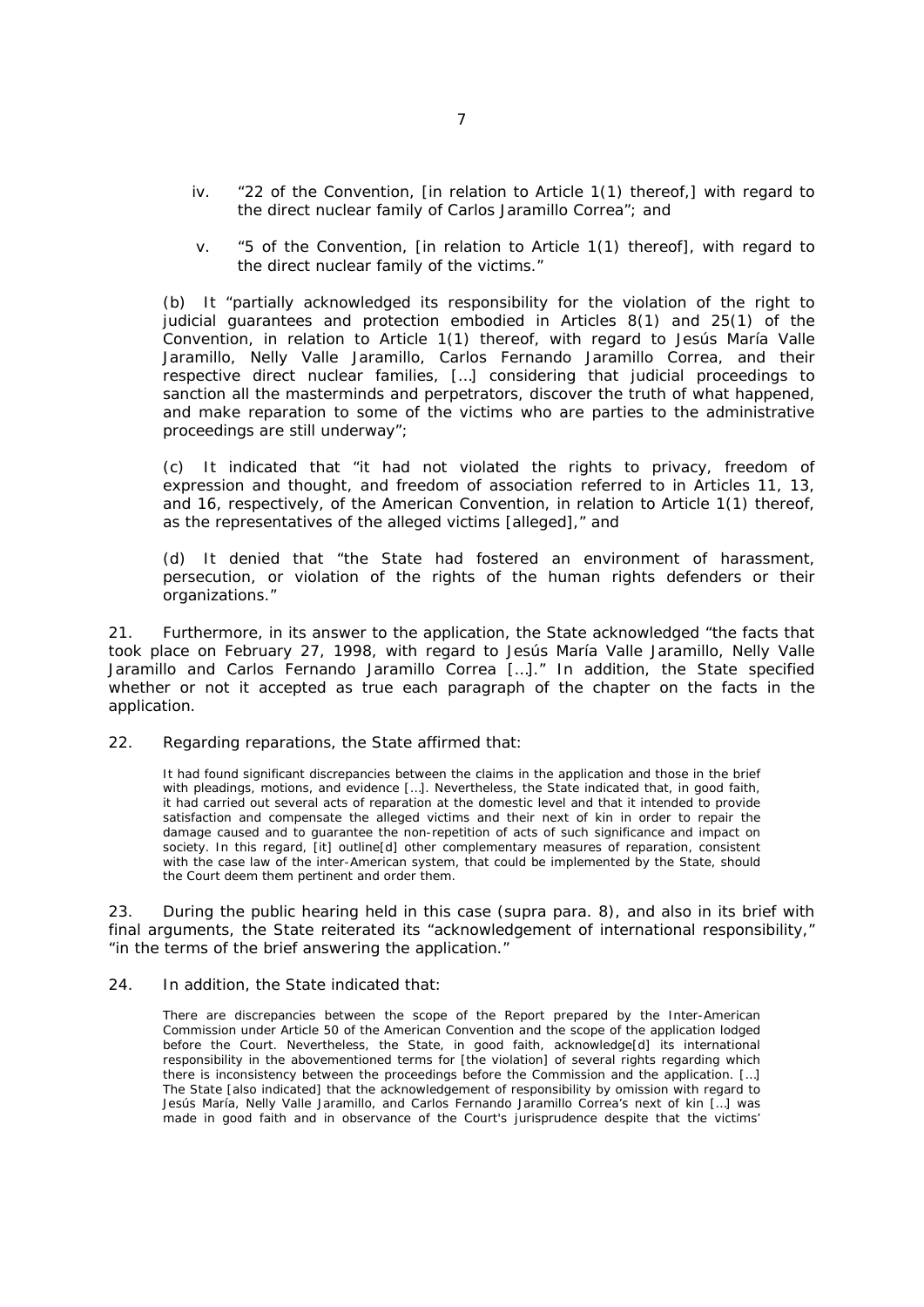representatives only alleged the violation of the right to humane treatment embodied in Article 5 of the Convention in relation to Jesús María Valle's next of kin.

## 25. Referring to its acknowledgement of responsibility in its brief with final arguments, the State indicated that:

Colombia understands that its obligation to investigate […] persists, [and thus,] because the State continues trying to identify those responsible, in keeping with this obligation it has acknowledged its responsibility for partial omission […]. However, in the course of the investigations conducted to date, no evidence has been provided to prove the responsibility of any State agent and, consequently, [the State] has acknowledged [its] international responsibility [only] by omission in relation to the reprehensible facts that occurred on February 27, 1998, and to the processing of the criminal investigations and consequent violations.

[…]

In this case, the State of Colombia has indicated that the deplorable facts of the murder of Jesús María Valle Jaramillo, the deprivation of his liberty and that of Nelly Valle Jaramillo and Carlos Fernando Jaramillo Correa, the violation of the right to humane treatment of all of these, and the consequences of the situation of displacement on Carlos Fernando Jaramillo and his nuclear family, and on the next of kin of the other victims, occurred because the State failed to comply with the obligation to quarantee rights. Furthermore, the consequences of some shortcomings on the investigations and judicial proceedings, opened in compliance with the State's obligation to investigate, which corresponds to the right of the victims and their next of kin to know what happened, also occurred due to omissions in complying with its duty to guarantee rights.

#### […]

[During the public hearing,] the State expressed its willingness to apologize to the victims and their next of kin […]; this derives from its acknowledgement of the deplorable facts of the case. Since this was not possible, at this time the State wishes to indicate the following:

Nelly Valle Jaramillo, Carlos Fernando Jaramillo Correa, and members of your direct nuclear families: the State of Colombia apologizes to you […] because you were the victims of the reprehensible events [of February 27, 1998,] that severely harmed your life and your personal development and had a significant impact on your possibility of enjoying optimal living conditions. Consequently, the State […] expresses its solidarity and indicates that, even though all the harm you suffered cannot be eliminated entirely, it will do everything within its power to assist you and do whatever, as a State, it should do to make integral reparation for the omissions of State agents and for the harm caused to you by the facts of this case […].

The State of Colombia regrets profoundly the violation of the rights of Jesús María Valle Jaramillo to personal liberty, humane treatment, life, and judicial guarantees and protection, in relation to the general obligation to guarantee the rights established in the American Convention […], due to the omission of some of its agents and acknowledges to you, the next of kin, the responsibility that it bears for omission in relation to the above facts. Similarly, it deeply regrets what happened to Nelly Valle Jaramillo and Carlos Fernando Jaramillo Correa due to the violation of their personal liberty and personal integrity and, regarding the latter and his direct family, for the violation of their right to freedom of movement and residence.

[In addition,] the State acknowledges the violation of the rights of Nelly Valle Jaramillo and Carlos Fernando Jaramillo Correa, and their respective direct nuclear families, to humane treatment and to judicial guarantees and protection, and apologizes for this also. The State of Colombia hopes that this apology will help mitigate the vacuum left and the pain caused to the victims and their next of kin by the tragic loss of Jesús María Valle Jaramillo and the violation of the said rights, and sincerely undertakes to maintain the measures it has been adopting and those decided by the Court in order to avoid a recurrence of such painful events […].

Evidently, the apology made by the State in this brief in no way precludes carrying out a public act of acknowledgement with the participation of the corresponding authorities, […] if the Court so decides […].

26. In its observations on the State's partial acknowledgment of responsibility, as well as during the public hearing and in its brief with final arguments, the Commission took "note of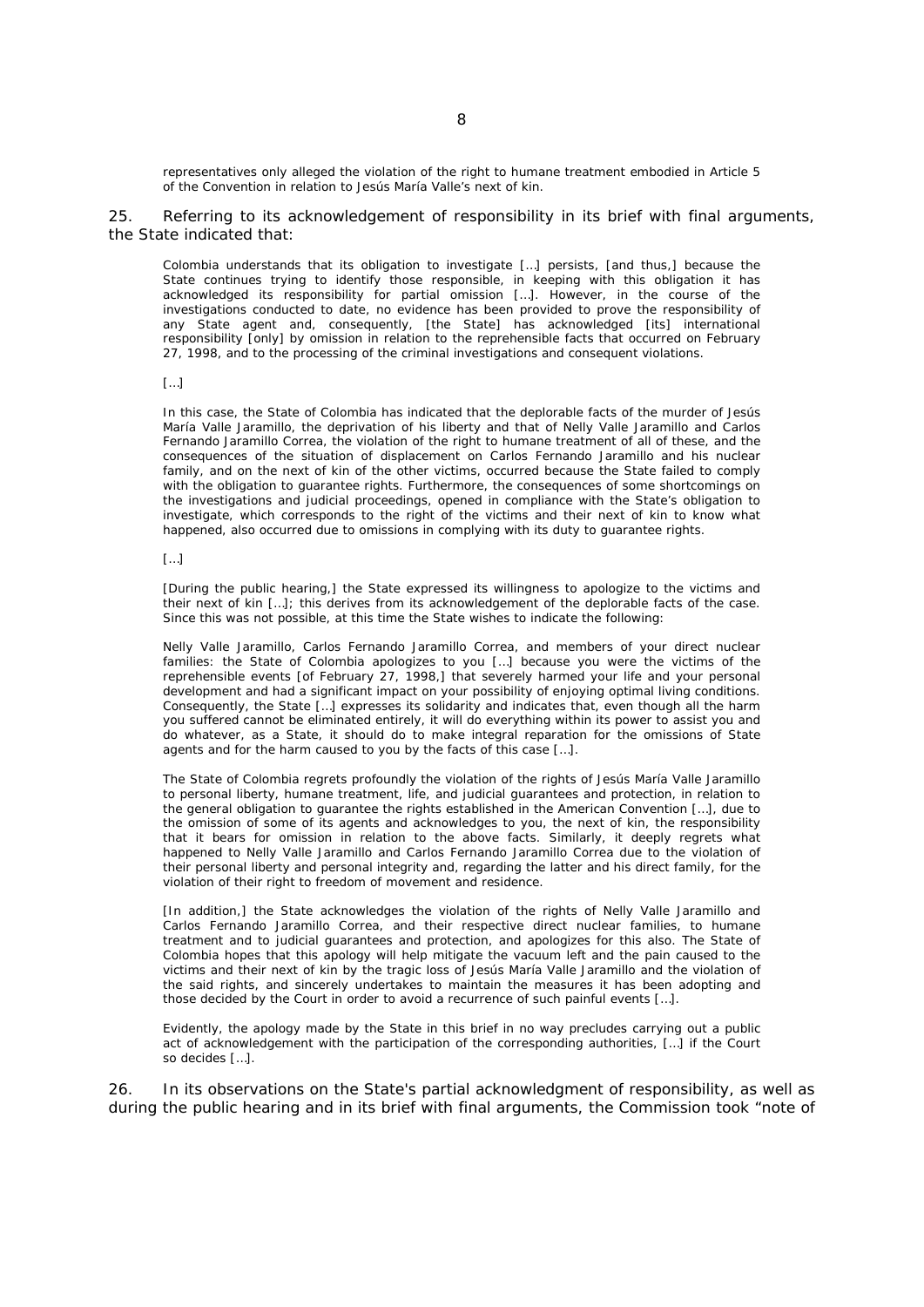the partial acknowledgement of the facts" and indicated that it "regarded this decision by the State as a measure that contributes to resolving the case." However, it considered that:

The State's acknowledgement of international responsibility arises from an interpretation of the facts that differs from the one described in the Commission's application brief and in the brief with pleadings, motions, and evidence. In this regard, […] neither the juridical implications of those facts nor the pertinence of the reparations requested by the parties have been totally accepted by the State.

Specifically, the Commission indicated that:

According to the State, its omission to comply with the obligation to guarantee rights by failing to protect an individual who was known to be in danger is the only source of its responsibility; however, [according to the Commission], in addition to this, the State's responsibility arises from the acts and omissions of its officials in the investigations into the facts and from the acts of members of the paramilitary group, inasmuch as the State itself contributed to the legal and factual structure on which its existence was based.

Consequently, the Commission asked the Court that:

It accept as proven those facts that have been accepted unconditionally and without reservations as totally true by the State; in keeping with its powers, make its own determination of the facts that remain in dispute; and rule on the matters that remain in dispute relating to the assessment and juridical consequences of both the facts acknowledged by the State and those proved by the evidence.

27. In its brief with observations on the partial acknowledgement of responsibility made by the State, as well as during the said public hearing, the representatives asked the Court "not to accept the acknowledgement of responsibility based on omission proposed by the State." They considered that:

The State's acknowledgement of responsibility in this particular case has no real content and constitutes only a legal formula that not only attempts to hide the gravity of the State crime committed against Jesús María Valle, but is also used [by the State] as a mechanism to present itself as respectful of the international human rights obligations and commitments it has assumed. [...] [The representatives added] that the State's intention that the Court declare its responsibility exclusively with regard to omission of the obligation to guarantee rights gravely affects the exercise of the rights to the truth, justice, and adequate and integral reparation for the victims. [...] Colombia [...] should guarantee that its acknowledgement of responsibility will allow the impunity of the State agents involved in the human rights violations to be overcome, rather than serve to cloak impunity. [The representatives'] rejection of the meaning and scope of the State's acknowledgement of responsibility does not arise merely from the fact that it is a partial acknowledgement, but from the fact that an acknowledgement of responsibility by omission excludes the participation of State agents as co-authors, accomplices, or instigators in the alleged violations and has the effect of restricting the expectations of truth and justice of the victims and their next of kin[. A]lso, it has a direct impact on the determination of the measures of reparation designed to prevent a repetition of facts of this nature […].

28. According to Articles 53(2) and 55 of the Rules of Procedure, in the exercise of its inherent powers of international judicial protection of human rights, the Court can determine whether an acknowledgement of international responsibility made by a defendant State offers sufficient grounds, according to the American Convention, to continue hearing the merits and deciding the possible reparations and costs. To this end, the Court examines the circumstances of each specific case. $5$  Consequently, it will proceed to define the meaning and scope of the partial acknowledgement of responsibility made by the State and the extent of the subsisting dispute.

<sup>5</sup> *Cf. Myrna Mack-Chang v. Guatemala*. Merits, reparations and costs. Judgment of November 25, 2003. Series C No. 101, para. 105; *Albán Cornejo et al. v. Ecuador*. Merits, reparations and costs. Judgment of November 22, 2007. Series C No. 171, para. 14; and *Chaparro Álvarez and Lapo Íñiguez v. Ecuador*. Preliminary objection, merits, reparations and costs. Judgment of November 21, 2007. Series C No. 170, para. 27.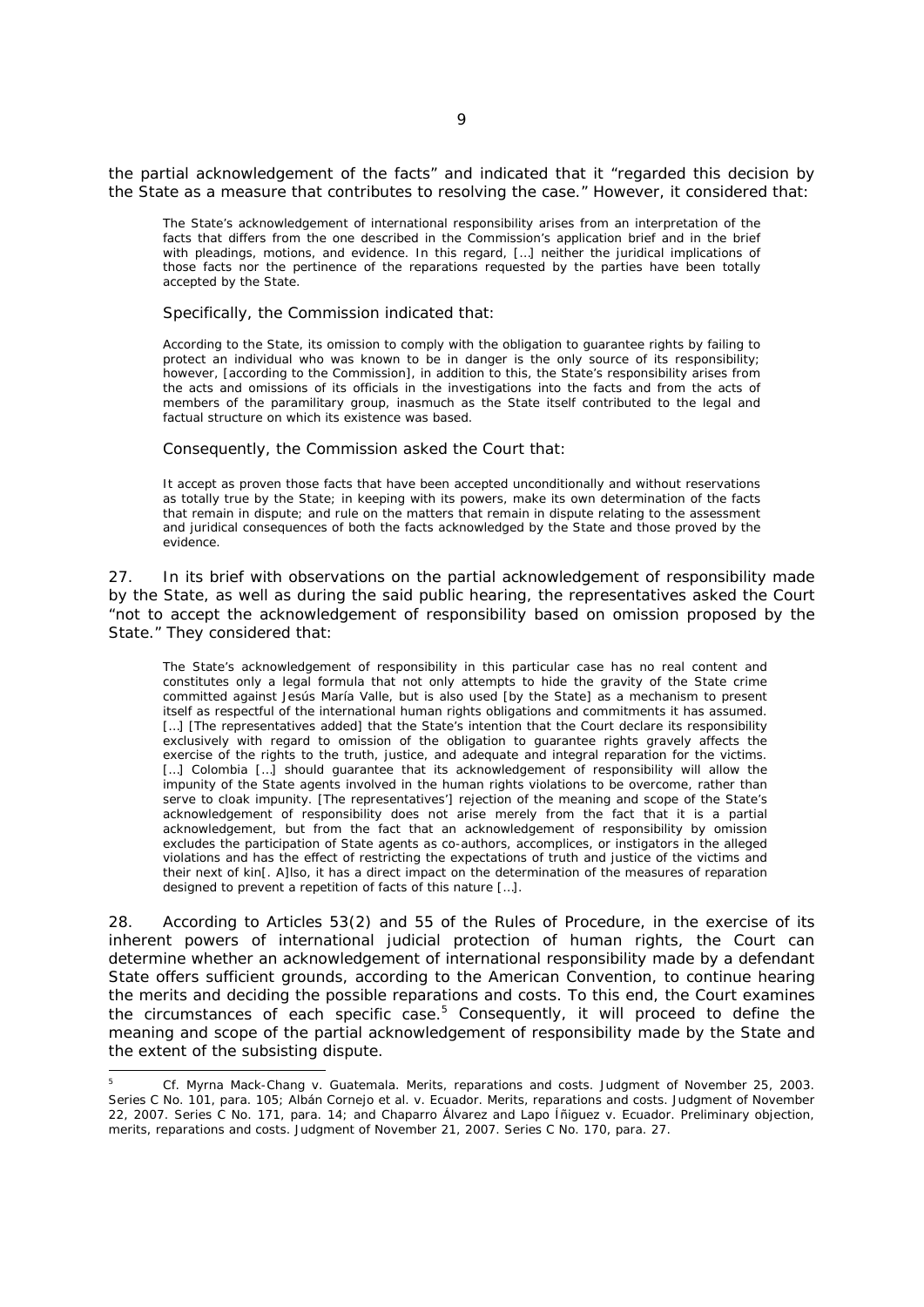29. Bearing in mind the information provided by the parties (*supra* paras. 20 to 27) and based on its own case law, the Court decides to accept the State's partial acknowledgement of responsibility and consider it a partial acceptance of the facts and a partial acquiescence to the legal claims and the claims for reparation contained in the Commission's application, as well as a partial acceptance of the claims made by the representatives.

> \* \* \*

30. The Court finds that the dispute has ceased in relation to those facts described in paragraphs 34, 35, 37 to 43, 45 to 49, and 51 to 62 of the application, with the exception of the following clarifications mentioned by the State, which remain in dispute:

(a) Regarding paragraph  $38<sub>i</sub>$ <sup>6</sup> the State acknowledged that on "July 10, 1997, Jesús María Valle [Jaramillo] denounced in the media the joint action of troops attached to the Fourth Brigade and paramilitary groups [and that, in] response, an action for defamation and slander was filed at the request of members of the Army." However, it "question[ed] the testimony of Carlos Fernando Jaramillo Correa […] affirming that 'the Governor of Antioquia at the time had stated publicly that 'Dr. Valle would appear to be an enemy of the Armed Forces,' because this is not corroborated by any other evidence attached to the application";

(b) Regarding paragraph  $53<sub>1</sub><sup>7</sup>$  the State indicated that, although it had "acknowledged its responsibility in the proceedings before the Court [in the *case of the Ituango Massacres*,] it has not been proved [in the instant case] that State agents took part in the grave facts of the extrajudicial execution of Jesús María Valle Jaramillo or the other violations of which he was a victim together with his sister, Nelly Valle Jaramillo, and Carlos Fernando Jaramillo, or that State agents sponsored or promoted them";

(c) regarding paragraph  $56<sub>1</sub><sup>8</sup>$  the State did not accept as true that some of the "known leaders of the [United Self-Defense Forces of Colombia (hereinafter 'AUC')]" were in "daily contact with the press or with State authorities";

<sup>6</sup> Paragraph 38 of the application states: "On July 10, 1997, Jesús María Valle Jaramillo denounced in the media the joint action of troops attached to the Fourth Brigade and paramilitary groups. In response, an action for defamation was filed at the request of members of the Army. Carlos Fernando Jaramillo Correa's testimony states that, in this context, the Governor of Antioquia at the time declared publicly that 'Dr. Valle would appear to be an enemy of the Armed Forces.'"

<sup>7</sup> Paragraph 53 of the application indicates: "In brief, on February 27, 1998, Carlos Fernando Jaramillo Correa, Nelly Valle, and Jesús María Valle were held hostage by armed men, and the latter was killed in a state of total defenselessness. The available probative elements indicate that the motive for the murder was to silence the accusations of the human rights defender Jesús María Valle regarding the crimes perpetrated in the Municipality of Ituango by paramilitary groups in connivance with members of the Armed Forces, events for which the Inter-American Court of Human Rights has declared the State's international responsibility.

<sup>8</sup> Paragraph 56 of the application indicates: "Even though the ten individuals implicated were called in for questioning, three of them (Carlos Castaño Gil and two civilians eventually convicted as perpetrators of the offenses) never appeared before the authorities, and the order for their arrest was never executed; consequently, the investigation and trial were carried out in the absence of the accused. In this regard, the Commission notes, as it has in the past, that in cases of known AUC leaders implicated in proceedings concerning the perpetration of serious offenses, arrest warrants were not executed despite the daily contact of those persons with the press and, on occasion, with authorities of the State itself."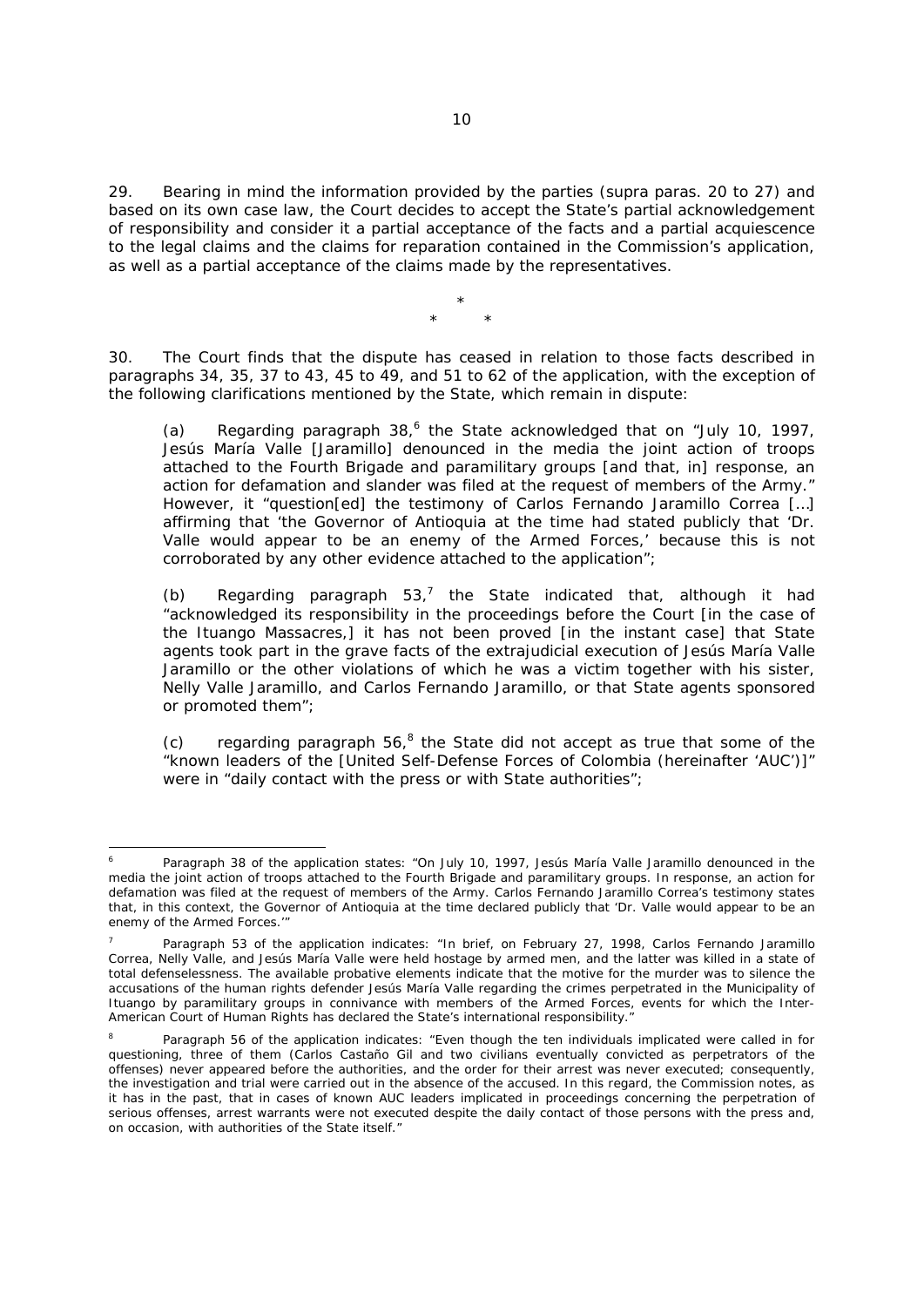(d) Regarding paragraph  $57<sup>9</sup>$  the State clarified that one of the two prosecutors indicated in the application did not go into exile, but "was sent abroad by the Prosecutor General on a study mission and, on his return to the country, continued his association with the Prosecutor's Office until he retired";

(e) Regarding paragraph  $60<sub>10</sub>$  the State added that by December 4, 2006, "[twoformer members of the [AUC] had been charged as allegedly responsible for the offenses of aggravated murder, simple kidnapping, and conspiracy to commit a crime. Also, [a] former member of the AUC had been charged and an order for his arrest issued for the same facts; he was captured on September 28, 2006, and subjected to a preliminary hearing, and his judicial situation is pending a decision";

(f) regarding paragraph  $61<sup>11</sup>$  the State indicated that "the National Human Rights and International Humanitarian Law Unit of the Prosecutor General's Office heard statements of [the two] former members of the AUC [named in the application] and declared them presumably responsible for the offenses of murder and simple kidnapping, to the detriment of Jesús María Valle, Nelly Valle Jaramillo, and Carlos Fernando Jaramillo Correa, and ordered their preventive detention by a ruling of June 8, 2007[…]. These individuals remain deprived of their liberty";

(g) regarding paragraph  $62<sup>12</sup>$  the State clarified that "judicial investigations have been opened by the Human Rights and International Humanitarian Law Unit and by the Justice and Peace Unit of the Prosecutor General's Office to establish whether State agents took part in the facts and, if so, which agents and in what circumstances", and

(h) in general, the State denied that it "had fostered an environment of harassment, persecution, and violation of the rights of human rights defenders or their organizations."

31. The State did not accept as true the contents of paragraph 36 of the application, which indicated that there was "evidence that Mr. Valle Jaramillo's name was on the list of 'people who could be eliminated' (*eliminable*s) due to his public declarations denouncing the joint activities of the Army, the Fourth Brigade, and the Girardot Battalion with paramilitary groups in Ituango and neighboring municipalities." Nor did it accept the affirmation made in the same paragraph that the "animosity of members of the Army towards Jesús María Valle Jaramillo arose from the human rights defender's report on the connections and

<sup>-</sup>9 Paragraph 57 of the application indicates: "The failure to execute the arrest warrants should be added to the context of intimidation in which the investigations were conducted and which led to the withdrawal of the prosecutors whose efforts had resulted in the charges against the ten civilians initially implicated [in the crimes]. Indeed, the prosecutors who prepared the first phase of the investigation and charged the accused received death threats and, in two cases, were forced to go into exile."

<sup>&</sup>lt;sup>10</sup> Paragraph 56 of the application indicates: "On January 21, 2005, the Prosecutor General of the Republic assigned one of the investigations arising from the rupture in the proceedings to the National Human Rights Unit. However, as of the date of this report, we are unaware of any progress in this investigation and have no information on whether any State agents have been implicated in the investigations."

<sup>&</sup>lt;sup>11</sup> Paragraph 61 of the application indicates: "On January 26, 2007, the State reported that, on September 28, 2006, a former member of AUC implicated in the investigation was detained, together with [two other] former members of AUC. However, prosecutors have yet to issue a decision on the possible responsibility of these persons for the facts [of the instant case]."

<sup>&</sup>lt;sup>12</sup> Paragraph 62 of the application indicates, "In short, almost nine years after the human rights defender Jesús María Valle Jaramillo was extrajudicially executed, and Nelly Valle and Carlos Fernando Jaramillo were held hostage, three civilians have been convicted *in absentia* and no judicial investigations exist to determine any responsibility of State agents."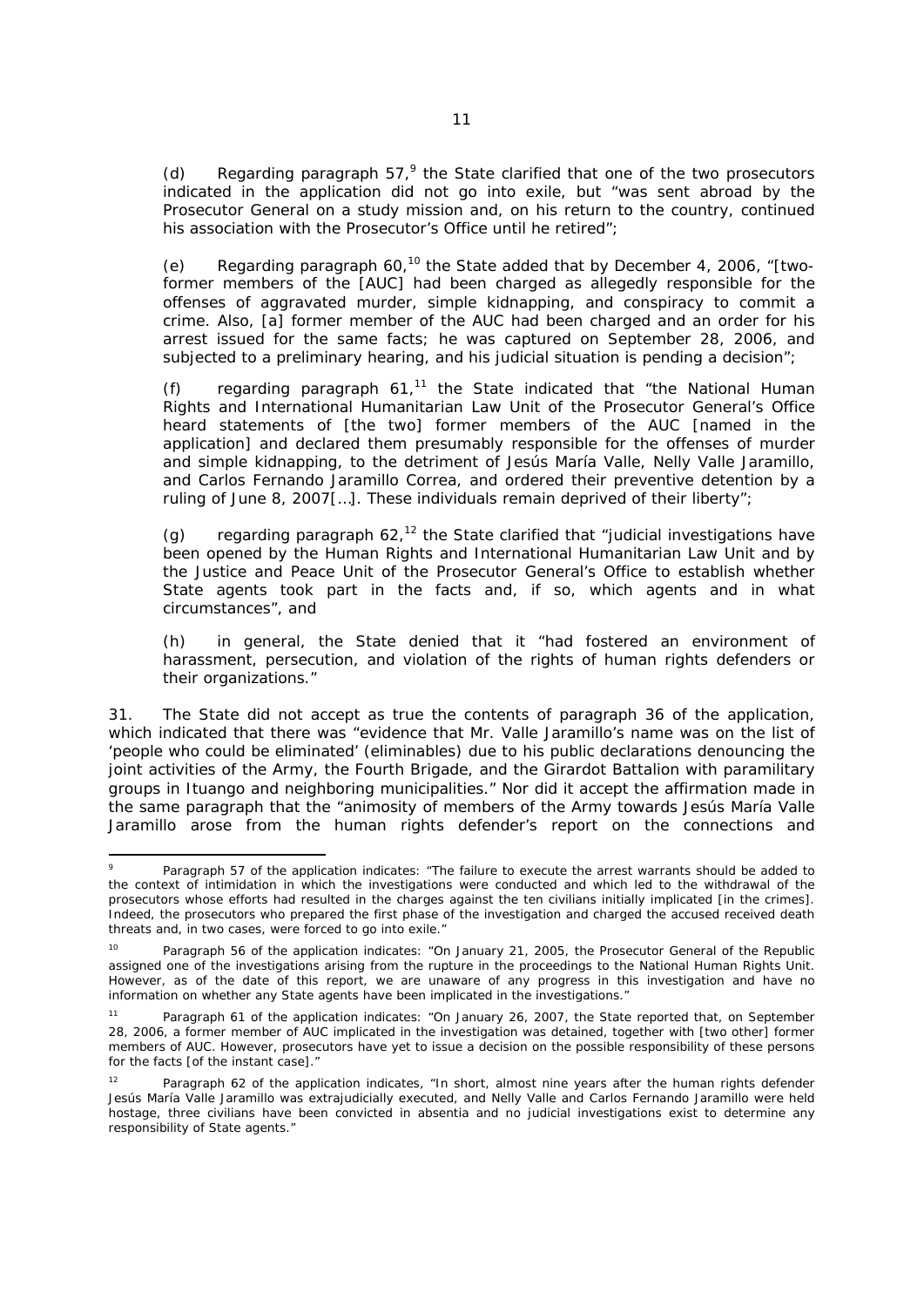collaboration of members of the Army with paramilitary groups." Consequently, the Court finds that these alleged facts are still in dispute.

32. Regarding paragraphs 44 and 50 of the application, the State indicated that it did not accept them as true, because "they do not deal with the facts, but […] are the [Commission's] conclusions when giving an opinion and an interpretation of the preceding facts, and this corresponds to the Court."

33. The State also indicated that the "facts presented by the representatives […] in paragraphs 6[6].1 to 6[6].8 [of the brief with pleadings and motions] constitute new facts that do not appear in the Inter-American Commission's application and, therefore, the State asks the Court to exclude them from its analysis."

34. In this regard, the Court has indicated on many occasions that it is not admissible to allege new facts that differ from those described in the application, without prejudice to describing facts that can explain, clarify, or refute those mentioned in the application or respond to claims made by the plaintiff.<sup>13</sup> The Court observes that the factual assumptions indicated in the said paragraphs 56, 57 and 66(1) to 66(8) of the representatives' brief refer to the alleged context or pattern of violations allegedly experienced by human rights defenders in Colombia at the time of the facts. The Court considers that these alleged facts, if they are proved to be true, would clarify for the Court the context or the alleged pattern of violations mentioned by the Commission in its application. Therefore, the Court rejects the State's request "to exclude them from its analysis" and finds that they remain in dispute.

> \*  $\star$   $\star$

35. Regarding the legal claims, the Court finds that according to the terms of the State's acknowledgement of responsibility, the dispute has ceased with regard to the State's international responsibility arising from its "omission in complying with its obligation to guarantee the rights embodied in Articles  $4(1)$ , 5 and  $7(1)$ , and  $7(2)$  [of the Convention] with regard to Jesús María Valle Jaramillo; Articles 5 and 7(1), and 7(2) [of the Convention] with regard to Nelly Valle Jaramillo[; and] Articles 5, 7(1) and 7(2), and 22 of the American Convention with regard to Carlos Fernando Jaramillo Correa, all in relation to Article 1(1) thereof"; as well as for the violation of Article "22 of the Convention [in relation to Article 1(1) thereof], with regard to the direct nuclear family of Carlos Jaramillo Correa," and "Article 5 of the Convention, [in relation to Article 1(1) thereof], with regard to the direct nuclear families of the victims." Likewise, the dispute has ceased with regard to the State's responsibility for the violation of "the rights embodied in Articles 8(1) and 25(1) of the Convention, in relation to Article 1(1) thereof, with regard to Nelly Valle Jaramillo, Carlos Fernando Jaramillo Correa, and [their] respective direct nuclear families" and of Jesús María Valle Jaramillo. Despite the State's acquiescence, the Court will rule on the alleged violation of the rights embodied in Articles 8(1) and 25(1) of the Convention, in relation to Article 1(1) thereof, to the detriment of Jesús María Valle Jaramillo in the corresponding chapter (*infra* para. 170).

36. Since the State acknowledged its responsibility "due to [its] omission in complying with its obligation to guarantee rights" and the Commission and the representatives alleged,

<sup>13</sup> *Cf. "Five Pensioners" v. Peru*. *Merits, reparations and costs*. Judgment of February 28, 2003. Series C No. 98, para. 153; *Bayarri v. Argentina. Preliminary objection, merits, reparations and costs. Judgment of October 30 2008.* Series C No. 187, note 16, and *Heliodoro Portugal v. Panama*. *Preliminary objections, merits, reparations and costs.* Judgment of August 12, 2008. Series C No. 186, para. 228;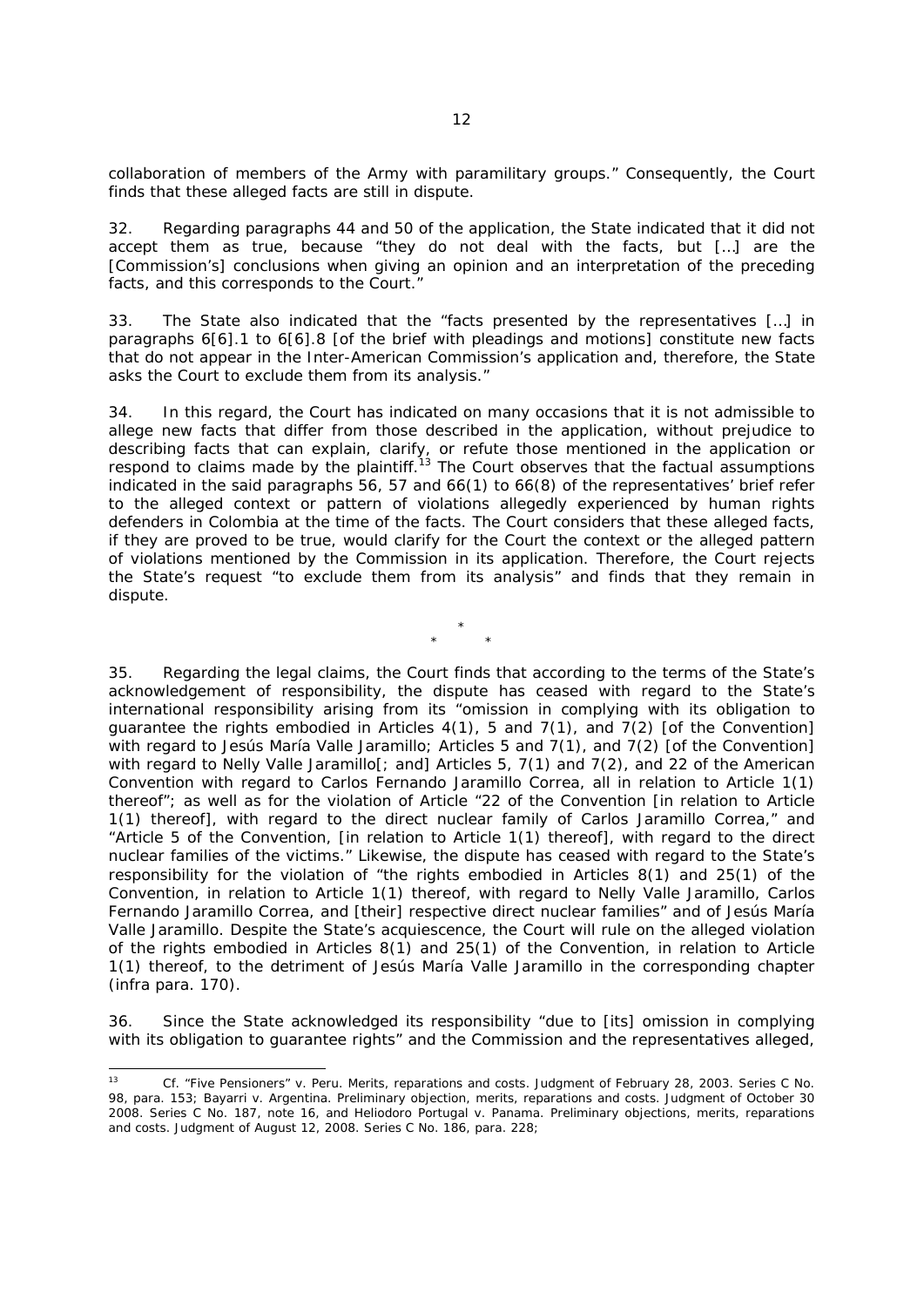although to different degrees, that the State's responsibility in this case should also be declared based on the "acts" of State agents, the Court finds that a dispute still subsists regarding the legal claims put forward in this case, which will be examined in the corresponding chapters of this judgment.

37. In addition, the State disputed the violations alleged by the representatives relating to the rights established in Articles 11, 13, 16, and 17 of the Convention; hence, the Court finds that a dispute subsists in this regard. In light of the facts that the State has acknowledged to be true, as well as those that the Court considers proved based on the evidence presented in the instant case, the Court will examine the pertinent arguments in the corresponding chapters.

> \* \* \*

38. Regarding the identification of the victims, the Court observes that the State "in good faith and respecting the Court's jurisprudence," identified the following individuals as "injured parties":

Jesús María Valle Jaramillo for the violation of the rights embodied in Articles 4(1) (Right to Life), 5 (Right to Humane Treatment), 7(1) and 7(2) (Right to Personal Liberty), 8(1) (Judicial Guarantees), and 25(1) (Right to Judicial Protection), all in relation to Article 1(1) of the American Convention, and the next of kin of Jesús María Valle Jaramillo: María Leticia Valle Jaramillo (sister), Ligia Valle Jaramillo (sister), Luzmila Valle Jaramillo (sister), Magdalena Valle Jaramillo (sister), Romelia Valle Jaramillo (sister), Marina Valle Jaramillo (sister, deceased) (and as beneficiaries Mauricio Alberto Herrera Valle, Claudia Helena Herrera Valle, and Liliana María Herrera Valle), Darío Valle Jaramillo (brother), and Octavio Valle Jaramillo (brother) (and as beneficiaries Juan Guillermo Valle Noreña, John Jairo Valle Noreña, Berta Lucía Valle Noreña, and Luz Adriana Valle Noreña), for the violation of the rights embodied in Articles 5 (Right to Humane Treatment), 8(1) (Judicial Guarantees), and 25(1) (Right to Judicial Protection), in relation to Article 1(1) of the American Convention[;]

[…]

[...] Nelly Valle Jaramillo, for the violation of the rights embodied in Articles 5 (Right to Humane Treatment), 7(1) and 7(2) (Right to Personal Liberty), 8(1) (Judicial Guarantees) and 25(1) (Judicial Protection), in relation to the general obligation (1(1)) and her direct nuclear family: Alfonso Montoya Restrepo (husband) and Luis Fernando Montoya Valle (son) for the violation of the rights embodied in Articles 5 (Right to Humane Treatment), 8(1) (Judicial Guarantees) and 25(1) (Judicial Protection) in relation to the general obligation (1(1)[;]

[…]

[...] Carlos Fernando Jaramillo Correa, for the violation of the rights embodied in Articles 5 (Right to Humane Treatment), 7(1) and 7(2) (Right to Personal Liberty), 8(1) (Judicial Guarantees), and 25(1) (Right to Judicial Protection) in relation to the general obligation (1(1)) and his next of kin for the violation of Articles 5 (Right to Humane Treatment), 8(1) (Judicial Guarantees) and 25(1) (Right to Judicial Protection), Gloria Lucía Correa (wife), Carlos Enrique Jaramillo Correa (son), María Lucía Jaramillo Correa (daughter), Ana Carolina Jaramillo Correa (daughter), Jesús Emilio Jaramillo Barrera (father), Adela Correa de Jaramillo (mother), Blanca Lucía Jaramillo Correa (sister), Romelia Jaramillo Correa (sister), Nellyda Jaramillo Correa (sister), José María Jaramillo Correa (brother) (and as beneficiaries: Juliana Jaramillo Tobón and Santiago Jaramillo Tobón), Luís Eugenio Jaramillo Correa (brother), Gloria Elena Jaramillo Correa (sister) and Adriana María Jaramillo Correa (sister)[, and]

[...] regarding Carlos Fernando Jaramillo Correa and his direct nuclear family for the violation of Article 22 (Freedom of Movement and Residence) in relation to the general obligation to respect rights (Article 1(1)), Gloria Lucía Correa (wife), Carlos Enrique Jaramillo Correa (son) and María Lucía Jaramillo Correa (daughter).

[...] However, in relation to the cousins and nephews and nieces of the direct victims, the State, in keeping with the Court's jurisprudence, has determined that their status must be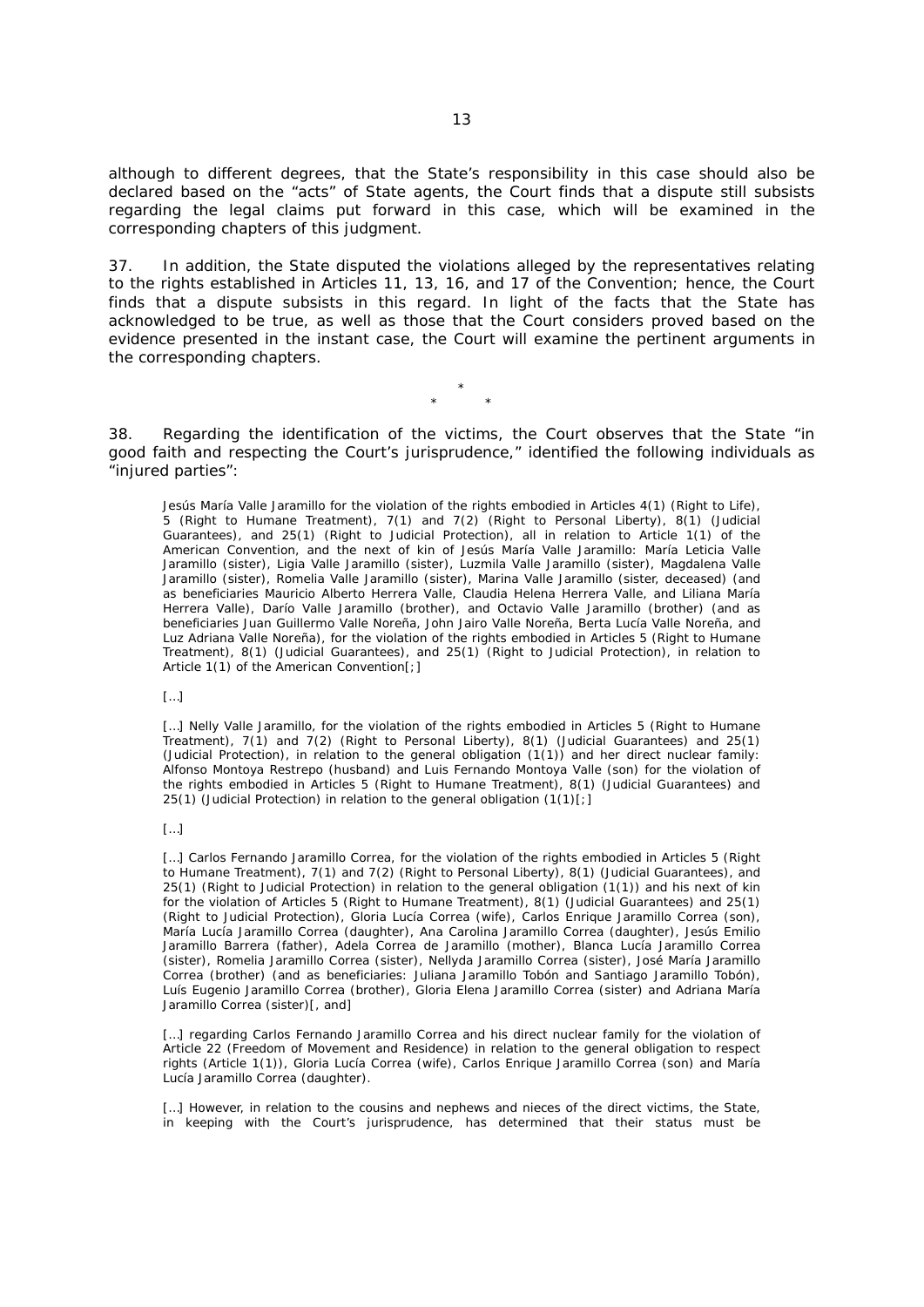authenticated. In other words, with regard to the following: Francisco Javier García Valle, Juan Guillermo Valle Noreña, John Jairo Valle Noreña, Jairo Alberto Londoño Del Valle, John Alberto Henao Valle, Franklin Henao Valle, Fredy Henao Valle, Mauricio Alberto Herrera Valle, Andrés Felipe Valle Villegas, Oscar Fernando Hoyos Jaramillo, Andrés Felipe Ochoa Jaramillo, Diego Alejandro Ochoa Jaramillo, Juan Gonzalo Jaramillo Mejía, Alejandro Jaramillo Mejía, Santiago Jaramillo Tobón, Juan Camilo Jaramillo Gutiérrez, César Augusto Jaramillo Gutiérrez, Jorge Mario Jaramillo Gutiérrez, Luís Jairo Jaramillo Gutiérrez, Marta Luz García Valle, Diana Patricia García Valle, María Victoria García Valle, Claudia María García Valle, Berta Lucía Valle Noreña, Luz Adriana Valle Noreña, Juliana Patricia Londoño Del Valle, Adriana María Londoño Del Valle, Jannette Henao Valle, Claudia Helena Herrera Valle, Liliana María Herrera Valle, Ana María Valle Villegas, Ana Catalina Hoyos Jaramillo, María Isabel Jaramillo Mejía, Juliana Jaramillo Tobón, Luisa María Gómez Jaramillo, Gabriela Gómez Jaramillo and Victoria Alejandra Gómez Jaramillo, the State indicated that their close affective ties had not been proved.

39. Regarding the "cousins and nephews and nieces of the direct victims" indicated in the preceding paragraph, the Court considers that a dispute subsists regarding their status as victims. The Court observes that the State failed to mention among the "cousins and nephews and nieces of the direct victims" José Miguel Jaramillo Gutiérrez, nephew of Carlos Fernando Jaramillo Correa, who appears in the evidence forwarded by the representatives as an attachment to the brief with pleadings and motions (*infra* para. 131), so that a dispute subsists with regard to whether he is a victim of the violation of Article 5(1) of the Convention.

40. Moreover, the Court observes that the State did not recognize Gonzalo de Jesús Jaramillo Correa, who is another of Carlos Fernando Jaramillo Correa's siblings (*infra* para. 130), as a victim of the violation of Article 5(1) of the Convention, so that a dispute also subsists in this regard.

41. In addition, the Court observes that the State failed to mention Ana Carolina Jaramillo Correa, who is also Carlos Fernando Jaramillo Correa's daughter, as a victim of the violation of Article 22 of the Convention, so that a dispute subsists in this regard.

42. Furthermore, the State indicated that "the birth certificate of Gilma Valle Jaramillo (sister, deceased) (and as beneficiaries: John Alberto Henao Valle, Franklin Henao Valle, Fredy Henao Valle and Jeannette Henao) had not been provided." Consequently, it argued that "the relationship with Jesús María Valle Jaramillo [had not been proved] or the date of her decease, in order to know whether she fulfils the requisites of injured party." Accordingly, the Court finds that the dispute subsists regarding the status of victim or injured party of these individuals.

43. The State also contested "the claim of the representatives to include human rights defenders as new victims, because (i) [they] were not included as victims in the proceedings before the [Commission, and were not identified in the application], and (ii) a contentious case is not an *actio popularis."* Consequently, the dispute on this point also subsists.

> \* \* \*

44. Regarding the measures of reparation, as indicated above, the State affirmed that:

It found that there were significant discrepancies as regards the claims made in the application and those in the brief with pleas, motions and evidence […]. Nevertheless, the State indicated that, in good faith, it had carried out some domestic acts of reparation and that it intended to compensate and provide satisfaction to the alleged victims and their next of kin, to repair the damage caused and to guarantee the non-repetition of acts of this significance and impact on society. In this regard, [it] outline[d] other complementary measures of reparation, consistent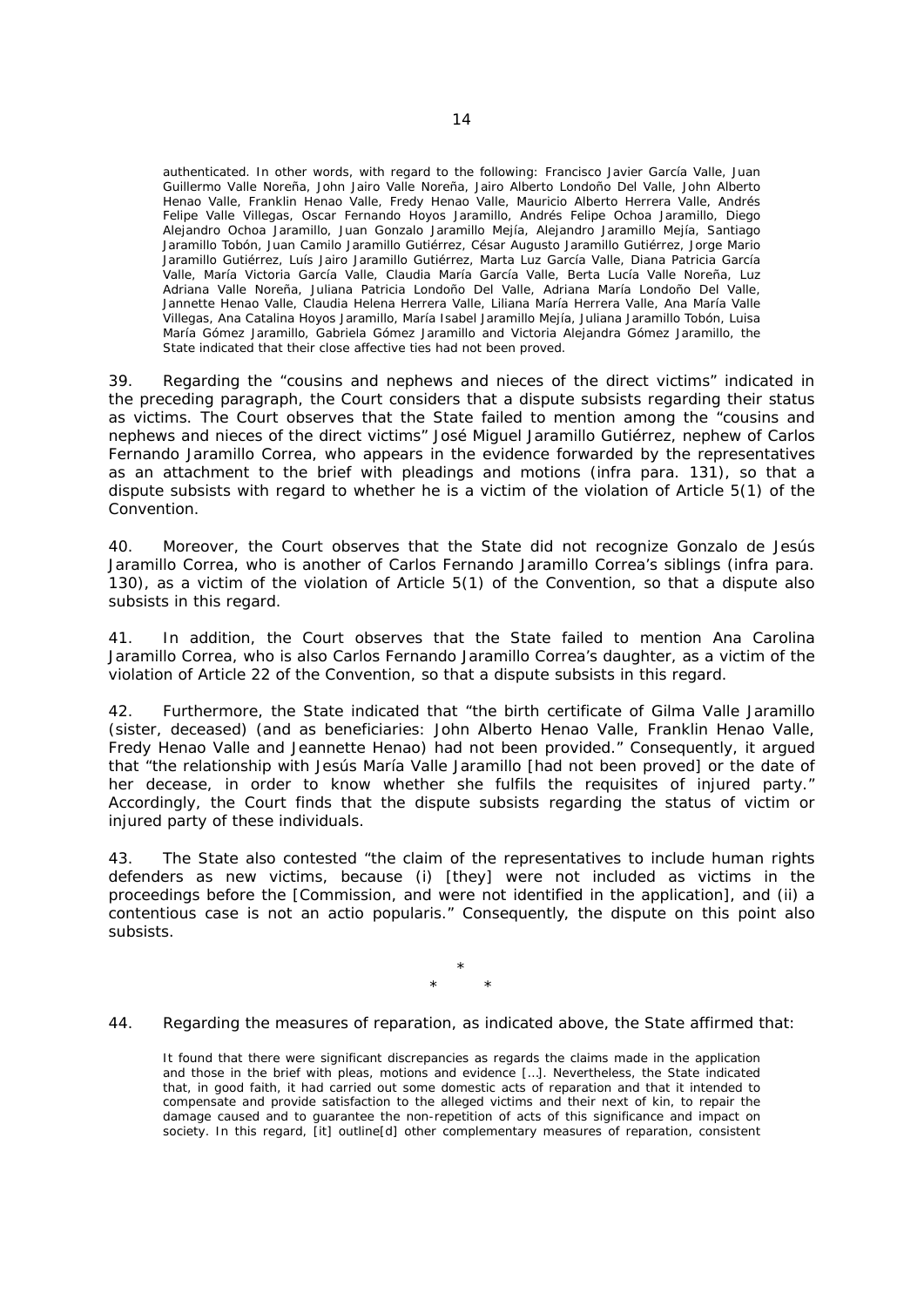with inter-American case law that could be implemented by the State, should the Court deem them pertinent and order them.

45. Therefore, the Court finds that a dispute subsists regarding certain claims relating to reparations and costs.

> \* \* \*

46. Based on all the above, the Court finds that the State's position constitutes a positive contribution to the development of these proceedings, to the satisfactory functioning of the inter-American human rights jurisdiction, to the exercise of the principles that inspire the American Convention and to the conduct that the States are obliged to observe in this regard<sup>14</sup> as a result of the commitments they assume as parties to international human rights instruments.

47. The Court observes that despite the State's partial acknowledgement of facts and its acquiescence with regard to several claims of the parties, it is still necessary to define the importance and gravity of the violations perpetrated in the instant case. Consequently, based on its powers to ensure the greatest protection of human rights, the Court finds it necessary to deliver a judgment in which it establishes the facts and determines the merits of the case, as well as their corresponding consequences. This constitutes a form of reparation for the victims and their next of kin and also contributes to the preservation of historical memory, to the non-repetition of similar facts, and, in brief, to achieving the purposes of the inter-American system for the protection of human rights.<sup>15</sup>

48. Hence, without prejudice to the scope of the partial acknowledgment of facts made by the State, the Court finds it pertinent to assess the facts of the instant case, both those acknowledged by Colombia and those included in the application and indicated by the representatives that explain, elucidate, or allow the Court to reject the facts mentioned in the application. In addition, the Court finds it necessary to clarify the way in which the violations occurred in the context and circumstances of the case and the scope of the obligations established in the American Convention, and will include the respective chapters. These clarifications will contribute to the development of case law on the subject and thereby to the protection of human rights.

# **V**

# **EVIDENCE**

49. Based on the provisions of Articles 44 and 45 of the Rules of Procedure, as well as on the Court's jurisprudence concerning evidence and its assessment,<sup>16</sup> the Court will evaluate the documentary probative elements submitted by the Commission, the representatives, and the State at different procedural opportunities or as helpful evidence requested by the President and the Court, as well as testimonial and informative statements and opinions sworn before notary public (affidavits) or provided during the public hearing before the

<sup>14</sup> *Cf. Benavides Cevallos v. Ecuador. Merits, reparations and costs.* Judgment of June 19, 1998. Series C No. 38, para. 57; *Kimel v. Argentina. Merits, reparations and costs.* Judgment of May 2, 2008. Series C No. 177, para. 25, and *Case of Albán Cornejo el al., supra* note 5, para. 24.

<sup>15</sup> *Cf. Cantoral Benavides v. Peru. Reparations and costs.* Judgment of December 3, 2001. Series C No. 88, para. 79; *Kimel*, *supra* note 14, para. 28, and *Zambrano Vélez et al. v. Ecuador. Merits, reparations and costs*. Judgment of July 4, 2007. Series C No. 166, para. 31.

<sup>16</sup> *Cf. The "White Van" (Paniagua Morales et al.) v. Guatemala*. *Reparations and costs*. Judgment of May 25, 2001. Series C No. 76, para. 50; *Bayarri, supra* note 13, para. 31, and *Heliodoro Portugal, supra* note 13, para. 64.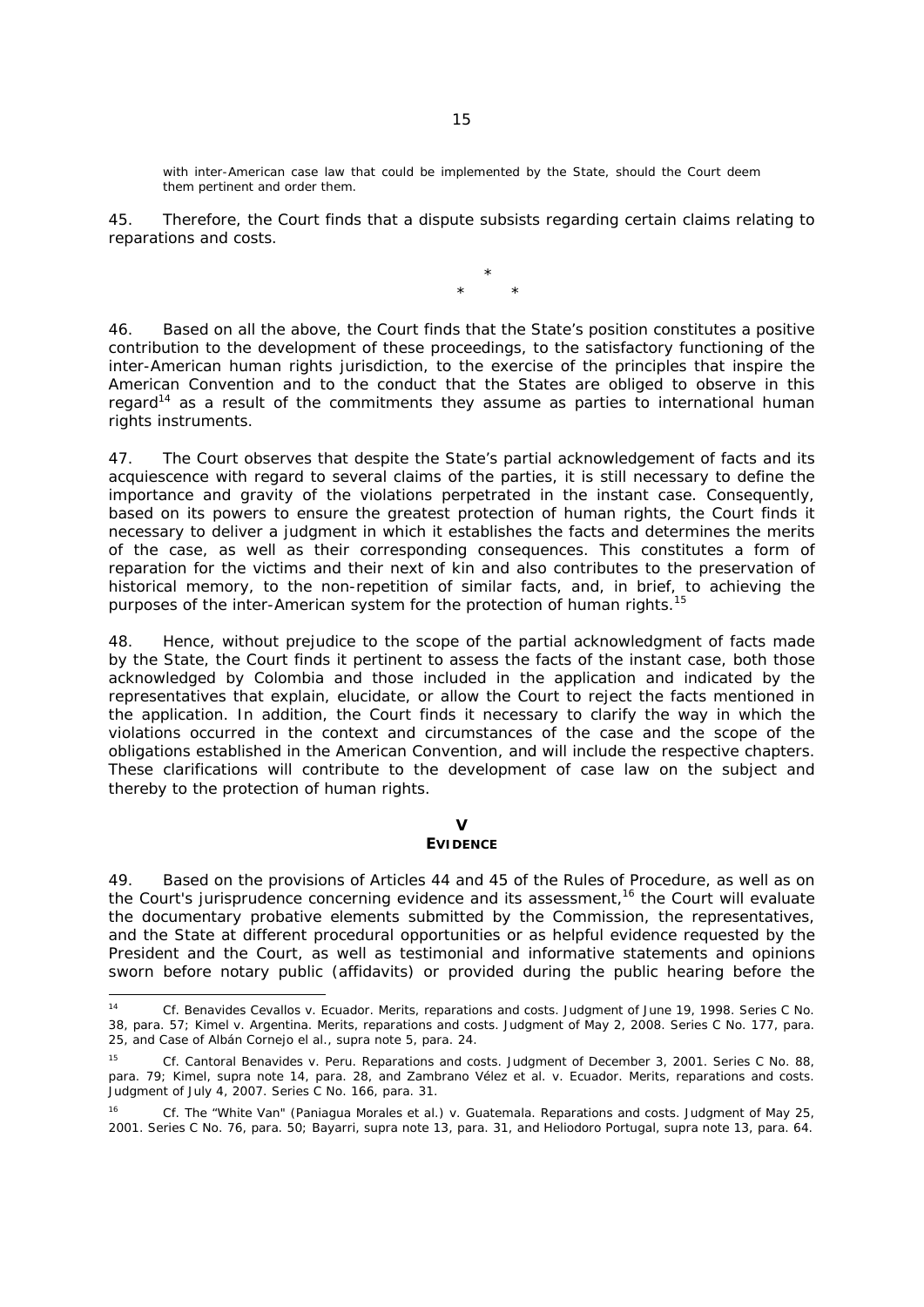Court. To this end, the Court will abide by the principles of sound judicial discretion, within the corresponding legal framework.<sup>17</sup>

# *A) DOCUMENTARY, TESTIMONIAL, AND EXPERT EVIDENCE*

50. At the request of the Court and of the President, $18$  the Court received the testimonies and informative statements of the following persons sworn before notary public  $(affidavits):$ <sup>19</sup>

(a) *Rafael Alberto Rincón Patiño*, witness proposed by the Commission and the representatives, was a lawyer and friend of Jesús María Valle Jaramillo and a former Municipal Attorney of Medellín. He testified on Jesús María Valle Jaramillo's professional qualities, experience, and exercise of the legal profession. He also referred to public policies and actions to confront the violence and the human rights situation in the Department of Antioquia during the period 1995-1998, when he worked as Municipal Attorney; on the type of activities or actions implemented by the authorities with human rights organizations for the defense of these rights; and on the dangerous conditions faced by Jesús María Valle Jaramillo before his murder;

(b) *Fernando María Velásquez Velásquez*, witness proposed by the representatives, was a lawyer and friend of Jesús María Valle Jaramillo. He testified on Jesús María Valle Jaramillo's professional qualities, experience, and exercise of the legal profession, referring to the obstacles confronted by the latter in the practice of his profession;

(c) *Saúl Jaramillo Giraldo*, witness proposed by the representatives, veterinarian, who worked with the Jaramillo Correa family in their agricultural enterprises and is a friend of Carlos Fernando Jaramillo Correa. His testimony referred to the family relations before the facts of the instant case and the consequences of the exile of Carlos Fernando and his family group on the Jaramillo Correa family;

(d) *María Amanda Correa Zuleta*, witness proposed by the representatives, is a friend of the Jaramillo Correa family. She testified about the family relations before the facts and the consequences of the exile of Carlos Fernando and his family group on the Jaramillo Correa family;

(e) *Darío Arcila Arenas*, witness proposed by the representatives, is a lawyer and was a colleague of Jesús María Valle Jaramillo. He testified on the impact of the death of Jesús María Valle Jaramillo on the work of human rights defenders He also referred to the family relations of Jesús María Valle Jaramillo, to the origin of the financial resources that covered his personal expenses and those of his family, and on the emotional impact that the family suffered owing to his death;

(f) *Juan Guillermo Valle Noreña*, witness proposed by the representatives, is Jesús María Valle Jaramillo's nephew. His testimony related to the family

<sup>17</sup> *Cf. the "White Van" (Paniagua Morales et al.) v. Guatemala*. Merits. Judgment of March 8, 1998. Series C No. 37, para. 52; *Case of Bayarri, supra* note 13, para. 31, and *Case of Heliodoro Portugal, supra* note 13, para. 64.

<sup>&</sup>lt;sup>18</sup> Order issued by the Inter-American Court of Human Rights on November 30, 2007, and note of the Secretariat of the Inter-American Court of Human Rights of January 22, 2008, *supra* note 3.

<sup>19</sup> In its communication of January 10, 2008, the Inter-American Commission informed the Court that it desisted from presenting the sworn statement of the witness Magdalena Valle Jaramillo.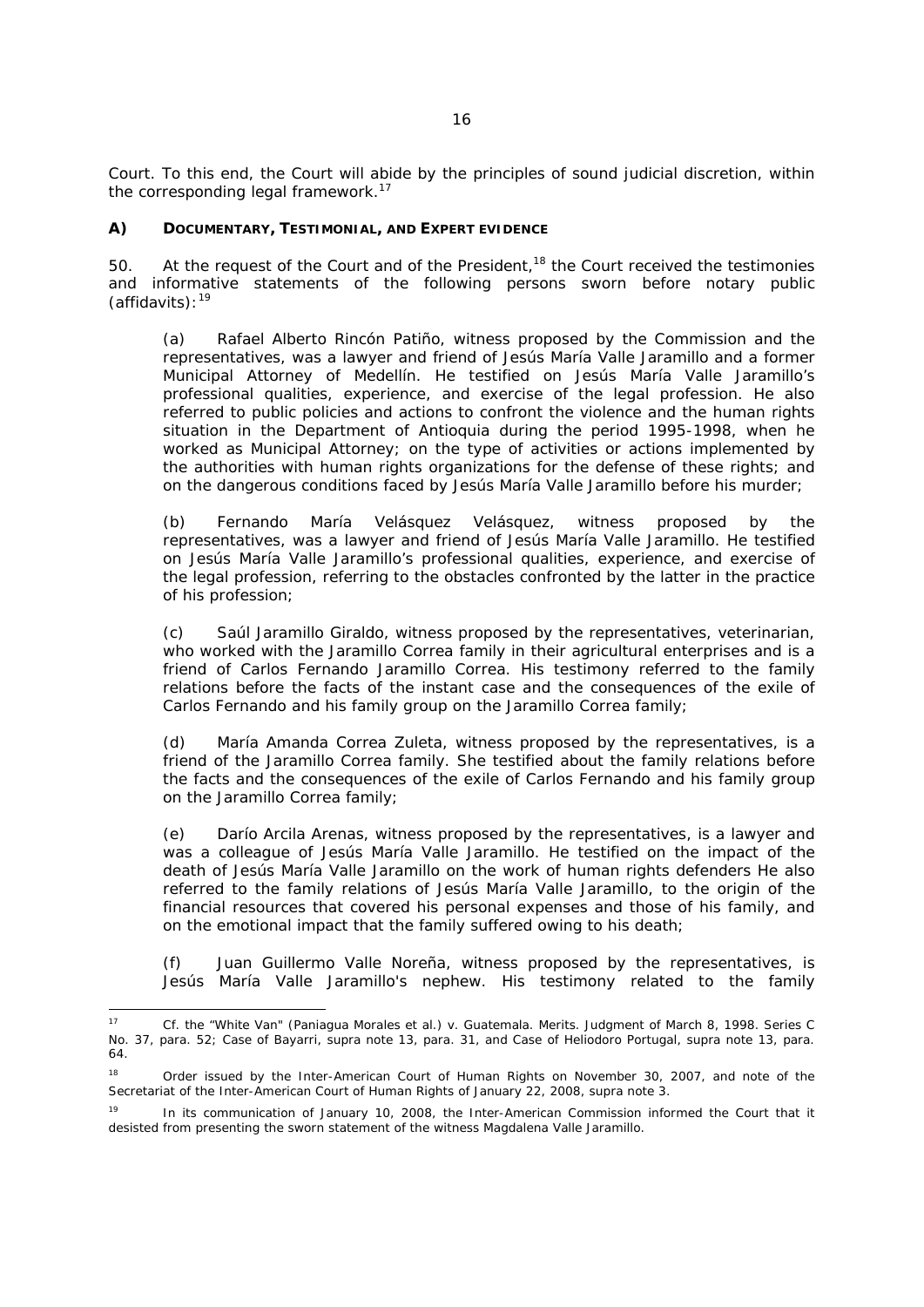relationships, and to the emotional impact and financial consequences of Jesús María Valle Jaramillo's death for the Valle Jaramillo family. He also referred to the fact that the State had not granted any financial compensation to the Valle Jaramillo family and to the reparations he considered should be made;

(g) *Rafael Bustamante Pérez*, witness proposed by the State, is a lawyer and Director for Human Rights of the Ministry of the Interior and Justice. He testified about the nature, structure, and coverage of the Ministry's human rights protection program;

(h) *Jairo Alberto Cano Pabón*, witness proposed by the State, is Comptroller General. His informative statement referred to the documentation and arguments provided by the representatives of the alleged victims with regard to the scale of the productive and commercial activities of Carlos Fernando Jaramillo Correa and his direct nuclear family; and

(i) *José G. Patiño Escobar*, witness proposed by the State, is Assistant Manager of Productive and Social Development of the Colombian Rural Development Institute (INCODER). His informative statement referred to the agricultural expert opinion offered by the representatives as evidence in this case, emphasizing the technical parameters used to calculate production costs, production indicators, income, indirect damage, and loss of earnings.

51. During the public hearing in the instant case, the Court received the statements of the following witnesses, expert witnesses, and informative deponent:

(a) *Nelly Valle Jaramillo*, alleged victim and witness proposed by the Commission. She testified, *inter alia*, about the facts that occurred on February 27, 1998; the alleged obstacles faced by Jesús María Valle Jaramillo's family in the search for justice, and the consequences of the facts of this case on her personal life and on the family of Jesús María Valle Jaramillo;

(b) *Carlos Fernando Jaramillo,* alleged victim and witness proposed by the Commission. He testified, *inter alia*, about the circumstances in which he was displaced within the country and, subsequently, forced to go into exile as a result of his collaboration with the investigations into the human rights violations that are the subject of this case;

(c) *Beatriz Eugenia Jaramillo de González*, witness proposed by the representatives, member of the "Héctor Abad Gómez" Permanent Human Rights Committee, accompanied Jesús María Valle at his last meeting with the then Governor of Antioquia before [Valle Jaramillo] was murdered. She testified about the socio-political context and the human rights situation in Antioquia that led to the alleged threats and subsequent murder of Jesús María Valle, as well as other aspects related to the context of the facts of this case;

(d) *Rainer Huhle*, expert witness proposed by the representatives, expert in international human rights law and staff member of the United Nations Office of the High Commissioner for Human Rights in Colombia at the time of the facts. He testified on the alleged danger for those who worked as human rights defenders in Colombia at the time of the facts of this case, and on the application of, or failure to apply, the recommendations and principles relating to the protection of the work of human rights defenders in Colombia;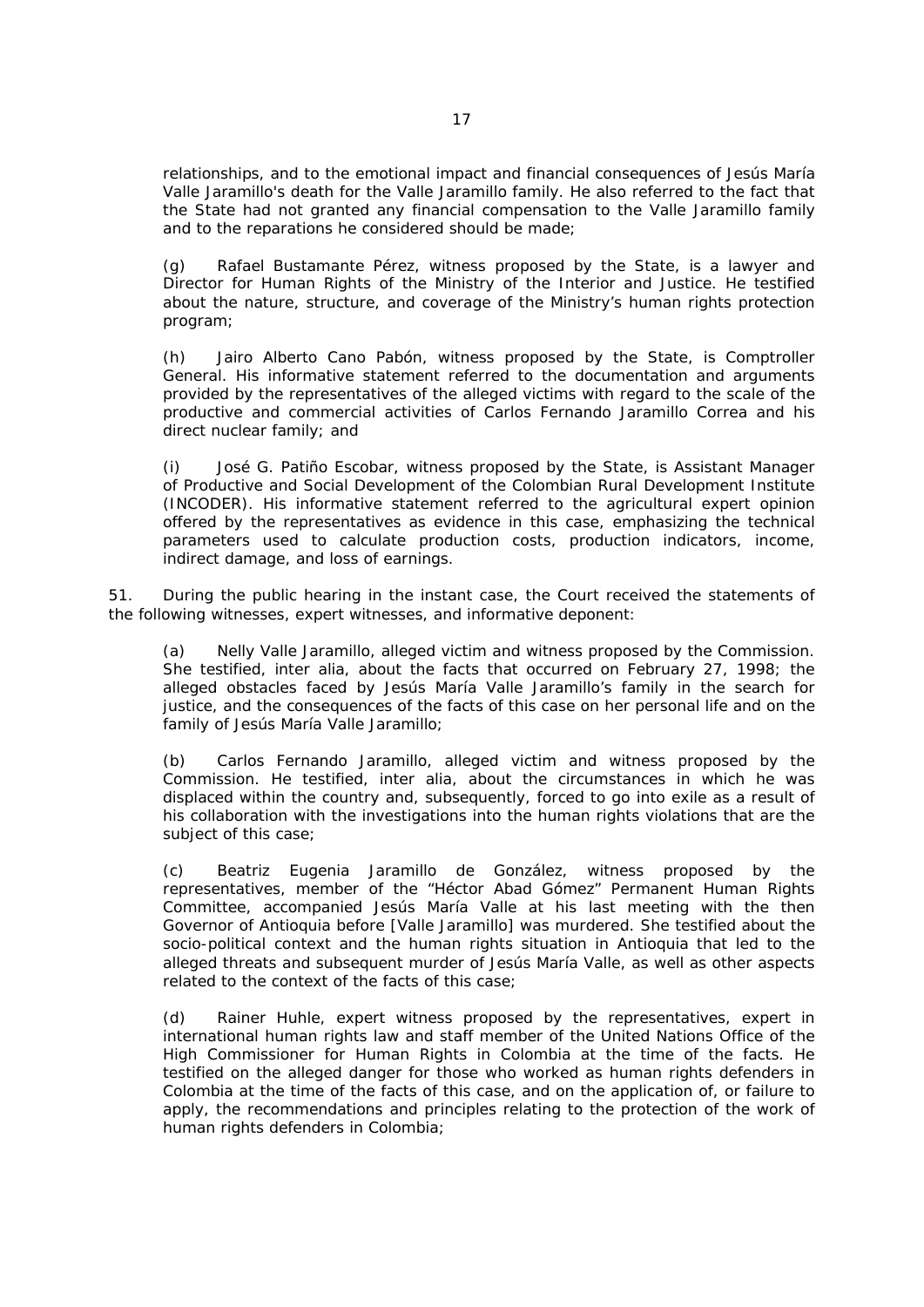(e) *Alier Hernández*, expert witness proposed by the State, Judge of the Third Section of the Counsel of State. His testimony related to the progress made in the standards applied in administrative law proceedings and their compatibility with international standards in cases involving the State's civil and extra-contractual responsibility submitted to this jurisdiction that involved human rights violations. He also referred to the standards applied by the Colombian Council of State with regard to reparations, and presented the official decision of the Council of State approving the settlement in the case of Jesús María Valle Jaramillo; and

(f) *Sandra Jeannette Castro Ospina*, informative deponent proposed by the State, Head of the National Human Rights and International Humanitarian Law Unit of the Prosecutor General's Office. She referred to the criminal investigations opened by the Prosecutor General's Office to determine the presumed authors of the murder of Jesús María Valle Jaramillo.

52. In addition to the statements and expert opinions described above, the Commission, the representatives, and the State forwarded probative elements at various procedural opportunities, as well as during the public hearing or as helpful evidence requested by the President and the Court (*supra* paras. 8 to 18).

# *B) ASSESSMENT OF THE EVIDENCE*

53. In this case, as in others,  $20$  the Court admits the probative value of those documents and statements submitted by the parties at the appropriate procedural opportunity, in the terms of Article 44 of the Rules of Procedure, which were not contested or opposed, and the authenticity of which was not questioned.

54. With regard to the testimonies, informative statements, and expert opinions given by the witnesses and expert witnesses by means of sworn statements (affidavits) and at the public hearing, the Court considers them pertinent to the extent that they relate to the purpose defined by the Court in the order requiring them (*supra* para. 8), taking into account the observations submitted by the parties. The Court considers that since the alleged victims have a direct interest in the case, their testimony cannot be assessed alone, and will therefore be evaluated in conjunction with all the body of evidence in the proceedings.

55. The representatives contested the statement made by Rafael Bustamante Pérez (*supra* para. 50(g)), affirming that "the purpose of his statement was not a personal and spontaneous presentation of the issues, but rather an almost exact transcript of the information included on the web page of the Ministry of the Interior and of Justice" and, therefore, "should not be admitted by the Court, as it does not correspond to what was required" by the order of November 30, 2007. Nevertheless, the Court admits this evidence to the extent that it relates to the purpose established in the Court's order (*supra* para. 8), taking into account the observations of the representatives, and assessing it in accordance with the rules of sound judicial discretion and in conjunction with the body of evidence in the proceedings.

56. The also representatives contested the statement of José Guiller Patiño Escobar (*supra* para. 50(i)) because "there is no indication in any part of the document of a

<sup>-</sup><sup>20</sup> *Cf. Velásquez Rodríguez v. Honduras. Merits*. Judgment of July 29, 1988. Series C No. 4, para. 140; *Case of Bayarri, supra* note 13, para. 35, and *Case of Heliodoro Portugal*, supra note 13, para. 67.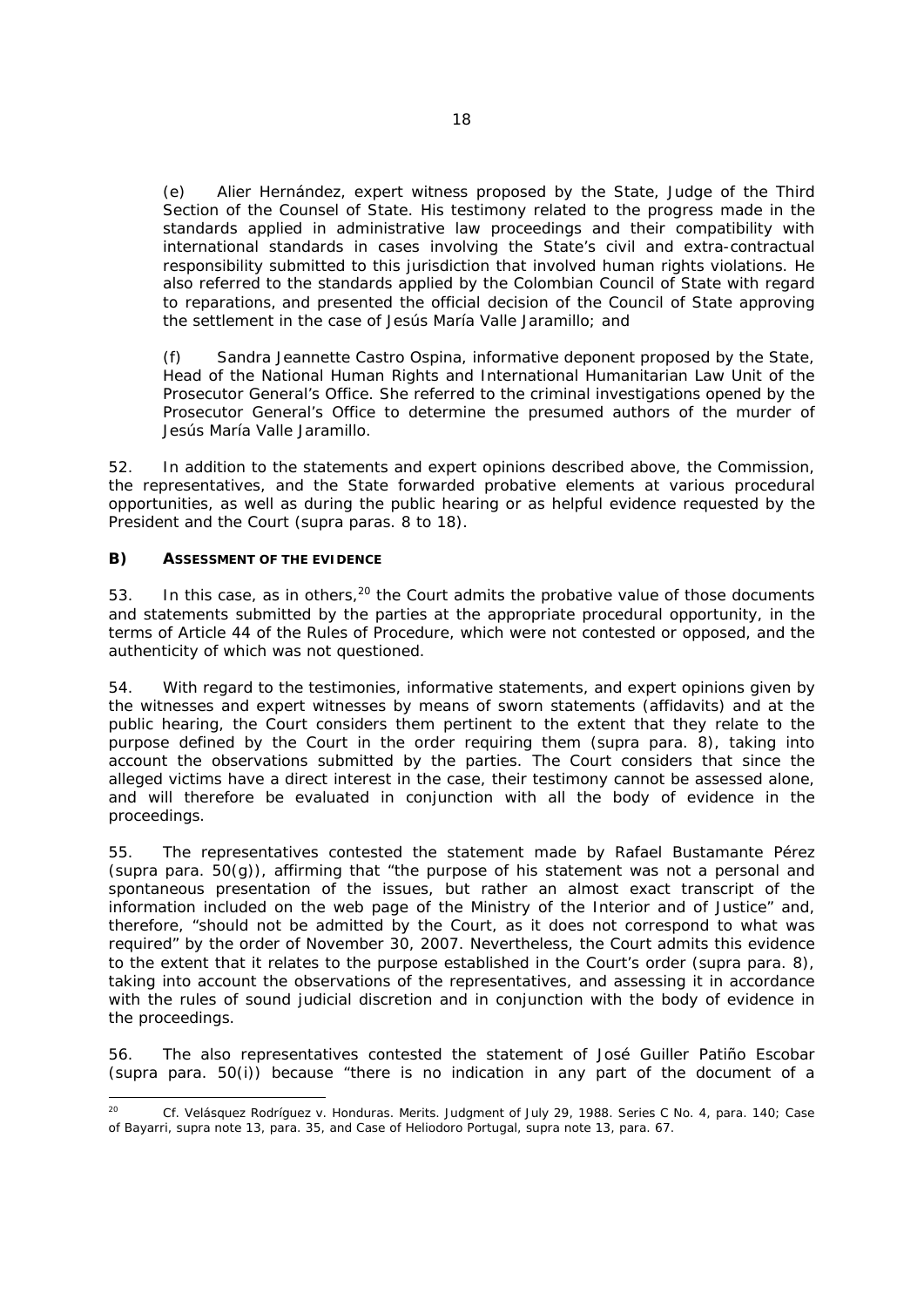signature and its authentication before a notary public, as required" by the Court in its order of November 30, 2007. The representatives stated that "the formalities indicated by the Court for this 'informative' statement were not complied with and, therefore, it should not be assessed." The Court observes that, according to the case file, Mr. Patiño's declaration was duly signed before a notary public in Colombia, respecting the formal requirements indicated in the order of November 30, 2007. Consequently, the Court admits this evidence, which will be assessed in accordance with the rules of sound judicial discretion together with all the evidence in the proceedings.

57. The State contested the statement made by Fernando María Velásquez Velásquez, because it exceeded "the purpose [of his] testimony." It also contested the statement of Rafael Alberto Rincón Patiño because it referred to "alleged facts in a general and incomplete manner [and was not limited to the] purpose for which it had been requested." The State also contested the statement made by Saúl Jaramillo Giraldo because he testified about "facts that did not relate to the purpose of the evidence [and exceeded] the purpose of the testimony required by the Court." In addition, the State raised the objection that, when testifying about the assets of Carlos Fernando Jaramillo Correa and his family, Mr. Jaramillo Giraldo "exaggerated some economic activities and figures that were not alleged in the brief with pleadings, motions, and evidence" of the representatives. In addition, the State contested the statement made by María Amanda Correa Zuleta because she was a "witness with an interest in the result of the case," "owing to her relationship to the family of Carlos Fernando Jaramillo." The statement by Darío Arcila Arenas was also contested by the State because it went beyond "the purpose of his testimony [by mentioning] as a new fact that Jesús María Valle 'helped poor students at the Universidad de Antioquia by paying their enrollment fees' […]." Lastly, the State contested the statement made by Juan Guillermo Valle Noreña because he was a "witness with an interest in the result of the case" "owing to his relationship with the family of Jesús María Valle Jaramillo." In this regard, the Court takes into account the observations made by the State and finds that the statements [to which it objected] can assist the Court in determining the facts of this case to the extent that they relate to the purpose defined by the Court. It thus admits these statements and assesses them in accordance with the rules of sound judicial discretion, together with the body of evidence in the proceedings.

58. The Commission and the representatives requested that some of the facts contained in the judgment delivered by the Court in the *case of the Ituango Massacres* be transferred to the instant case, together with some of the statements and expert opinions provided in proceedings before the Commission and the Court. Specifically, they requested the incorporation into the body of evidence of the statements made by Carlos Fernando Jaramillo Correa during the hearing held before the Commission on March 1, 2004, in relation to the instant case, as well as in the hearing held before the Court on September 22, 2005, in the case of the Ituango Massacres. They also asked for the incorporation of the statement made by Carlos Álvaro Bonilla Cifuentes, Regional Prosecutor of Medellín at the time of the facts, during the hearing held before the Commission on March 2, 2000, in the case of the La Granja Massacre (the Ituango Massacres). Lastly, they requested the incorporation of the expert opinion given by Federico Andreu during the hearing held before the Court on March 7, 2005, in the case of the Mapiripán Massacre. In this regard, the State indicated that "it would not be pertinent to transfer the political and historical context indicated in the case of the Ituango Massacres, because: (i) the two cases do not share the same time and place; (ii) the two cases do not share the attribution of State responsibility, and (iii) a need for this transfer of facts and the attribution of responsibility from one case to the other cannot be derived from the concept of common evidence." Nevertheless, in a communication of December 14, 2007, the State indicated that "should the Court decide to transfer these statements […], they should be examined and assessed in relation to the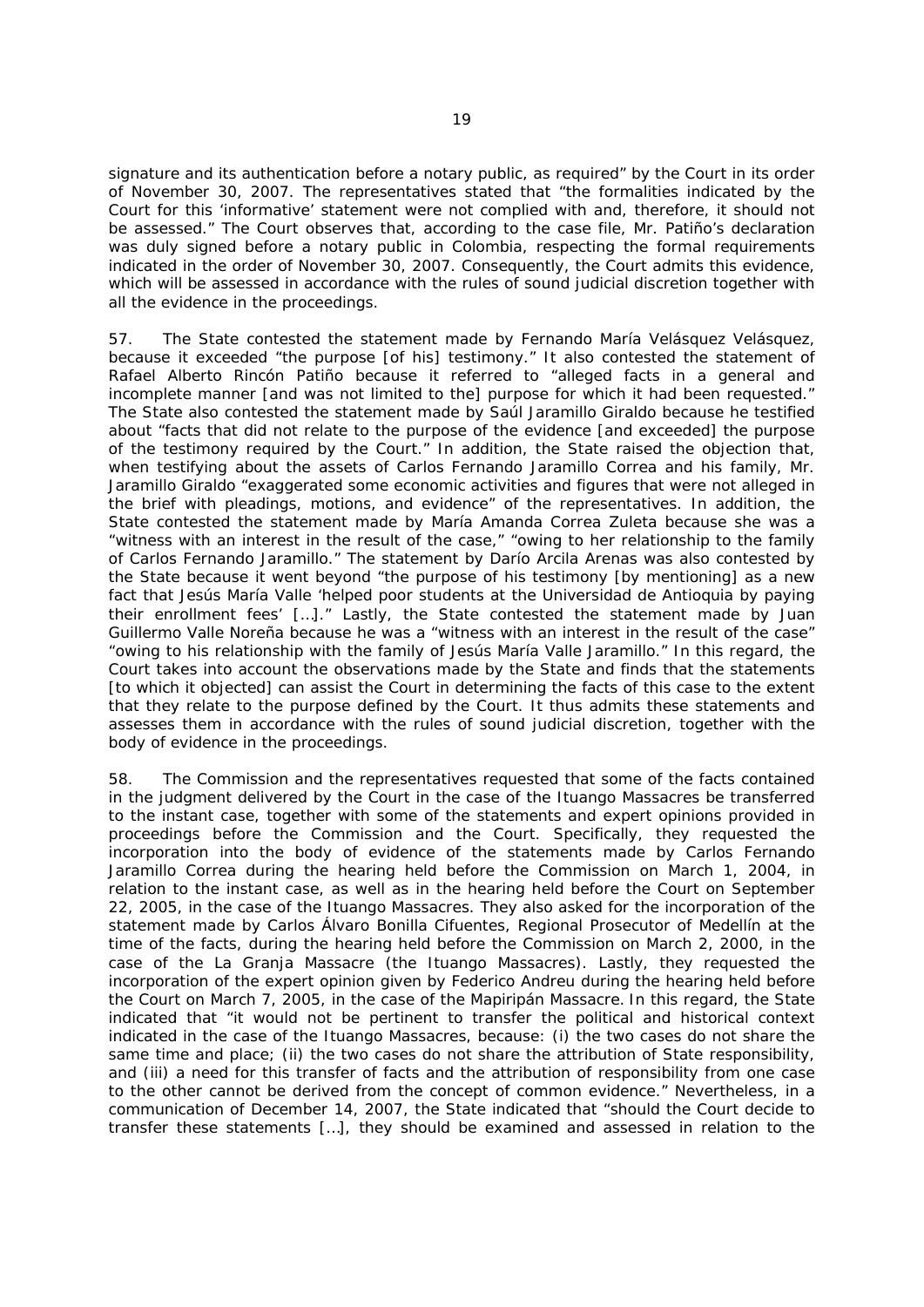facts corresponding to the violation of the human rights of Jesús María Valle Jaramillo, Nelly Valle Jaramillo, and Carlos Fernando Jaramillo Correa […]." As it has on previous occasions, in application of the provisions of Article  $45(1)$  of the Rules of Procedure,<sup>21</sup> the Court incorporates into the body of evidence the statements and expert opinions indicated above, since the State took part in the proceedings during which they were provided and because the Court considers them useful for deciding the instant case. This evidence will be assessed in accordance with the rules of sound judicial discretion and together with the body of evidence in the proceedings. Also, in application of the provisions of Article 45(1) of the Rules of Procedure, the Court will transfer the facts that it has already accepted as proved in other judgments that are relevant and useful for deciding the present case.

59. Regarding the documents provided by the State at the public hearing (*supra* para. 8), the Court considers that they are useful and relevant and incorporates them into the body of evidence to be assessed in accordance with the rules of sound judicial discretion and together with the body of evidence in the proceedings.

60. On April 23, 2008, the representatives submitted additional documentary evidence consisting of two statements made by Francisco Enrique Villalba Hernández in February and March 2008 during a criminal action at the domestic level, which contain information presumably related to the instant case and, therefore, requested its incorporation into the body of evidence as supervening evidence (*supra* paras. 10). In this regard, the State indicated that these statements had not been corroborated or assessed by the prosecutor in charge of the case, and they did not comply with the requirements for evidence established in Article 44 of the Court's Rules of Procedure. Furthermore, they had not been subjected to an adversarial procedure at the domestic level. The State also questioned the validity of the statements, alleging that Mr. Villalba had little credibility. The Court finds that this documentary evidence complies with the formal requirements to be admitted as supervening evidence under Article 44(3) of the Rules of Procedure and incorporates it into the body of evidence in order to assess it, bearing in mind the objections raised by the State.

61. Also, on June 6, 2008, the State presented as supervening evidence the decision of the Supreme Court of Justice of April 1, 2008 (*supra* para. 13), which admitted the appeal filed by the Fifth Prosecutor of the National Human Rights and International Humanitarian Law Unit against the judgment of the Superior Court of the Judicial District of Medellín of July 25, 2001, confirming the acquittal of Jaime Alberto Angulo Osorio and Francisco Antonio Angulo Osorio for the compound offenses of aggravated murder to the detriment of Jesús María Valle Jaramillo. The Commission considered that this supervening evidence "is admissible and illustrates the adoption of positive steps towards clarifying the facts and the eventual prosecution and punishment of at least some of those responsible." Nevertheless, it insisted that this evidence "cannot be admitted by the Court in order to declare that the State has not violated the Convention" in the instant case. The representatives classified the new information as "time-barred, almost superfluous, because it merely informs the Court that some isolated procedural actions have been carried out that are far from being effective mechanisms to ensure that justice is done" in this case. The Court finds that this evidence complies with the formal requirements for admissibility stipulated in Article 44(3) of the Rules of Procedure and incorporates it into the body of evidence, considering it useful and

<sup>21</sup> *Cf. The "Mapiripán Massacre" v. Colombia. Merits, reparations and costs.* Judgment of September 15, 2005. Series C No. 134, para. 90; *La Rochela Massacre v. Colombia. Merits, reparations and costs*. Judgment of May 11, 2007. Series C No. 163, para. 64, and *The Ituango Massacres v. Colombia. Preliminary objection, merits, reparations and costs*. Judgment of July 1, 2006. Series C No. 148, para. 123.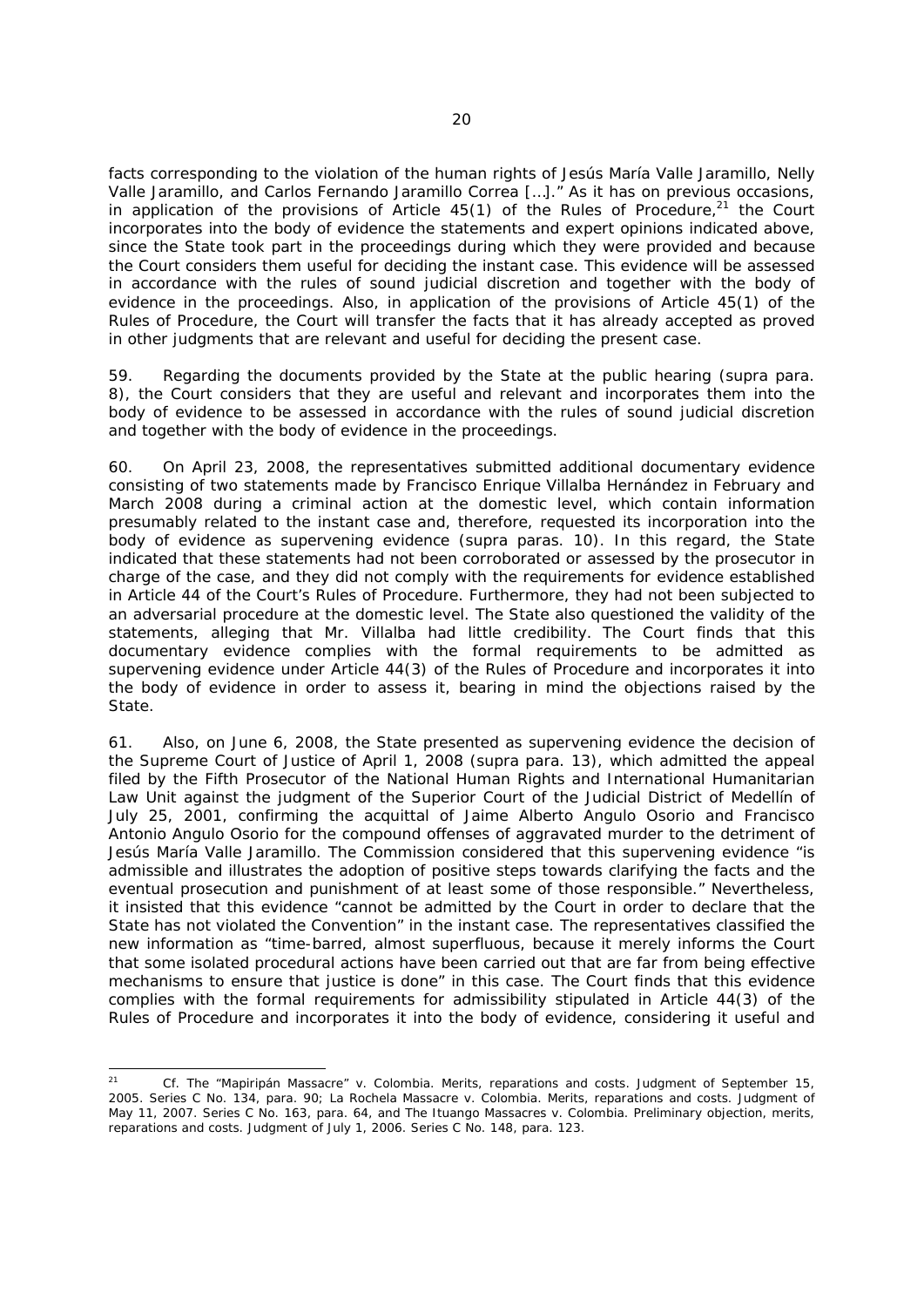relevant for deciding this case. This evidence will be assessed in accordance with the rules of sound judicial discretion and in conjunction with all the evidence in the proceedings.

62. Regarding the newspaper articles submitted by the parties, the Court has considered that they can be assessed when they refer to well-known public facts or statements made by State officials, or when they corroborate aspects related to the case. $^{22}$ 

63. Furthermore, the Court adds to the body of evidence, pursuant to Article 45(2) of the Rules of Procedure and because it finds it useful for deciding the case, the documentation requested by the Court as helpful evidence (*supra* paras. 9 to 12, 15, 17, 18, 49 and 52). This documentation includes the statements made by Salvatore Mancuso under the Peace and Justice Law. In this regard, as the parties were informed (*supra* paras. 17 and 18), the Court will maintain the due confidentiality of this information and incorporate into the body of evidence only those aspects that relate to the instant case, which will be assessed on the basis of sound judicial discretion together with the body of evidence in the case.

64. Having examined the probative elements in the case file, the Court will now analyze the alleged violations in the corresponding chapters, considering the facts that have been acknowledged and those that it finds proved. $23$  The Court will also consider the pertinent arguments of the parties, bearing in mind the State's acknowledgment of facts and acquiescence.

# **VI**

# **VIOLATION OF ARTICLES 4,24 5,25 AND 726 (RIGHT TO LIFE, RIGHT TO HUMANE TREATMENT, AND RIGHT TO PERSONAL LIBERTY) OF THE AMERICAN CONVENTION IN RELATION TO ARTICLE 1(1) (OBLIGATION TO RESPECT RIGHTS) THEREOF**

65. The Commission and the representatives alleged that the State is responsible for the violation of the right to life of Jesús María Valle Jaramillo, as well as the right to humane treatment and the right to personal liberty of Jesús María Valle Jaramillo, Nelly Valle Jaramillo, and Carlos Fernando Valle Jaramillo. Additionally, the representatives asked that

1. Every person has the right to personal liberty and security.

[…]

<sup>22</sup> <sup>22</sup> *Cf. Case of Velásquez Rodríguez, supra* note 20, para. 146; *Case of Bayarri, supra* note 13, para. 38, and *Case of Heliodoro Portugal, supra* note 13, para. 79.

<sup>&</sup>lt;sup>23</sup> Hereafter, this judgment contains facts that the Court finds have been established based on the acknowledgement made by the State. Where additional facts have been established by the probative elements, the Court records this in the corresponding footnote.

 $24$  In this regard, Article 4 establishes that:

<sup>1.</sup> Every person has the right to have his life respected. This right shall be protected by law and, in general, from the moment of conception. No one shall be arbitrarily deprived of his life.

 $25$  The relevant part of Article 5 establishes that:

<sup>1.</sup> Every person has the right to have his physical, mental, and moral integrity respected.

<sup>2.</sup> No one shall be subjected to torture or to cruel, inhuman, or degrading punishment or treatment. All persons deprived of their liberty shall be treated with respect for the inherent dignity of the human person.

 $26$  The relevant part of Article 7 stipulates that:

<sup>2.</sup> No one shall be deprived of his physical liberty except for the reasons and under the conditions established beforehand by the Constitution of the State Party concerned or by a law established pursuant thereto.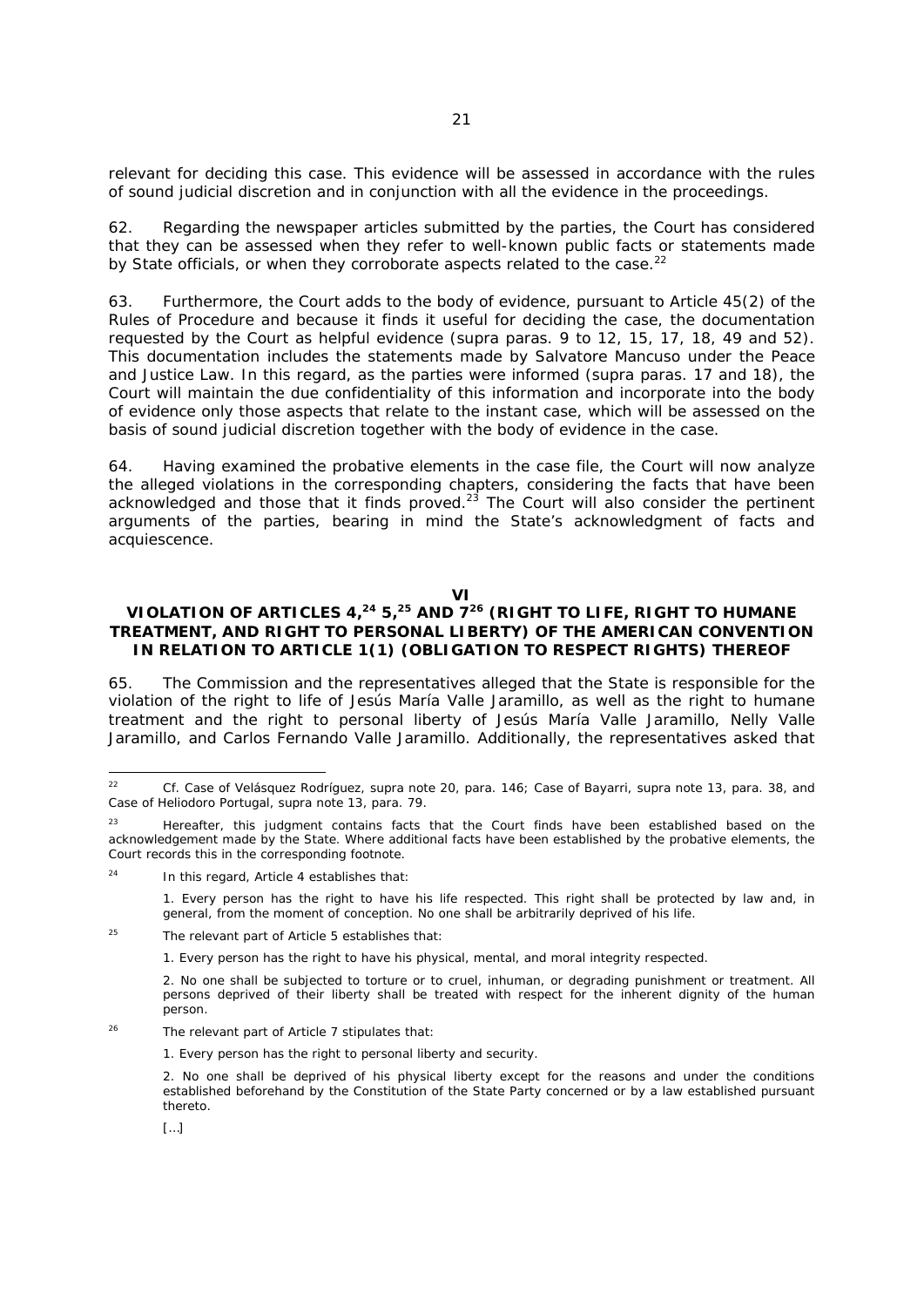the Court declare the State responsible for the violation of the right to humane treatment of "the next of kin" of Jesús María Valle Jaramillo and Nelly Valle Jaramillo.

66. According to the Commission and the representatives, "the execution of Jesús María Valle did not occur in a void and was not an isolated case; rather it took place in a specific context as part of a series of murders, harassment, stigmatization, and attacks against individuals and social organizations dedicated to the defense of human rights. The consequences have continued over time owing to the ineffectiveness of the administration of justice in cases such as this." To support these allegations, the Commission indicated, *inter alia*, that "[t]he State authorities themselves declared that the grave situation of vulnerability in which Colombian human rights defenders found themselves generated a increased responsibility of protection for the State […]. In this case, it was reasonable to think that the risk borne by Jesús María Valle Jaramillo merited that the State adopt measures in accordance with this increased responsibility of protection." The Commission also indicated that "the authorities were aware of the risk and adopted measures to deal with it. However, those measures were insufficient [...]."

67. In addition, the representatives argued that, "at the time the human rights defender Jesús María Valle Jaramillo was executed, the defense of human rights in Colombia took place in a context of systematic persecution and the absence of measures of protection and guarantees for the full and free exercise of this task, together with a pattern of impunity that […] still characterizes the investigations undertaken in response to acts of intimidation and violence […] against human rights defenders in different parts of the country." Furthermore, the representatives indicated that between July 1, 1996, and December 31, 1998, "several human rights defenders were executed in similar circumstances, using a specific *modus operandi.*"

68. The representatives also insisted that Valle Jaramillo's "permanent denunciation of joint actions by members of paramilitary groups and soldiers [placed him] in great danger. Despite this, his life was not protected in any way and, to the contrary, he was the passive subject of criminal complaints filed by the Commander of the Fourth Brigade of the National Army, which, [according to the representatives,] was one more reason for the attempt on his life." The representatives alleged that, "[t]he criminal complaint filed by [...] State agents against Jesús María Valle Jaramillo, seeking to discredit and intimidate [him], and to prevent his denunciations in defense of the population of Ituango, together with public defamation by the Governor of Antioquia at the time, jeopardized the human rights defender's life. These acts of harassment and defamation potentially encouraged the paramilitary groups and those directly involved in the reported facts to take action against the humanist."

69. Furthermore, the Commission and the representatives indicated that the illegal and arbitrary detention of Jesús María Valle Jaramillo, Nelly Valle Jaramillo, and Carlos Jaramillo Correa placed them in a situation of vulnerability resulting in the real and imminent danger that their other rights would be violated. According to the representatives, the situation of "absolute defenselessness […] must have caused them immense anguish, since the outcome was predictable; acts that corresponded to cruel, inhuman, and degrading treatment." In addition, the Commission and the representatives alleged that "the execution of [Jesús María] Valle Jaramillo had a specific and grave impact on the stability of the family, which was deprived of the person who guided and supported it," "because the pain and suffering caused by both his death and the circumstances surrounding the case constitute a violation of the physical and moral integrity of all [his] family."

70. The State acknowledged that "Jesús María Valle Jaramillo was a well-known human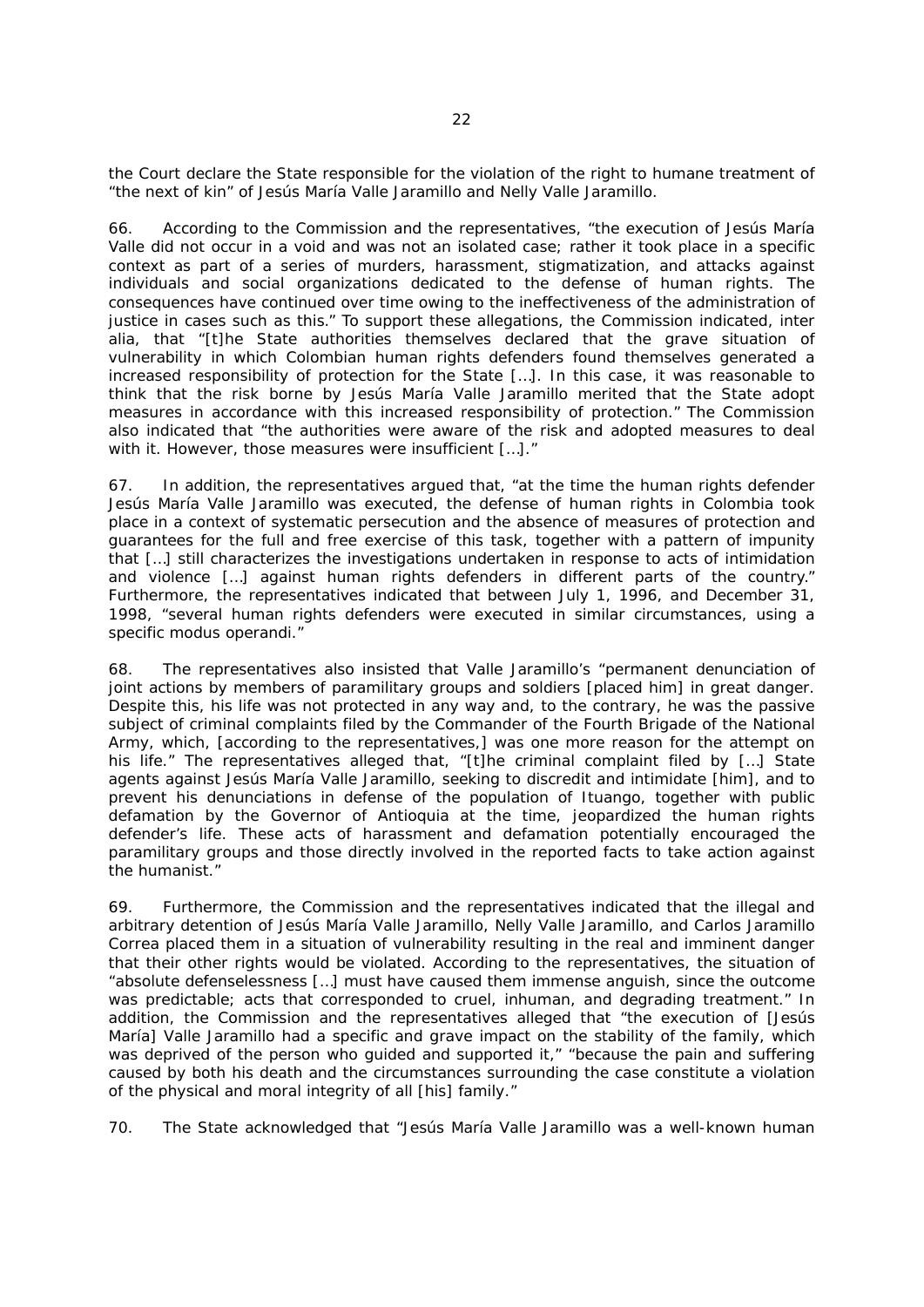rights defender in Antioquia who, as of 1996, had been systematically denouncing what he considered the arbitrary actions and excesses of paramilitary groups," particularly in the municipality of Ituango. The State accepted that, on February 27, 1998, two armed men [entered] Mr. Valle Jaramillo's office in Medellín and shot him with a pistol, killing him instantly. Nelly Valle Jaramillo and Carlos Fernando Jaramillo Correa were also present, and were tied up and later threatened with firearms, following which the armed men told Mr. Jaramillo Correa, "we will spare your life, but you haven't seen us," and left.

71. Based on this acceptance of facts, the State acknowledged its international responsibility by omission for failing to comply with its obligation to guarantee rights, for the violation of the right to life established in Article 4(1), in relation to Article 1(1), of the Convention, with regard to Jesús María Valle Jaramillo, as well as for the violation of the rights to humane treatment and to personal liberty established in Articles 5 and 7, respectively, of the American Convention, to the detriment of Jesús María Valle Jaramillo, Nelly Valle Jaramillo, Carlos Fernando Jaramillo Correa, and "their direct families." Despite this acknowledgment of responsibility, the State also indicated "that it had been established in the domestic criminal investigations that Jesús María Valle Jaramillo's murder '[…] was the result of a joint action of the Self-defense Forces of Córdoba and Urabá, the Selfdefense Forces of Ituango, and the Self-defense Forces of the eastern part of the Department of Antioquia, […] illicit armed groups […] present in the Municipality of Ituango, [that] the State's armed forces were fighting against both before and after Mr. Valle Jaramillo's extrajudicial execution.'" Hence, the State affirmed that "[i]t is evident that […] by omission, it failed to comply with its negative obligation; that is, to ensure that [Jesús María Valle Jaramillo] did not die at the hands of third parties." Nevertheless, the State "[did] not accept that the murder of Jesús María Valle Jaramillo [had taken place] within a general pattern of violence against human rights defenders in Colombia," or that the denunciations filed by Mr. Valle Jaramillo made him a "victim of persecution and harassment by State agents, civil and military authorities," that ultimately led to "his execution by paramilitary groups." To the contrary, the State indicated that it had adopted a series of measures through different State entities intended to promote the activities and the protection of human rights defenders.

72. In order to analyze Colombia's international responsibility for the violation of Articles 7, 5, and 4 of the Convention, in relation to Article 1(1) thereof, the Court deems it pertinent to structure this chapter as follows: (a) context and international responsibility of the State under the Convention; (b) measures of protection due to human rights defenders such as Jesús María Valle Jaramillo, who are especially vulnerable; (c) the violation of Jesús María Valle Jaramillo's right to personal liberty, to humane treatment, and to life; (d) the violation of Nelly Valle Jaramillo and Carlos Fernando Jaramillo Correa's right to personal liberty and humane treatment; and (e) the violation of the right to humane treatment of the other alleged victims.

*A) Context and international responsibility of the State under the Convention* 

73. As part of its acquiescence, the State acknowledged that Jesús María Valle Jaramillo was a well-known human rights defender. According to the evidence provided, and as established by the Court in the *case of the Ituango Massacres*, 27 as of 1996 and until the time of his death, Jesús María Valle Jaramillo actively denounced the crimes perpetrated by paramilitary elements, as well as the collaboration and acquiescence between the latter and members of the National Army.

74. The Court considers it pertinent to make some observations on the phenomenon of

 $\overline{27}$ 27 *Cf. Case of the Ituango Massacres, supra* note 21*,* paras. 125(55) to 125(57).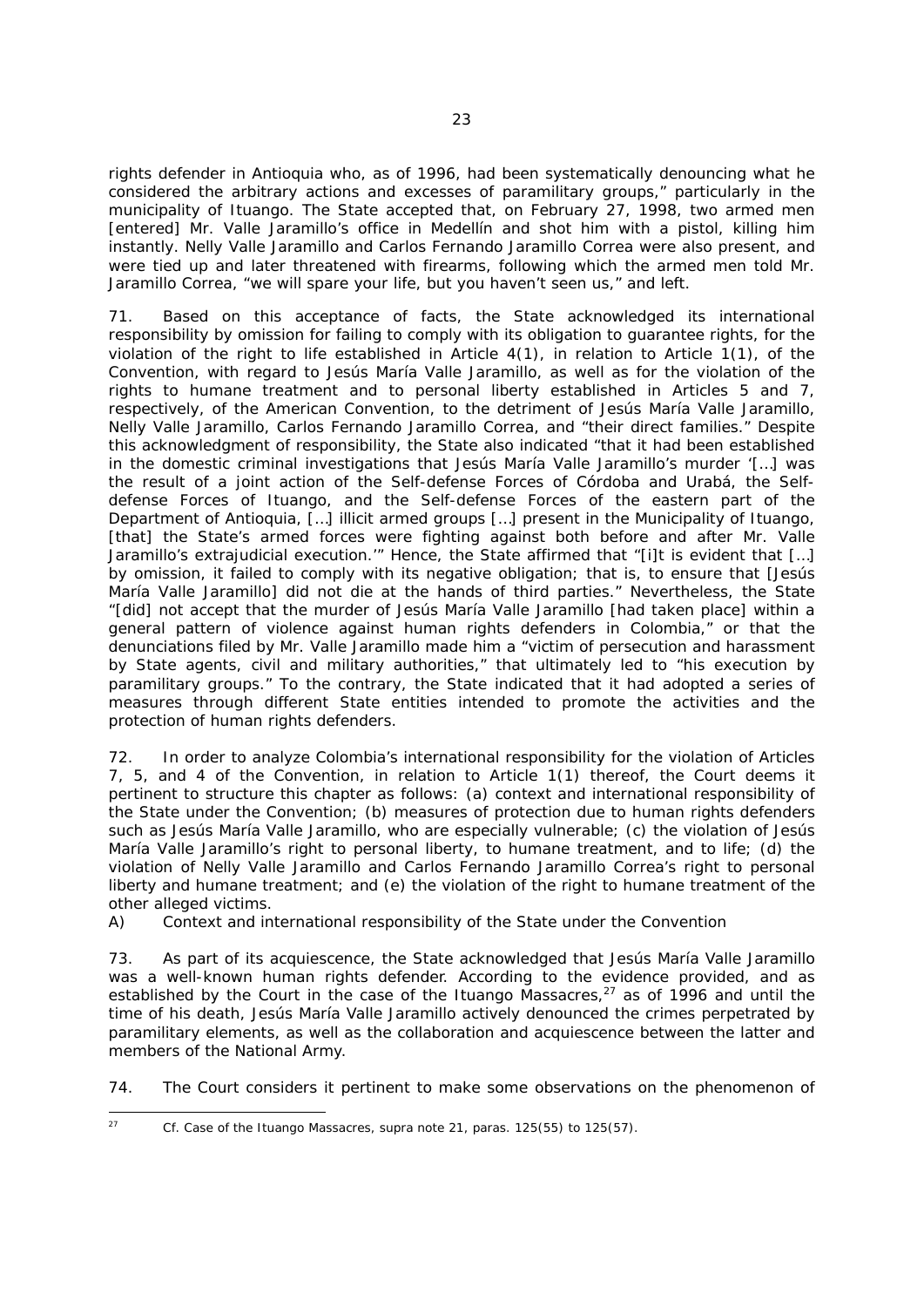paramilitarism in Colombia, as well as its consequences for those human rights defenders who, like Jesús María Valle Jaramillo, denounced the violations committed by paramilitary elements and some members of the National Army.

75. For example, in the *case of the "Mapiripán Massacre*," the Court referred to the "internal armed conflict in Colombia and to the unlawful armed groups called "paramilitary groups," indicating that:

96(1) Various guerrilla groups began to operate in Colombia in the 1960s and, due to their activities, the State declared that there was a "disturbance of public order and established a state of siege in the territory of the country." In the face of this situation, the State […] provided the legal basis for the establishment of the "self-defense groups" [and] stipulated that "[a]ll Colombians […] could be used by the Government in activities and work that contributes to reestablishing normality." [It also…] provided that "[t]he Ministry of National Defense, through authorized command structures, may authorize, when it considers it appropriate, the use by private individuals of weapons whose use is restricted to the Armed Forces." The "self-defense groups" were legally established under the said provisions, and therefore had the support of State authorities […].

96(2) In the context of the struggle against the guerrilla groups, the State fostered the creation of the said "self-defense groups" among the civilian population, whose main aims were to assist the security forces in counterinsurgency operations and to defend themselves from the guerrilla groups. The State granted them permits to bear and possess weapons, as well as logistic support.

96(3) During the 1980s, especially after 1985, it became obvious that many "self-defense groups" had changed their objectives and had become criminal groups, commonly called "paramilitary" groups. They developed primarily near the middle course of the Magdalena River, and spread toward other regions of the country. [...]<sup>28</sup>

76. From the foregoing, it is evident that the State encouraged the creation of "selfdefense" groups with specific objectives, but these were overstepped, and the self-defense groups began to function beyond the law. In this regard, the Court has observed that these paramilitary groups are responsible for numerous murders and many of the human rights violations committed in Colombia generally.<sup>29</sup> In addition, numerous links between paramilitary groups and members of the armed forces have been demonstrated before this Court in relation to facts similar to those of the present case, as have omissive attitudes by members of the armed forces in relation to the acts of such groups.<sup>"30</sup> In cases such as these, the Court has declared that the Colombian State bears international responsibility for the failure to comply with "its obligation to ensure human rights, [and, thus,] its duty of prevention and protection." 31

77. In this regard, the Court has recognized that, within the framework of the State's obligation to ensure respect for these rights between individuals, the State's international responsibility may arise when human rights violations committed by third parties or individuals are attributed to it. $32$  Hence, the Court has found that:

 $28$ 28 *The "Mapiripán Massacre" v. Colombia*. *Preliminary objections*. Judgment of March 7, 2005. Series C No. 122, paras. 96(1) to 96(3).

<sup>29</sup> *Cf. Case of the "Mapiripán Massacre", supra* note 21, para. 96(18), and *Case of the Ituango Massacres, supra* note 21, para. 125(23).

<sup>30</sup> *Cf. Case of the "Mapiripán Massacre," supra* note 21, para. 96(19); *the Pueblo Bello Massacre v. Colombia. Merits, reparations and costs.* Judgment of January 31, 2006. Series C No. 140, para. 128, and *Case of the Ituango Massacres, supra* note 21, para. 125(24).

<sup>31</sup> *Cf. Case of the Pueblo Bello Massacre,* supra note 30, paras. 126 and 140, and Case of *the "Mapiripán Massacre,"* supra note 21, para. 123.

<sup>32</sup> *Cf. Case of the Pueblo Bello Massacre, supra* note 30, para. 113, and *Case of La Rochela Massacre, supra*  note 21, para. 102.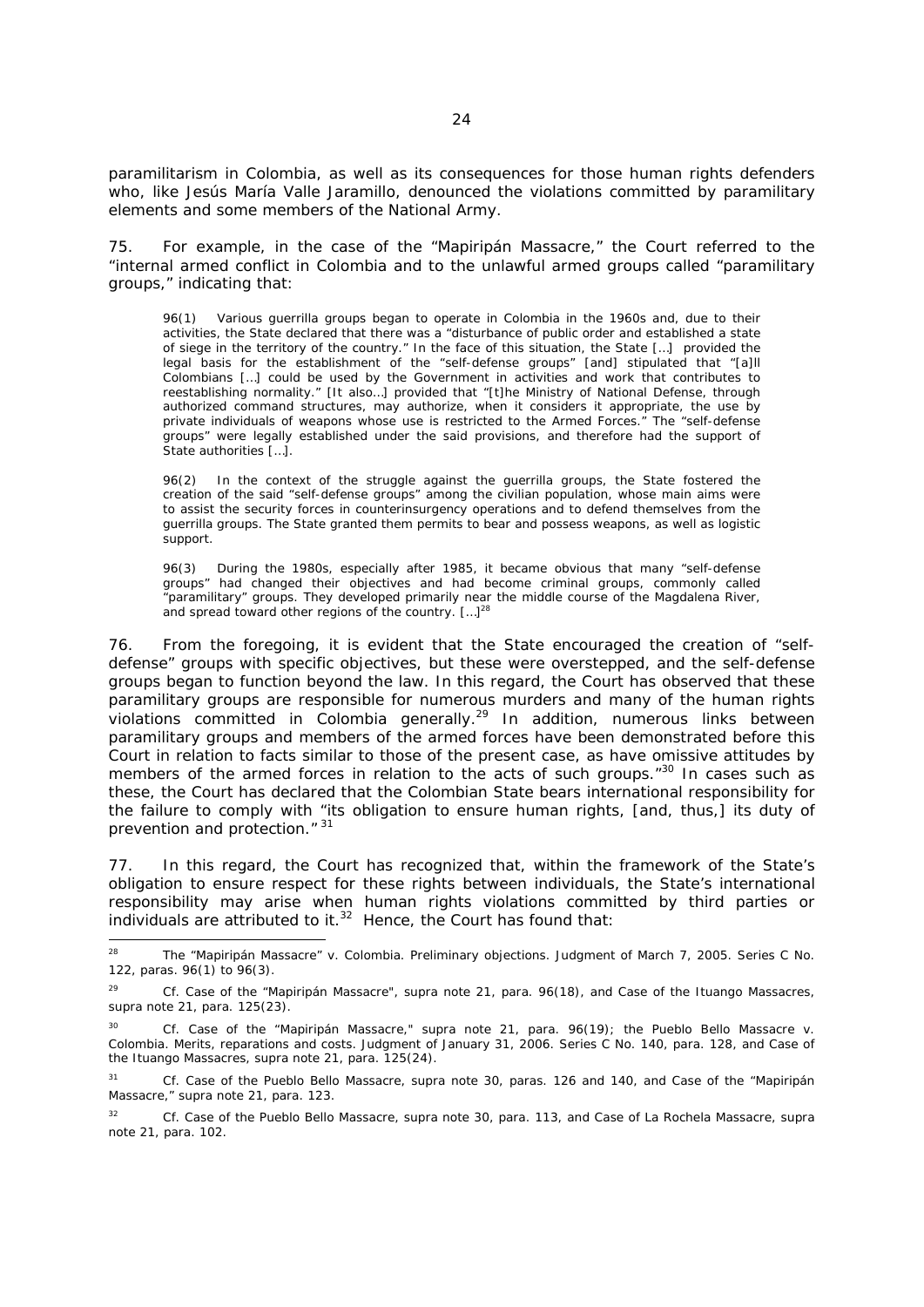This international responsibility may arise also from the acts of individuals, which, in principle, are not attributable to the State. [The obligations *erga omnes* to respect and ensure respect for the norms of protection, which are the responsibility of the States Parties to the Convention,] extend their effects beyond the relationship between State agents and the persons subject to its jurisdiction, since they are also manifest in the positive obligation of the State to adopt the necessary measures to ensure the effective protection of human rights in relations between individuals. The attribution of responsibility to the State for the acts of individuals may occur in cases in which the State fails to comply with the obligations *erga omnes* contained in Articles (1) and 2 of the Convention, owing to the acts or omissions of its agents when they are in the position of quarantors.<sup>3</sup>

78. However, the Court has also recognized that a State cannot be responsible for every human rights violation committed by individuals subject to its jurisdiction. In other words, even though the legal consequences of an act or omission of an individual is a violation of the human rights of another, that violation cannot be automatically attributed to the State, but must be considered in light of the particular circumstances of the case and the way the State has carried out its obligations as guarantor. Indeed, the nature *erga omnes* of the State's Convention obligations do not entail its unlimited responsibility for every act of an individual, because the obligation of the State to adopt preventive measures to protect individuals in their relationships with each other is conditioned by its awareness of a situation of real and imminent risk for a specific individual or group of individuals, and on the existence of the reasonable possibility of preventing or avoiding that danger.  $34$ 

79. In this regard, the European Court of Human Rights has found that States have:

62. […] in appropriate circumstances[,] a positive obligation […] to take preventive operational measures to protect an individual or individuals whose life is at risk from the criminal acts of another individual […].

63. [Moreover,] not every claimed risk to life can entail for the authorities a Convention requirement to take operational measures to prevent that risk from materializing. For a positive obligation to arise, it must be established that the authorities knew or ought to have known, at the time, of the existence of a real and immediate risk to the life of an identified individual or individuals from the criminal acts of a third party and that they failed to take measures within the scope of their powers which, judged reasonably, might have been expected to avoid that risk […].35

80. In this regard, the Court has previously indicated that "by contributing to the establishment of these ["self-defense"] groups, the State objectively created a dangerous situation for its inhabitants and did not adopt the necessary and sufficient measures to prevent these groups from continuing to commit acts such as those of the instant case."<sup>36</sup> The Court recognizes, as it has on other occasions, that even though the State has adopted certain legislative measures to prohibit, prevent and sanction the activities of the "selfdefense" or paramilitary groups, these measures did not translate into the effective deactivation of the danger that the State helped create. Consequently, while this danger subsists, it "accentuates the State's special obligations of prevention and protection in areas

 $33$ 33 *Cf.* Case of the "Mapiripán Massacre", supra note 21, para. 111 and *Case of the Pueblo Bello Massacre*, supra note 30, para. 113.

<sup>34</sup> *Cf. Case of the Pueblo Bello Massacre*, supra note 30, para. 123.

<sup>35</sup> *Cf. European Court of Human Rights, Kiliç v. Turkey*, Judgment of 28 March 2000, Application No. 22492/93, paras. 62 and 63; *Osman v. the United Kingdom*, Judgment of 28 October 1998, Reports of Judgments and Decisions 1998-VIII, paras. 115 and 116.

<sup>36</sup> *Case of the Pueblo Bello Massacre, supra* note 30, para. 126, and *Case of the Ituango Massacres, supra*  note 21, para. 134.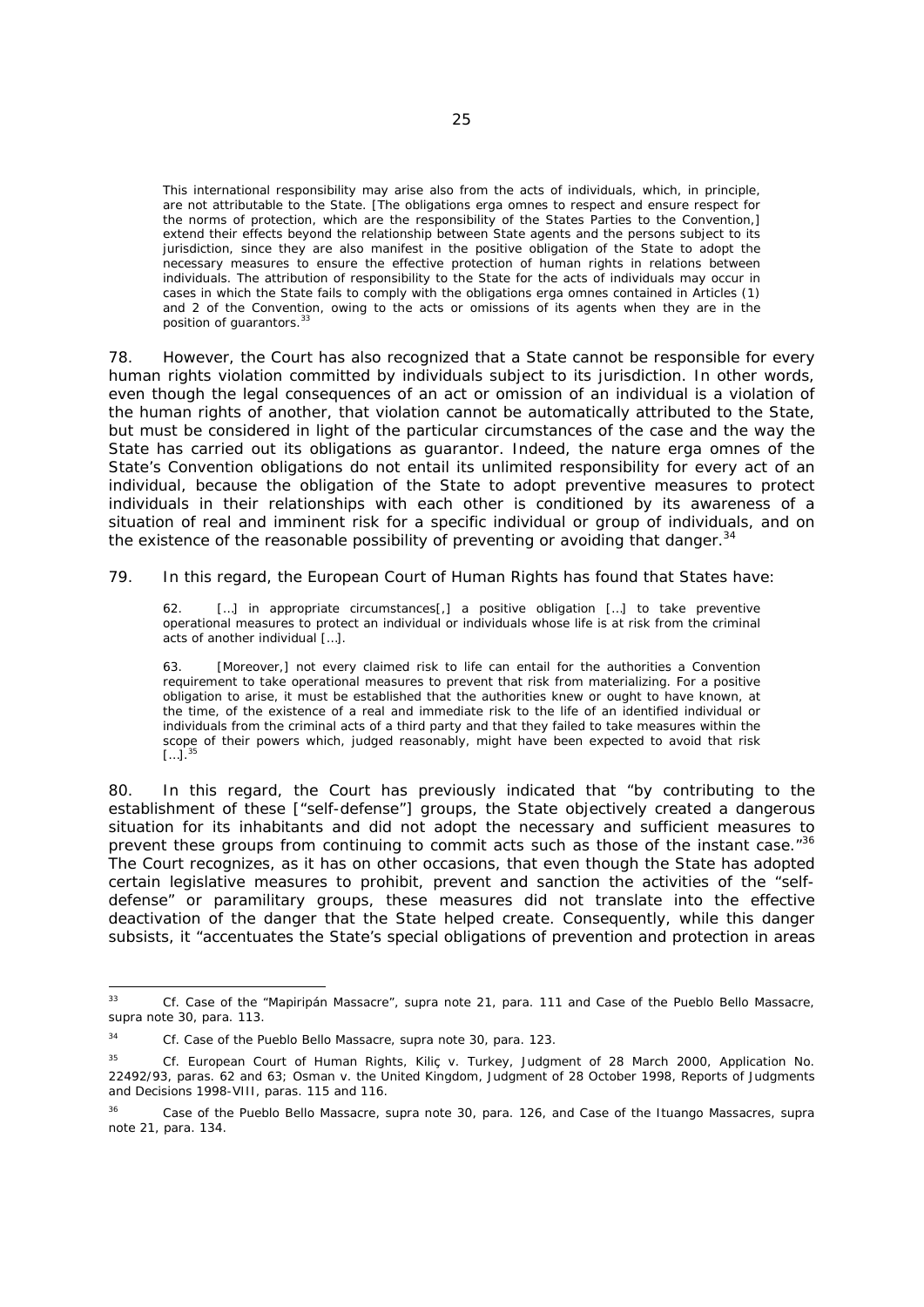where paramilitary groups are present [...]. "37

81. The Court finds that the danger created by the State aggravated the situation of vulnerability of human rights defenders<sup>38</sup> who, like Jesús María Valle Jaramillo, denounced the violations committed by paramilitary groups and the armed forces.

# *B) Measures of protection due to human rights defenders such as Jesús María Valle Jaramillo, who are in a situation of special vulnerability*

82. The Court observes that, in its T-590/98 ruling on the application for legal protection based on a violation of constitutional rights, issued on October 20, 1998,<sup>39</sup> the year in which Jesús María Valle Jaramillo was murdered, the Constitutional Court of Colombia stated that, at the time of the events of the instant case, human rights defenders in Colombia faced a grave risk of becoming victims of violence. According to the Constitutional Court, "the activities of Colombian human rights defenders [were] fraught with innumerable dangers," making human rights defenders "a vulnerable sector of society," and imposing upon the State the obligation to "prioritize their protection."<sup>40</sup> Specifically, the Constitutional Court declared that, at the time of Jesús María Valle Jaramillo's death, there was an "unconstitutional state of affairs*"*41 in Colombia, owing to the State's failure to protect human rights defenders.

83. It is worth noting that the Colombian Constitutional Court declared the existence of this "unconstitutional state of affairs" based on the reports of various international organizations regarding the vulnerability of human rights defenders in Colombia and the danger they faced.<sup>42</sup>

<sup>39</sup> Constitutional Court of Colombia, Judgment T-590 of 1998 (file of attachments to the pleadings and motions brief, attachment I, folios 1377-1410).

40 Constitutional Court of Colombia, Judgment T-590 of 1998, *supra* note 39 (folios 1406 and 1407); testimony given during the public hearing held of February 6 and 7, 2008, at the seat of the Inter-American Court of Human Rights by the expert witness, Rainer Huhle, who stated that "the situation of the human rights defenders at the end of the 1990s was characterized by considerable, accumulated violence in many regards."

41 Constitutional Court of Colombia, Judgment T-590 of 1998. It should be clarified that, according to the case law of the Colombian Constitutional Court, an "unconstitutional state of affairs" (*estado de cosas inconstitutional)* is declared when "(1) there is a repeated violation of the fundamental rights of many people – who can then, by filing an action for legal protection to defend their rights, overwhelm the courts, and (2) when the cause of that violation cannot be attributed solely to the defendant authority, but arises from structural factors." *Cf.* Constitutional Court of Colombia, Judgment SU-250 of May 26, 1998.

 $37$ 37 *Case of the Pueblo Bello Massacre, supra* note 30, para. 126 and *Case of the Ituango Massacres, supra*  note 21, para. 134.

<sup>&</sup>lt;sup>38</sup> The Court shares the opinion of the Inter-American Commission in its Report on the Situation of Human Rights Defenders in the Americas, that "every person who in any way promotes or procures the realization of human rights and the fundamental liberties recognized at the national and international levels should be considered a human rights defender." Thus, the Court finds that the concept of "human rights defender" includes officials belonging to entities such as the Ombudsman's Office, Offices of Notaries Public, the Attorney General's Office, and prosecutors specializing in human rights, among others. *Cf.* Inter-American Commission on Human Rights, Report on the Situation of Human Rights Defenders in the Americas, OEA/Ser.L/V/II.124, Doc. 5 rev. 1, March 7, 2006.

<sup>42</sup> *Cf.* Report of the United Nations Special Rapporteurs on Torture, and on Extrajudicial Executions on their visit to Colombia in October 1994. Referring to the danger for human rights defenders in Colombia, the Special Rapporteurs stated in their report that "[t]he threat is very real if one considers the alarming number of deaths among activists in recent years." Additionally, the Special Representative of the Secretary General on human rights defenders stated that, "numerous urgent appeals have been sent to the Colombian Government, urging the authorities to ensure the protection of human rights activists." *Cf.* UN. Commission on Human Rights, Report of the mission to Colombia of the Special Representative of the Secretary General on the question of human rights defenders E/CN.4/2002/106. Furthermore, the Chairperson of the United Nations Commission on Human Rights stated in 1997 that he "urge[d] the Government of Colombia to continue strengthening its support, through all State institutions, for all those who promote the defense of human rights." The Court observes that the death of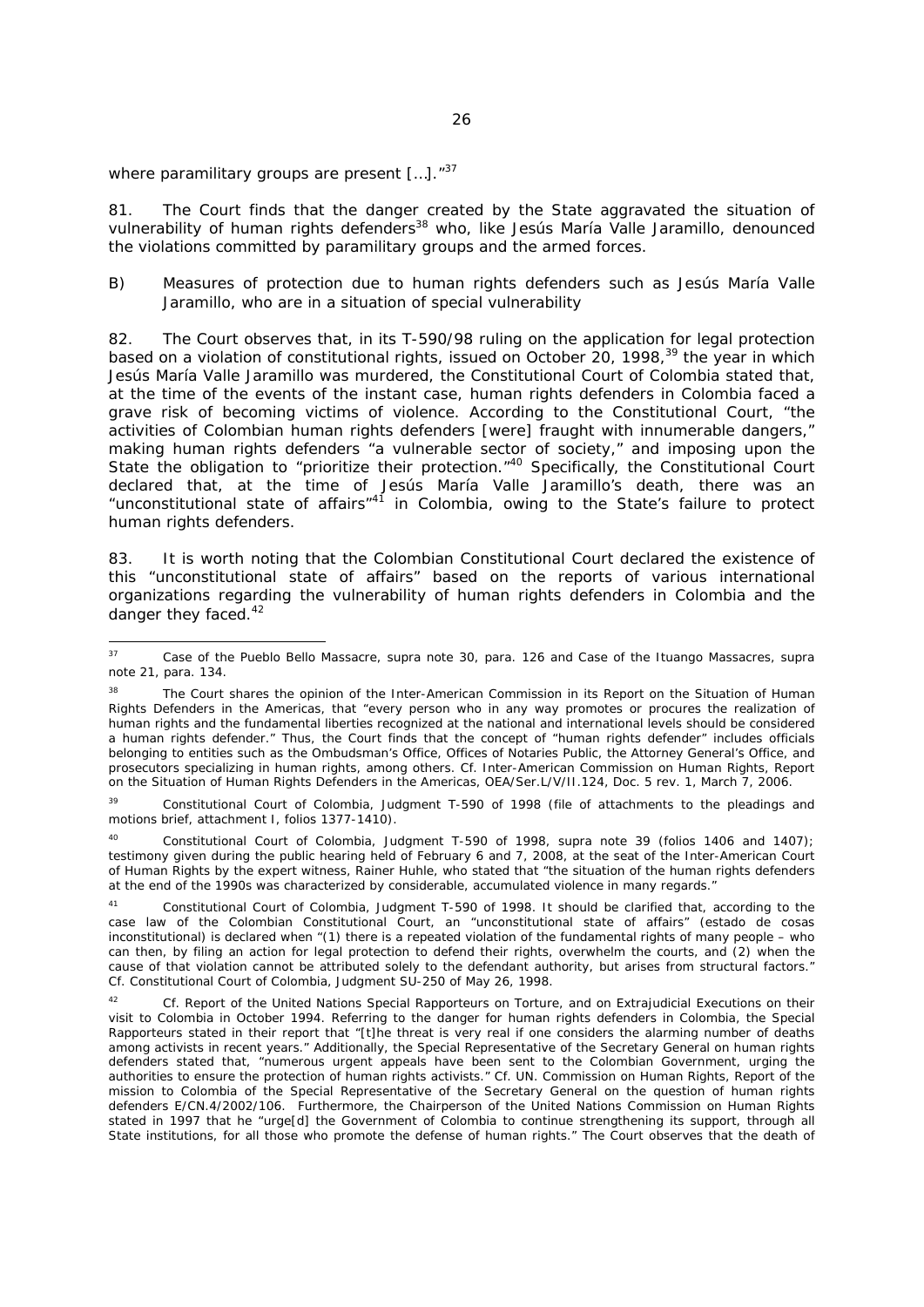84. In the said decision T-590/98, the Colombian Constitutional Court decided:

To call upon all State authorities to halt this state of affairs; to ask the Attorney General and the Ombudsman to give particular importance to the protection of human rights defenders in the execution of their constitutional duty to safeguard and promote human rights, [and] to call upon all the inhabitants of Colombia to comply with Article 95 of the Constitution, which obliges them to defend and disseminate human rights as the basis of peaceful coexistence.<sup>43</sup>

85. Indeed, this Court recognizes, as noted by the Colombian Constitutional Court in the said ruling, that the State has adopted a series of measures designed to assist and protect human rights defenders including, in particular, the following: (i) legal recognition of human rights organizations; (ii) public recognition of organizations composed of human rights defenders by State authorities; (iii) the formulation and implementation of the National Action Plan on Human Rights and International Humanitarian Law; and (iv) provision of police protection to human rights organizations, among others.

86. Nevertheless, the Constitutional Court indicated that, when the facts of the present case occurred:

Despite the presidential directives [designed to protect human rights defenders and to promote their activities<sup>44</sup>], the attacks on human rights defenders [continued] and State authorities failed to take action to protect them, even when they had been informed of the threats they faced. This situation is plainly unconstitutional [...].<sup>4</sup>

87. The Court finds that in order to prevent such situations, States must create the necessary conditions for the effective enjoyment and exercise of the rights established in the Convention.<sup>46</sup> Compliance with this obligation is tied intrinsically to the protection and recognition of the importance of the role of human rights defenders, $47$  whose work is essential to strengthen democracy and the rule of law.

88. It is worth noting that the monitoring, denunciation, and educational activities undertaken by human rights defenders make an essential contribution to respect for human rights, because they act as guarantors against impunity. Thus, human rights defenders

45 Judgment T-590 of the Constitutional Court of Colombia, *supra* nota 39 (folio 1399).

<sup>46</sup> *Cf.* Case of the *"Mapiripán Massacre", supra* note 21, para. 111; *Nogueira de Carvalho et al. v. Brazil. Preliminary objections and merits.* Judgment of November 28, 2006. Series C No. 161, para. 74, and *Servellón García et al. v. Honduras. Merits, reparations and costs.* Judgment of September 21, 2006. Series C No. 152, para. 108.

Mr. Valle Jaramillo was expressly mentioned in this Report when it indicated that "[v]arious human rights leaders have been murdered since 1996. [In particular], Jesús Valle Jaramillo, a well-known human rights advocate, was shot dead in his office in Medellín in February 1998 […], after he denounced the existence of links between the Colombian military and the paramilitary groups." *Cf.* UN. Statement by the Chairperson of the Commission on Human Rights on the situation in Colombia, fifty-third session (1997). Statement of the Chairperson, 16 April 1997.

<sup>43</sup> Judgment T-590 of the Constitutional Court of Colombia, *supra* nota 39 (folio 1409).

<sup>44</sup> It is important to note that the presidential directives referred to by the Colombian Constitutional Court were the specific measures taken by the Colombian State to counteract the dangers to which human rights defenders were exposed. *Cf.* testimony given by the expert witness, Rainer Huhle, *supra* note 40, who referred to the existence of "several presidential directives addressed to all public officials [ordering them to] abstain from criticizing the work of the human rights defenders; [however,] the problem was that there was no mechanism to monitor […] whether a public official disobeyed this directive […]".

<sup>47</sup> *Cf. Case of the Monagas Detention Center ("La Pica"). Provisional measures.* Order of the Inter-American Court of Human Rights of February 9, 2006, fourteenth considering paragraph; *Case of Nogueira de Carvalho et al., supra* note 46, para. 74, and *Case of the Persons Deprived of Liberty in the "Dr. Sebastião Martins Silveira" Prison, in Araraquara, São Paulo.* Provisional measures. Order of the Inter-American Court of Human Rights of September 30, 2006, twenty-fourth considering paragraph.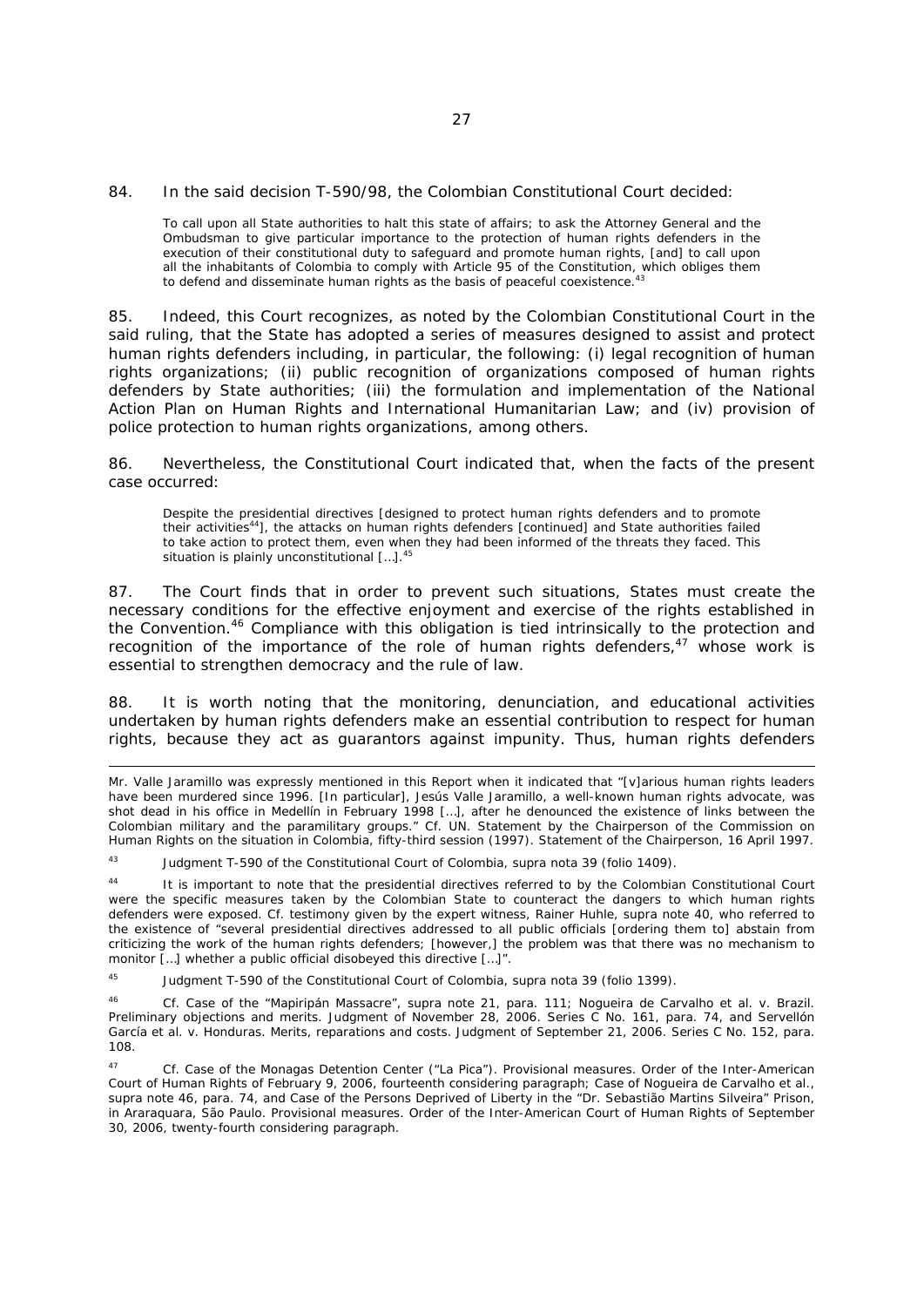complement the role, not only of the States, but of the inter-American system for the protection and promotion of human rights.

89. The Organization of American States has recognized this role of human rights defenders by underscoring that Member States must provide "support for the work carried out on the national and regional level by human rights defenders, recognize their valuable contribution to the promotion, respect, and protection of human rights and fundamental freedoms, [and condemn those] acts which directly or indirectly impede or obstruct [their] work in the Americas.<sup>48</sup> The obligation to protect human rights defenders has been also been emphasized in other international instruments<sup>49</sup> as the State itself has recognized in this case (*supra* para. 83).

90. Consequently, the Court finds that a State has the obligation to adopt all reasonable measures required to guarantee the rights to life, to personal liberty, and to personal integrity of those defenders who denounce human rights violations and who are in a situation of special vulnerability such as the internal armed conflict in Colombia. However, this obligation is conditional upon the State being aware of a real and immediate danger to the said human rights defenders and upon the existence of a reasonable possibility of preventing or avoiding this danger.<sup>50</sup>

91. To this end, the States must implement the necessary measures to ensure that those who denounce human rights violations can carry out their activities freely; to protect human rights defenders when they are threatened in order to avoid attacks on their life and personal integrity; to generate the conditions necessary to eradicate human rights violations by State agents or individuals; to abstain from imposing obstacles to the work of human rights defenders; and investigate effectively and efficiently violations committed against them, in order to combat impunity.<sup>51</sup>

*C) Violation of the rights to personal liberty, to humane treatment, and to life (Articles 7, 5, and 4 of the Convention) of Jesús María Valle Jaramillo* 

92. The Court observes that, in the instant case, the State indicated that "it has never denied the existence of significant risk to Jesús María Valle Jaramillo's life. Indeed, the State

<sup>48</sup> Organization of American States*. Human Rights Defenders in the Americas: Support for the Individuals, Groups, and Organizations of Civil Society Working to Promote and Protect Human Rights in the Americas*, AG/Res. 1671 (XXIX-0/99) of June 7, 1999; AG/Res. 1711 (XXX-O/00) of June 5, 2000, and AG/Res. 2412 (XXXVIII-O/08) of June 3, 2008.

<sup>49</sup> For instance, Article 1 of the *Declaration on the Right and Responsibility of Individuals, Groups and Organs*  of Society to Promote and Protect Universally Recognized Human Rights and Fundamental Liberties establishes that "[e]very person has the right, individually or collectively, to promote and procure the protection and realization of fundamental human rights and liberties at the national and international level." United Nations. *Declaration on the Right and Responsibility of Individuals, Groups and Organs of Society to Promote and Protect Universally Recognized Human Rights and Fundamental Liberties*. A/RES/53/144 of 8 March 1999, Article 1 *Cf., also,* United Nations, *Basic Principles on the Role of Lawyers*, adopted by Eighth United Nations Congress on the Prevention of Crime and the Treatment of Offenders, UN Doc. No. A/CONF.144/28/REV.1, of 7 September 1990, Articles 16 to 22, and Council of the European Union, *Draft conclusions of the Council on the EU guidelines on human rights defenders*, 100056/1/04 REV 1, June 9, 2004. Additionally, the OAS General Assembly, by a resolution of June 7, 1999, called upon Member Status to adopt the necessary measures to protect human rights defenders. *Cf.*  AG/RES.1671 (XXIX-O/99), *supra* note 48.

<sup>50</sup> *Cf. Case of the Pueblo Bello Massacre*, supra note 30, para. 123, and *Sawhoyamaxa Indigenous Community v. Paraguay. Merits, reparations and costs*. Judgment of March 29, 2006. Series C No. 146, para. 155.

<sup>51</sup> *Cf. Case of the Monagas Detention Center ("La Pica"), supra* note 47, fourteenth considering paragraph*; Case of Nogueira de Carvalho et al.*, *supra* note 47, para. 77, and *Case of the Persons Deprived of Liberty in the "Dr. Sebastião Martins Silveira" Prison, in Araraquara, São Paulo*, *supra* note 47, twenty-fourth considering paragraph. *Cf.,* also, testimony given by the expert witness, Rainer Huhle, *supra* note 40.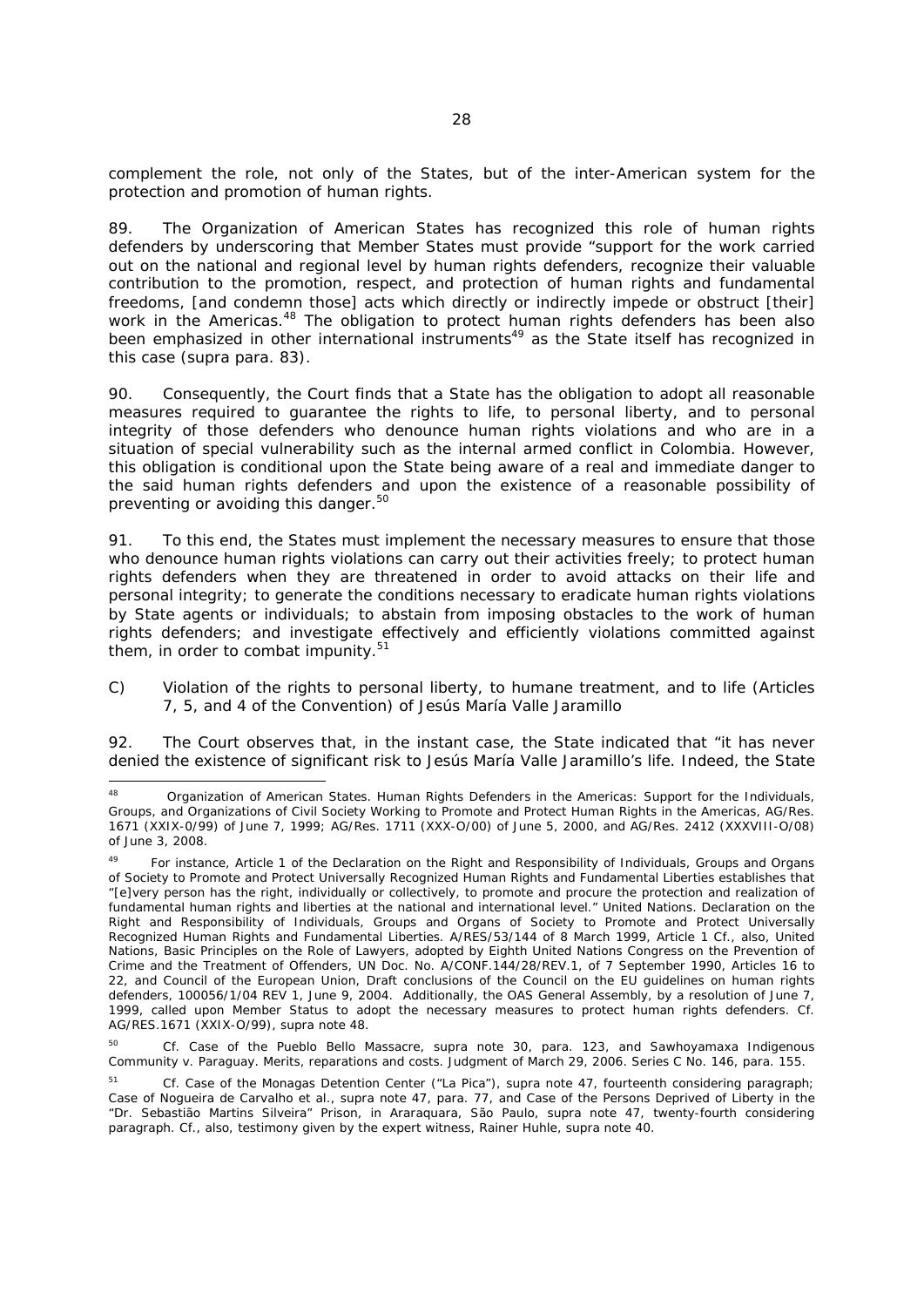has recognized its responsibility by omission, given that, despite its knowledge of this risk, it did not take the measures necessary to avoid the consequences." In this regard, on other occasions, the Court has declared that it was the Colombian State itself that created a dangerous situation, which it was subsequently unable to control or reverse (*supra* paras. 74 to 80). Thus, although the acts perpetrated by members of the paramilitary groups against the alleged victims in this case are facts committed by individuals, the responsibility for those acts can be attributed to the State "owing to its failure, by omission, to comply with its Convention obligations *erga omnes* to guarantee the effectiveness of human rights in these inter-individual relationships, and this was brought about and aggravated because the State failed to eliminate or satisfactorily resolve the dangerous situation created by the existence of these groups and because it had continued to encourage their actions by letting them go unpunished. $152$ 

93. The dangerous situation in which Jesús María Valle Jaramillo lived was revealed, for example, when, after having denounced the harassment suffered by the civilian population and the massacres that occurred during the mid-1990s in villages and districts of the Municipality of Ituango, he was allegedly warned by an emissary of the paramilitary chief at the time, Carlos Castaño Gil, that he should leave the country or remain silent "so that [he would] not have to be killed.<sup>"53</sup> Despite these threats, Jesús María Valle Jaramillo continued his work as a human rights defender, even after the alleged murder of several members and former presidents of the "Héctor Abad Gómez" Permanent Human Rights Committee, a non-governmental organization of which Jesús María Valle Jaramillo had also been president.54

94. It is worth noting that one month before his death, at a meeting at the Army's Fourth Brigade, Jesús María Valle Jaramillo had denounced the collusion between members of the armed forces and the paramilitary groups, particularly about the perpetration of more than 150 murders in Ituango. Moreover, the day before his death, on February 26, 1998, Jesús María Valle Jaramillo testified about these accusations in the action on defamation and slander filed against him by a member of the Girardot Battalion attached to the Fourth Brigade (*supra* para. 68). The following day, February 27, 1998, Jesús María Valle Jaramillo was murdered.

95. In light of the foregoing (*supra* paras. 92 to 94), the Court finds that Jesús María Valle Jaramillo's declarations, which were intended to alert society to the links between paramilitary groups and some State agents, put his life, liberty, and personal integrity in grave danger. It also finds that the State, although aware of this danger, did not adopt the reasonable measures needed to prevent the violation of these rights.

96. In addition, the Court observes that the death of a human rights defender of the caliber of Jesús María Valle Jaramillo can have an intimidating effect<sup>55</sup> on other human

 $52$ 52 *Case of the Pueblo Bello Massacre*, supra note 30, para. 151.

<sup>&</sup>lt;sup>53</sup> Testimony given by Carlos Fernando Jaramillo Correa at the public hearing before the Inter-American Commission on Human Rights on March 1, 2004 (file of attachments to the application, attachment 3, folio 581).

<sup>&</sup>lt;sup>54</sup> Although the representatives stated in their pleadings and motions brief that, at the time of the facts, several human rights defenders had presumably been victims of extrajudicial execution, this information was presented as "contextual facts" and did not appear in the Commission's application. Consequently, because they are specific facts that are not directly related to this case, the Court cannot find them proved.

<sup>&</sup>lt;sup>55</sup> Regarding the extrajudicial execution of a union leader in retaliation for his activities of promotion and protection of human rights, the Court stated that:

The legitimate exercise that Pedro Huilca Tecse made of the right to freedom of association, (in trade union matters), resulted in a lethal reprisal, which, in turn, constituted a violation of Article 16 of the American Convention. The Court also considers that the execution of Pedro Huilca Tecse had an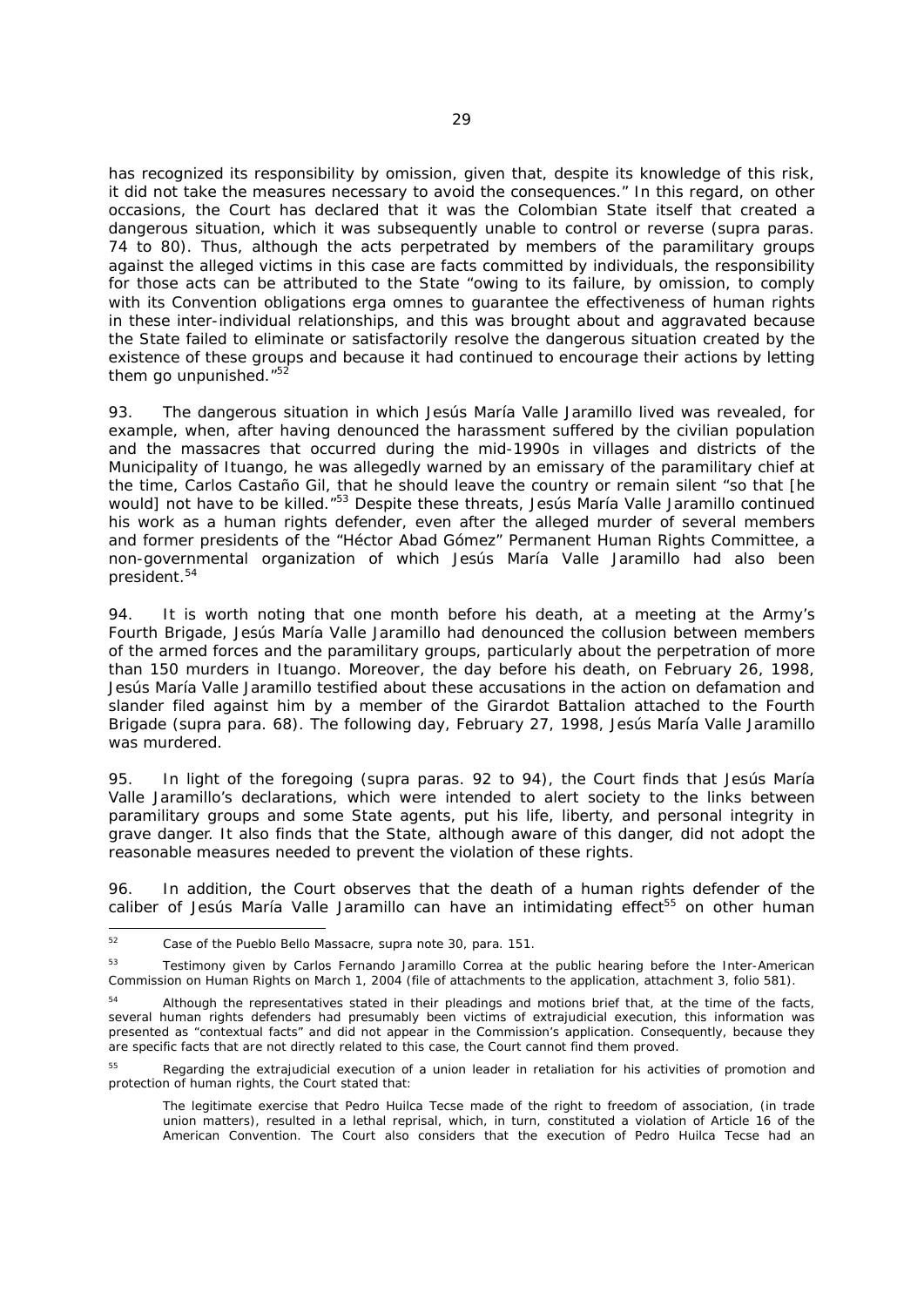rights defenders. The fear caused by such an event can directly reduce the possibility of human rights defenders exercising their right to perform their work by means of denunciations. Furthermore, the Court reiterates that the threats and attacks on the lives and personal integrity of human rights defenders, as well as the impunity enjoyed by those responsible for such acts, are particularly grave because they have not only individual, but also collective effects, inasmuch as society is prevented from learning the truth concerning the observance or the violation of the rights of those subject to the jurisdiction of a specific State<sup>56</sup>

97. This Court finds that the facts of the present case created an obligation on the part of the State to investigate with respect to the violation of the right to life, personal integrity, and personal liberty of Jesús María Valle Jaramillo. In previous cases, the Court has recognized that from the general obligation to guarantee rights indicated in Article 1(1) of the Convention, gives rise to obligations for the State to ensure the free and full exercise of the rights established in the Convention to all persons subject to its jurisdiction.<sup>57</sup> Since its duty as guarantor is related to specific rights, it can be complied with in different ways depending on the right in question and the particular circumstances of the case.<sup>58</sup>

98. The obligation to investigate human rights violations is among the positive measures that the State must adopt to guarantee the rights established in the Convention. Additionally, the State must, if possible, try to reestablish a right that has been violated and, if applicable, repair the damage produced by human rights violations.<sup>59</sup>

99. It should be noted that the obligation to investigate does not only arise from the treaty-based norms of international law that bind all States Parties, but also arise from domestic law concerning the obligation to investigate *ex officio* certain illicit conducts and the norms that allow victims or their next of kin to file complaints in order to participate formally in criminal investigations intended to establish the truth about the facts. $60$ 

100. The obligation to investigate is one of means rather than results, and must be undertaken by the State as a juridical obligation and not as a mere formality predestined to be ineffective.<sup>61</sup> The State's obligation to investigate must be carried out diligently in order to avoid impunity and the repetition of facts such as these. In this regard, the Court recalls

intimidating effect on the workers of the Peruvian trade union movement and thereby reduced the freedom of a specific group to exercise this right.

*Huilca Tecse v. Peru. Merits, reparations and costs*. Judgment of March 3, 2005. Series C No. 121, para. 78

56 *Cf. Case of Nogueira de Carvalho et al*., *supra* note 46, para. 76.

<sup>59</sup> *Cf. Case of Velásquez Rodríguez, supra* note 20, para. 166; *Case of Heliodoro Portugal, supra* note 13, para. 142, and *Case of García Prieto et al., supra* note 58, para. 99.

60 *Cf.* Case of García Prieto et al., supra note 58, paras. 102 to 104, and *Case of Heliodoro Portugal,* supra note 13, para. 143.

<sup>61</sup> *Cf. Case of Velásquez Rodríguez, supra* note 20*,* para. 177; *Case of Heliodoro Portugal, supra* note 13, para. 144, and *Case of García Prieto et al., supra* note 58, para. 100.

<sup>57</sup> *Cf. Case of Velásquez Rodríguez, supra* note 20, para. 167; *Case of Heliodoro Portugal, supra* note 13, para. 141, and *Yvon Neptune v. Haiti. Merits, reparations and costs.* Judgment of May 6, 2008. Series C No. 180, para. 77.

<sup>58</sup> *Cf. Vargas Areco v. Paraguay. Merits, reparations and costs*. Judgment of September 26, 2006. Series C No. 155, para. 73; *Case of Heliodoro Portugal, supra* note 13, para. 141, and *García Prieto et al. v. El Salvador. Preliminary objection, merits, reparations and costs*. Judgment of November 20, 2007. Series C No. 168, para. 99.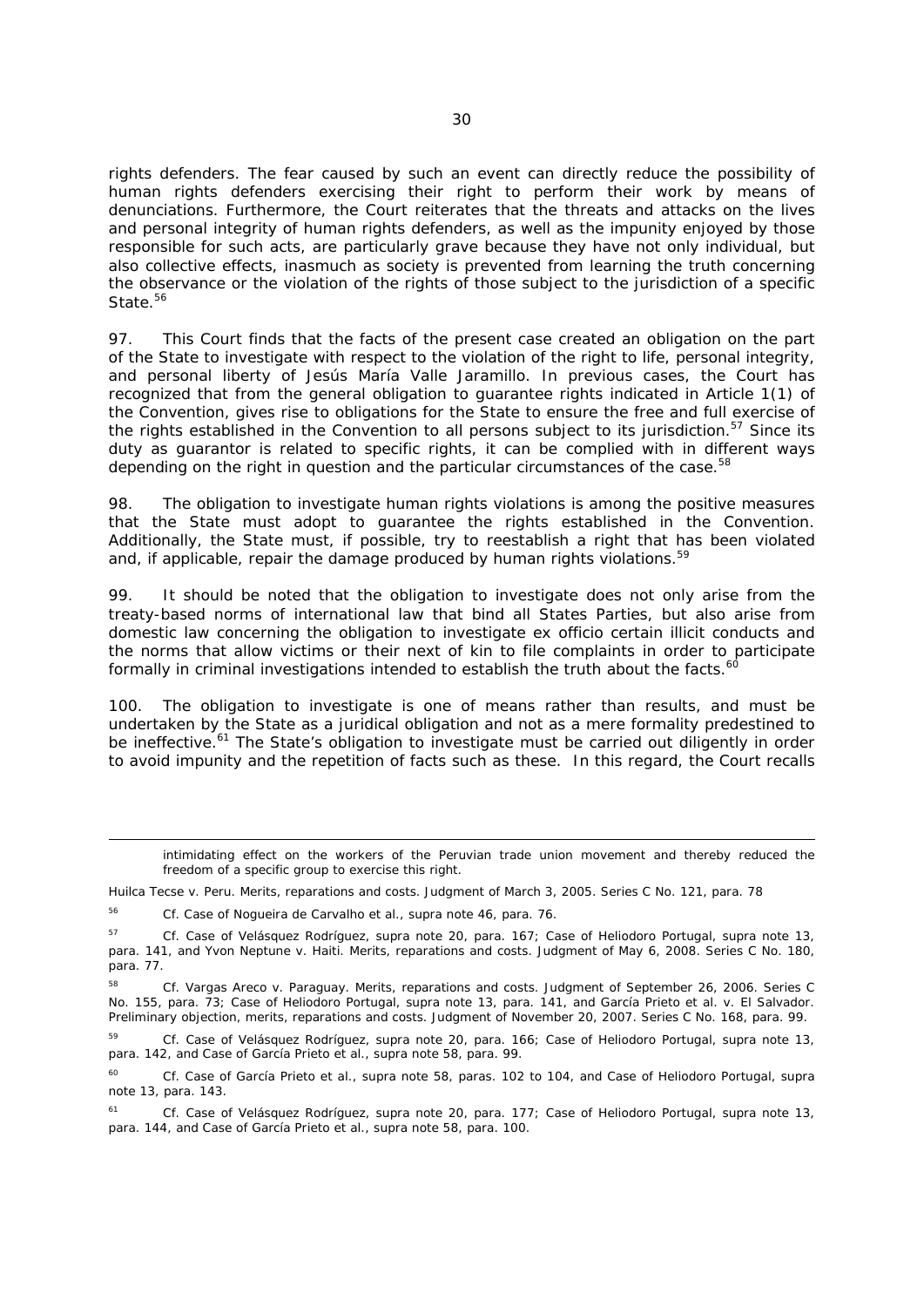that impunity encourages the repetition of human rights violations. $62$ 

101. In light of this obligation, as soon as the State authorities become aware of the facts, they must initiate, *ex officio* and without delay, a serious, impartial, and effective investigation by all lawful means available in order to determine the truth and to ensure the pursuit, capture, trial, and eventual punishment, if applicable, of all the authors of the facts, especially when State agents are or may be involved.<sup>63</sup> To ensure this objective, the State must have, *inter alia*, an effective system to protect the judiciary, the witnesses, and the victims and their next of kin. In addition, it is also necessary to verify the existence of complex criminal structures and the connections that make such violations possible.<sup>64</sup>

102. Furthermore, the absence of a complete and effective investigation into the facts constitutes a source of additional suffering and anguish for victims and their next of kin, who have the right to know the truth of what happened.<sup>65</sup> This right to the truth requires a procedural determination of the most complete historical truth possible, including the determination of patterns of collective action and of all those who, in different ways, took part in the said violations, as well as their corresponding responsibilities.<sup>66</sup>

103. The next of kin of the victims also have the right to reparations for the damage they have suffered and the States have the obligation to provide them.<sup>67</sup> In this regard, the State has a binding obligation to repair directly those human rights violations for which it is responsible, according to the standards for attributing international responsibility and for reparation established in the Court's case law. Moreover, the State must ensure that satisfaction of the claims for reparation made by victims of human rights violations and their next of kin is not impeded or obstructed by excessively complicated procedures or other obstacles to the reparation of their rights.<sup>68</sup>

104. In this case, the assessment of the obligation to guarantee the rights to life, to humane treatment, and to personal liberty through a serious, complete, and effective investigation into the facts is made in Chapter VIII of this judgment. For the purpose of determining a violation of Articles 4, 5, and 7 of the Convention, in relation to Article 1(1) thereof, it is sufficient to indicate that, in this case, the State has not guaranteed the said rights effectively.

105. In conclusion, in accordance with the State's acknowledgement of responsibility in the instant case, the Court finds that the State did not comply with its duty to adopt the reasonable measures required to guarantee effectively the rights to personal liberty, humane treatment, and life of Jesús María Valle Jaramillo, who was in grave danger due to the public denunciations he made as part of his work as a human rights defender during

 $62$ 62 *Cf. Case of the "White Van" (Paniagua Morales et al.), supra* note 17, para. 173; *Case of Heliodoro Portugal, supra* note 13, para. 244, and *Cantoral Huamaní and García Santa Cruz v. Peru. Preliminary objection, merits, reparations and costs.* Judgment of July 10, 2007. Series C No. 167, para. 122.

<sup>63</sup> *Cf. Case of the Pueblo Bello Massacre*, supra note 30, para. 143; *Case of Bayarri,* supra note 13, para. 92, and *Case of Heliodoro Portugal*, supra note 13, para. 144.

<sup>64</sup> *Cf. Case of La Rochela Massacre*, supra note 21, para. 194.

<sup>65</sup> *Cf. Case of Velásquez Rodríguez, supra* note 20, para. 181; *Case of Heliodoro Portugal, supra* note 13, para. 146, and *Case of García Prieto et al., supra* note 58, para. 102.

<sup>66</sup> *Cf. Case of La Rochela Massacre*, supra note 21, para. 195.

<sup>67</sup> *Cf. Case of García Prieto et al.,* supra note 58, para. 103 and *Case of Heliodoro Portugal*, supra note 13, para. 146.

<sup>68</sup> *Cf. Case of the "Mapiripán Massacre",* supra note 21, para. 219; *Case of La Rochela Massacre,* supra note 21, para. 195, and *Case of the Ituango Massacres*, *supra* note 21.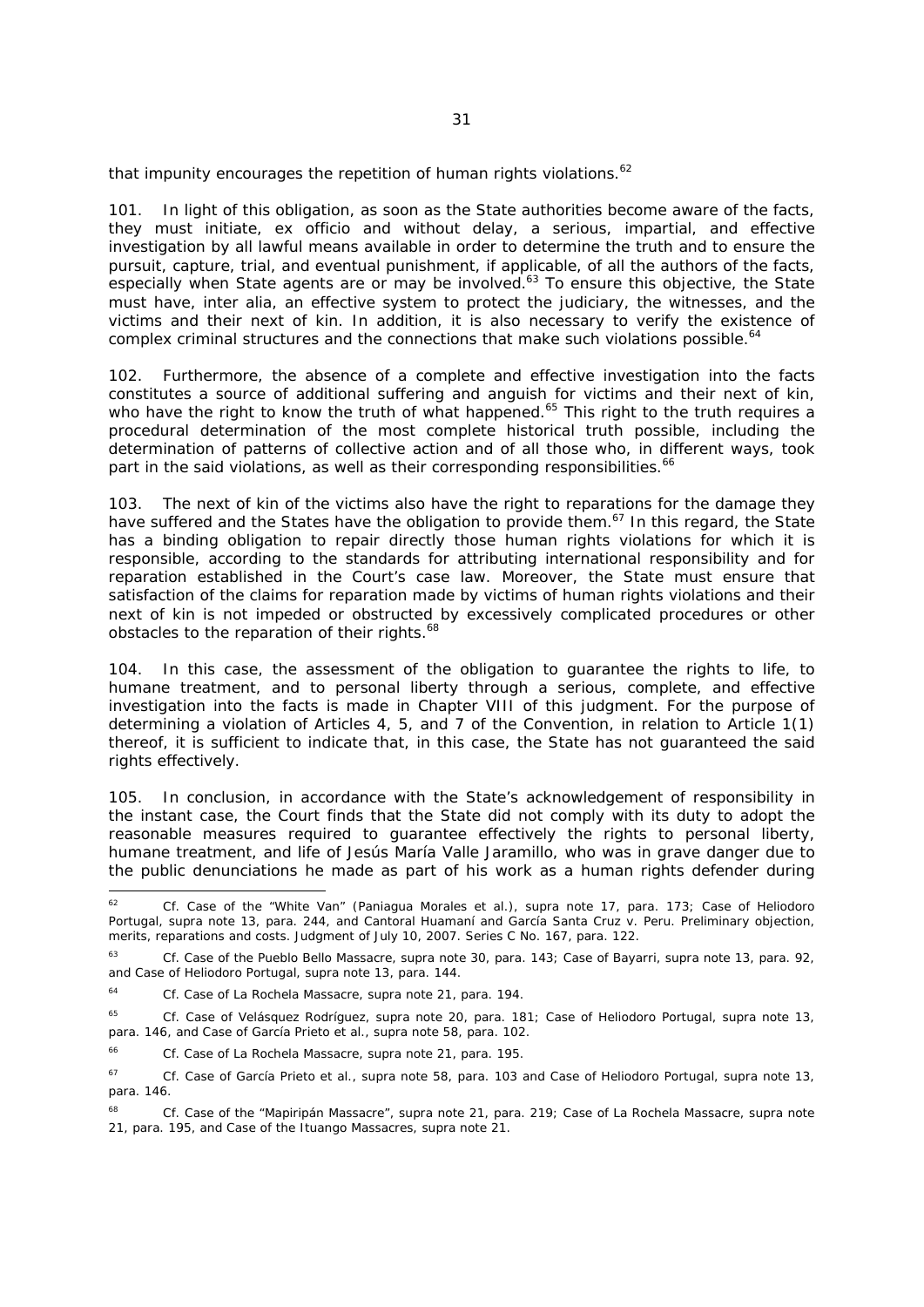Colombia's internal armed conflict. International responsibility for these acts can be attributed to the State, inasmuch as it failed in its obligations to prevent and investigate such acts. Both obligations derive from Articles 4, 5, and 7 of the Convention, considered in relation to Article  $1(1)$  thereof, which obliges the State to ensure the enjoyment of these rights.

106. Based on the above, and bearing in mind the State's acquiescence and acknowledgment of the facts, the Court finds that the State violated the rights to personal liberty, to humane treatment, and to life embodied in Articles 7(1), 5(1) and 4(1) of the American Convention, respectively, in relation to the obligation to respect rights embodied in Article 1(1) thereof, to the detriment of Jesús María Valle Jaramillo.

# *D) Violation of the right to personal liberty and personal integrity (Articles 7(1) and 5(1) of the Convention) of Nelly Valle Jaramillo and Carlos Fernando Jaramillo Correa*

107. Based on the State's acknowledgment of the facts, the Court finds it proved that on February 27, 1998, Nelly Valle Jaramillo and Carlos Fernando Jaramillo Correa were held hostage in Jesús María Valle Jaramillo's office by armed individuals who proceeded to tie up their hands and feet. It has also been established that, after these individuals executed Jesús María Valle Jaramillo, the physical violence against Nelly Valle Jaramillo and Carlos Fernando Jaramillo Correa continued, because they were dragged around the office.

108. Based on these facts, the Court finds it pertinent to reiterate that, according to its case law, freedom must be recognized as a basic human right inherent in the individual that crosscuts the entire American Convention.<sup>69</sup> The Court has also held that the mere threat that an act prohibited by Article 5 of the Convention will be committed, when sufficiently real and imminent, can in itself violate the right to humane treatment. In other words, threatening or creating a situation that threatens a person's life can constitute inhuman treatment in some circumstances at least.<sup>70</sup>

109. In the instant case, the threat to Nelly Valle Jaramillo and Carlos Fernando Jaramillo Correa is evident and is revealed in the most extreme manner possible, as it was a direct threat of death.<sup>71</sup> Both Nelly Valle and Carlos Fernando Jaramillo were tied up and underwent an agonizing and threatening situation that, ultimately, resulted in the death of a third person held hostage with them. The treatment that Nelly Valle Jaramillo and Carlos Fernando Jaramillo Correa received was brutal and violent. In addition, the extrajudicial execution of Jesús María Valle Jaramillo permits the inference that Mrs. Valle Jaramillo and Mr. Jaramillo Correa could fear and anticipate that they would be arbitrarily and violently deprived of their life also, which constituted a violation of their personal integrity.<sup>72</sup>

110. Based on the above, and taking into account the State's acknowledgement of the facts and acquiescence, the Court finds that the State violated the right to personal liberty and to humane treatment recognized in Articles 7(1) and 5(1) of the American Convention, respectively, in relation to the general obligation to protect rights embodied in Article 1(1)

<sup>69</sup> 69 *Cf. Case of Chaparro Álvarez and Lapo Íñiguez*, *supra* note 5, para. 52.

<sup>70</sup> *Cf. The "Street Children" (Villagrán Morales et al.) v. Guatemala. Merits.* Judgment of November 19, 1999. Series C No. 63, para. 165; *Case of the Ituango Massacres*, supra note 21, para. 255, and *Baldeón García v. Peru. Merits, reparations and costs*. Judgment of April 6, 2006. Series C No. 147, para. 119.

<sup>71</sup> *Cf. Case of the Ituango Massacres, supra* note 21, para. 162.

<sup>72</sup> *Cf. The 19 Tradesmen v. Colombia*. *Merits, reparations and costs*. Judgment of July 5, 2004. Series C No. 109, para. 150; *Case of La Rochela Massacre, supra* note 21, para. 136, and *Case of the Ituango Massacres, supra*  note 21, para. 256.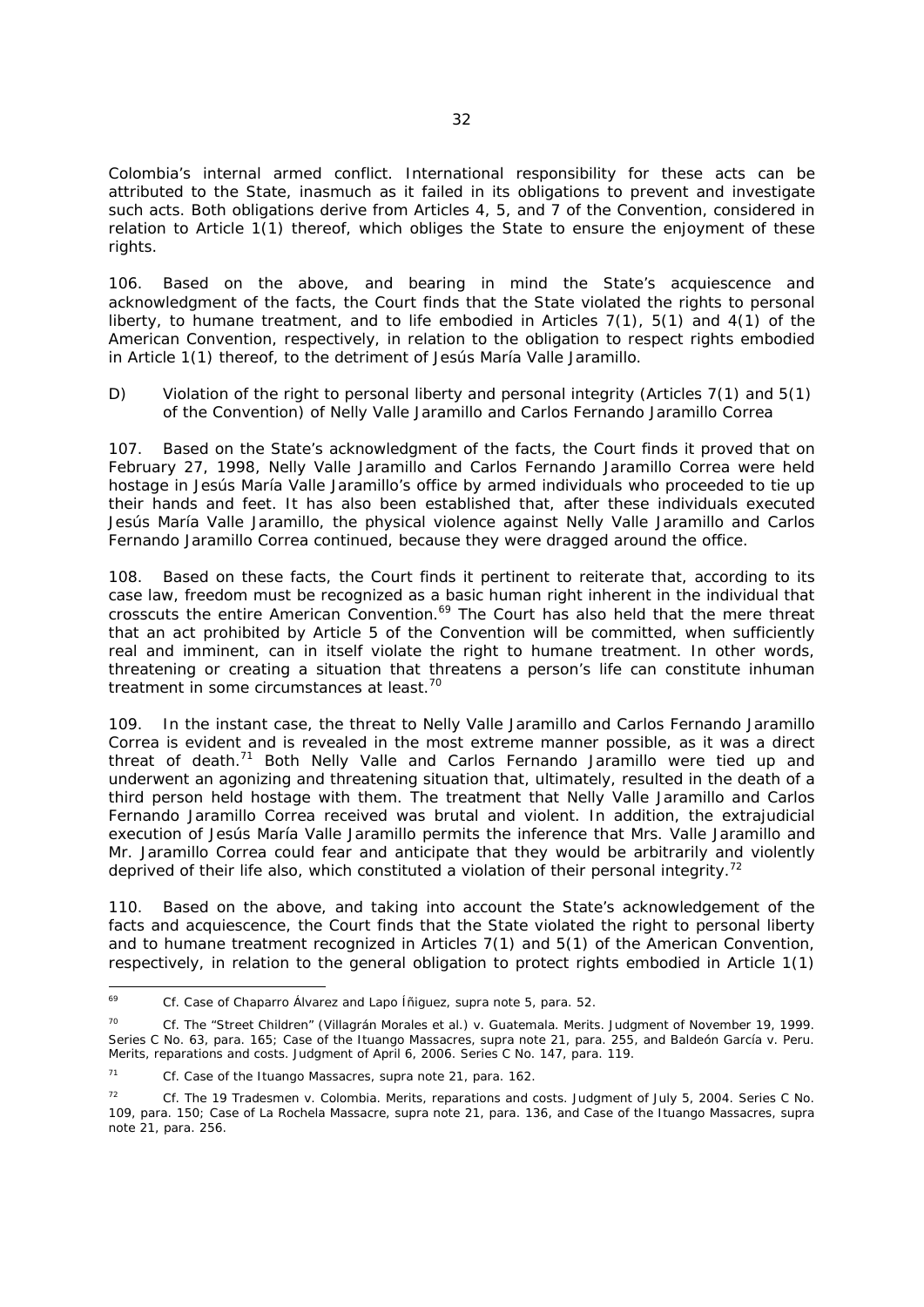thereof, to the detriment of Nelly Valle Jaramillo and Carlos Fernando Jaramillo Correa.

- *E) Violation of the right to personal integrity (Article 5(1) of the Convention) of other alleged victims* 
	- *E.1) Other persons acknowledged by the State as victims of the violation of Article 5(1) of the Convention*

111. As mentioned above (*supra* para. 38), the State acquiesced to the claim of the Commission and the representatives that the following family members of Jesús María, Nelly Valle Jaramillo, and Carlos Fernando Jaramillo Correa should be declared victims of the violation of the right to personal integrity:

With regard to Jesús María Valle Jaramillo: María Leticia Valle Jaramillo (sister), Ligia Valle Jaramillo (sister), Luzmila Valle Jaramillo (sister), Magdalena Valle Jaramillo (sister), Romelia Valle Jaramillo (sister), Marina Valle Jaramillo (sister, deceased) (and as beneficiaries Mauricio Alberto Herrera Valle, Claudia Helena Herrera Valle and Liliana María Herrera Valle), Darío Valle Jaramillo (brother) and Octavio Valle Jaramillo (brother) (and as beneficiaries Juan Guillermo Valle Noreña, John Jairo Valle Noreña, Berta Lucía Valle Noreña, and Luz Adriana Valle Noreña);

With regard to Nelly Valle Jaramillo: Alfonso Montoya Restrepo (husband) and Luis Fernando Montoya Valle (son);

With regard to Carlos Fernando Jaramillo Correa: Gloria Lucía Correa (wife), Carlos Enrique Jaramillo Correa (son), María Lucía Jaramillo Correa (daughter), Ana Carolina Jaramillo Correa (daughter), Jesús Emilio Jaramillo Barrera (father), Adela Correa de Jaramillo (mother), Blanca Lucía Jaramillo Correa (sister), Romelia Jaramillo Correa (sister), Nellyda Jaramillo Correa (sister), José María Jaramillo Correa (brother) (and as beneficiaries Juliana Jaramillo Tobón and Santiago Jaramillo Tobón), Luis Eugenio Jaramillo Correa (brother), Gloria Elena Jaramillo Correa (sister), and Adriana María Jaramillo Correa (sister).

112. In relation to the violation of the personal integrity of the next of kin of Jesús María Valle Jaramillo, in addition to the State's acquiescence, it can be concluded from the body of evidence, according to the statement made before the Court by Nelly Valle Jaramillo, that "ever since [Jesús María Valle Jaramillo] died, ever since he was killed […], they have always been afraid […], their apprehensions persisted, [as well as their] fear of leaving the house." When questioned about the consequences of the events in relation to the safety of her family, she referred to her son, who had commented that "he was very afraid that someone would place a bomb or do something to him."<sup>73</sup>

113. In relation to Carlos Fernando Jaramillo Correa and his family, according to the testimony of Saúl Jaramillo Giraldo, a friend of Mr. Jaramillo Correa:

The emotional impact [caused by the forced displacement] broke up the family, which had been a united family that worked together. For the same reason, they had to go in different directions, abandoning their property, and Don Jesús Emilio, who was very attached to his home town, La Granja, had to live out his last days in Medellín and die there, displaced. [Jaramillo Giraldo also told of how,] on one occasion, he and Carlos Fernando visited the latter's father, who lived in the *Laureles* district, and [of how he] was surprised because [Don Jesús Emilio] cried as he welcomed them, recalling old times and their shared experiences in Ituango. [He also said that Carlos Fernando Jaramillo told him that, as a refugee, he felt] safe, but not  $\left[ \ldots \right]$  content, or happy as he was [when] he lived in La Granja [a place he remembers] every day.<sup>7</sup>

114. Also, according to the statement of María Amanda Correa Zuleta:

 $7<sub>3</sub>$ Testimony given by the witness, Nelly Valle Jaramillo, during the public hearing held at the seat of the Inter-American Court of Human Rights on February 6 and 7, 2008.

<sup>74</sup> Statement made before notary public by the witness, Saúl Jaramillo Giraldo, on January 8, 2008 (file of affidavits and the respective observations, folio 2229).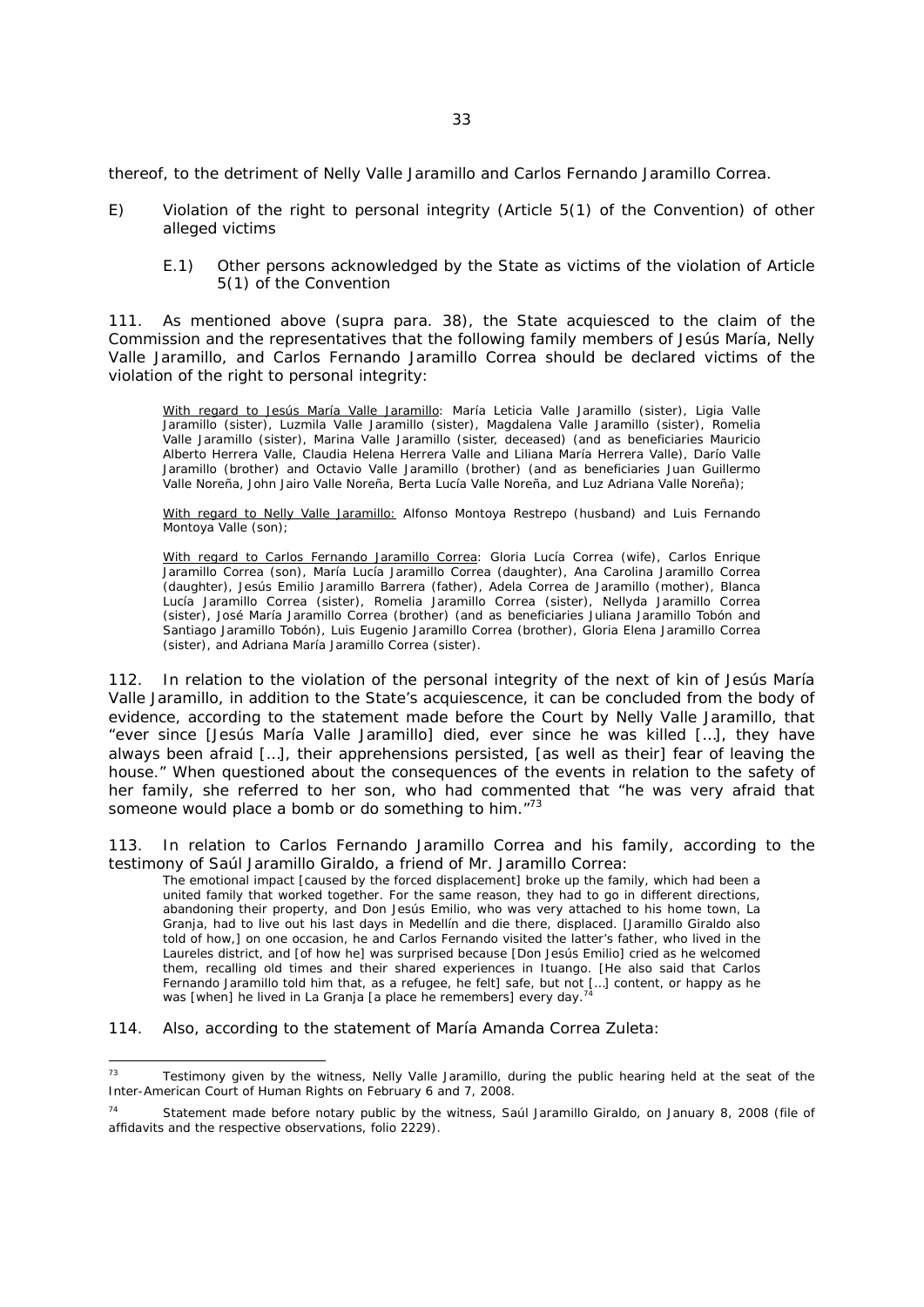The year before the death [of Carlos Fernando Jaramillo Correa's father, the latter was] very sad, very deteriorated, very pensive - someone who was morally destroyed, very quiet, very vulnerable even though he had his wife and his children attending to him, [and] emotionally vulnerable due to the abandonment, to the loss of all he had worked for, of his properties, of his businesses, of his people. [D]oña Adela, Mr. Jaramillo Correa's mother, [is] a completely different person from the one […she] knew in [her] youth, because now she is very sad, very depressed, very silent[. She] does not leave the house, she says that she is unable to bear the burden of all the problems, [and] she talks about the family's situation; that is, the separation, […] the distance.<sup>7</sup>

115. Since there is no dispute concerning the effect on their right to personal integrity, the Court finds, in accordance with the body of evidence, that the feelings of insecurity, frustration, anguish, and powerlessness that they have suffered for years and continue to suffer due to the events of February 1998 and, subsequently, to the State's failure to comply with its obligation to investigate the facts (*infra* paras. 147 and 159 to 165), have caused a grave alteration in their way of life and in their family and social relations, with significant infringement of their right to personal integrity. Consequently, based on the State's acceptance of facts and partial acquiescence, the Court finds that Colombia is responsible for the violation of the right to personal integrity recognized in Article 5(1) of the Convention, in relation to the general obligation to guarantee rights embodied in Article 1(1) thereof, to the detriment of the following persons: María Leticia Valle Jaramillo, Ligia Valle Jaramillo, Luzmila Valle Jaramillo, Magdalena Valle Jaramillo, Romelia Valle Jaramillo, Marina Valle Jaramillo, Darío Valle Jaramillo, Octavio Valle Jaramillo, Alfonso Montoya Restrepo, Luis Fernando Montoya Valle, Gloria Lucía Correa, Carlos Enrique Jaramillo Correa, María Lucía Jaramillo Correa, Ana Carolina Jaramillo Correa, Jesús Emilio Jaramillo Barrera, Adela Correa de Jaramillo, Blanca Lucía Jaramillo Correa, Romelia Jaramillo Correa, Nellyda Jaramillo Correa, José María Jaramillo Correa, Luis Eugenio Jaramillo Correa, Gloria Elena Jaramillo Correa, and Adriana María Jaramillo Correa.

# *E.2) Other persons that the State does not acknowledge as victims of the violation of Article 5(1) of the Convention*

116. The Court observes that the State included the following persons in its acquiescence: Mauricio Alberto Herrera Valle, Claudia Helena Herrera Valle, and Liliana María Herrera Valle "as beneficiaries" of deceased victim Marina Valle Jaramillo (Jesús María Valle Jaramillo's sister); Juan Guillermo Valle Noreña, John Jairo Valle Noreña, Berta Lucía Valle Noreña, and Luz Adriana Valle Noreña "as beneficiaries" of deceased victim Octavio Valle Jaramillo (Jesús María Valle Jaramillo's brother), and Juliana Jaramillo Tobón and Santiago Jaramillo Tobón "as beneficiaries" of deceased victim José María Jaramillo Correa (Carlos Fernando Jaramillo Correa's brother) (*supra* para. 38 and 111). In this regard, the Court notes that the State used a different legal definition for the "beneficiaries" and the "victims" of the violation of Article 5 de la Convention indicated in its acquiescence. Therefore, the Court understands that the State has not acknowledged the status of "victim" of the violation of the right to personal integrity of Mauricio Alberto Herrera Valle, Claudia Helena Herrera Valle, Liliana María Herrera Valle, Juan Guillermo Valle Noreña, John Jairo Valle Noreña, Berta Lucía Valle Noreña, Luz Adriana Valle Noreña, Juliana Jaramillo Tobón, and Santiago Jaramillo Tobón, but instead considers them beneficiaries of the reparations that correspond to the victims who are deceased and who were acknowledged as such by the State (*supra* para. 115).

117. Based on the above, the Court observes that it was alleged that the following 40 persons were presumed victims of the violation of Article 5(1) of the Convention and that

 $75$ Statement made before notary public by the witness, María Amanda Correa Zuleta, on January 9, 2008 (file of affidavits and the respective observations, folios 2233 and 2234).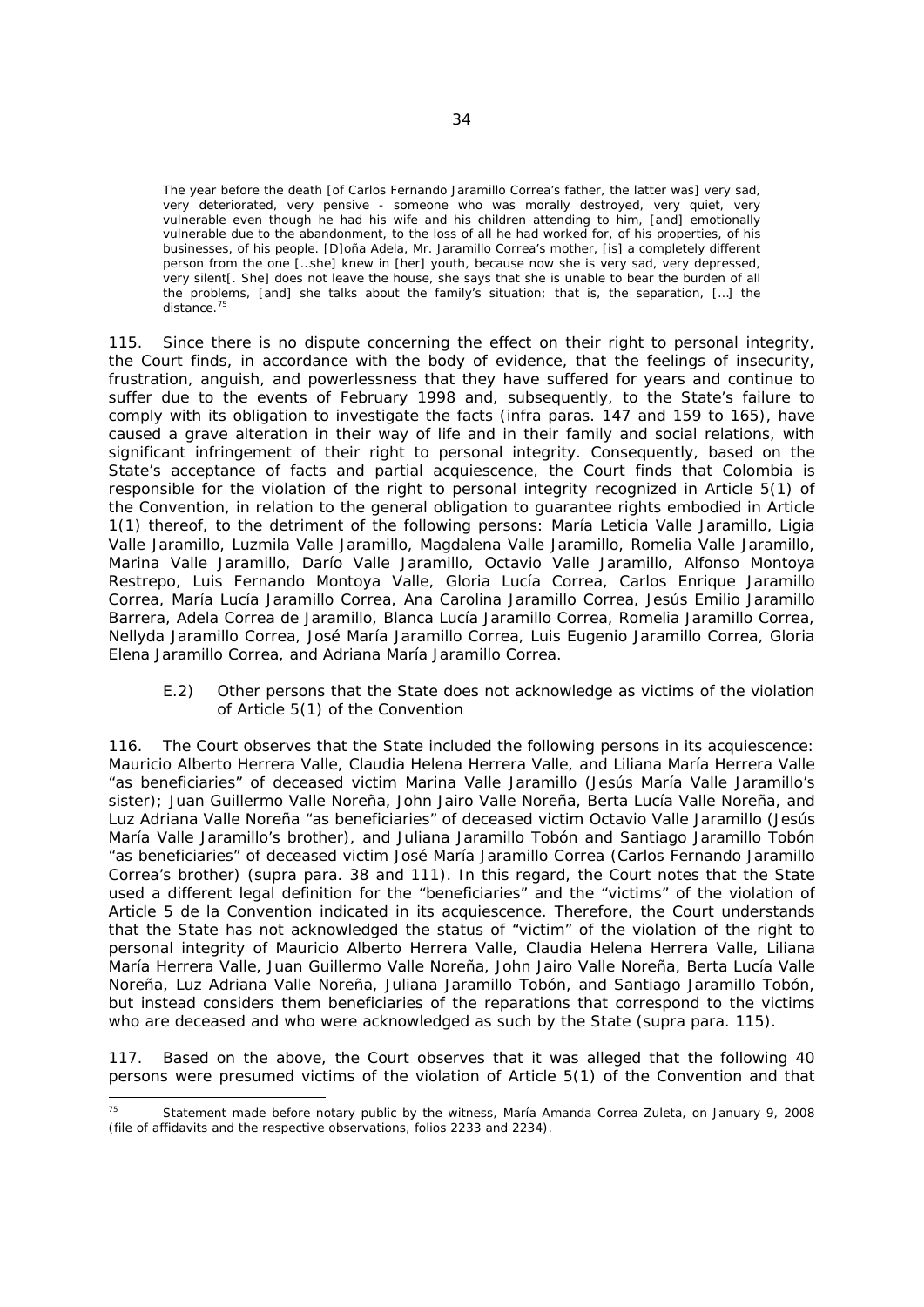the State did not acquiesce to this claim: Adriana María Londoño Del Valle, Ana María Valle Villegas, Andrés Felipe Valle Villegas, Berta Lucía Valle Noreña, Blanca Inés Valle Jaramillo, Claudia Helena Herrera Valle, Claudia María García Valle, Diana Patricia García Valle, Francisco Javier García Valle, Franklin Henao Valle, Fredy Henao Valle, Jairo Alberto Londoño Del Valle, Jannette Henao Valle, John Alberto Henao Valle, John Jairo Valle Noreña, Juan Guillermo Valle Noreña, Juliana Patricia Londoño Del Valle, Liliana María Herrera Valle, Luz Adriana Valle Noreña, María Victoria García Valle, Marta Luz García Valle and Mauricio Alberto Herrera Valle (all next of kin of Jesús María Valle Jaramillo), as well as Alejandro Jaramillo Mejía, Ana Catalina Hoyos Jaramillo, Andrés Felipe Ochoa Jaramillo, César Augusto Jaramillo Gutiérrez, Diego Alejandro Ochoa Jaramillo, Gabriela Gómez Jaramillo, Gonzalo de Jesús Jaramillo Correa, Jorge Mario Jaramillo Gutiérrez, José Miguel Jaramillo Gutiérrez, Juan Camilo Jaramillo Gutiérrez, Juan Gonzalo Jaramillo Mejía, Juliana Jaramillo Tobón, Luis Jairo Jaramillo Gutiérrez, Luisa María Gómez Jaramillo, María Isabel Jaramillo Mejía, Oscar Fernando Hoyos Jaramillo, Santiago Jaramillo Tobón and Victoria Alejandra Gómez Jaramillo (all next of kin of Carlos Fernando Jaramillo Correa).

118. Consequently, since the Commission and the representatives asked that the Court declare these persons, who are not included in the State's acquiescence, victims of the violation of Article 5 of the Convention, the Court will proceed to make the corresponding analysis in light of its case law and the evidence provided.

119. In this regard, the Court finds it pertinent to clarify some aspects of its case law concerning the determination of violations of the personal integrity of the next of kin of victims of certain human rights violations,<sup>76</sup> or other persons with close ties to such victims. For instance, the Court considers that a violation of the right to mental and moral integrity of the direct next of kin of victims of certain human rights violations can be declared, applying a presumption *iuris tantum* with regard to mothers and father, daughters and sons, husbands and wives, permanent companions (hereinafter "direct next of kin"), provided this responds to the specific circumstances of a case, as has happened, for example, in the cases of various massacres,<sup>77</sup> forced disappearance of persons,<sup>78</sup> and extrajudicial executions.<sup>79</sup> With regard to these direct next of kin, it is for the State to disprove their claim. In other cases, the Court must analyze if the evidence in the case file proves a violation of the right to personal integrity of the alleged victim, whether he/she is a next of kin of another victim in the case or not. In relation to those persons regarding whom the Court does not presume that the right to personal integrity has been harmed, because they are not direct next of kin, the Court must assess, for example, whether there is a particularly close tie between them and the victims in the case that would allow the Court to declare a violation of their right to personal integrity. The Court can also assess whether the alleged victims have been involved in seeking justice in the specific case,<sup>80</sup> or whether they have endured special suffering as a result of the facts of the case or of subsequent acts or

<sup>76</sup> *Cf. Blake v. Guatemala*. *Merits*. Judgment of January 24, 1998. Series C No. 36, para. 114; *Case of Heliodoro Portugal, supra* note 13, para. 163, and *Case of Cantoral Huamaní and García Santa Cruz, supra* note 62, para. 112.

<sup>77</sup> *Cf. Case of the "Mapiripán Massacre", supra* note 28, para. 146, and *Case of the Ituango Massacres, supra* note 21, para. 262.

<sup>78</sup> *Cf. Case of Blake, supra* note 76, para. 114; *Case of Heliodoro Portugal, supra* note 13, paras. 174 and 175, and *Goiburú et al. v. Paraguay. Merits, reparations and costs*. Judgment of September 22, 2006. Series C No. 153, paras. 96 and 97.

<sup>79</sup> *Cf. La Cantuta v. Peru. Merits, reparations and costs.* Judgment of November 29, 2006. Series C No. 162, para. 218.

<sup>80</sup> *Cf. Bámaca Velásquez v. Guatemala. Merits.* Judgment of November 25, 2000. Series C No. 70*,* para. 163; *Case of Heliodoro Portugal, supra* note 13, para. 163, and *Case of Albán Cornejo et al., supra* note 5, para. 46.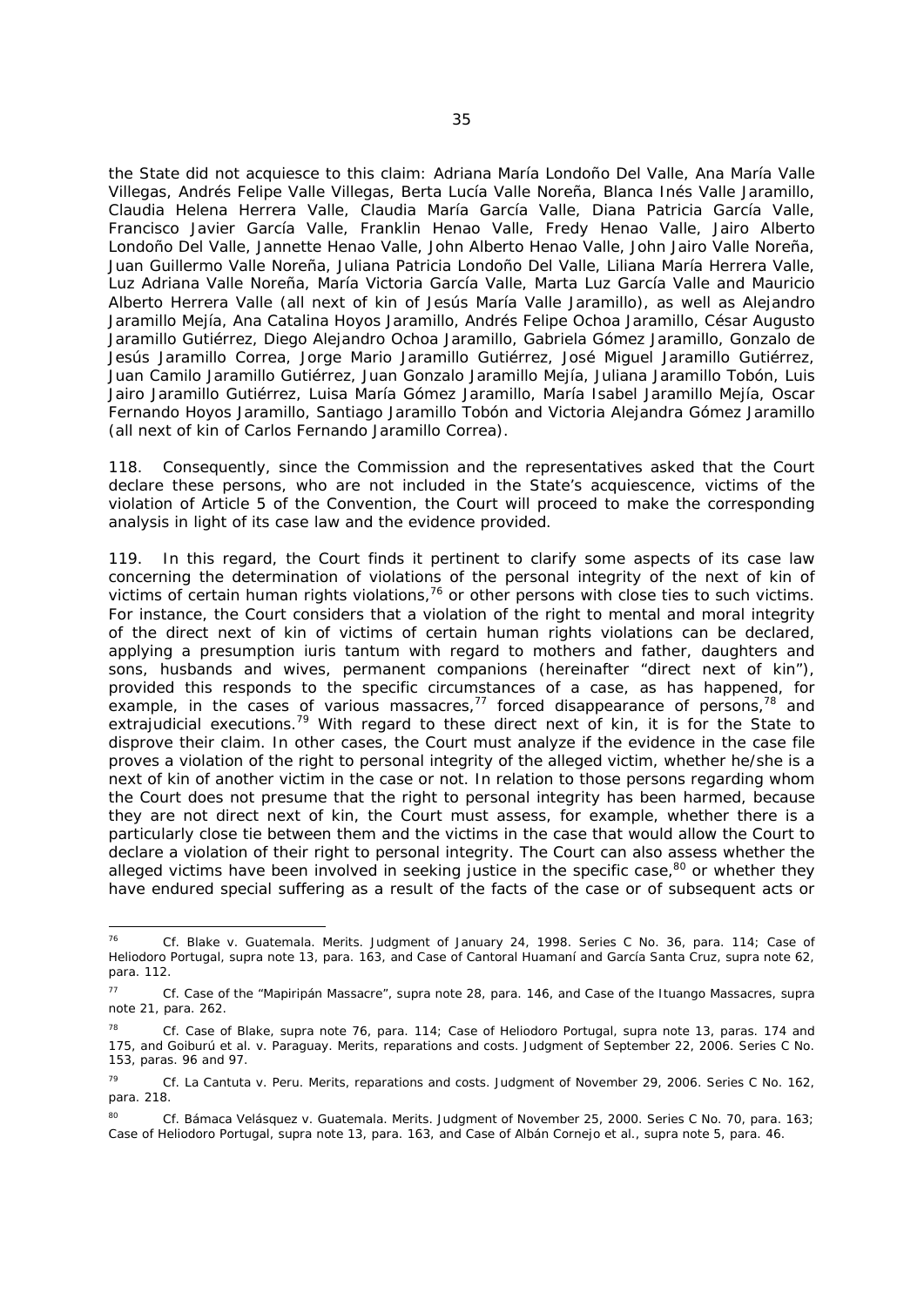omissions of the State authorities in relation to the facts.<sup>81</sup>

120. In this case, none of the persons who were excluded from the State's acknowledgement of responsibility were direct next of kin of Jesús María Valle Jaramillo, who has been declared a victim of the violation of the right to life in this judgment (*supra*  paras. 105 and 106). Hence, the Court will not presume that his death harmed their mental and moral integrity. Consequently, the Court will assess the evidence in the case file to determine whether there are any other grounds for declaring the State's responsibility for the violation of the personal integrity of these individuals.

121. Regarding the alleged harm to the personal integrity of Juan Guillermo Valle Noreña, John Jairo Valle Noreña and Luz Adriana Valle Noreña, nephews and niece of Jesús María Valle Jaramillo,<sup>82</sup> the Court has the statements made before notary public of Juan Guillermo Valle Noreña and of Darío Arcila Arenas (*supra* paras. 50(e) and 50(f)). These statements were requested by order of the President of the Court because they were considered pertinent. Juan Guillermo Valle Noreña indicated that Jesús María Valle Jaramillo ""constantly helped [… him,] and he could even say that [Mr. Valle Jaramillo was his] idol [...]; he always provided quidance about getting ahead and setting goals; whenever he [Juan Guillermo] needed him, he was there; at times of financial difficulties or family or moral problems.<sup>"83</sup> Juan Guillermo Valle Noreña also indicated that he and John Jairo Valle Noreña "ran errands for Jesús [María Valle Jaramillo]; they chauffeured his car, since he was always helping them by paying for their transportation, lunches, studies, whatever they needed."84 In addition, in a sworn statement, Darío Arcila Arenas emphasized that Jesús María Valle Jaramillo paid part of Luz Adriana Valle Noreña's legal studies, "which she suspended when they murdered [him]. "85

122. From the above it is clear that close ties existed between Juan Guillermo Valle Noreña, John Jairo Valle Noreña and Luz Adriana Valle Noreña and Jesús María Valle Jaramillo. Therefore, the Court considers that the latter's death harmed their mental integrity.

123. Regarding Mauricio Alberto Herrera Valle, Claudia Helena Herrera Valle, Liliana María Herrera Valle and Berta Lucía Valle Noreña, all nephews and nieces of Jesús María Valle Jaramillo,<sup>86</sup> the Court underscores that, in a sworn statement, Darío Arcila Arenas referred to the impact that the latter's death had on his family as follows:

<sup>81</sup> *Cf. Case of Blake, supra* note 76, para. 114; *Case of Heliodoro Portugal, supra* note 13, para. 163, and *Case of Albán Cornejo et al., supra* note 5, para. 46.

<sup>82</sup> *Cf.* Birth certificate of Juan Guillermo Valle Noreña (file of attachments to the pleadings and motions brief, folios 834-835); birth certificate of Juan John Jairo Valle Noreña (file of attachments to the pleadings and motions brief, folios 837-838), and birth certificate of Luz Adriana Valle Noreña (file of attachments to the pleadings and motions brief, folios 843 and 844).

<sup>83</sup> Statement made before notary public by the witness, Juan Guillermo Valle Noreña, on January 9, 2008 (file of affidavits and the respective observations, folio 2245).

<sup>84</sup> Statement made by the witness, Juan Guillermo Valle Noreña, *supra* nota 83.

<sup>85</sup> Statement made before notary public by the witness, Darío Arcila Arenas, on January 9, 2008 (file of affidavits and the respective observations, folio 2238).

<sup>86</sup> *Cf.* Birth certificate of Mauricio Alberto Herrera Valle (file of attachments to the pleadings and motions brief, folios 860 and 861); birth certificate of Claudia Helena Herrera Valle (file of attachments to the pleadings and motions brief, folios 862 and 863); birth certificate of Liliana María Herrera Valle (file of attachments to the pleadings and motions brief, folio 850), and birth certificate of Bertha Lucía Valle Noreña (file of attachments to the pleadings and motions brief, folios 840 and 841).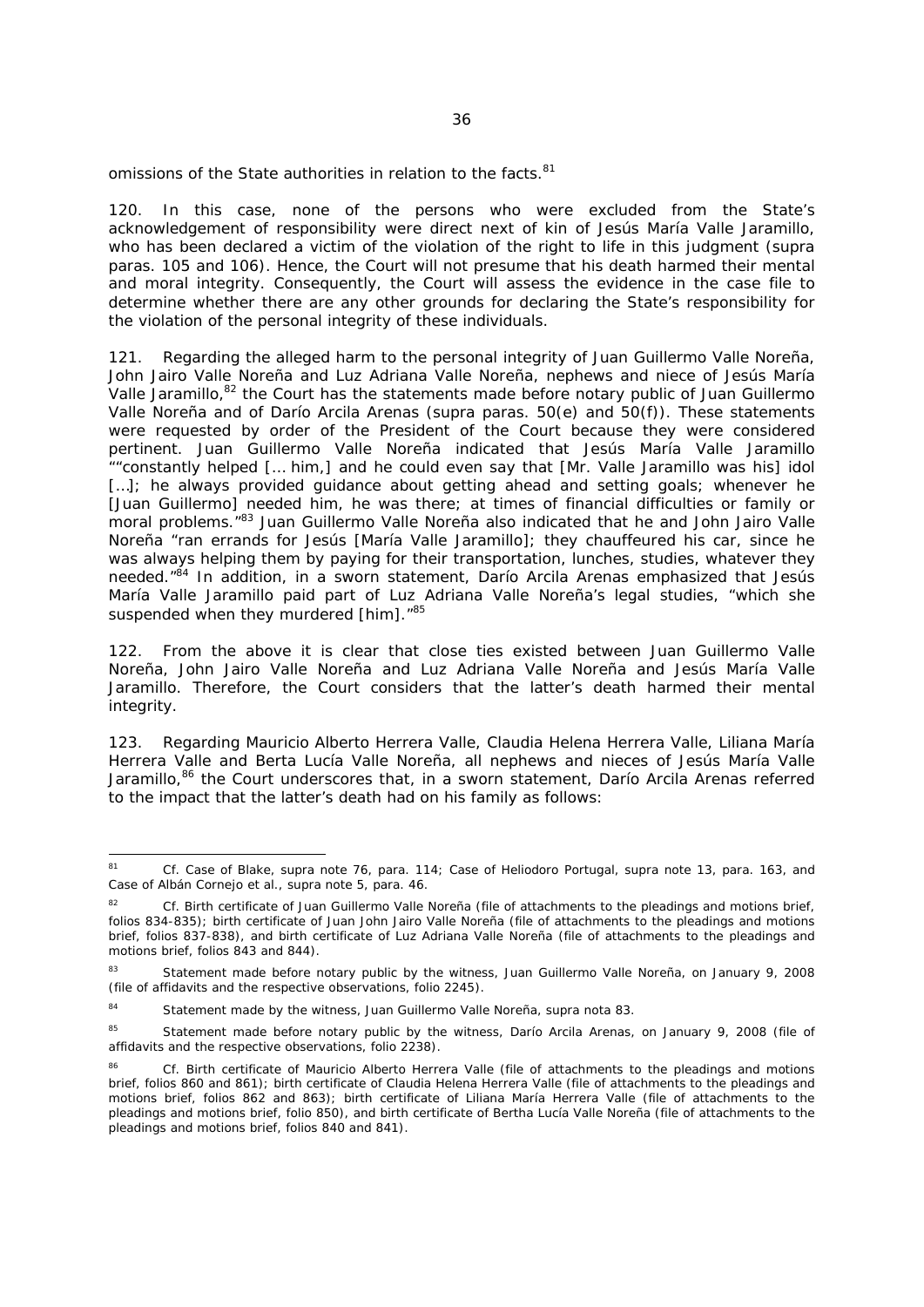Jesús María [Valle Jaramillo] not only provided the fundamental financial support for the family group with whom he lived, but he also helped his other siblings and nephews and nieces, who were quite numerous.  $[...]$ 

All of Jesús María's siblings, nephews, and nieces suffered morally and mentally due to the strong ties of affection that they all shared with him.<sup>87</sup>

124. In a sworn statement, Juan Guillermo Valle Noreña indicated, similarly, that Jesús María Valle Jaramillo "was always attentive to every problem of all [the family members], trying to resolve them in the best way possible. [Jesús María Valle Jaramillo w]as always attentive to the needs of his mother, his father, his siblings; to ensure that they wanted for nothing, and of [...] his nephews and nieces with even more reason."<sup>88</sup>

125. In this regard, the Court observes that, although Mauricio Alberto Herrera Valle, Claudia Helena Herrera Valle, Liliana María Herrera Valle and Berta Lucía Valle Noreña are nephew and nieces of Jesús María Valle Jaramillo, and the statements referred to above referred to the suffering that his death caused to his "nephews and nieces," those statements are very general and do not authenticate a specific close tie between Jesús María Valle Jaramillo and Mauricio Alberto Herrera Valle, Claudia Helena Herrera Valle, Liliana María Herrera Valle and Berta Lucía Valle Noreña, nor do they allow the Court to infer that the facts of the case allegedly specifically impaired the living conditions of each of them. The Court therefore finds that a violation of their personal integrity has not been proved.

126. The Court also observes that the State indicated that "the birth certificate of Gilma Valle Jaramillo (sister, deceased) was not provided"; it therefore argued that there was no evidence of "her relationship with Jesús María Valle Jaramillo or the date of her death that would allow a determination of whether she qualified as an injured party." In this regard, the Court notes that in a sworn statement, Guillermo Valle Noreña refers to Blanca Inés Valle Jaramillo as one of his paternal aunts, clarifying that "everyone knew [her] as Gilma."<sup>89</sup> In this regard, the witness, Darío Arcila Arenas declared that, for "Gilma, one of his older sisters, the death of Jesús María [Valle Jaramillo] caused her profound sadness that lasted several years, until she died of a heart attack."<sup>90</sup> Moreover, the Court observes that the State included Blanca Inés Valle Jaramillo as a party in the conciliation agreement arranged at the domestic level (*infra,* para. 202). Therefore, from the evidence provided during the proceedings, it is clear that Blanca Inés Valle Jaramillo, also known as "Gilma," was Jesús María Valle Jaramillo's sister, who suffered a grave alteration of her living conditions as a result of the facts of the case, and who died subsequently.<sup>91</sup>

127. Based on the above, the Court finds that the State is responsible for the violation of the right to personal integrity embodied in Article 5(1) of the Convention, in relation to Article 1(1) thereof, to the detriment of the following next of kin of Jesús María Valle Jaramillo: Blanca Inés Valle Jaramillo, Juan Guillermo Valle Noreña, John Jairo Valle Noreña and Luz Adriana Valle Noreña.

<sup>87</sup> 87 Statement made by the witness, Darío Arcila Arenas, *supra* note 85.

<sup>88</sup> Statement made by the witness, Juan Guillermo Valle Noreña, *supra* note 83.

<sup>89</sup> Statement made by the witness, Juan Guillermo Valle Noreña, *supra* nota 83 (folio 2244).

<sup>90</sup> Statement made by the witness, Juan Guillermo Valle Noreña, *supra* nota 83 (folio 2244), and statement made by the witness, Darío Arcila Arenas, *supra* note 85

<sup>91</sup> Birth certificate of Blanca Inés Valle Jaramillo (file of attachments to the pleadings and motions brief, folio 858).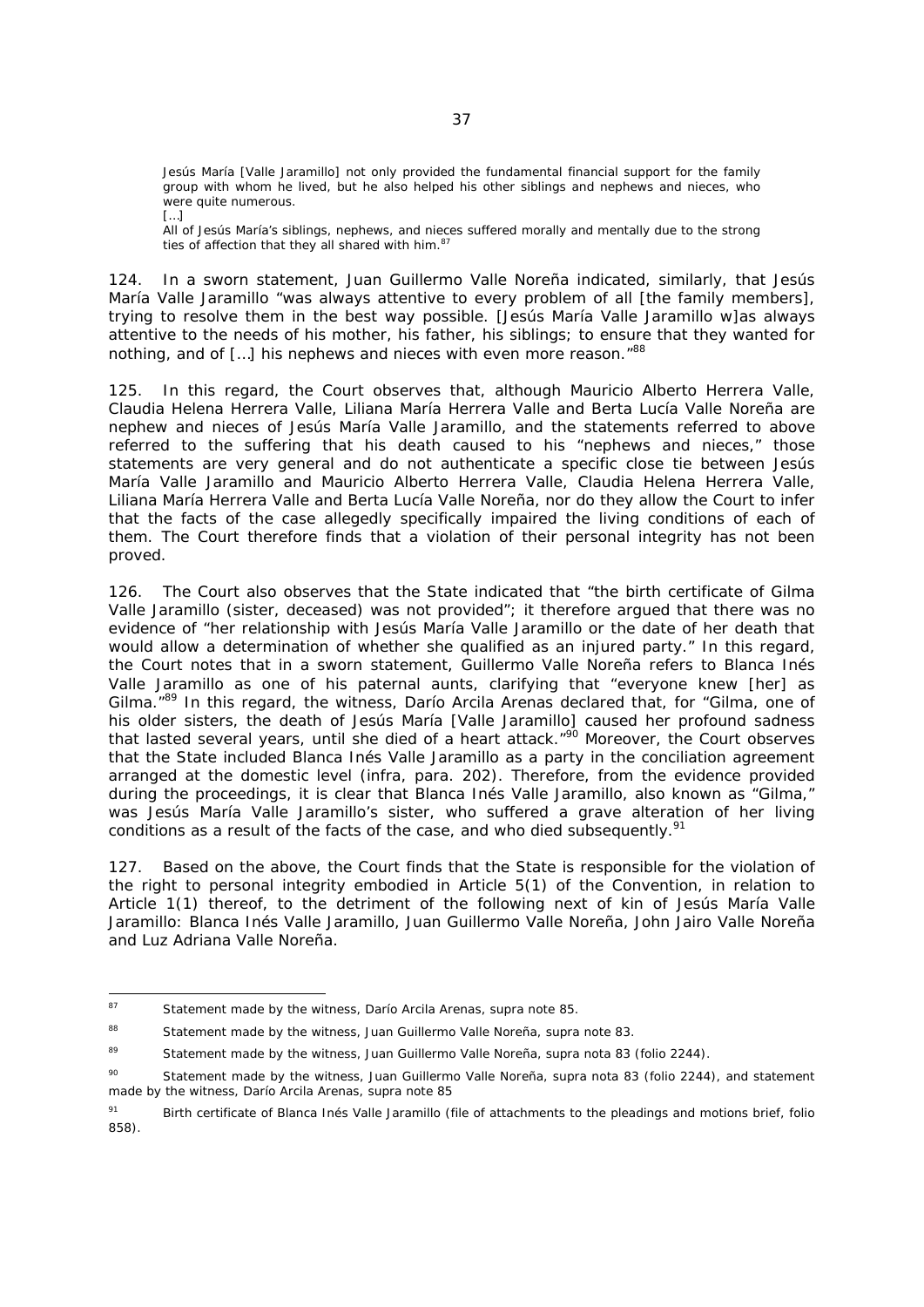128. With regard to the following persons, the Court has no evidence to accredit that their personal integrity was harmed owing to the facts of the instant case. Therefore the Court finds that it has not been proved that the State is responsible for the violation of Article 5(1) of the Convention to the detriment of: Adriana María Londoño Del Valle, Ana María Valle Villegas, Andrés Felipe Valle Villegas, Claudia María García Valle, Diana Patricia García Valle, Francisco Javier García Valle, Franklin Henao Valle, Fredy Henao Valle, Jairo Alberto Londoño Del Valle, Jeannette Henao Valle, John Alberto Henao Valle, Juliana Patricia Londoño Del Valle, María Victoria García Valle and Marta Luz García Valle.

129. Furthermore, the Court finds that the particular circumstances of what happened to Nelly Valle Jaramillo and Carlos Fernando Jaramillo Correa (*supra* paras. 30, 70, 107 and 109 and *infra* paras. 136, 137, 140 and 141) do not allow it to apply the presumption that their direct next of kin suffered a violation of their personal integrity. Therefore, with regard to these persons, as well as to the other indirect next of kin of Nelly Valle Jaramillo and Carlos Fernando Jaramillo Correa, the Court will assess whether there is any evidence to justify declaring a violation of their personal integrity.

130. The State did not acknowledge that Gonzalo de Jesús Jaramillo Correa, Carlos Fernando Jaramillo Correa's brother, was a victim of the violation of Article 5(1) of the Convention (*supra* para. 111). However, the Court observes that, in its acknowledgement of responsibility, the State accepted that both the direct next of kin of Carlos Fernando Jaramillo Correa (father, mother, wife, children), and his siblings, suffered a violation of their personal integrity owing to the facts of the case, excluding only the nieces and nephews insofar as "their close affective ties [with the said victim] had not been proved." The Court also observes that the State did not expressly deny that Gonzalo de Jesús Jaramillo Correa was a victim. Therefore, in application of Article 38(2) of its Rules of Procedure, which indicate that "the Court may consider accepted those facts that have not been expressly denied and the claims that have not been expressly contested," the Court declares that the State is responsible for the violation of the right to personal integrity embodied in Article 5(1) of the Convention, in relation to Article 1(1) thereof to the detriment of Gonzalo de Jesús Jaramillo Correa.

131. Regarding the following persons, all next of  $kin<sup>92</sup>$  of Carlos Fernando Jaramillo Correa, the Court observes that Saúl Jaramillo Giraldo and María Amanda Correa Zuleta referred in their respective statements to the impact that the facts of this case had on the family of Carlos Fernando Jaramillo Correa (*supra* paras. 50(c) and 50(d)), as follows:

 $0<sub>2</sub>$ Birth certificate of Alejandro Jaramillo Mejía (file of attachments to the pleadings and motions brief, folios 916 and 917), birth certificate of Ana Catalina Hoyos Jaramillo (file of attachments to the pleadings and motions brief, folios 896 and 897), birth certificate of Andrés Felipe Ochoa Jaramillo (file of attachments to the pleadings and motions brief, folios 904 and 905), birth certificate of César Augusto Jaramillo Gutiérrez (file of attachments to the pleadings and motions brief, folios 932 and 933), birth certificate of Diego Alejandro Ochoa Jaramillo (file of attachments to the pleadings and motions brief, folios 907 and 908), birth certificate of Gabriela Gómez Jaramillo (file of attachments to the pleadings and motions brief, folios 950 and 951), birth certificate of Jorge Mario Jaramillo Gutiérrez (file of attachments to the pleadings and motions brief, folios 935 and 936), birth certificate of José Miguel Jaramillo Gutiérrez (file of attachments to the pleadings and motions brief, folios 941 and 942), birth certificate of Juan Camilo Jaramillo Gutiérrez (file of attachments to the pleadings and motions brief, folios 929 and 930), birth certificate of Juan Gonzalo Jaramillo Mejía (file of attachments to the pleadings and motions brief, folios 912 and 913), birth certificate of Juliana Jaramillo Tobón (file of attachments to the pleadings and motions brief, folios 922 and 923), birth certificate of Luis Jairo Jaramillo Gutiérrez (file of attachments to the pleadings and motions brief, folios 938 and 939), birth certificate of Luisa María Gómez Jaramillo (file of attachments to the pleadings and motions brief, folios 948 and 949), birth certificate of María Isabel Jaramillo Mejía (file of attachments to the pleadings and motions brief, folios 914 and 915), birth certificate of Oscar Fernando Hoyos Jaramillo (file of attachments to the pleadings and motions brief, folios 899 and 900), birth certificate of Luis Santiago Jaramillo Tobón (file of attachments to the pleadings and motions brief, folios 924 and 925) and birth certificate of Victoria Alejandra Gómez Jaramillo (file of attachments to the pleadings and motions brief, folios 952 and 953).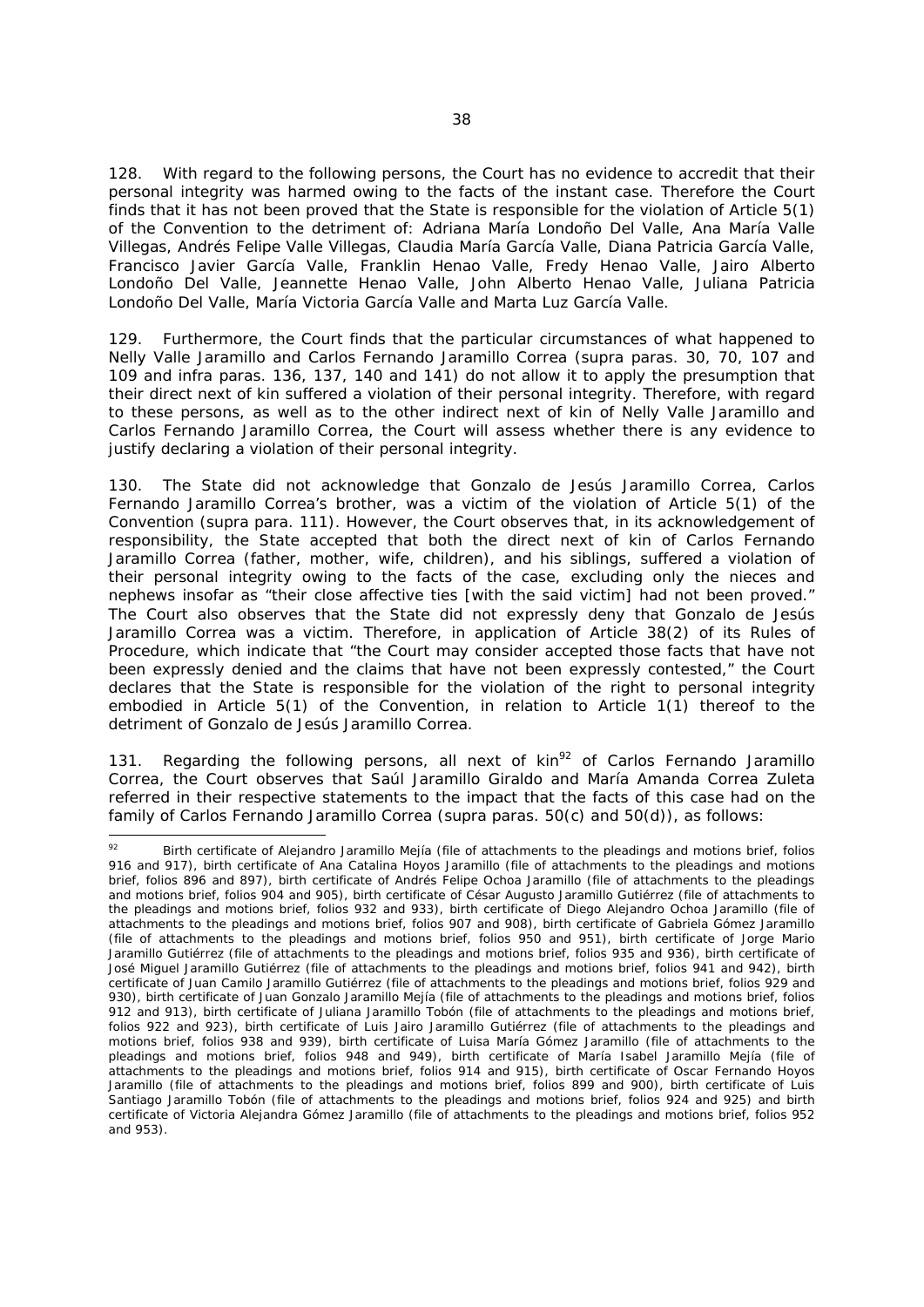The most significant emotional impact is that [...] it broke up the family, which had been a united family that worked together. For the same reason, they had to go in different directions, abandoning their property.<sup>93</sup>

The principal characteristic of the family had been its unity, always, all together in their financial and social activities.<sup>9</sup>

132. In this regard, the Court observes that, although the above statements refer to the emotional impact that "the family" of Carlos Fernando Jaramillo Correa supposedly suffered as a result of the facts of this case, these statements are very general and do not make specific reference to the specific harm that the facts of the case allegedly caused to the living conditions of each one of the next of kin of Carlos Fernando Jaramillo Correa who were not included in the State's acknowledgement of responsibility. Accordingly, given that no evidence has been provided, for example, about the specific circumstances of their respective relationship with him, of the additional suffering that they may have endured as a result of the violations perpetrated in the instant case, or as a result of the subsequent acts or omissions of State authorities in relation to the facts of the case, the Court finds that the violation of the right to personal integrity has not been proved to the detriment of: Alejandro Jaramillo Mejía, Ana Catalina Hoyos Jaramillo, Andrés Felipe Ochoa Jaramillo, César Augusto Jaramillo Gutiérrez, Diego Alejandro Ochoa Jaramillo, Gabriela Gómez Jaramillo, Jorge Mario Jaramillo Gutiérrez, José Miguel Jaramillo Gutiérrez, Juan Camilo Jaramillo Gutiérrez, Juan Gonzalo Jaramillo Mejía, Juliana Jaramillo Tobón, Luis Jairo Jaramillo Gutiérrez, Luisa María Gómez Jaramillo, María Isabel Jaramillo Mejía, Oscar Fernando Hoyos Jaramillo, Luis Santiago Jaramillo Tobón and Victoria Alejandra Gómez Jaramillo.

#### **VII**

# **VIOLATION OF ARTICLE 2295 (FREEDOM OF MOVEMENT AND RESIDENCE) OF THE AMERICAN CONVENTION IN RELATION TO ARTICLE 1(1) (OBLIGATION TO RESPECT RIGHTS) THEREOF**

133. The Commission and the representatives alleged the violation of the right to freedom of movement and residence of Carlos Fernando Jaramillo Correa and his family, since "as a result of the death threats he received following the events of February 27, 1998, due to his participation as a witness in their investigation and in the legal proceedings, and because the State had placed him in a situation of vulnerability and defenselessness, Carlos Fernando Jaramillo Correa, together with his family, suffered forced displacement within Colombia and, subsequently, exile in another country." In addition, the representatives stated that "Mr. Jaramillo Correa became the victim of constant threats and harassment by paramilitary groups because he testified about the events, physically described the perpetrators of the murder, and was available to assist the investigators so that the crime would not go unpunished." In this regard, the representatives indicated that "[a]t first, [Mr. Jaramillo Correa and his family] had to leave Ituango, the municipality where they had their home and led a decent life in stable conditions, since it was the place where they carried out

 $Q<sub>3</sub>$ 93 Statement made by the witness, Saúl Jaramillo Giraldo, *supra* note 74.

<sup>94</sup> Statement made by the witness, María Amanda Correa Zuleta, *supra* note 75.

 $95$  The relevant part of Article 22 stipulates:

<sup>1.</sup> Every person lawfully in the territory of a State Party has the right to move about in it, and to reside in it subject to the provisions of the law.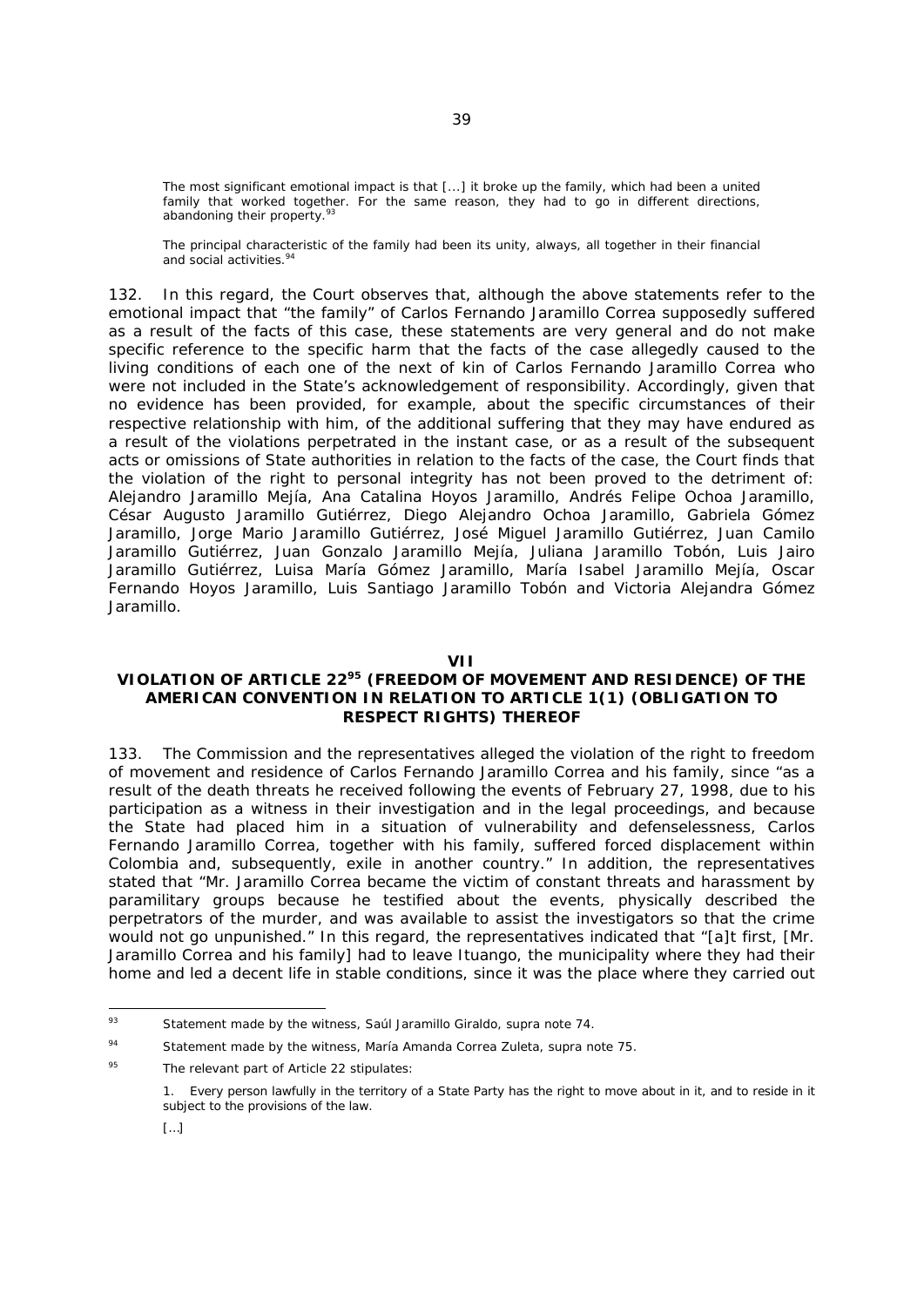their financial and political activities. After [the events of February 27, 1998,] and owing to the very dangerous situation they faced, because the harassment continued despite their departure from the municipality of Ituango, they were obliged to leave Colombia and go into exile in another country."

134. The State acknowledged that "[a]fter the death of Jesús María Valle, Mr. Jaramillo Correa and his direct nuclear family became the victims of constant threats and harassment because they had testified before the Prosecutor's Office. The situation of particular vulnerability in which [Mr. Jaramillo Correa] found himself obliged him to abandon his place of residence." Consequently, the State acknowledged its international responsibility, by omission, for the violation of the right to freedom of movement and residence of Carlos Fernando Jaramillo Correa and his direct nuclear family. Nevertheless, the State specified that this acknowledgement "does not include their displacement after June 11, 1996, which was due to the difficult security situation in Ituango following the La Granja massacre and the abandonment of the properties of the Jaramillo Correa family," because "[t]he situation of violence in the region of Ituango and its consequences for the inhabitants of the zone, including Carlos Fernando Jaramillo Correa and his family, are not the subject of these proceedings[…]."

135. The Court observes that the State's acknowledgement of responsibility with regard to the violation of Article 22(1) of the Convention refers to the violation of the right to freedom of movement and residence of Carlos Fernando Jaramillo Correa and his family as a result of the facts of the instant case; that is, after February 1998. This acknowledgment does not include the violation of the right to freedom of movement and residence alleged by the representatives, of which Carlos Fernando Jaramillo Correa was the alleged victim in June 1996, following the La Granja Massacre,<sup>96</sup> when he was supposedly displaced from Ituango to Medellín. In this regard, the Court notes that, in its analysis in this chapter, it will not consider the alleged displacement of Carlos Fernando Jaramillo Correa and his family that may have taken place as a result of events prior to those of this case (*supra* paras. 133 and 134).

136. In his testimony during the public hearing before the Court, Carlos Fernando Jaramillo Correa stated that:

[...] Following the murder of Jesús María Valle Jaramillo in his office in Medellín, [... he] collaborated with the Prosecutor General's Office in the investigation into this murder […] by testifying. When the Prosecutor's Office had completed its investigations, the danger [he] faced at that time, and [prior] to the murder of [Jesús María Valle Jaramillo,] became more evident, and [he] had to go into exile, provisionally at first […] and, at the end of 1998, definitively […].  $[...]$ 

[W]hen the Prosecutor General's Office [began making] arrests and [issuing] arrest warrants for those accused of the murder of [Jesús María Valle Jaramillo], [his] name was made public, since he never testified anonymously; to the contrary, [he] always wanted it to be clear that it was [he] who had testified[. H]ence, since [his] name was in the public domain, he was at greater risk of being murdered by paramilitary groups.<sup>97</sup>

137. Also, as part of his testimony during the public hearing, Carlos Fernando Jaramillo Correa stated that "every day of his life, [he] think[s] of returning [to Colombia,] but [he sees] that [he has] virtually lost [his] homeland; that [he] cannot return [because] so much

-

<sup>96</sup> *Cf. Case of the Ituango Massacres, supra* note 21.

<sup>97</sup> Testimony given by the witness Carlos Fernando Jaramillo Correa at the public hearing held at the seat of the Inter-American Court of Human Rights on February 6 and 7, 2008.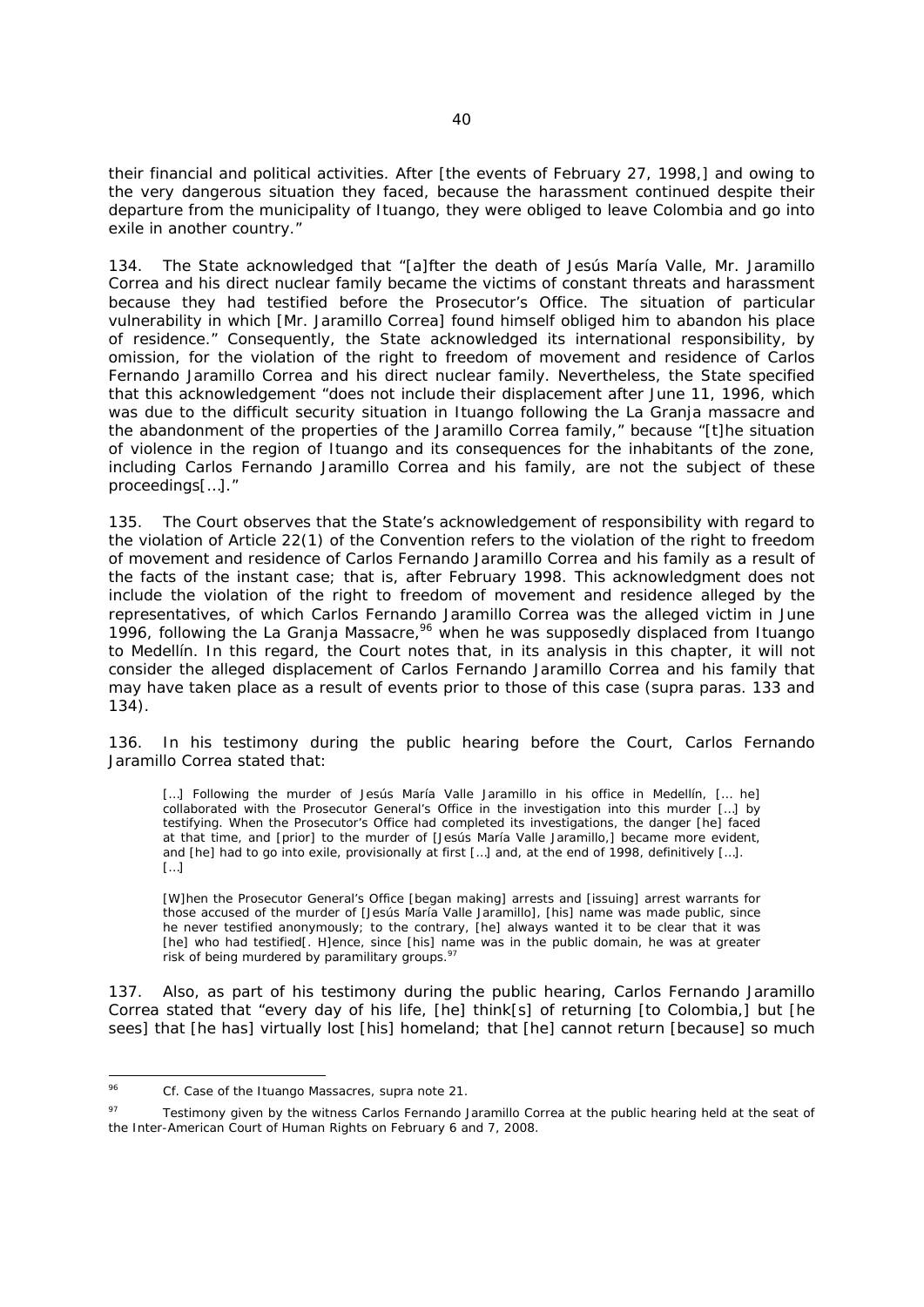has been destroyed for [him and his family], and [they] go through life barely surviving. The situation is not appropriate for their return."<sup>98</sup>

138. In this regard, the Court has indicated in its case law that the right to freedom of movement and residence, established in Article 22(1) of the Convention, is an essential condition for the free development of a person.<sup>99</sup> This article contemplates, *inter alia*, the following: (a) the right of all persons lawfully within a State to move freely within that State and to choose their place of residence; and (b) the right of such persons to enter, to remain in, or to leave the State's territory without any unlawful interference. Thus, the enjoyment of this right does not depend on any specific purpose or reason for the person who wishes to move or to remain in a particular place.<sup>100</sup>

139. In addition, the Court has indicated that the right to freedom of movement and residence can be violated by *de facto* restrictions if the State has not established the conditions or provided the means to allow that right to be exercised.<sup>101</sup> In this regard, the right to freedom of movement and residence may be affected when a person is the victim of threats or harassment and the State does not provide the guarantees necessary to allow him/her to move freely and reside in the territory in question, even when those threats and harassments are carried out by non-State actors.

140. Finding themselves away from their own country, without being able or wanting to return home owing to a well-founded fear of persecution arising from the facts of the instant case, Carlos Fernando Jaramillo Correa and his direct nuclear family became refugees. They were obliged to seek international protection to ensure respect for their human rights and avoid being returned, against their will, to a country where they had and have good reason to fear for their lives.

141. The Court observes that Carlos Fernando Jaramillo Correa and his direct nuclear family found themselves in a vulnerable situation that prevented them from freely exercising their right to freedom of movement and residence, partly because the State did not offer them the guarantees necessary to enable them to move freely and reside in Colombian territory. Furthermore, their status as refugees has ruptured the social fabric that united their family, obliging them to lose contact not only with their country, but also with their affective ties within it. In this regard, Saúl Jaramillo Giraldo, a friend of the Jaramillo Correa family, testified that the greatest emotional impact of the family's exile was that "not only did it destroy [its] financial patrimony, but also broke up a united family, whose members worked together. For the same reason, they had to disperse in different directions, abandoning their properties [...].<sup>"102</sup>

142. In its acquiescence, the State acknowledged as victims of the violation of Article 22 of the Convention Carlos Fernando Jaramillo Correa and, as part of his nuclear family, Gloria

 $98$ 98 Testimony given by the witness Carlos Fernando Jaramillo Correa, *supra* note 97.

<sup>99</sup> *Cf. Ricardo Canese v. Paraguay. Merits, reparations and costs*. Judgment of August 31, 2004. Series C No. 111, para. 115; *Case of the Ituango Massacres, supra* note 21, para. 206, and *Case of the "Mapiripán Massacre", supra* note 21, para. 168.

<sup>100</sup> *Cf.* United Nations. United Nations Human Rights Committee, General Comment No. 27, of 2 November 1999, paras. 1, 4, 8 and 19; *Case of Ricardo Canese, supra* note 99, para. 115; *Case of the Ituango Massacres, supra* note 21, para. 206, and *Case of the "Mapiripán Massacre", supra* note 21, para. 168.

<sup>101</sup> *The Moiwana Community v. Surinam. Preliminary objections, merits, reparations and costs*. Judgment of June 15, 2005. Series C No. 124, paras. 119 and 120; *Case of the Ituango Massacres, supra* note 21, para. 210, and *Case of the "Mapiripán Massacre", supra* note 21, para. 170.

<sup>102</sup> Statement made by the witness, Saúl Jaramillo Giraldo, *supra* note 74.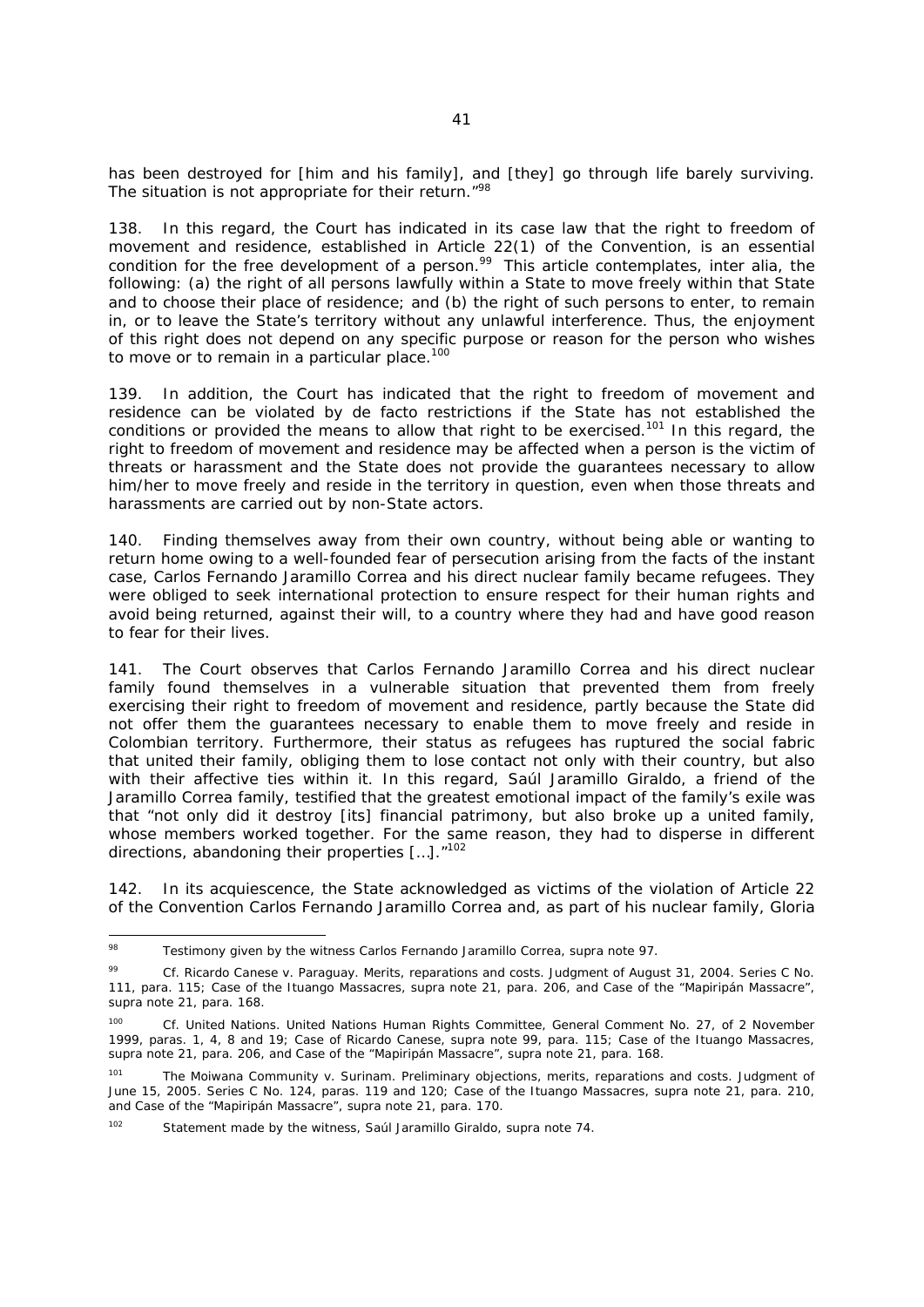Lucía Correa (wife), Carlos Enrique Jaramillo Correa (son), and María Lucía Jaramillo Correa (daughter). However, the State failed to mention Ana Carolina Jaramillo Correa, who is also the daughter of Carlos Fernando Jaramillo Correa, as a victim of said article, despite having included her as part of his nuclear family in its acquiescence to the violation of the rights embodied in Articles 5, 7(1), 7(2), 8(1), and 25(1) of the Convention.

143. In this regard, the relationship between Carlos Fernando Jaramillo Correa and Ana Carolina Jaramillo Correa has been proved by documents issued by competent authorities of the State.<sup>103</sup> Having said this, the Court also notes that in his testimony during the public hearing before the Court, Carlos Fernando Jaramillo Correa stated that due to his collaboration with the investigation into the murder of Jesús María Valle Jaramillo, he, his wife, and their "three children" went into exile,"<sup>104</sup> demonstrating that Ana Carolina Jaramillo Correa was also affected by the facts of the case.

144. Based on the foregoing, the Court declares that the State is responsible for the violation of the right to freedom of movement and residence established in Article 22(1) of the Convention, in relation to Article 1(1) thereof, to the detriment of Carlos Fernando Jaramillo Correa, his wife, Gloria Lucía Correa, his son, Carlos Enrique Jaramillo Correa, and his daughters, María Lucía Jaramillo Correa and Ana Carolina Jaramillo Correa.

### **VIII**

# **VIOLATION OF ARTICLES 8(1) (JUDICIAL GUARANTEES)105 AND 25(1) (JUDICIAL PROTECTION)106 OF THE AMERICAN CONVENTION, IN RELATION TO ARTICLE 1(1) (OBLIGATION TO RESPECT RIGHTS) THEREOF**

145. The Commission alleged that the State is responsible for the violation of Articles 8(1) and 25 of the Convention, in relation to Article 1(1) thereof, to the detriment of Nelly Valle Jaramillo and her next of kin; Carlos Fernando Jaramillo Correa and his next of kin, and the next of kin of Jesús María Valle Jaramillo, since the "the State has not provided the means necessary to comply with its obligation to investigate, prosecute, and punish those responsible and make reparations to the victims and their next of kin." In addition, the Commission indicated that "the investigation and the proceedings that have been conducted have lasted for more than eight years without the courts having tried those responsible." In this regard, it emphasized that "those convicted *in absentia* have not been captured; the State has not presented specific information on the efforts made in this regard and, from the publicly-known context, it is clear that there is little likelihood of these sentences being served and providing an effective remedy."

146. The representatives indicated that, "in the instant case, the State has not guaranteed the right of Jesús María Valle's next of kin and of society as a whole to know the

 $103$ Birth certificate of Ana Carolina Jaramillo Correa (file of attachments to the pleadings and motions brief, tome I, appendix D, folio 882).

<sup>104</sup> Testimony given by the witness, Carlos Fernando Jaramillo Correa, *supra* note 97.

<sup>105</sup> Article 8(1) of the Convention establishes that "[e]very person has the right to a hearing, with due guarantees and within a reasonable time, by a competent, independent, and impartial tribunal, previously established by law, in the substantiation of any accusation of a criminal nature made against him or for the determination of his rights and obligations of a civil, labor, fiscal, or any other nature."

<sup>106</sup> Article 25(1) of the Convention indicates that "[e]veryone has the right to simple and prompt recourse, or any other effective recourse, to a competent court or tribunal for protection against acts that violate his fundamental rights recognized by the constitution or laws of the state concerned or by this Convention, even though such violation may have been committed by persons acting in the course of their official duties."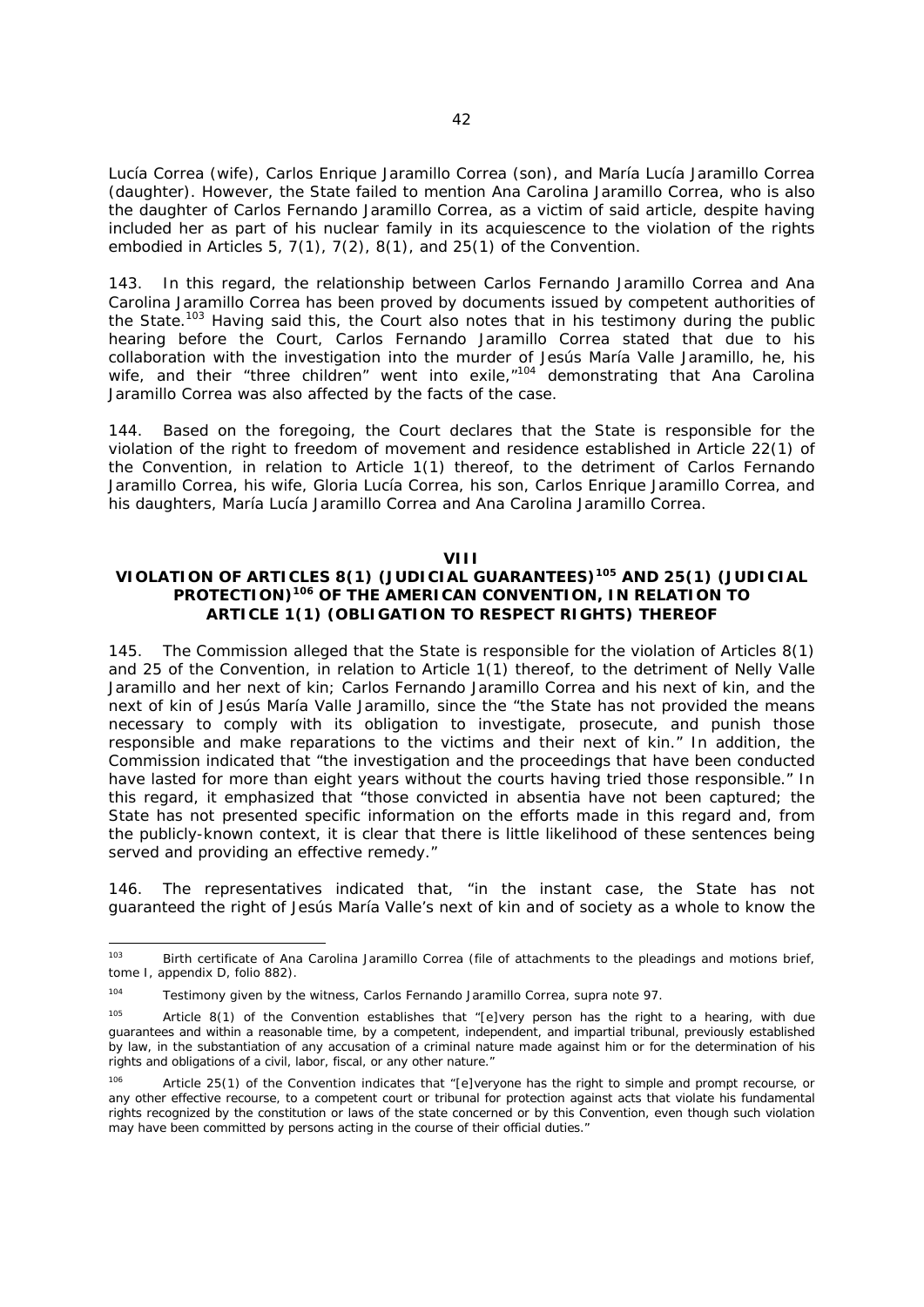identity of all those responsible for his execution. Justice has not been done by means of a punishment proportionate to the gravity of the facts, nor have the corresponding reparations been made that are essential to compensate the damage caused." "Only two individuals have been convicted for the execution of Jesús María Valle Jaramillo and they have never been brought before the authorities; in other words, they have not been detained and made available to respond for the facts." In addition, the representatives indicated that, "even though the State acknowledged the possibility that State agents could have been responsible for the crime, none were charged in the criminal investigations." On this last point, the representatives referred to the review undertaken by the Prosecutor General's Office of the decision of May 21, 1999, that concluded that there was no evidence of the participation of State agents and, in particular, of the Commander of the Army's Fourth Brigade, in the murder of Jesús María Valle Jaramillo. The representatives alleged that the evidence produced by the Prosecutor's Office "contained genuine and grave indications of the participation of State agents in the murder of […] Valle Jaramillo." For example, in the said decision of May 21, 1999, the prosecutor stated that Jesús María Valle Jaramillo's name "appeared on Carlos Castaño Gil's lists as a candidate for assassination, at the request of the Commander of the Army's Fourth Brigade headquartered in Antioquia." Similarly, the representatives alleged that the State's responsibility arises from the "common evidence" that, according to the informative deponent, Sandra Jeannette Castro Ospina, exists relating to the facts relating to the Ituango Massacres and to the murder of Jesús María Valle Jaramillo.<sup>107</sup> Thus, the representatives concluded that, with regard to the violation of Articles 8(1) and 25(1) of the Convention, the "full international responsibility" of the Colombian State should be declared, not only for its omissions, but also for its affirmative acts.

147. The State acknowledged that it "had failed partially to comply with its obligation to investigate, prosecute, and punish all those responsible in an exhaustive and effective manner within a reasonable time [with respect to] the extrajudicial execution of Jesús María Valle Jaramillo, and his detention and subjection to cruel, inhuman, and degrading treatment together with his sister Nelly Valle, and Carlos Jaramillo Correa." In this regard, the State recognized "that the criminal and disciplinary proceedings carried out to date had not complied fully with its duty to provide reparation in the form of justice and truth for the victims, their next of kin, and society, because all those responsible for the facts had not been included in the investigations and because these investigations had not been conducted within a reasonable time and, in brief, had not complied effectively with their purpose." Despite the foregoing, in its brief with final arguments, the State indicated that in the criminal proceedings in which two civilians were convicted of the murder of Valle Jaramillo, "their pursuit, individualization, accusation, and trial were carried out within a reasonable time […] because the pre-trial investigation took 19 months and the trial stage lasted 24 months, which does not constitute a violation of the right embodied in Article 8(1) of the American Convention. Accordingly, the State guaranteed partially the right of the alleged victims and their next of kin to know the truth of what happened, including how, when, and where it happened, and its obligation to punish the perpetrators of the violent death of Jesús María Valle Jaramillo." In addition, the State indicated that the criminal proceedings "were initiated *ex officio* and immediately, establishing as an hypothesis of the investigation: (i) the authorship and participation of individuals (members of self-defense groups who were operating in the zone), owing to the denunciations that Jesús María Valle Jaramillo had made regarding the Ituango massacres, [and] (ii) the participation of members of the Army in retaliation for Jesús María Valle Jaramillo's denunciations concerning alliances and connivance between members of the Army and paramilitary groups

 $107$ Statement made by the deponent providing information, Sandra Jeannette Castro Ospina, during the public hearing held at the seat of the Inter-American Court on February 6 and 7, 2008.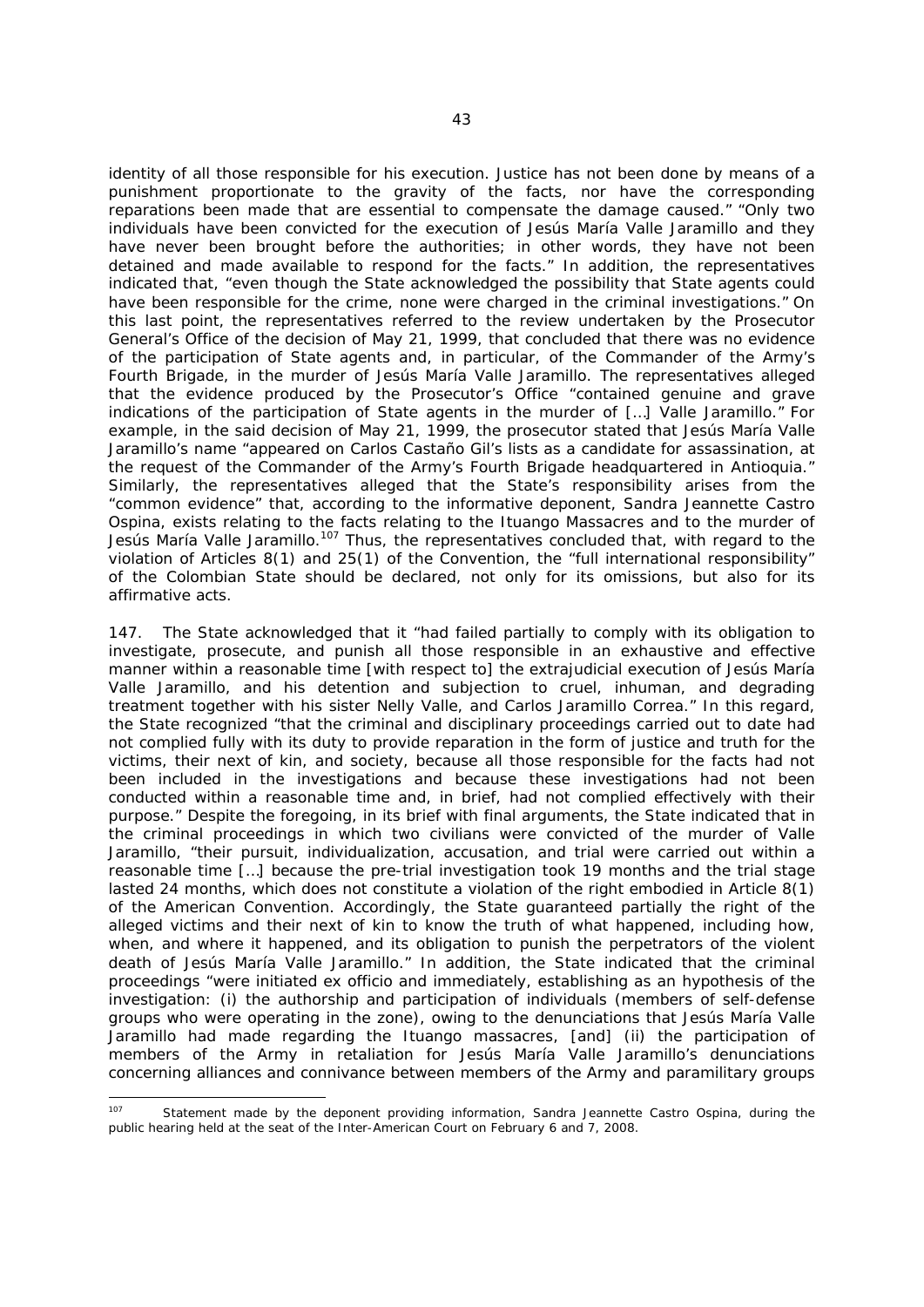operating in the region." In this regard, the State alleged that "there is no direct or circumstantial evidence that would indicate that State agents intervened in planning, executing, deciding, or acting as intermediaries in the murder of Jesús María Valle Jaramillo." In any case, the State clarified that its acknowledgement of responsibility was partial to the extent that "not all the investigations opened have concluded. Indeed, some of them are still open in the Prosecutor General's Office and are designed to identify other authors who could have taken part in the facts with different degrees of responsibility."

148. The Court observes that various criminal, disciplinary, and administrative proceedings were opened in relation to the facts of the instant case. The Court finds it pertinent, first, to make a brief summary of these proceedings in the said order and based on the State's acknowledgement of facts, and then to analyze the violation of Articles 8(1) and 25(1) of the Convention with regard to each one.

# *A) Criminal proceedings*

149. The Court accepts as proved that, following the facts that are the subject of this case, the Prosecutor General's Office, through the Rapid Reaction Unit, began a preliminary investigation by conducting an on-site inspection. Following several preliminary measures, the Colombian State began a formal criminal investigation under case No. 26,017 on July 8, 1998, and, on May 21, 1999, the Prosecutor's Office assessed the merits of the investigation, charged 10 individuals with the offenses of "illegally forming paramilitary groups" and aggravated murder, and ordered that the investigation continue with regard to the offenses against the personal liberty and autonomy of Carlos Fernando Jaramillo Correa and Nelly Valle Jaramillo. On March 15, 2001, the Third Criminal Court of the Medellín Specialized Circuit sentenced Álvaro Goez Mesa and Jorge Eliécer Rodríguez Guzmán to 40 years' imprisonment as co-perpetrators of the murder of Jesús María Valle Jaramillo. Carlos Castaño Gil was sentenced to 20 years' imprisonment as author of the offense of forming unlawful armed groups or paramilitary groups. In the same judgment, another seven civilians were acquitted of the offense of aggravated murder and forming part of unlawful armed groups, and Carlos Castaño Gil was acquitted as co-author of the offense of murder. This decision was confirmed on July 25, 2001, by the Criminal Chamber of the Superior Court of Medellín, which reduced the term of imprisonment delivered by the judge of first instance from 20 years to 9 years for Carlos Castaño Gil, and from 40 years to 25 years for Álvaro Goez Mesa and Jorge Eliécer Rodríguez. Carlos Castaño Gil died in 2005.

150. On January 28, 2008, alleging the "significant non-compliance with the Colombian State's obligation to investigate seriously and impartially the [alleged] violations [in the case]," the National Human Rights Unit of the Prosecutor General's Office filed an application for judicial review of the judgment of July 25, 2001, delivered by the Superior Court of Medellín before the Supreme Court of Justice. On April 1, 2008, the Criminal Cassation Chamber of the Supreme Court of Justice decided to admit this application for judicial review.<sup>108</sup> At the time of this judgment, the Court has no further information in this regard.

151. As a result of the rupture of the unity of case No. 26, 017 (opened for the facts cited when assessing the investigation stage), cases No. 31,928 and No. 343,431 were opened. Regarding case No. 31,928, on November 23, 1999, the Medellín Regional Prosecutor charged another alleged member of the paramilitary forces *in absentia*. However, on May 31, 2007, the Fourth Criminal Court of the Medellín Circuit acquitted him. Regarding case

<sup>108</sup> 108 Judicial decision of the Criminal Cassation Chamber of the Supreme Court of Justice of April 1, 2008 (file on merits, tome V, folios 1048 and 1049).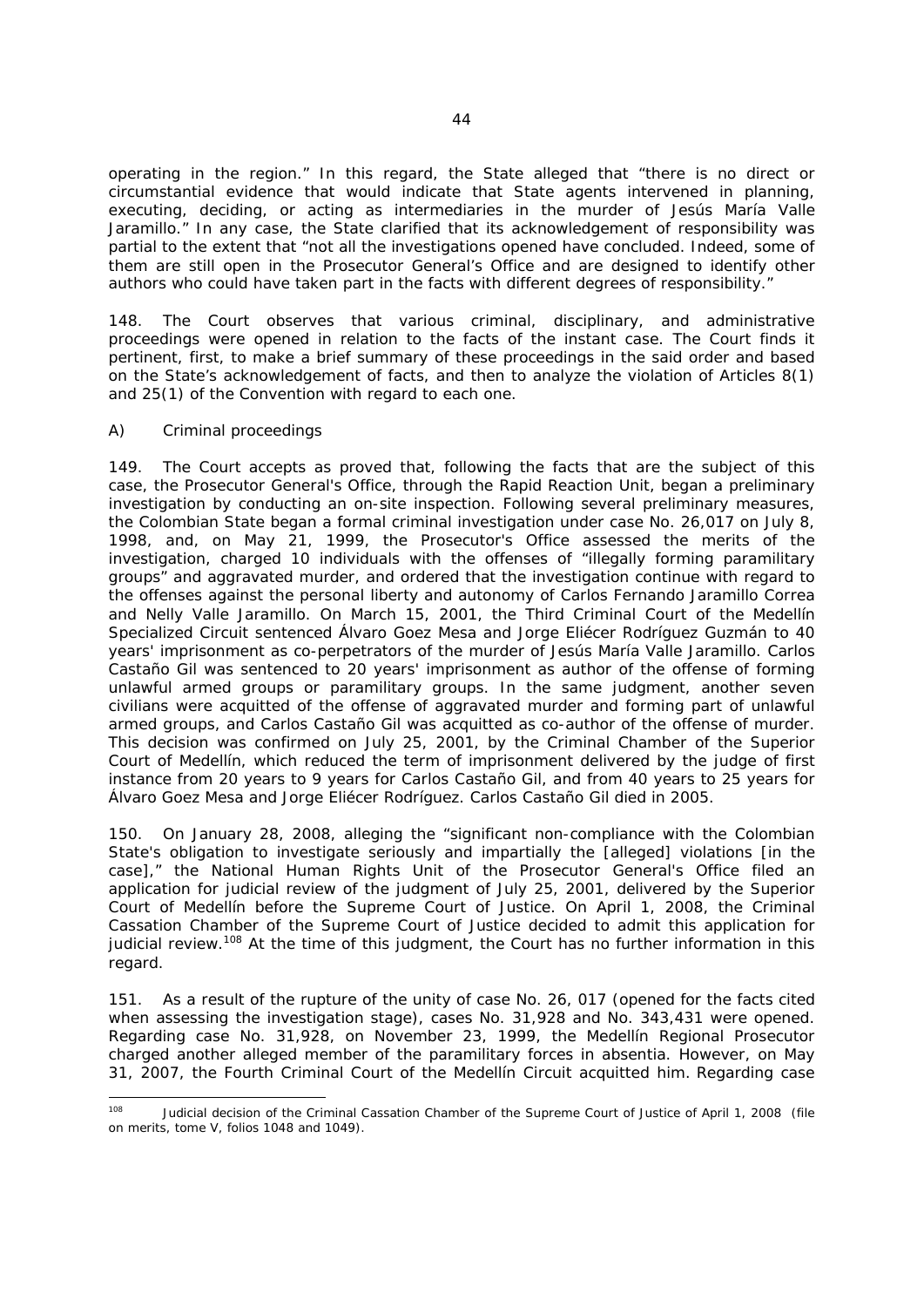No. 343,431, on December 19, 2001, the opening of the preliminary investigation was ordered so as to identify other individuals who were possibly responsible. On January 21, 2005, the investigation was reassigned to the National Human Rights Unit of the Prosecutor's Office because the victim in the case was a human rights defender. On February 16, 2006, this Unit ordered that two alleged members of a paramilitary group should be charged as presumably responsible for the offenses of murder and simple kidnapping, to the detriment of Jesús María Valle, Nelly Valle Jaramillo and, Carlos Fernando Jaramillo Correa. Both of the accused are currently deprived of liberty as a result of other proceedings. The investigation was closed under article 393 of Law 600 of 2000, which means that "an order was issued that the case file be assessed."

In addition, proceedings are underway in the National Justice and Peace Unit of the Prosecutor General's Office against Salvatore Mancuso and Isaías Montes Hernández, alias "Junior," under Law 975 of 2005 (*infra* paras. 161 to 164), in which, according to the State, "evidence is emerging that will help clarify the facts" of the instant case.

153. The Court observes that despite the State's acknowledgement of facts and acquiescence to various claims, it is still necessary to define the significance and gravity of the violations committed in relation to Articles 8(1) and 25(1) of the Convention. Consequently, the Court will examine whether the official investigative activities were carried out with due diligence, together with other elements, in order to determine whether the proceedings and procedures were conducted observing judicial guarantees and within a reasonable time, and whether they have been effective in ensuring the victims' rights to access to justice, the truth about the facts, and reparations.<sup>109</sup>

### *A.1) Considerations on whether the duration of the criminal proceedings was reasonable*

154. The Court has indicated that the right of access to justice means that the settlement of the dispute must take place within a reasonable time,<sup>110</sup> since a prolonged delay can constitute, in itself, a violation of judicial guarantees.111 In this case, the Court observes that more than 10 years have elapsed since the facts occurred and the respective criminal proceedings are still open. The reasonableness of this delay must be examined in relation to the "reasonable time" referred to in Article 8(1) of the Convention, taking into account the total duration of the proceedings until a final judgment is handed down.<sup>112</sup>

155. The Court has established that three elements must be taken into account in order to determine whether the time is reasonable: (a) the complexity of the matter; (b) the procedural activity of the interested party, and (c) the conduct of the judicial authorities.<sup>113</sup> In addition, the Court finds it pertinent to clarify that, in this analysis of reasonableness, the

<sup>109</sup> 109 *Cf. Case of the "Street Children" (Villagrán Morales et al.), supra* note 70, para. 222; *Case of Heliodoro Portugal, supra* note 13, para. 126, and *Case of García Prieto et al., supra* note 58*,* para. 109.

<sup>110</sup> *Cf. Suárez Rosero v. Ecuador. Merits.* Judgment of November 12, 1997. Series C No. 35, para. 73; *Case of Heliodoro Portugal,* supra note 13, para. 148, and *Salvador Chiriboga v. Ecuador. Preliminary objection and merits.* Judgment of May 6, 2008. Series C No. 179, para. 59.

<sup>111</sup> *Cf. Hilaire, Constantine and Benjamin et al. v. Trinidad and Tobago. Merits, reparations and costs*. Judgment of June 21, 2002. Series C No. 94, para. 145; *Case of Heliodoro Portugal, supra* note 13, para. 148, and *Case of Salvador Chiriboga, supra* note 110, para. 59.

<sup>112</sup> *Cf. Case of Suárez Rosero, supra* note 110, para. 71*; Case of Bayarri, supra* note 13, para. 105, and *Case of Heliodoro Portugal, supra* note 13, para. 148.

<sup>113</sup> *Cf. Genie Lacayo v. Nicaragua*. *Merits, reparations and costs.* Judgment of January 29, 1997. Series C No. 30, para. 77; *Case of Bayarri, supra* note 13, para. 107, and *Case of Heliodoro Portugal, supra* note 13, para. 149.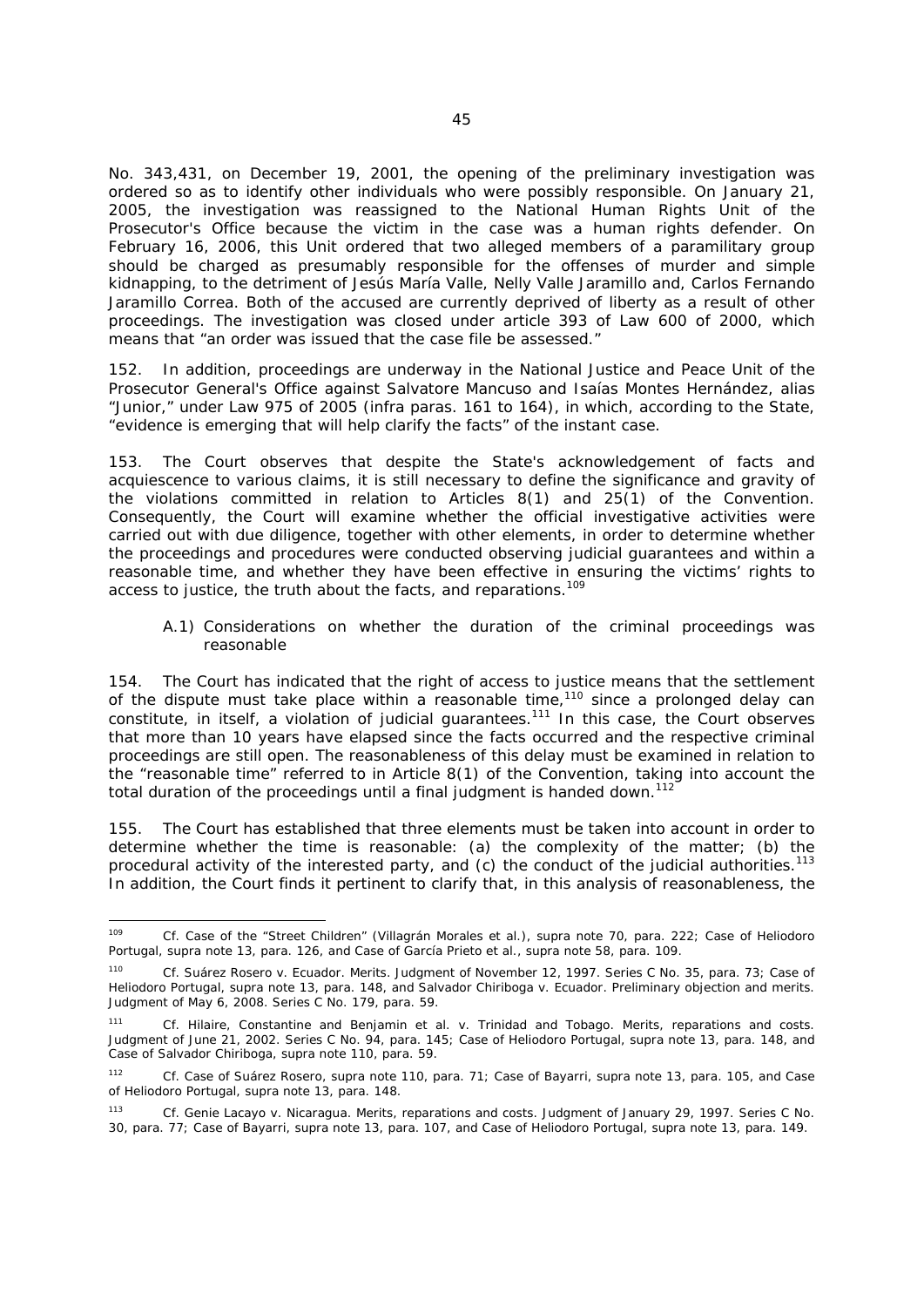adverse effect of the duration of the proceedings on the judicial situation of the person involved in it must be taken into account; bearing in mind, among other elements the matter in dispute. If the passage of time has a relevant impact on the judicial situation of the individual, the proceedings should be carried out more promptly so that the case is decided as soon as possible.

156. Although the domestic criminal proceedings in this case include three alleged victims, one of aggravated murder and two of simple kidnapping, the Court observes that the investigation has been complex as regards the arrest of the accused (who were even tried *in absentia* owing to the clandestine nature of paramilitary groups), and also the identification of all the perpetrators. The Court has referred in its case law to the difficulties faced by a State to respond properly and adequately to its international commitments when it must prosecute unlawful acts by members of groups that have taken up arms.<sup>114</sup> Nevertheless, the Court reiterates that the domestic situation of a State Party to the American Convention does not liberate it from its obligations under this treaty.<sup>115</sup> In this regard, and even though two of those responsible in this case who belong to paramilitary groups have been convicted, the Court finds that the complexity of the matter under investigation in the domestic jurisdiction does not, in itself, justify the fact that criminal proceedings are still open 10 years after the event.

157. Regarding the procedural activity of the interested party, it should be recalled that the instant case involves, *inter alia,* an extrajudicial execution and that, consequently, the State has the obligation to initiate, *ex officio* and without delay, a serious, impartial, and effective investigation.<sup>116</sup> Consequently, the effective search for the truth in this case corresponds to the State and does not depend on the procedural initiative of the victim or of his next of kin, or on their contribution of probative elements.<sup>117</sup> Additionally, nothing in the file before the Court shows that the alleged victims delayed or obstructed the judicial proceedings.

158. With regard to the conduct of the judicial authorities, the Court observes that the Colombian State opened the formal criminal investigation into the facts on July 8, 1998, and that this investigation culminated in a judgment of the Third Criminal Court of the Medellín Specialized Circuit on March 15, 2001, convicting two civilians as perpetrators of the murder of Jesús Valle Jaramillo and another as responsible for the offense of forming part of a paramilitary group, and acquitting seven of the ten accused of all charges (*supra* para. 149). Therefore, since only slightly more than three years elapsed between the occurrence of the facts, their investigation, the application of the norms in force, and the subsequent determination of two perpetrators in the case, the Court considers that, as regards these proceedings specifically, the measures taken by the Colombian State's prosecutors and judiciary were in keeping with criteria of diligence and reasonableness.

<sup>114</sup> 114 *Cf. Case of the "Mapiripán Massacre", supra* note 21, para. 238; *Case of the Ituango Massacres, supra*  note 21, para. 300, and *Case of the Pueblo Bello Massacre, supra* note 30, para. 146

<sup>115</sup> *Cf. Case of Bámaca Velásquez, supra* note 80, para. 207; *Case of the Ituango Massacres, supra* note 21, para. 300, and *Case of the Pueblo Bello Massacre, supra* note 30, para. 146.

<sup>116</sup> *Cf. Juan Humberto Sánchez v. Honduras. Preliminary objections, merits, reparations and costs*. Judgment of June 7, 2003. Series C No. 99, para. 112; *Case of Heliodoro Portugal*, *supra* note 13, para. 115, and *Case of García Prieto et al., supra* note 58, para. 101.

<sup>117</sup> *Cf. Case of Velásquez Rodríguez, supra* note 20, para. 177; *Case of Heliodoro Portugal, supra* note 13, para. 145, and *Case of Albán Cornejo et al., supra* note 5, para. 62.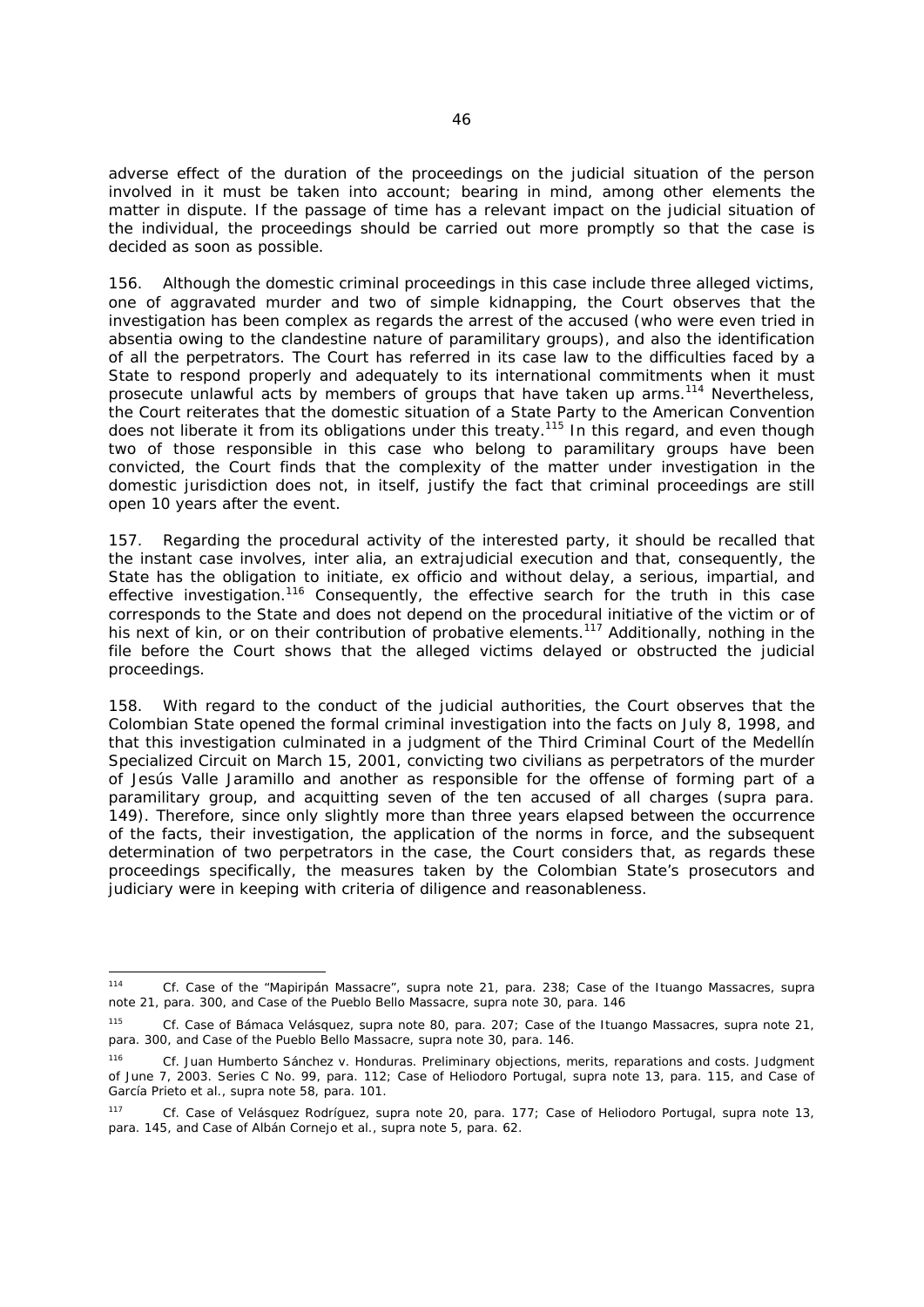159. Even so, in accordance with the State's acknowledgement of the facts and with the decision of the Prosecutor General's Office of May 21, 1999, $118$  this Court emphasizes that more than two people, that is, at least two men and a woman, took part in the facts of the case. Consequently, and in accordance with the State's partial acquiescence, the Court observes that, even though the criminal proceedings in which two individuals were convicted as authors of the facts were conducted within a reasonable time, there has been an unjustified judicial delay in the investigations into other possible authors of the facts of the case. Indeed, as indicated above, the State "accept[ed] that the criminal and disciplinary proceedings carried out to date had not complied fully with [its duty to provide] reparation [in the form of] justice and truth for the victims, their next of kin, and society, since all those responsible for the facts had not been encompassed by the investigations and since these investigations had not been conducted within a reasonable time and, in brief, had not complied effectively with their purpose."

160. According to the partial acknowledgement of responsibility made by the State, not all the investigations that were opened have concluded. In an investigation by the Human Rights Unit, preventive detention has been ordered for two members of a paramilitary group who have been convicted for other acts and who are serving their prison sentences. In addition, an action remains pending for review of the judgment of the Third Criminal Court of the Medellín Circuit of March 15, 2001, which, *inter alia*, acquitted several civilians charged in the instant case (*supra* paras. 149 and 150)). Also, as the State has indicated, measures have been taken before the Antioquia Sectional Council of the Judiciary in order to establish whether there are grounds for disciplining the judicial officials who processed the criminal action (*infra* para. 166).

161. Even taking into account that these proceedings are still open, the case file before the Court does not show that an active investigation is underway concerning the possibility that, in addition to private individuals, State agents may also have played a part in the planning or execution of the facts that are the subject of this case. Nevertheless, the Court observes that, during the public hearing, Sandra Jeannette Castro Ospina, Head of the National Human Rights and International Humanitarian Law Unit of the Prosecutor General's Office, when referring to the criminal investigations opened to clarify the facts of the case, stated that there was a "community of evidence" between the present case and the facts of the Ituango Massacres case, in which this Court found that the acquiescence and collaboration of members of the Army with paramilitary groups had been proved; and that this "community of evidence" could "help reactivate [the] investigation into the murder of Jesús María Valle."119 Moreover, in the National Justice and Peace Unit of the Prosecutor General's Office, measures have been taken under Law 975 of 2005, also known as the "Justice and Peace Law,"<sup>120</sup> which would allow it to obtain information on the possible participation in the facts of State agents or other private individuals.

162. In this regard, as is clear from the body of evidence in this case and as indicated by the State, probative elements have emerged from the statements (*versiones libres*) made in these proceedings by Salvatore Mancuso and Isaías Montes Hernández, alias "Junior," wellknown leaders of paramilitary groups in Colombia, that could help clarify the facts and

<sup>118</sup> Decision of May 21 1999, of the Delegate Prosecutor before the Regional Judges of Medellín, of the Regional Directorate of Prosecutors' Offices, of the Office of the Prosecutor General (file of attachments to the application, appendices 1 and 2, folios 50 to 163).

<sup>119</sup> Statement made by the deponent providing information, Sandra Jeannette Castro Ospina, *supra* note 107.

<sup>120</sup> *Cf.* Law 975 of 2005 of July 25, 2005, "enacting provisions for the reincorporation of members of unlawful organized armed groups who make an effective contribution to national peace, and ordering other provisions for humanitarian agreements." *Case of La Rochela Massacre*, *supra* note 21, para. 180.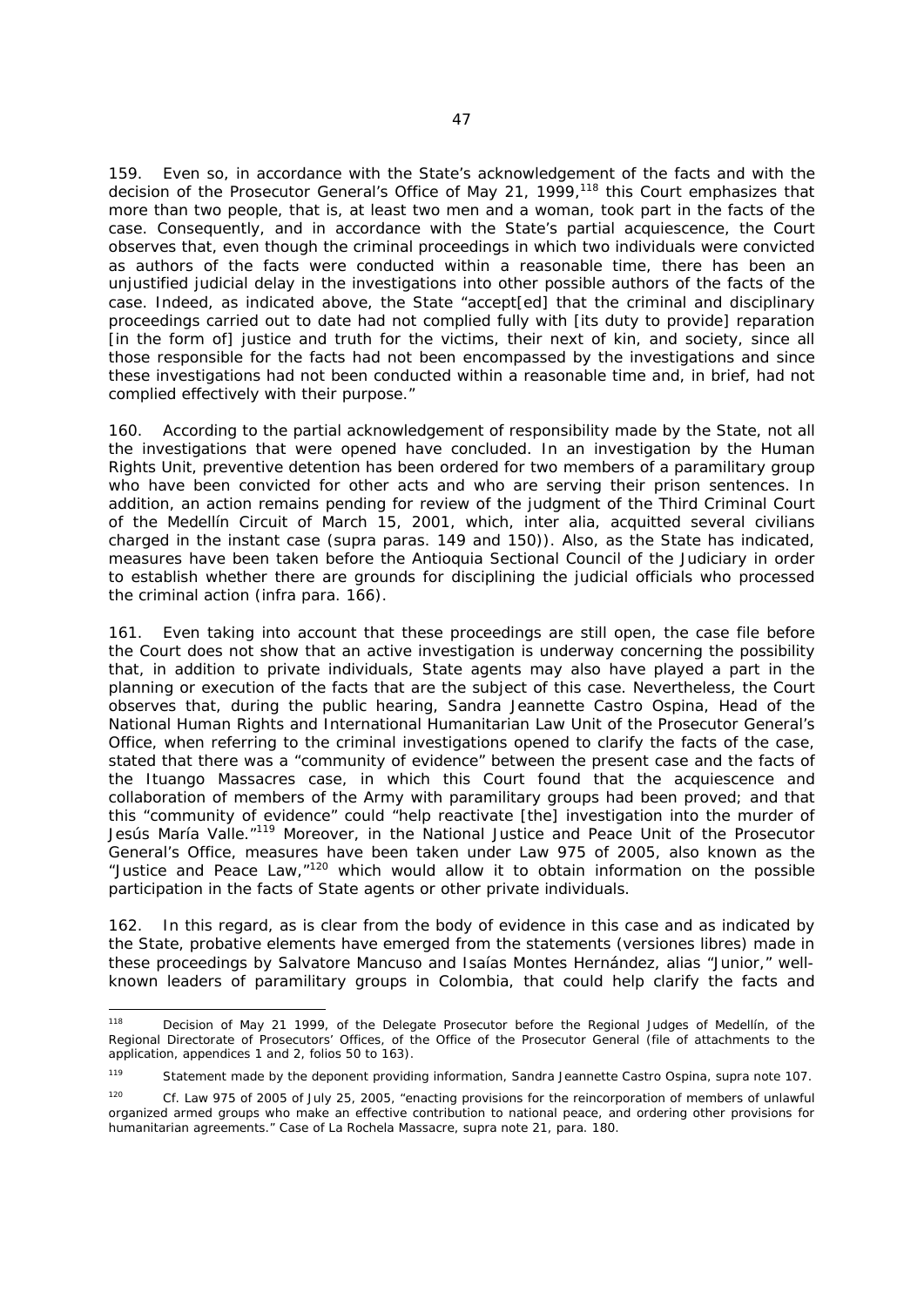contribute to the investigation and punishment, if applicable, of all the authors**.** This evidence must be assessed by the pertinent domestic judicial authorities in the context of the proceedings that are open or that will be opened in order to determine the truth of what happened in the case and those responsible, particularly with regard to possible connections or connivance between State agents and paramilitary groups in the planning and execution of the violations that are the subject of this case.

163. In addition, the Court observes that, as indicated by the State as a supervening fact, on February 21, 2008, during a hearing before a prosecutor of the Justice and Peace Unit, a demobilized member of the paramilitary forces acknowledged his participation in the death of Mr. Valle Jaramillo, presumably on the orders of the paramilitary leader Carlos Castaño Gil. This must be verified by the Prosecutor General's Office, but, in any case, would appear to corroborate that the violations that are the subject of this case remain unpunished.

164. Furthermore, the Court observes, as it has on other occasions, that the application of the Justice and Peace Law is currently at an initial stage of procedural activities relating to receiving the statements (*versiones libres*) of some of the individuals who have demobilized, such as those indicated in the previous paragraphs. Subsequently, the National Justice and Peace Prosecutors Unit and the Superior Courts of the Judicial District must, *inter alia*, adopt the corresponding decisions.<sup>121</sup> Thus, although the information obtained under the Justice and Peace Law may contribute to obtaining justice and reparation in this case, it should be recalled that the time required to bring the pending criminal proceedings to final judgment, as well as those under the Justice and Peace Law, with their different stages, would have to be added to the time that has elapsed since the facts.

165. Based on the above, the Court finds that even though criminal investigations have been conducted, resulting in the conviction of several private individuals, partial impunity subsists in this case, as the State has acknowledged, to the extent that the whole truth of the facts and all those responsible have not been determined. In addition, the impunity in this case is reflected by the trial and conviction *in absentia* of members of paramilitary groups, who have benefited from the ineffectiveness of the punishment, because the warrants for their arrest have not been executed.

# *B) Disciplinary proceedings*

166. In addition to the criminal proceedings described above, according to the State's acknowledgement of the facts, on December 5, 2001, the Delegated Disciplinary Prosecutor for the Defense of Human Rights opened file No. 008-65478/01 in order to investigate the alleged responsibility of public officials in the facts of the instant case. However, the file was archived at the preliminary stage of investigations by a judicial decision of June 13, 2002, owing to lack of sufficient evidence to charge any public servant. The Court also notes that disciplinary proceedings were conducted against two judicial officials of the Fourth Criminal Court of the Specialized Circuit before the Jurisdictional Disciplinary Chamber of the Sectional Council of the Judiciary of Antioquia for alleged irregularities in the exercise of their functions. In this regard, the Court observes that, although such disciplinary proceedings are no substitute for the function of the criminal jurisdiction in cases of human rights violations, because they tend to protect the administrative function and the correction and control of public officials rather than trying to clarify the facts and establish the

 $121$ *Cf.* Articles 16 to 28 of Law 975 of 2005 of July 25, 2005.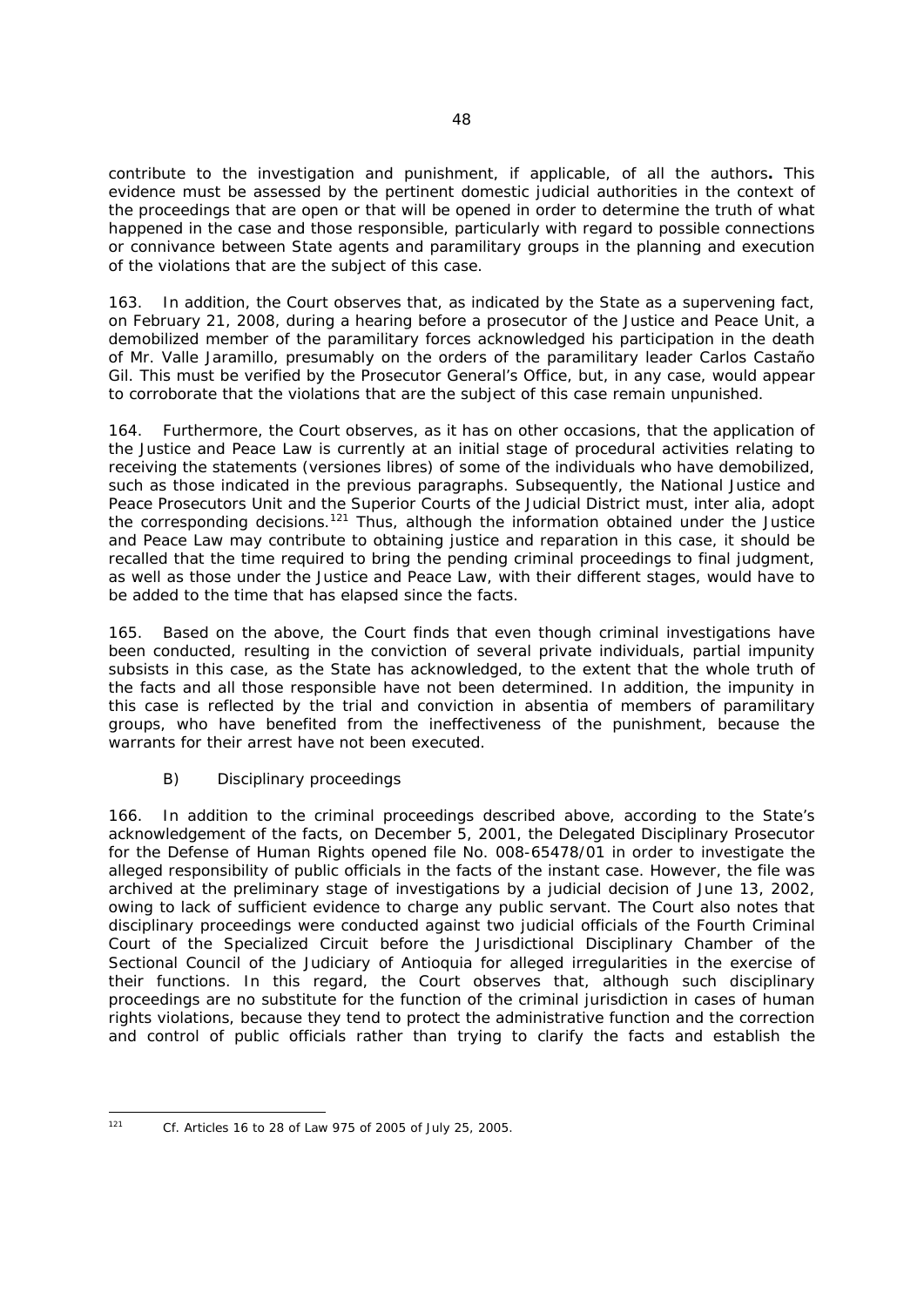responsibilities in a case, $122$  the Court recognizes their complementary role in quaranteeing the rights recognized in the Convention.

### *C) Administrative law proceedings*

167. In addition to the criminal and disciplinary proceedings examined above, the Court notes the fact, which has not been disputed, that on March 16, 2000, some of Jesús María Valle Jaramillo's next of kin filed a complaint under the direct reparation procedure before the Administrative Court of Antioquia against the Nation, represented by the Ministry of Defense, the Army, the Ministry of the Interior and Justice, the National Police, the Administrative Department of Security (DAS), the Department of Antioquia, and the Municipality of Medellín, for the facts that occurred on February 27, 1998. The judgment in first instance was adverse to the complainants, who on April 26, 2007, entered into a settlement agreement before the Council of State. In this settlement, the State agreed to make partial reparation to those victims and their next of kin who were parties to the administrative proceeding. In this regard, in keeping with its case law on the obligation to repair resulting from a violation of the Convention (*infra* paras. 201 to 210), the Court recognizes the role of the administrative jurisdiction as regards reparations and assesses positively that, in the domestic sphere, the State has made partial reparation to some of the victims in the instant case. This constitutes a significant contribution to the integral reparation of the violations declared in this judgment. Nevertheless, the scope and repercussions of the decisions made by that instance will be examined in the chapter on reparations (*infra* paras. 201 to 208). For the effects of this section, it is sufficient for the Court to observe that, although the purpose of the proceeding was to make reparation to the victims and their next of kin for pecuniary and non-pecuniary damages arising from the facts, an administrative proceeding does not constitute *per se* an effective and adequate remedy to make integral reparation for this violation.<sup>123</sup>

168. In conclusion, despite the progress indicated in the preceding paragraphs, the Court finds that impunity prevails in the instant case because domestic procedures and proceedings have not constituted effective remedies to ensure access to justice, to investigate and eventually punish all those who took part in the perpetration of the violations, including the possible participation of State agents, to execute the arrest warrants issued against those responsible who have already been convicted, and to provide integral reparation for the consequences of the violations.

\* \* \*

169. Based on the above observations in this chapter and bearing in mind the State's acknowledgement of the facts and its acquiescence, the Court finds that the State violated the right to judicial guarantees and to judicial protection recognized in Articles 8(1) and 25(1) of the American Convention, in relation to the general obligation embodied in Article 1(1) thereof, to the detriment of Nelly Valle Jaramillo, Alfonso Montoya Restrepo, Luis Fernando Montoya Valle, Carlos Fernando Jaramillo Correa, Gloria Lucía Correa, Carlos Enrique Jaramillo Correa, María Lucía Jaramillo Correa, Ana Carolina Jaramillo Correa, Jesús Emilio Jaramillo Barrera, Adela Correa de Jaramillo, Blanca Lucía Jaramillo Correa, Romelia Jaramillo Correa, Nellyda Jaramillo Correa, José María Jaramillo Correa, Luís Eugenio

 $122$ 122 *Cf. Case of the "Mapiripán Massacre", supra* note 21, para. 215; *Case of La Rochela Massacre, supra* note 21, paras. 206 and 215, and *Case of the Ituango Massacres, supra* note 21, para. 327.

<sup>123</sup> *Cf. Case of the "Mapiripán Massacre", supra* note 21, para. 214; *Case of La Rochela Massacre, supra* note 21, paras. 220 and 222, and *Case of the Ituango Massacres, supra* note 21, para. 340.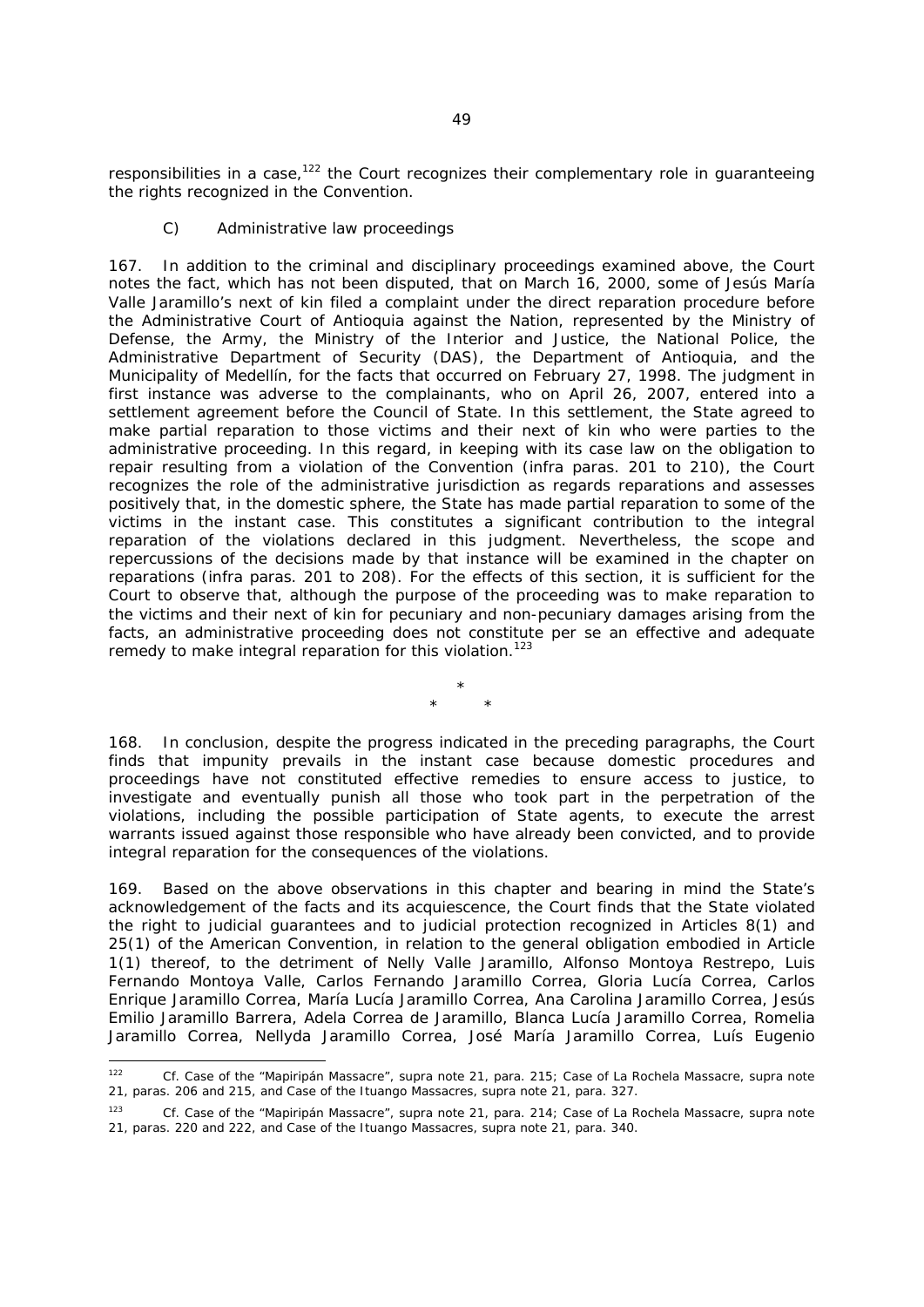Jaramillo Correa, Gloria Elena Jaramillo Correa, Adriana María Jaramillo Correa, María Leticia Valle Jaramillo, Ligia Valle Jaramillo, Luzmila Valle Jaramillo, Magdalena Valle Jaramillo, Romelia Valle Jaramillo, Marina Valle Jaramillo, Darío Valle Jaramillo and Octavio Valle Jaramillo.

170. The Court points out that, in the instant case, despite the State's acquiescence (*supra* paras. 35 and 38), it is not appropriate to declare Jesús María Valle Jaramillo a victim of the violation of Articles 8(1) and 25(1) of the American Convention, since in a case of extrajudicial execution the rights harmed are those of the deceased victim's next of kin, who are the interested parties in the search for justice and to whom the State must provide effective remedies in order to guarantee them access to justice, the investigation and eventual punishment, if applicable, of those responsible for the violations, and the integral reparation of the consequences of the violations.

**IX** 

# **ARTICLE 11(1) AND 11(2) (RIGHT TO PRIVACY)124 OF THE AMERICAN CONVENTION IN RELATION TO ARTICLE 1(1) (OBLIGATION TO RESPECT RIGHTS)125 THEREOF**

171. The representatives alleged that the right to honor and dignity of Jesús María Valle Jaramillo and his next of kin, established in Article 11(1) and 11(2) of the Convention, had been violated because he had been "investigated by the Medellín Sectional Prosecutor's Office for the offense of slander as a result of the complaint filed by a member of the Girardot Battalion, attached to the Fourth Brigade, on July 10, 1997." The representatives also indicated that the right to family honor had been violated, since "the Valle Jaramillo family […] took upon itself […] the attack on Jesús María [Valle's] honor, of which he was made a victim when he was criminally charged, taking into account the family structure and Jesús María [Valle's] influence within it." The representatives emphasized that "[h]onor must be safeguarded in its broadest sense, since an attack on one member of the family extends to all its members: family honor is part of personal honor and vice versa […]. Thus, any attack on the reputation of one person becomes an attack on the family." In addition, the representatives based this alleged violation on the fact that the Governor of Antioquia at the time had labeled Jesús María Valle Jaramillo an "enemy of the Army […] in a context of conflict and [his] constant denunciations of the Army's collaboration with paramilitary groups." Lastly, the representatives alleged that Carlos Fernando Jaramillo Correa and his next of kin's right to honor was violated "because […] they have been unable to return to the place where they have their properties and businesses and, in general, to the way of life built up with many years of work." Hence, citing the *Ituango Massacres case,* as regards the connection between *"*deprivation and violation of the right to the use and enjoyment of property" and "violation of the right to honor and dignity of the population," the

[…]

 $124$ The pertinent part of Article 11 establishes that:

<sup>1.</sup> Everyone has the right to have his honor respected and his dignity recognized.

<sup>2.</sup> No one may be the object of arbitrary or abusive interference with his private life, his family, his home, or his correspondence, or of unlawful attacks on his honor or reputation.

 $125$  Article 1(1) establishes that:

The States Parties to this Convention undertake to respect the rights and freedoms recognized herein and to ensure to all persons subject to their jurisdiction the free and full exercise of those rights and freedoms, without any discrimination for reasons of race, color, sex, language, religion, political or other opinion, national or social origin, economic status, birth, or any other social condition.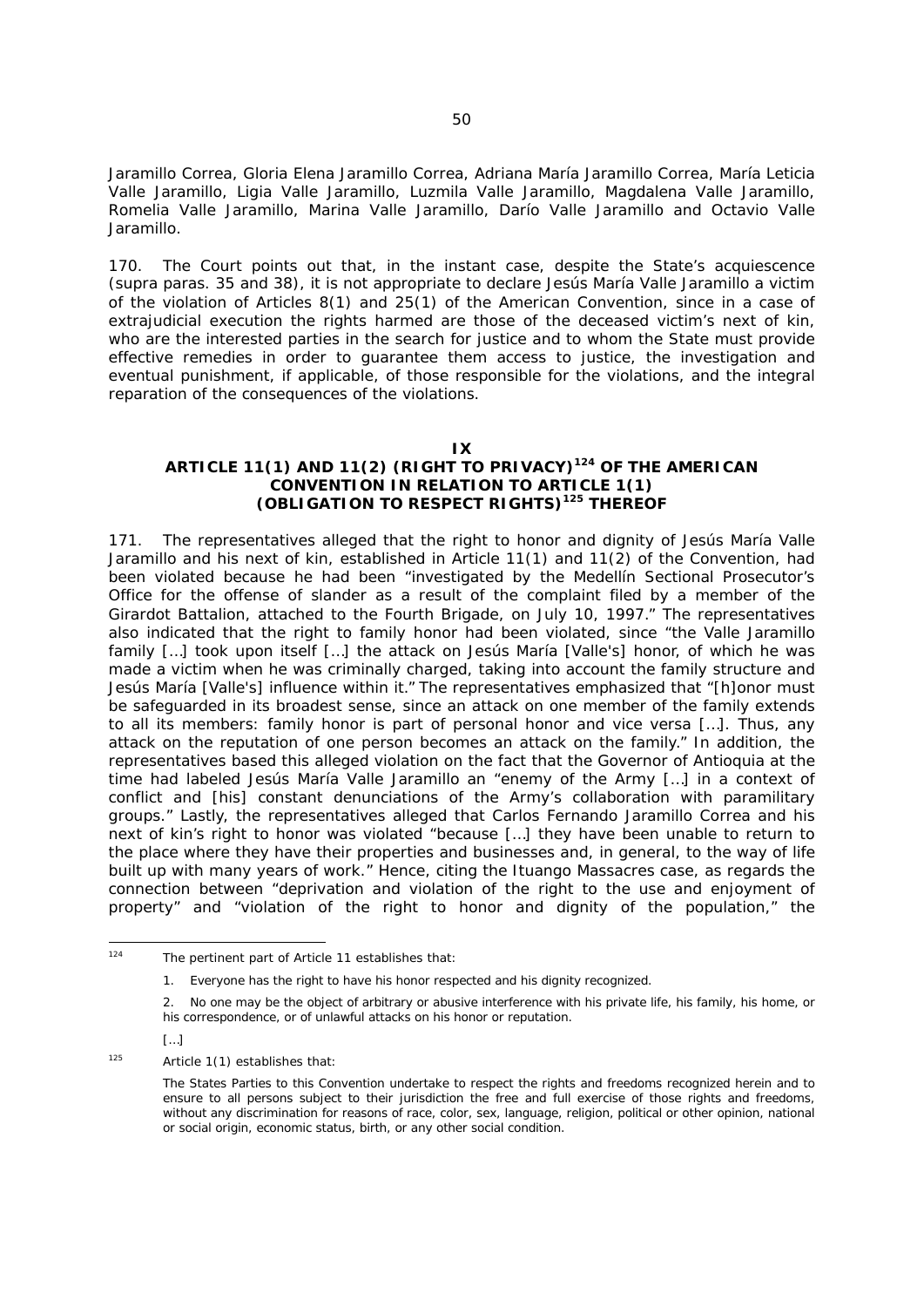representatives alleged that, although "the homes were [not] burned down [in the instant case], this does not mean that the same conclusion cannot be reached when the use and enjoyment of property is adversely affected by forced displacement that makes it necessary to abandon property that has provided the family with a means of improving their situation and a way of life."

172. The Commission did not allege the violation of this Article.

173. Citing the Court's case law, the State indicated that "a violation of the right to honor occurs when the public defamation of the person or persons affected is fully verified and when the State has tolerated the defamation, subjecting the victims and their next of kin 'to hate, public contempt, harassment, and discrimination.'" Thus, according to the State, "the fact that Mr. […] Valle [Jaramillo] was charged in a criminal action […] cannot lead to the erroneous conclusion that the complaint against him was designed to violate his right to honor." The State also indicated that the alleged violation of Article 11 of the Convention, based on the declarations of the departmental authorities of Antioquia, "is not supported by any evidence, but is based on a series of circumstantial elements taken out of context by the representatives in order to supposedly establish that Mr. Valle Jaramillo was subjected to a public loss of prestige." In addition, it indicated that "[u]nder Colombian law, […] slander and libel are defined as offenses; therefore, if it is considered that an affirmation by a private individual or a public official is false or dishonorable, a complaint based on these offenses can be filed before a competent judicial authority, for the latter to decide whether what was said was true or false." Regarding the violation of this article to the detriment of Carlos Fernando Jaramillo Correa and his next of kin, the State considered that, contrary to the Court's findings in the *Ituango Massacres case,* the connection between the right to property and the right to honor was not applicable in this case, "because the destruction or arson of the home of Mr. […] Jaramillo [Correa] by State forces has never been proved." Accordingly, citing the Court's case law, the State emphasized that "the violation of Article 11 of the Convention does not occur autonomously" and that, in any case, "the harm to Mr. Jaramillo Correa's property could have resulted from […] the displacement he suffered," for which the State acknowledged its responsibility.

174. Bearing in mind that the Commission did not allege the violation of Article 11 of the Convention, the Court finds it pertinent to reiterate that the alleged victim, his next of kin, or his representatives may invoke different rights from those included in the Commission's application, based on the facts presented by the Commission.<sup>126</sup> On this point, the Court has stated that it is not admissible to allege new facts that differ from those described in the application, without detriment to setting out facts that can explain, clarify, or reject the facts mentioned in the application or respond to the claims of the plaintiff. It has also indicated that the exception to this rule operates in the case of supervening facts, that is, facts that occur after the briefs in the proceedings (the application, the brief with pleadings and motions, and the brief answering the application) have been submitted.<sup>127</sup>

175. In this regard, the Court observes that the representatives alleged the violation of Article 11 of the Convention, to the detriment of Jesús María Valle Jaramillo and his next of kin, as well as to the detriment of Carlos Fernando Jaramillo Correa and his next of kin, based on the facts described in paragraphs 38 and 52, respectively, of the Commission's application. In Chapter IV of this judgment, the Court noted that the State had

 $126$ 126 *Cf. Case of the "Five Pensioners", supra* note 13, para. 155; *Case of Bayarri, supra* note 13, para. 118, and *Case of Heliodoro Portugal, supra* note 13, para. 212.

<sup>127</sup> *Cf. Case of the "Five Pensioners", supra* note 13, paras. 84 and 154; *Case of Bayarri, supra* note 13, para. 46, and *Case of Heliodoro Portugal, supra* note 13, para. 228.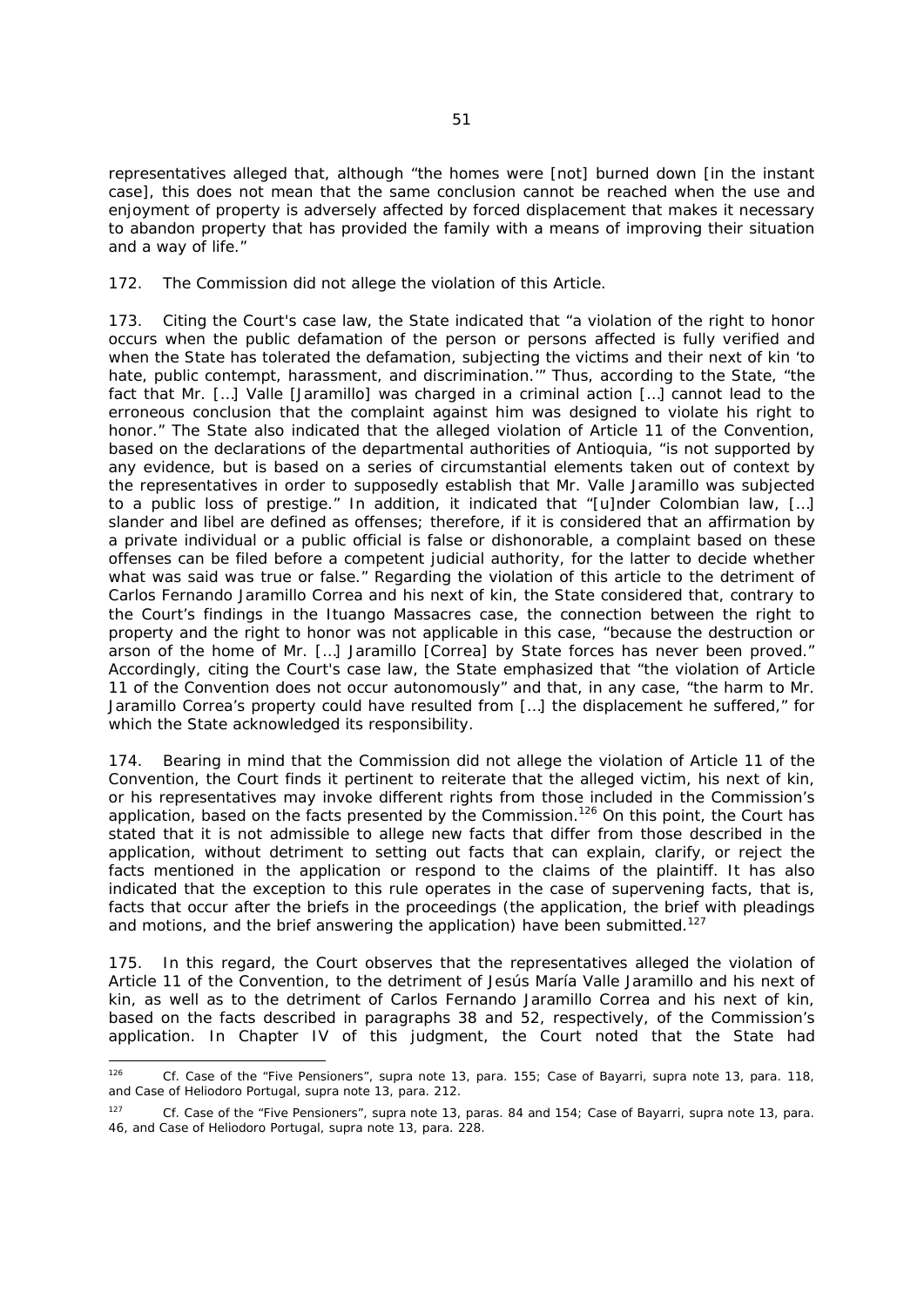acknowledged that "an action for slander was filed [against Jesús María Valle Jaramillo] at the request of members of the Army" (*supra* para. 30(a)). The Court also emphasizes that, regarding paragraph 39 of the application, the State:

Questioned the contents of the testimony of Carlos Fernando Jaramillo Correa […] to the effect that "the Governor of Antioquia at the time declared publicly that 'Dr. Valle appeared to be an enemy of the Army,'" because it was not supported by any other evidence attached to the application.

176. Regarding the first allegation concerning the complaint against Valle Jaramillo for slander, the Court considers that a judicial proceeding does not, in itself, constitute unlawful harm to the honor or dignity of the individual. Despite the fact that it can indirectly cause difficulties to those who must undergo a trial, its purpose is to settle a dispute. Maintaining otherwise would completely exclude settling litigations by administrative proceedings.<sup>128</sup> Consequently, the Court finds that, in the instant case, it has not been proved that the State violated Article 11(1) and 11(2) of the Convention with regard to Jesús María Valle Jaramillo and his next of kin, based on the complaint filed against him for slander.

177. Regarding the second allegation concerning the supposed statement made by the Governor of Antioquia at the time (*supra* para. 171), the Court observes that neither the Commission nor the representatives submitted sufficient probative elements to corroborate the testimony of Carlos Fernando Jaramillo Correa, who is a victim in these proceedings (*supra* para. 54). Although the representatives provided a newspaper article as a means of proving this alleged fact,<sup>129</sup> the Court observes that it refers to a communique issued by "eleven non-governmental organizations that comprise the 'Semillas de Libertad' Human Rights Collective (CODEHSEL)," in which these organizations indicate that "the Governor of the Department […] referred to [… Jesús María] Valle as 'enemy of the Armed Forces.'" Since there are no other elements that support the information contained in this newspaper article, the Court finds that the latter lacks sufficient probative value (*supra* para. 53) and, therefore, considers that the fact being examined has not been proved.

178. The allegation of the representatives concerning the alleged violation of Article 11 of the Convention to the detriment of Carlos Fernando Jaramillo Correa and his next of kin is partially supported by the contents of paragraph 52 of the Commission's application. The pertinent part of this paragraph, as well as the State's acknowledgement of the facts (*supra*  para. 134), indicate that Carlos Fernando Jaramillo Correa had possessions and properties that he had to abandon owing to his alleged forced displacement.

179. The Court considers that the facts and consequences alleged by the representatives with regard to the supposed violation of Article 11 of the Convention to the detriment of Carlos Fernando Jaramillo Correa and his next of kin are related to the complex violation of Article 22 thereof that has already been declared in this judgment (*supra* paras. 133 to 144). Moreover, taking into account the allegations of the representatives, the Court observes that, although the Court declared that Article 11(2) of the Convention had been violated in the case of the *Ituango Massacres,* it did so based on facts that differ from those indicated in the instant case, owing to the arson and destruction of the houses of the victims in the former case, and in order to "protect private life and home from arbitrary or abusive interference";<sup>130</sup> consequently, that case law precedent is not applicable.

<sup>128</sup> Cf. Cesti Hurtado v. Peru. Merits. Judgment of September 29, 1999. Series C No. 56, para. 177, and *Bueno Alves v. Argentina. Merits, reparations and costs.* Judgment of May 11, 2007. Series C No. 164, para. 122.

<sup>129</sup> Note published in the *El Colombiano* newspaper on July 12, 1997, entitled: "*Lo de Ituango evidencia unión paramilitares-Ejército*" (file of attachments to the pleadings and motions brief, attachment H-1 No. 39, folio 1310).

<sup>130</sup> *Cf. Case of the Ituango Massacres, supra* note 21, para. 193.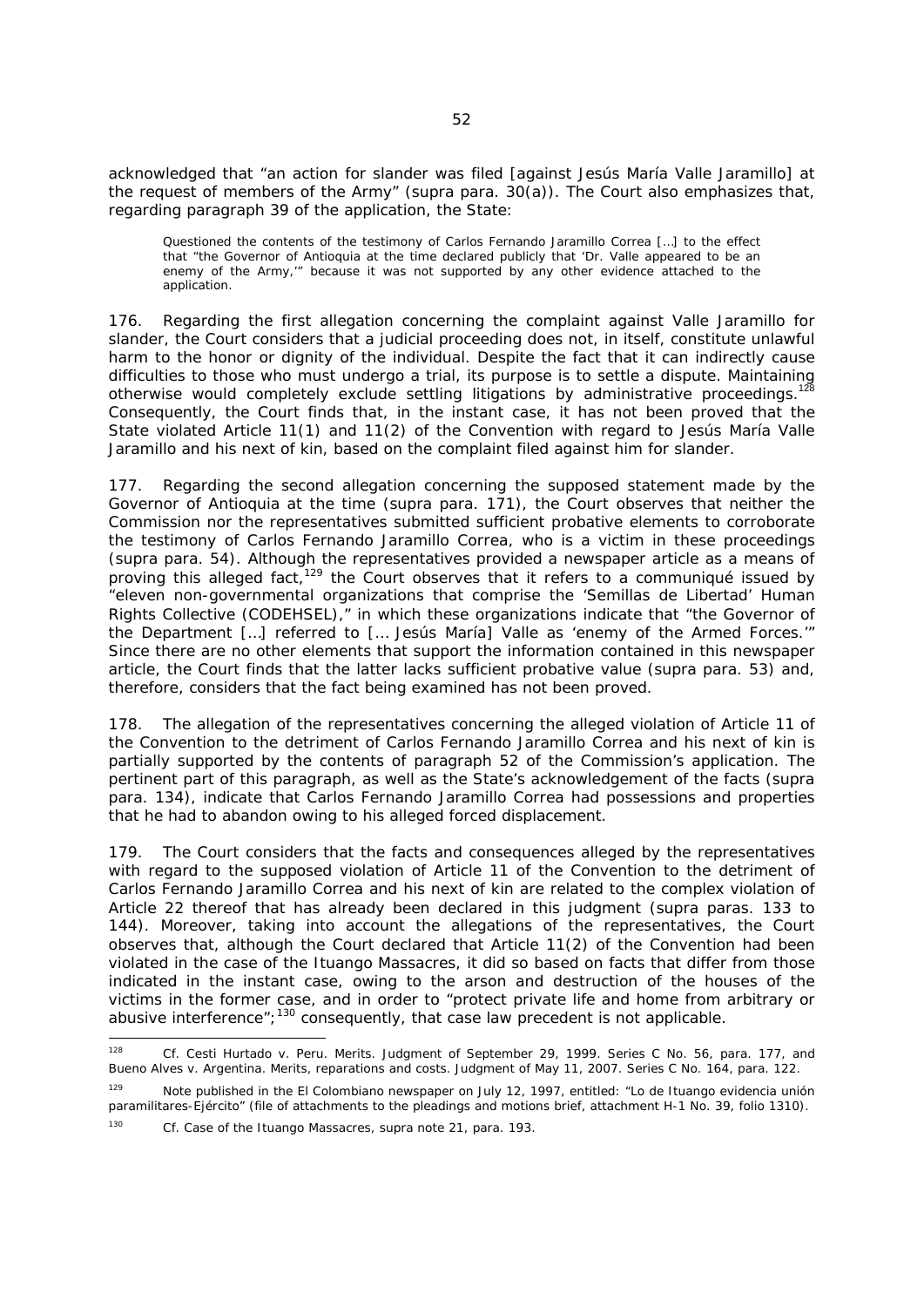180. Therefore, the Court finds that an autonomous violation of Article 11(1) and 11(2) of the Convention has not been proved in the instant case.

### **X ARTICLE 17 (RIGHTS OF THE FAMILY)131 OF THE AMERICAN CONVENTION IN RELATION TO ARTICLE 1(1) (OBLIGATION TO RESPECT RIGHTS)132 THEREOF**

181. In their brief with pleadings and motions, the representatives stated that they would prove the alleged violation of the rights of the family established in Article 17 of the Convention to the detriment of Jesús María Valle Jaramillo and "his next of kin," but they failed to develop this allegation in any of their briefs.

182. The Commission did not allege the violation of this article.

183. Citing the Court's case law, the State indicated that "the alleged violation of Article 17 of the Convention to the detriment of the next of kin of the alleged victims in this case [...] has already been examined in relation to the violation of the right to personal integrity of [the] next of kin."<sup>133</sup>

184. In this regard, the Court finds that it has not been proved, nor even specifically alleged, that the State was responsible for the violation of the rights of the family established in Article 17 of the Convention.

### **XI**

# **VIOLATION OF ARTICLES 5 (RIGHT TO HUMANE TREATMENT),**<sup>134</sup> **13 (FREEDOM OF THOUGHT AND EXPRESSION)**<sup>135</sup> **AND 16 (FREEDOM OF ASSOCIATION)**<sup>136</sup> **OF THE AMERICAN CONVENTION IN RELATION TO ARTICLE 1(1) THEREOF,**

1. The family is the natural and fundamental group unit of society and is entitled to protection by society and the State.

[…]

<sup>131</sup> The relevant part of Article 17 establishes that:

<sup>132</sup> Article 1(1) establishes that:

The States Parties to this Convention undertake to respect the rights and freedoms recognized herein and to ensure to all persons subject to their jurisdiction the free and full exercise of those rights and freedoms, without any discrimination for reasons of race, color, sex, language, religion, political or other opinion, national or social origin, economic status, birth, or any other social condition.

<sup>133</sup> *Cf. García Asto and Ramírez Rojas v. Peru. Preliminary objection, merits, reparations and costs*. Judgment of November 25, 2005. Series C No. 137, para. 245; *Tibi v. Ecuador. Preliminary objections, merits, reparations and costs*. Judgment of September 7, 2004. Series C No. 114, para. 205, and *the Yean and Bosico Children v. the Dominican Republic. Preliminary objections, merits, reparations and costs*. Judgment of September 8, 2005. Series C No. 130, para. 197.

<sup>134</sup> The relevant part of Article 5 establishes that:

<sup>1.</sup> Every person has the right to have his physical, mental, and moral integrity respected.

<sup>2.</sup> No one shall be subjected to torture or to cruel, inhuman, or degrading punishment or treatment. All persons deprived of their liberty shall be treated with respect for the inherent dignity of the human person.

<sup>135</sup> The relevant part of Article 13 establishes that: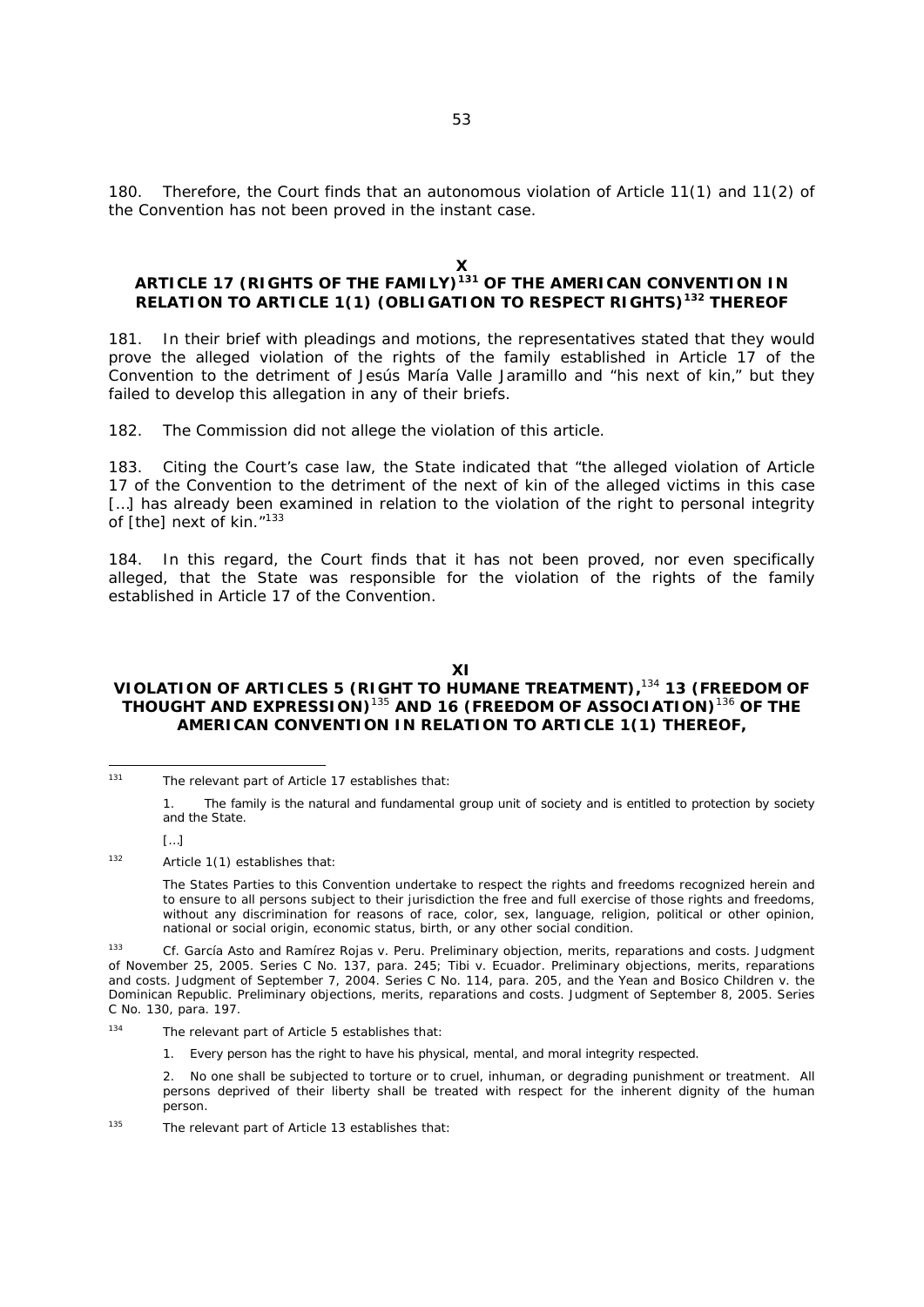#### **WITH REGARD TO HUMAN RIGHTS DEFENDERS**

185. The representatives indicated that "[h]uman rights defenders and human rights organizations, regardless of whether they are individualized by name, are indirect victims of the murder of Jesús María Valle Jaramillo, owing to the violation of their rights to integrity, freedom of expression and thought, and freedom of association. Indeed, an act of such gravity and social importance, combined with repeated State actions that attempt to harm the foundations of the activity of human rights defense, generates fear and a general feeling of insecurity." Notwithstanding the foregoing, throughout the proceedings, the representatives asked for recognition "that the murder of a leader of the caliber and abilities of Jesús María Valle entails an offense against the whole community of human rights defenders, deters them from continuing to denounce such serious acts as those revealed by Jesús María [Valle Jaramillo,] and discourages new members from joining their ranks, owing to the level of danger attached to this activity."

186. The Commission did not allege that human rights defenders were victims in the instant case.

187. The State contested "the attempt of the representatives to include human rights defenders as new victims, based on the fact that: (i) human rights defenders were not included as victims in the proceedings before the [Commission] and, therefore, should not be considered as victims by the Court, and (ii) a contentious case is not an *actio popularis.*" In addition, the State affirmed that "in Colombia, the State does not encourage an environment of harassment, persecution, or violation of the rights of human rights defenders or the organizations of which they are members. To the contrary, the State has adopted different measures to protect their lives and their personal integrity, to guarantee the rights of social organizations, and to promote their participation in the development of public policies."

188. This Court's case law has stated that the alleged victims must be indicated in the application and in the Commission's Report on merits under Article 50 of the Convention. According to Article 33(1) of the Court's Rules of Procedure, it is for the Commission and not the Court to identify the victims in a case before the Court with precision and at the appropriate procedural opportunity.<sup>137</sup>

189. In this regard, the Court observes that the Commission did not include "human rights defenders" as alleged victims in its application or in its Report under Article 50 of the Convention, even though it did make general references to them in its different briefs when stating its position concerning the situation of human rights defenders in Colombia.

1. Everyone has the right to freedom of thought and expression. This right includes freedom to seek, receive, and impart information and ideas of all kinds, regardless of frontiers, either orally, in writing, in print, in the form of art, or through any other medium of one's choice.

136 Article 16 establishes that:

1. Everyone has the right to associate freely for ideological, religious, political, economic, labor, social, cultural, sports, or other purposes.

2. The exercise of this right shall be subject only to such restrictions established by law as may be necessary in a democratic society, in the interest of national security, public safety or public order, or to protect public health or morals or the rights and freedoms of others.

3. The provisions of this article do not bar the imposition of legal restrictions, including even deprivation of the exercise of the right of association, on members of the armed forces and the police.

137 *Cf. Case of the Ituango Massacres, supra* note 21, para. 98; *Case of Bayarri, supra* note 13, para. 126, and *Case of Heliodoro Portugal, supra* note 13, para. 165.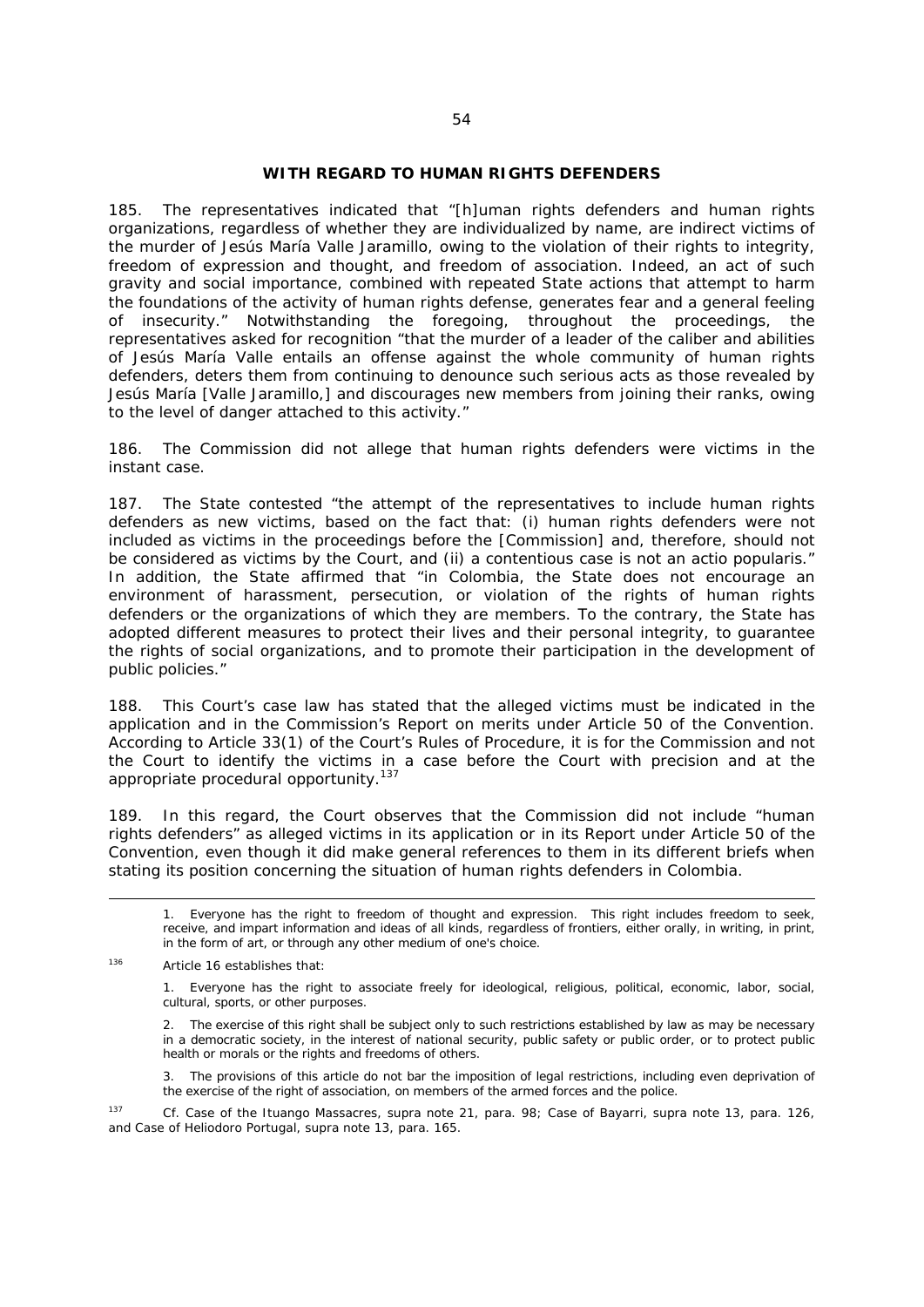190. Consequently, because they were not identified with precision at the appropriate procedural opportunity, the Court cannot consider human rights defenders to be alleged victims in the instant case.

191. Based on the above, this Court finds that it is not incumbent on it to rule on the alleged violation of Articles 5, 13, and 16 of the Convention to the detriment of the human rights defenders, since they are not alleged victims in this case.

#### **XII**

# **ARTICLE 13 (FREEDOM OF THOUGHT AND EXPRESSION)138 OF THE AMERICAN CONVENTION IN RELATION TO ARTICLE 1(1) THEREOF**

192. The representatives alleged that the State "did not respect or guarantee Jesús María Valle Jaramillo's right to freedom of thought and expression, even though it had the legal obligation and duty to do so. To the contrary, in a context of democracy, it obstructed and prevented him from continuing to denounce the acts that were being perpetrated by paramilitary groups in connivance with and supported by the Army." The representatives considered that the violation of Article 13 of the Convention was constituted by the alleged stigmatization of Jesús María Valle Jaramillo as an "enemy of the Armed Forces" by the Governor of Antioquia at the time, as well as by the criminal complaint filed against him by members of the Army for the offense of slander. According to the representatives, these State actions were intended to harass and intimidate Jesús María Valle Jaramillo, owing to his denunciations as a human rights defender. According to the representatives, "all the actions taken by the State authorities were designed to prevent him from continuing to denounce what was happening in the region of Ituango."

193. The Commission did not allege the violation of Article 13 of the Convention.

194. The State indicated that "there is no evidence to prove the affirmation that State authorities declared that Jesús María Valle Jaramillo was an enemy of the Armed Forces." It also stated that protection of the right to honor and reputation is guaranteed in the Colombian Constitution and that, "in Colombia, a criminal action for the offense of slander or libel can be filed against anyone by any citizen who considers that his moral integrity has been violated." Therefore, the State was obliged "to receive the complaint made against Jesús María Valle Jaramillo for the presumed offense of slander or libel and open a preliminary investigation to decide whether or not this had been committed, and whether the accused had any participation in it, or whether the action was admissible." Despite the above, the State requested that "should [the Court] find that the State has violated the right to freedom of expression, it declare that this violation was subsumed in the violation of the other rights that the State has acknowledged."

195. As indicated above, the Court recalls that although the Commission did not allege the violation of Article 13 of the Convention, the representatives are allowed to invoke rights other than those included in the Commission's application, based on the facts described in the application (*supra* para. 174). To prove this alleged violation, the representatives relied on two facts indicated in the application: the complaint for slander that members of the

<sup>138</sup> The relevant part of Article 13 of the Convention establishes that:

<sup>1.</sup> Everyone has the right to freedom of thought and expression. This right includes freedom to seek, receive, and impart information and ideas of all kinds, regardless of frontiers, either orally, in writing, in print, in the form of art, or through any other medium of one's choice.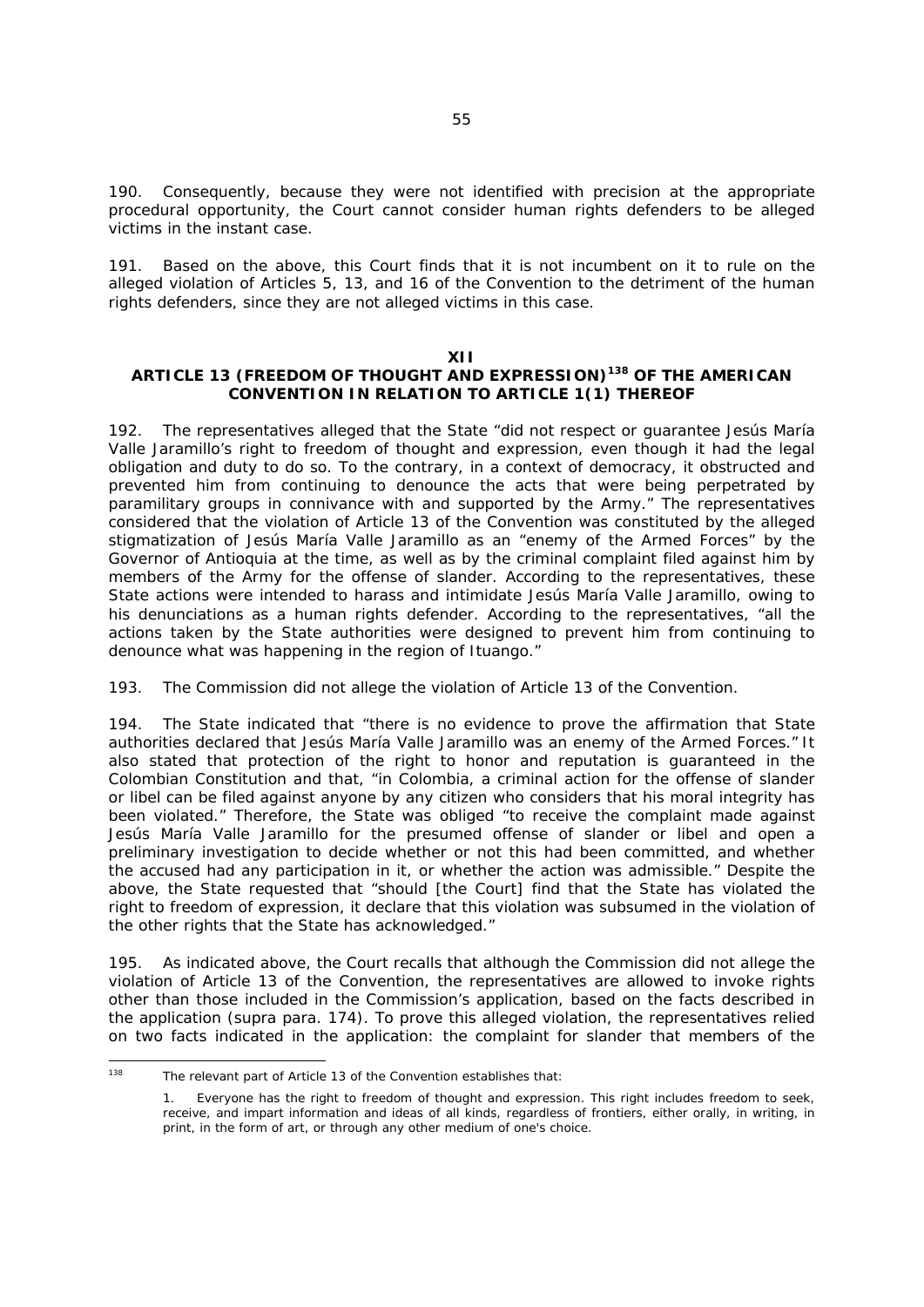Army filed against Jesús María Valle Jaramillo, and the alleged declaration of the former Governor of Antioquia that Valle Jaramillo was an "enemy of the Armed Forces" (*supra*  paras. 30(a), 68, 171, 173, 175 to 177 and 192). As mentioned above, the State acknowledged the complaint for slander and denied that there was sufficient evidence to prove the declaration by the departmental authority (*supra* paras. 30(a), 173 and 194).

196. Regarding the complaint for libel or slander and, as indicated in the preceding chapter, the Court considers that a judicial proceeding for an offense of this type does not, in itself, constitute a violation of the accused person's right to freedom of expression. This is because anyone who considers that his honor has been harmed has recourse to the judicial mechanisms that the State has provided for his protection.<sup>139</sup> Although this kind of complaint may be imprudent or frivolous, it does not constitute *per se* a violation of the right to freedom of expression of the accused. Rather, in the instant case, an eventual decision by the judge of the case would have allowed the truth to be established regarding the allegedly unlawful act that Jesús María Valle Jaramillo publicly denounced; namely, the supposed connivance between members of the Colombian Army and the so-called paramilitary groups. To state that the complaint against him for the offense of slander or libel violated Jesús María Valle Jaramillo's right to freedom of expression would lead to the total exclusion of the settlement of such disputes under administrative proceedings.<sup>140</sup> In this regard, the Court reiterates that freedom of expression is not an absolute right and that it is subject to certain restrictions.<sup>141</sup> Consequently, the Court finds that the State did not it is subject to certain restrictions.<sup>141</sup> Consequently, the Court finds that the State did not violate Article 13 of the Convention to the detriment of Jesús María Valle Jaramillo by charging him with the offense of slander or libel.

197. Regarding the alleged stigmatization of Jesús María Valle Jaramillo because the departmental authorities supposedly declared him an "enemy of the Armed Forces," the Court has already indicated that this fact has not been proved in the instant case (*supra*  para. 177). Based on the above, the Court finds that the alleged violation of Article 13 of the Convention to the detriment of Jesús María Valle Jaramillo has not been proved as regards the said allegation.

## **XIII REPARATIONS (APPLICATION OF ARTICLE 63(1) OF THE AMERICAN CONVENTION)**<sup>142</sup>

198. It is a principle of international law that any violation of an international obligation that has resulted in harm entails the obligation to repair it adequately.143 All aspects of this

<sup>139</sup> 139 *Cf. Case of Ricardo Canese, supra* note 99, para. 101, and *Case of Kimel, supra* note 14, para. 55.

<sup>140</sup> *Cf. Case of Cesti Hurtado, supra* note 128, para. 177, and *Case of Bueno Alves, supra* note 128, para. 122.

<sup>141</sup> *Herrera Ulloa v. Costa Rica. Preliminary objections, merits, reparations and costs.* Judgment of July 2, 2004. Series C No. 107, para. 120; *Apitz Barbera et al. ("First Administrative Court") v. Venezuela. Preliminary objection, merits, reparations and costs.* Judgment of August 5, 2008. Series C No. 182, para. 131, and *Case of Kimel, supra* note 14, para. 54.

<sup>142</sup> Article 63(1) of the Convention establishes that:

If the Court finds that there has been a violation of a right or freedom protected by this Convention, the Court shall rule that the injured party be ensured the enjoyment of his right or freedom that was violated. It shall also rule, if appropriate, that the consequences of the measure or situation that constituted the breach of such right or freedom be remedied and that fair compensation be paid to the injured party.

<sup>143</sup> *Cf. Velásquez Rodríguez v. Honduras. Reparations and costs.* Judgment of July 21, 1989. Series C No. 7, para. 25; *Case of Bayarri, supra* note 13, para. 119, and *Case of Heliodoro Portugal, supra* note 13, para. 217.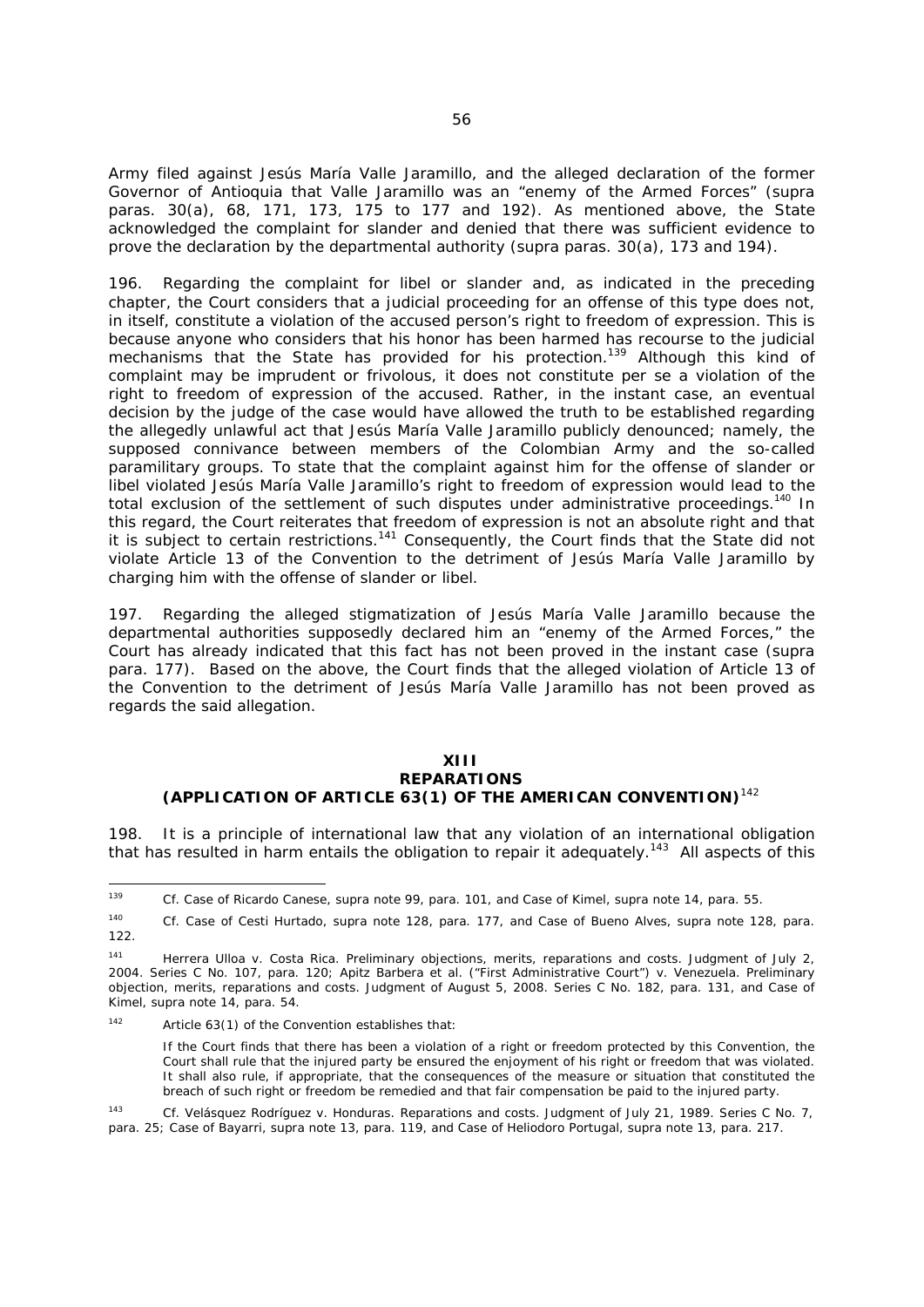obligation to make reparations are regulated by international law.<sup>144</sup> The Court has based its decisions in this regard on Article 63(1) of the American Convention.

199. Within the framework of the partial acknowledgement made by the State (*supra*  paras. 6 and 20 to 26), and according to the findings on merits described above and the violations of the Convention declared in the preceding chapters, as well as in light of the criteria established in the Court's case law concerning the nature and scope of the obligation to make reparations,<sup>145</sup> the Court will rule on the claims submitted by the Commission and the representatives, and on the position of the State with regard to reparations, and will order measures designed to repair the damage.

# *A) INJURED PARTYS*

200. The Court finds that, pursuant to Article 63(1) of the American Convention, the following persons are the "injured party" as victims of the violations that have been declared (*supra* paras. 106, 110, 115, 127, 130, 144 and 169); they will therefore be beneficiaries of the reparations ordered by the Court: Jesús María Valle Jaramillo, Nelly Valle Jaramillo, Carlos Fernando Jaramillo Correa, María Leticia Valle Jaramillo, Ligia Valle Jaramillo, Luzmila Valle Jaramillo, Magdalena Valle Jaramillo, Romelia Valle Jaramillo, Marina Valle Jaramillo, Darío Valle Jaramillo, Octavio Valle Jaramillo, Alfonso Montoya Restrepo, Luis Fernando Montoya Valle, Gloria Lucía Correa, Carlos Enrique Jaramillo Correa, María Lucía Jaramillo Correa, Ana Carolina Jaramillo Correa, Jesús Emilio Jaramillo Barrera, Adela Correa de Jaramillo, Blanca Lucía Jaramillo Correa, Romelia Jaramillo Correa, Nellyda Jaramillo Correa, José María Jaramillo Correa, Luis Eugenio Jaramillo Correa, Gloria Elena Jaramillo Correa, Adriana María Jaramillo Correa, Blanca Inés Valle Jaramillo, Gonzalo de Jesús Jaramillo Correa, Juan Guillermo Valle Noreña, John Jairo Valle Noreña and Luz Adriana Valle Noreña.

### *B) COMPENSATION*

-

201. The Court will determine the pertinence of ordering pecuniary reparations in this case and their respective amounts; to this end, it will take into account that the State has provided compensation to some of the victims in the present case pursuant to a judicially approved settlement agreement reached through a domestic action under administrative law.

202. In the instant case, the Court has recognized the role played by the Colombian administrative jurisdiction in providing pecuniary reparations for the human rights violations (*supra* para. 167). Thus, the Court observes that, on September 28, 2007, a Settlement Agreement<sup>146</sup> was approved between, on the one hand, the State of Colombia, represented

<sup>144</sup> *Cf. Aloeboetoe et al. v. Suriname. Reparations and costs.* Judgment of September 10, 1993. Series C No. 15, para. 44; *Case of Bayarri, supra* note 13, para. 120, and *Case of Heliodoro Portugal, supra* note 13, para. 169.

<sup>145</sup> *Cf. Case of Velásquez Rodríguez, supra* note 143, paras. 25 to 27; *Case of Bayarri, supra* note 13, para. 122, and *Case of Heliodoro Portugal, supra* note 13, para. 218.

Compensation was agreed for "non-pecuniary damage," "pecuniary damage owed," and "future pecuniary damage" in favor of Luzmila Valle Jaramillo, María Magdalena Valle Jaramillo, María Nelly Valle Jaramillo, and Luis Fernando Montoya Valle; and compensation only for "non-pecuniary damage" in favor of Jesús María Valle Jaramillo, María Leticia Valle Jaramillo, Ligia Amparo Valle Jaramillo, Blanca Inés Valle Jaramillo, Romelia Valle Jaramillo, Marina Valle Jaramillo, and Octavio de Jesús Valle Jaramillo. Settlement Decision of April 26, 2007, Council of State, Administrative Law Chamber. Third Section, Reporting Judge: Mauricio Fajardo, File No. 32793 (2000-00925), (file of attachments to the brief answering the application, attachment 5, folios 2019 to 2026). The Settlement Agreement was approved on September 28, 2007 (file of documents submitted during the public hearing, folio 2797).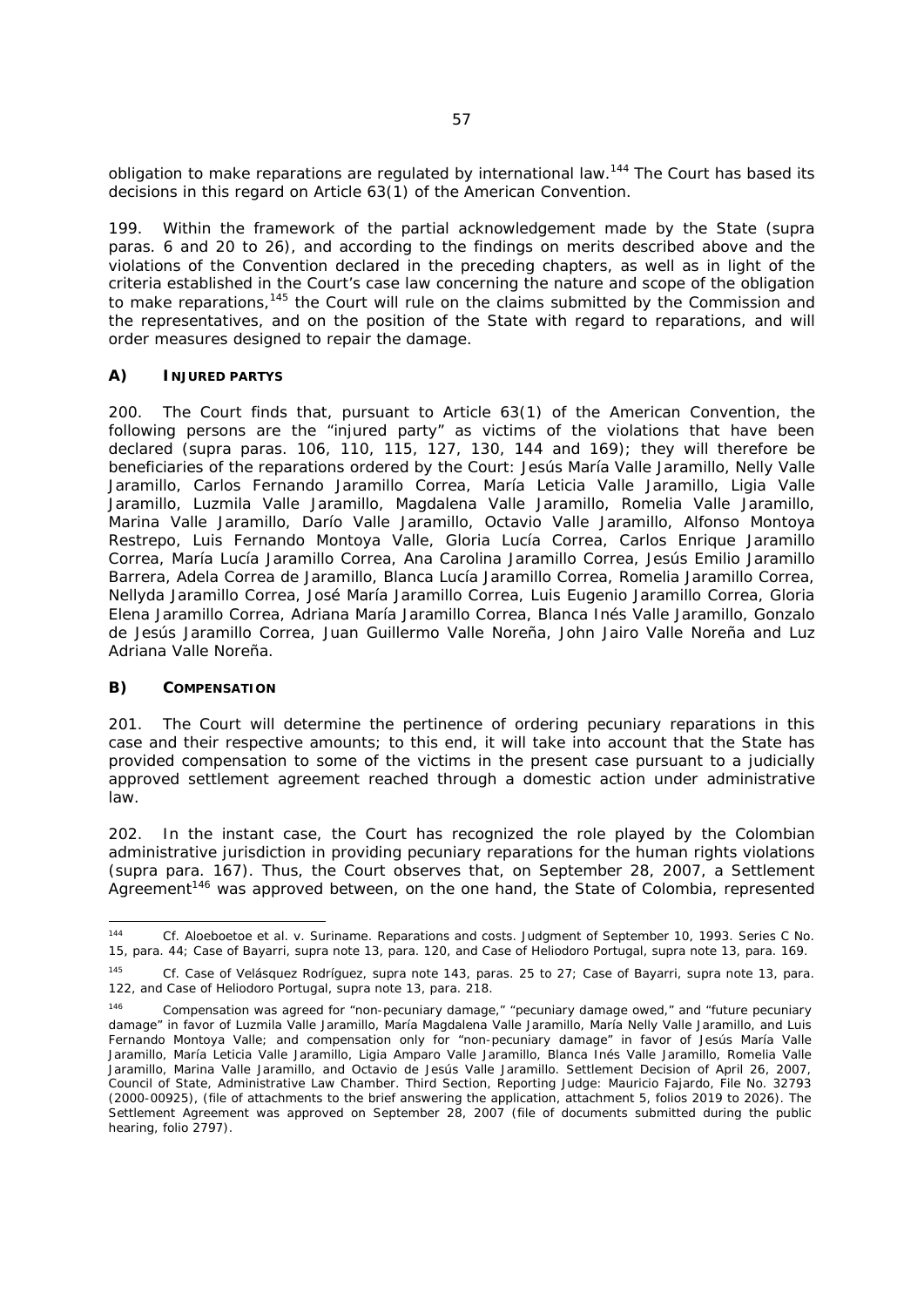by the Ministry of Defense, the Ministry of the Interior, the Ministry of Justice, the Administrative Department of Security (D.A.S.), and the Municipality of Medellín and, on the other, by ten of Jesús María Valle Jaramillo's siblings and one nephew, namely: María Leticia Valle Jaramillo (sister), Ligia Amparo Valle Jaramillo (sister), Blanca Inés Valle Jaramillo (sister), Luzmila Valle Jaramillo (sister), María Magdalena Valle Jaramillo (sister), Romelia Valle Jaramillo (sister), Marina Valle Jaramillo (sister, deceased), Octavio de Jesús Valle Jaramillo (brother, deceased), María Nelly Valle Jaramillo (sister), Darío Valle Jaramillo (brother) and Luis Fernando Montoya Valle (nephew, son of María Nelly Valle Jaramillo). In the Settlement Agreement, the State indicated that "[i]t [had taken] into account the recommendation of the Inter-American Commission on Human Rights and the acceptance of that recommendation by the Colombian State through Decision 001 of 2007 for the recognition of [the respective] damages." The Court appreciates these efforts made by Colombia with regard to its obligation to make reparation and assesses them positively. The Court also assesses the information provided by expert witness Alier Hernández during the public hearing, to the effect that, in 2007, the Council of State indicated that "financial reparation is not sufficient, and this opens up the possibility for the victims to claim reparations other than mere financial compensation in their claims [under administrative proceedings]." According to the expert witness, this marks "the beginning of the penetration of the Inter-American Court's case law into the laws of Colombia.<sup>"147</sup> The Court finds that, should this development occur within Colombia's administrative law jurisdiction, it could complement other forms of reparation available under different jurisdictions or other procedures at the domestic level intended to achieve, together, the integral reparation of the human rights violations. In this regard, the Court reiterates that, under the Convention, integral and adequate reparation requires measures of rehabilitation and satisfaction, and guarantees of non-repetition such as those the State has undertaken to provide in the instant case and which the Court orders in this judgment (*infra* paras. 227 to 239).

203. Furthermore, the Court observes, as it has in other cases against the Colombian State, that, even though the comprehensive reparation of the violation of a right protected by the Convention cannot be limited to the payment of compensation, the indemnities ordered in administrative law proceedings may be taken into consideration when deciding the pertinent reparations, "provided that the decisions handed down in those proceedings have generated *res judicata* and are reasonable under the circumstances of the case."148

204. The Court observes that the parties to the action under administrative law agreed that the State should pay compensation for pecuniary and non-pecuniary damages totaling \$1,702,944,360.47 Colombian pesos (approximately US\$845,000.00, eight hundred and forty-five thousand United States dollars). Under this action, the State granted Jesús María Valle Jaramillo compensation for "pecuniary damage […] owed [and] future" totaling \$1,421,039,360.47 Colombian pesos (approximately US\$700,000.00, seven hundred thousand United States dollars). This amount was distributed between Luzmila Valle Jaramillo (\$369,019,165.72 Colombian pesos or approximately US\$180,000.00, one hundred and eighty thousand United States dollars), María Magdalena Valle Jaramillo (\$400,250,887.61 Colombian pesos or approximately US\$200.000,00, two hundred thousand United States dollars), María Nelly Valle Jaramillo (\$408,448,263.34 Colombian pesos or approximately US\$200,000.00, two hundred thousand United States dollars) and Luis Fernando Montoya Valle (\$238,275,46780 Colombian pesos or approximately

 $147$ Expert opinion provided by Alier Hernández during the public hearing held at the seat of the Inter-American Court of Human Rights on February 6 and 7, 2008.

<sup>148</sup> *Cf. Case of the "Mapiripán Massacre," supra* note 21, para. 214. Similarly, *Case of La Rochela Massacre, supra* note 21, paras. 219 to 222; *Case of the Ituango Massacres, supra* note 21, para. 339, and *Case of the Pueblo Bello Massacre, supra* note 30, para. 206.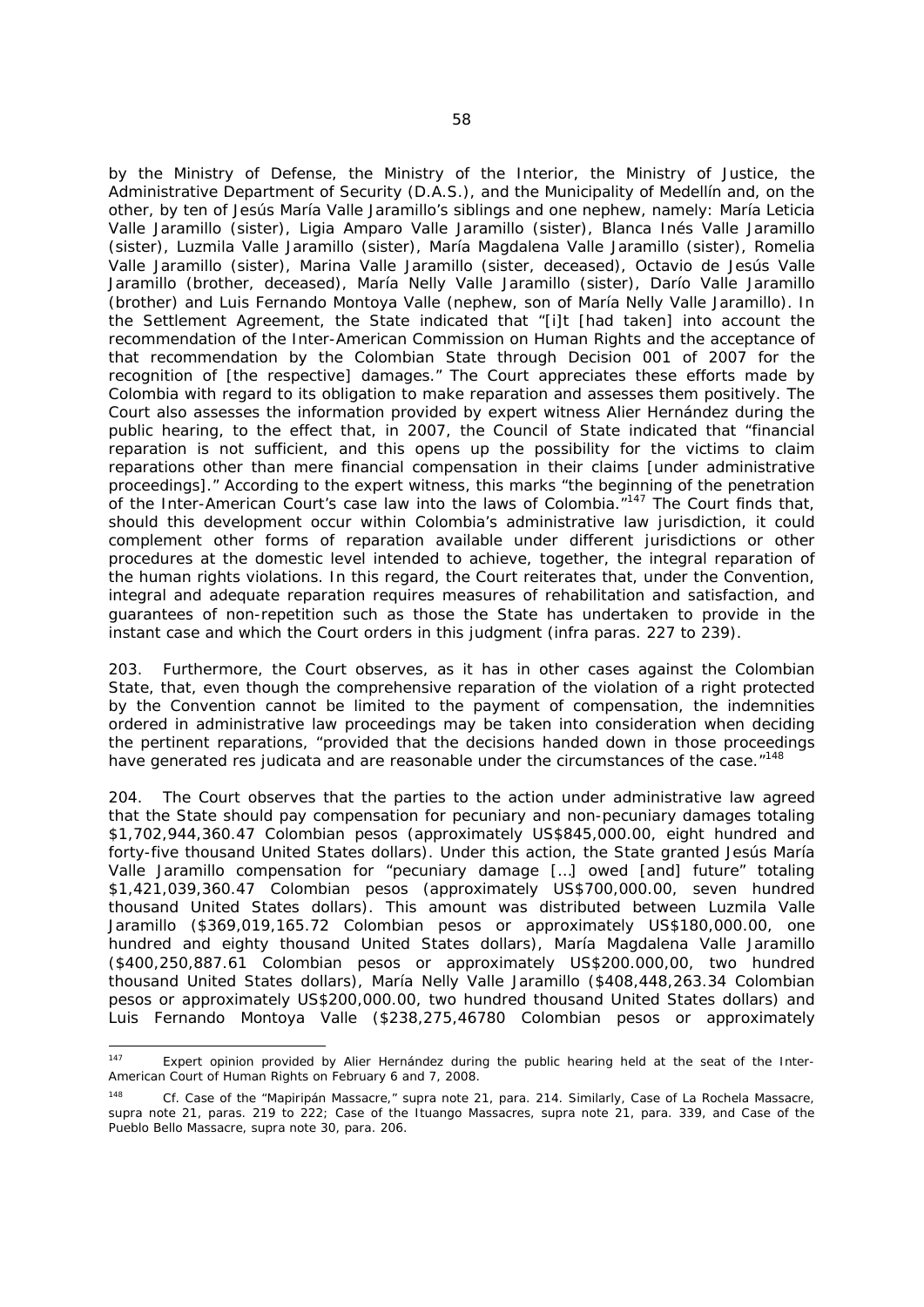US\$120.000,00, one hundred and twenty thousand United States dollars); in other words, between three sisters and one nephew of Jesús María Valle Jaramillo, who, according to the body of evidence in the instant case, lived in the same house as he did.<sup>149</sup>

205. The Court finds that using cohabitation with the alleged victim as a presumed criterion and the amounts granted are compatible with the requirements of reasonableness indicated above (*supra* para. 203). Therefore, the Court will abstain from establishing further compensation for pecuniary damage for Luzmilla Valle Jaramillo, María Magdalena Valle Jaramillo, María Nelly Valle Jaramillo and Luis Fernando Montoya Valle.

206. The Court also notes that, in the said Settlement Agreement, the State granted compensation for "non-pecuniary damage" amounting to "100 SMLMV"<sup>150</sup> (approximately US\$20,000.00, twenty thousand United States dollars) to Jesús María Valle Jaramillo and "50 SMLMV" (approximately US\$11,000.00, eleven thousand United States dollars) to each of the following next of kin of Jesús María Valle Jaramillo: María Nelly Valle Jaramillo, María Leticia Valle Jaramillo, Ligia Amparo Valle Jaramillo, Luzmila Valle Jaramillo, Blanca Inés Valle Jaramillo, Marina Valle Jaramillo, María Magdalena Valle Jaramillo, Romelia Valle Jaramillo, Octavio de Jesús Valle Jaramillo and Luis Fernando Montoya Valle. In addition to the amount derived from the compensation for non-pecuniary damage for the death of Jesús María Valle Jaramillo, María Nelly Valle Jaramillo received a further amount for "moral damage, owing to the violation of her fundamental rights," equal to 50 SMLMV (approximately US\$11,000.00, eleven thousand United States dollars).<sup>151</sup>

207. Although the State granted María Nelly Valle Jaramillo the sum of approximately US\$11,000.00 (eleven thousand United States dollars) for the non-pecuniary damage she suffered owing to the violation of her rights (*supra* para. 206), the Court finds it pertinent to order, based on the equity principle, an additional payment of US\$30,000.00 (thirty thousand United States dollars) in her favor for non-pecuniary damage, taking into account her particular situation, because she was obliged to witness the violent death of her brother, Jesús María Valle Jaramillo (*supra* paras. 70 and 107). This amount is additional to the sum ordered at the domestic level in the action under administrative law (*supra* para. 206). The State must make the payment of this additional amount directly to the beneficiary, within one year of the notification of this judgment.

208. Thus, taking into consideration that the Colombian State established compensation for ten siblings and one nephew of Jesús María Valle Jaramillo that complies with the requirements of reasonableness, this Court concludes that, with the exception of the provisions in the preceding paragraph concerning María Nelly Valle Jaramillo, the amounts provided by the State for non-pecuniary damage meet the standards of the Inter-American Court in terms of compensatory reparation. The Court will therefore abstain from

-

Cf. Statement made by the witness, Darío Arcila Arenas, who indicated that "Jesús María was unmarried, he had no children and he lived with his sister Nelly, her husband and their son, Luis Fernando Montoya Valle; another sister, Luzmila, was responsible for the housework with their sister Magdalena. […] I witnessed his affectionate and respectful relationship with his sisters and his nephews and nieces. I was aware, for example, that he mentored his nephew Luis Fernando – Nelly's son – as if he had been his own son." Statement made by the witness, Darío Arcila Arenas, *supra* note 85 (folio 2238). Moreover, according to the testimony of Juan Guillermo Valle Noreña, "Jesús lived in his own house with several of [his sisters]: Magdalena, Nelly who was his secretary and lived on what he paid her, her husband and their son, Luis Fernando, who also lived there and Luzmila who had never studied or worked and lived for Jesús. He paid all the household expenses." Statement made by the witness, Juan Guillermo Valle Noreña, *supra* note 83.

<sup>&</sup>lt;sup>150</sup> The Agreement did not stipulate the payment of a fixed sum of Colombian pesos, but ordered the payment in terms of "Monthly Legal Minimum Wages in Force" ("SMLMV").

<sup>151</sup> Settlement Agreement of April 26, 2007, approved on September 28, 2007, *supra* note 146.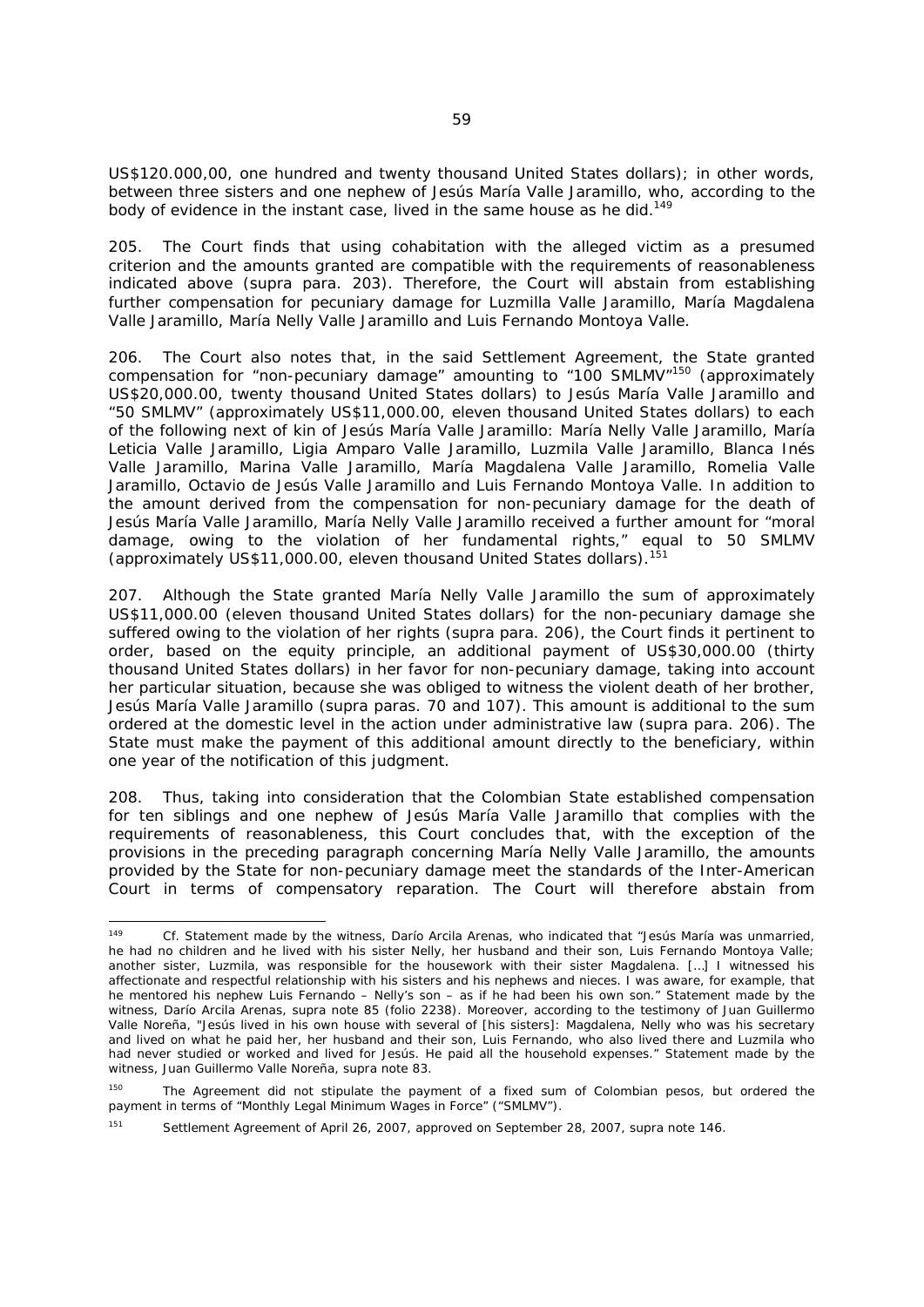establishing an amount to be paid in addition to the one agreed upon at the domestic level for non-pecuniary damage in favor of María Leticia Valle Jaramillo, Ligia Amparo Valle Jaramillo, Luzmila Valle Jaramillo, Blanca Inés Valle Jaramillo, Marina Valle Jaramillo, María Magdalena Valle Jaramillo, Romelia Valle Jaramillo, Octavio de Jesús Valle Jaramillo and Luis Fernando Montoya Valle.

209. Moreover, although the representatives requested an additional amount for Ligia Valle Jaramillo and Octavio Valle Jaramillo for pecuniary and non-pecuniary damage, because they had declared that they disagreed with the Settlement Agreement (*infra* paras. 214 and 222), the Court considers that it has not been proved before the Court that these two victims, who did not live with Jesús María Valle Jaramillo and who are parties to the Settlement Agreement, suffered pecuniary damage. Regarding non-pecuniary damage, the Court finds that the amounts ordered and approved at the domestic level in favor of Ligia Valle Jaramillo and Octavio Valle Jaramillo are reasonable and meet this Court's standards. Consequently, the Court does not find it pertinent to establish an additional amount for pecuniary and non-pecuniary damage for these two victims.

210. Lastly, considering that Francisco Darío Valle Jaramillo, who was declared a victim in this case and regarding whom the State acquiesced (*supra* paras. 38, 111, 115 and 169), did not receive any compensation<sup>152</sup> under the Agreement signed between the Colombian State and ten siblings and one nephew of Jesús María Valle Jaramillo (*supra* para. 202), the Court establishes, in equity, in his favor, the sum of US\$10,00000 (ten thousand United States dollars) as compensation for non-pecuniary damage. The State must make the payment of this amount directly to the beneficiary, within one year of notification of this judgment.

211. Based on the above, in the following paragraphs, the Court will refer to pertinent reparations of a pecuniary nature with regard to the others who have been declared victims in this case and who did not participate in the Settlement Agreement.

# *B.1) Pecuniary damage*

212. The Court has developed the concept of pecuniary damage and the assumptions in which it must be compensated.<sup>153</sup>

213. The Commission asked the Court to "establish, in equity, the compensation corresponding to special damage and loss of earnings." In this regard, the Commission "observe[d] that several members of the deceased victim's family and Carlos Fernando Jaramillo Correa, surviving victim, have not benefited" from the settlement agreement reached in the domestic administrative jurisdiction, and that "the payments offered have not been made in full." In addition, it considered that the Court "should rule on whether the amounts paid under the extrajudicial settlement […] should be deducted from those it orders in its judgment."

 $152$ 152 Settlement Agreement of April 26, 2007, approved on September 28, 2007, *supra* note 146 (folios 2841 and 2842).

<sup>&</sup>lt;sup>153</sup> The Court has established that pecuniary damage entails "the loss of, or detriment to, the income of the victim, and the expenses incurred by the next of kin due to the facts of the case." *Bámaca Velásquez v. Guatemala. Reparations and costs*. Judgment of February 22, 2002. Series C No. 91, para. 43; *Case of Bayarri, supra* note 13, para. 127, and *Castañeda Gutman v. Mexico. Preliminary objections, merits, reparations and costs.*  Judgment of August 6, 2008. Series C No. 184, note 74.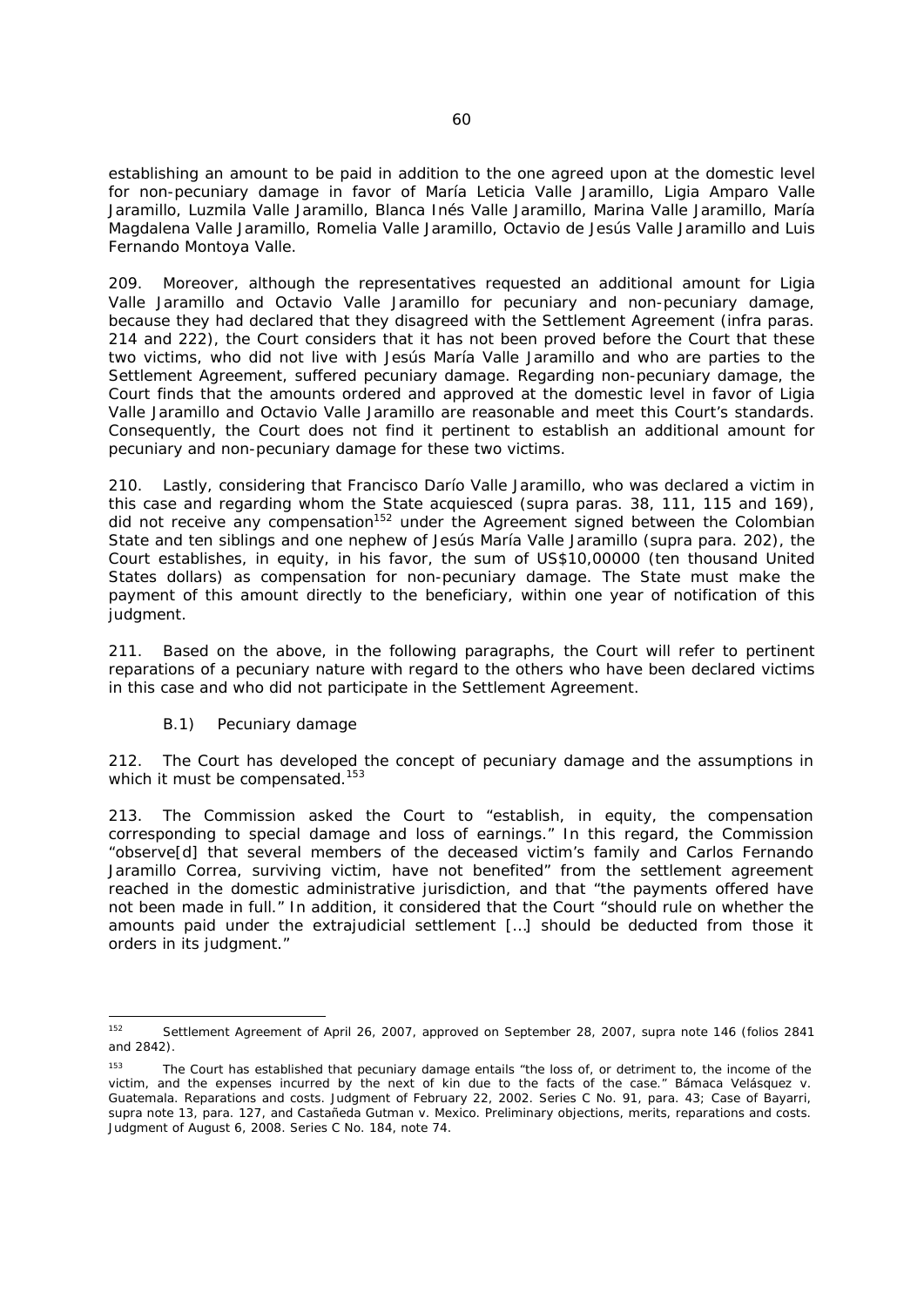214. With regard to Jesús María Valle Jaramillo and his next of kin, the representatives requested that the Court "establish a sum of money […] to compensate their loss of income resulting from the violations of which they were victims in relation to these facts. To this end, it should base the calculation on the salary and benefits earned by a judge of a high court in Colombia." In addition, the representatives indicated that, "with the exception of Ligia Valle and the successors of Octavio Valle, Jesús María [Valle Jaramillo's] next of kin have expressed their satisfaction with the settlement agreement offered by the State." Consequently, the representatives asked the Court to order the State to pay US\$300,000.00 (three hundred thousand United States dollars) to both Ligia Valle Jaramillo and Octavio Valle Jaramillo, the equivalent to the amount received by each of their siblings, Luzmila, Nelly and María Magdalena Valle Jaramillo, for pecuniary and non-pecuniary damage under the settlement agreement. With regard to the indirect damage incurred by Carlos Fernando Jaramillo and his family, the representatives indicated that the family had to abandon its home and possessions following the facts *sub judice*; consequently, they asked the Court to order the State to "pay, in equity, a sum equivalent to the commercial value of the properties they had to abandon in the municipality of Ituango," which, in any case, should be a minimum of US\$1,000,000.00 (one million United States dollars). In relation to compensation for the loss of earnings suffered by Carlos Fernando Jaramillo and his family, the representatives asked the Court to establish, in equity, an amount "of at least US\$300,000 [three hundred] thousand United States dollars." Alternatively, they asked the Court to order the State to order the acquisition of "the land belonging to the Jaramillo Correa family in the municipality of Ituango and dedicate it to environmental programs or programs for the displaced. To this end, negotiators appointed by the victims should be used, respecting the commercial value of the property before the facts took place that led to its depreciation owing to the State's failure to comply with its obligations." Should "no agreement be reached in this regard, [the representatives asked the Court to order the State to grant the family] an area of land appropriate for raising cattle and crops, similar to the area they possessed in the municipality of Ituango, in another region of the Department or of the country chosen by the victims."

215. The State indicated that "it will recognize the compensation that the Court orders for indirect damage and loss of earnings." Given that the Council of State had approved a settlement with some of Jesús María Valle Jaramillo's next of kin in this case, the State asked that, "when granting reparation for pecuniary and non-pecuniary damage with regard to Jesús María Valle Jaramillo, Nelly Valle Jaramillo and their direct nuclear family, [the Court] consider that the compensation agreed and paid [under the settlement agreement signed between the State and Nelly Valle Jaramillo and her next of kin and the next of kin of Jesús María Valle Jaramillo on April 26, 2007] was sufficient and recognize the significant progress made [by Colombia] concerning reparation in order to adapt to the guidelines provided by the case law of the inter-American system."154 Furthermore, the State asked that it be allowed to deduct from each family member the amount awarded under the administrative proceedings when paying the reparations ordered by the Court. With regard to the alleged losses caused to Carlos Fernando Jaramillo and his nuclear family owing to the presumed loss of properties and possessions, the State argued that: "(i) there is no causal nexus between the facts of the case and the losses claimed; (ii) moreover, and if the losses are found to have been proved, the said request is not admissible in light of the Court's case law, because it attempts to repair a violation of Article 21, which is not in discussion in this case, and (iii) if the losses are found to have been proved, […it] asked the Court to order compensation only with regard to the losses that had been duly proved,

<sup>154</sup> Final oral argument on merits and possible reparations and costs submitted by the State during the public hearing held at the seat of the Inter-American Court of Human Rights on February 6 and 7, 2008.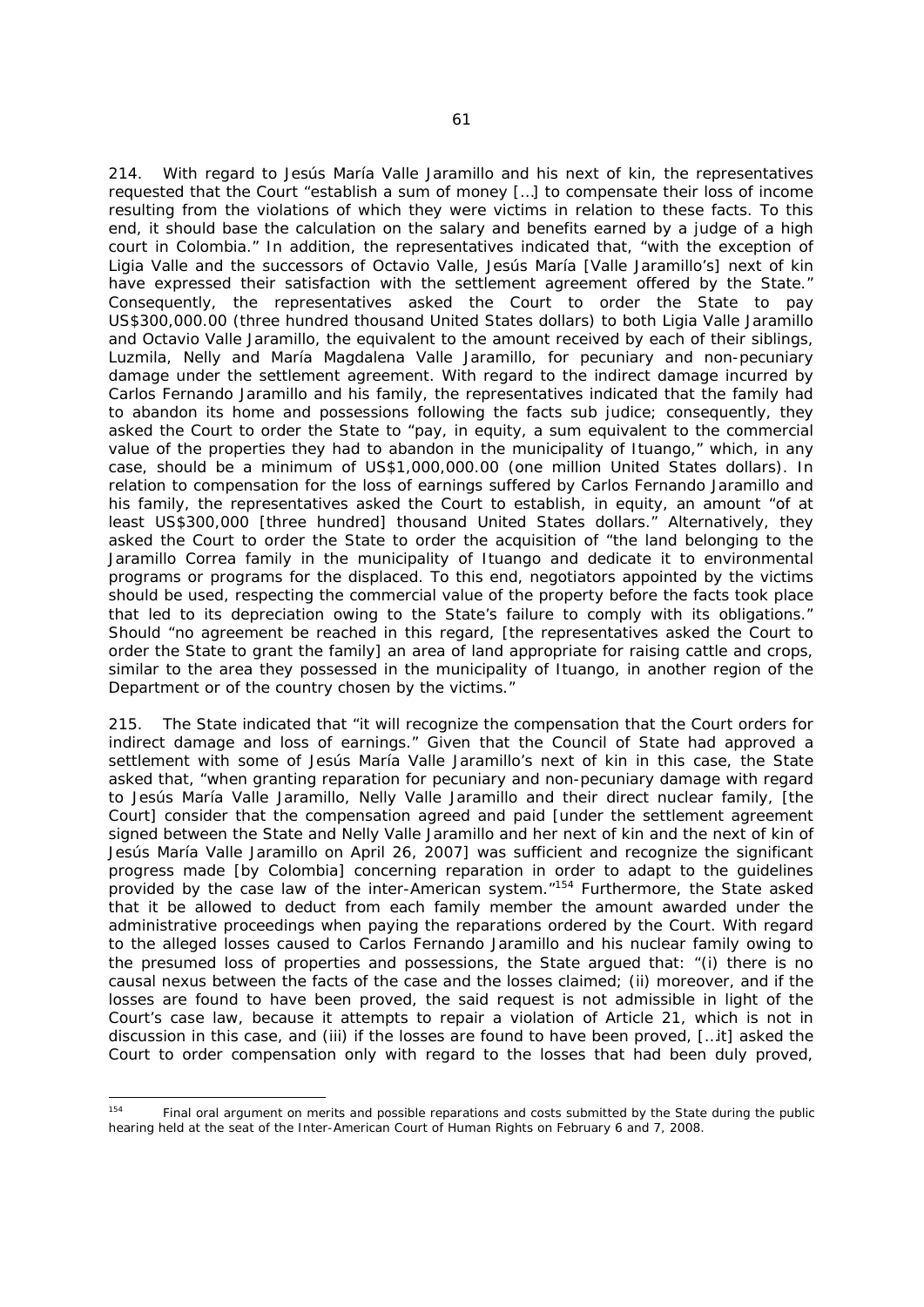bearing in mind that no one should be made richer by the reparations granted by the Court."

216. Regarding the loss of earnings corresponding to Carlos Fernando Jaramillo Correa, the Court observes that, at the time of the facts, he "worked with a friend in a lumber yard in Medellín"155 and, as indicated in Chapter VII of this judgment, was forced to go into exile owing to the facts of this case. Based on the foregoing, the Court establishes, in equity, as it has in other cases,<sup>156</sup> the sum of US\$30,000.00 (thirty thousand United States dollars) for the loss of earnings of Carlos Fernando Jaramillo Correa. This amount shall be delivered directly to Carlos Fernando Jaramillo Correa within one year of notification of this judgment.

217. Regarding the alleged indirect damage caused to Carlos Fernando Jaramillo and his family by the loss of possessions and properties owing to his departure from Colombia as a refugee, the Court observes that Carlos Fernando Jaramillo stated in his testimony before the Court that this presumed loss commenced as a result of the alleged forced displacement that occurred before the facts of this case. In this regard, Carlos Fernando Jaramillo stated that he continued to be involved in the production and administration of his farms "until the beginning of 1997, because with [the arrival of a] paramilitary group in the municipal capital of Ituango […] everything became more difficult [and] the only person who [was able to administer] the farm [was his] father, [who] was the only one who went into Ituango." He also testified that, at the time of the facts in 1998, he was working in Medellín.<sup>157</sup> Similarly, Saúl Jaramillo Giraldo testified that, in "1996 [...] Carlos Fernando [had to leave Ituango] owing to the threats he had received [from members of the paramilitary groups].<sup>"158</sup>

218. Based on the above, it is clear that the possessions and properties of the family of Carlos Fernando Jaramillo Correa in the municipality of Ituango were being administered by his father before the facts of the instant case occurred and that Carlos Fernando Jaramillo Correa had been displaced from Ituango since 1996, owing to the unsafe situation caused by the paramilitary presence in that municipality. Hence, the Court finds that the causal nexus between the alleged loss of those possessions and properties and the facts of the instant case has not been proved. Consequently, the Court will not order the State to pay compensation for actual damages in relation to these alleged facts.

### *B.2) Non-pecuniary damage*

219. The Court will determine the non-pecuniary damage according to the guidelines established in its case law.<sup>159</sup>

<sup>155</sup> 155 Statement made by the witness, Carlos Fernando Jaramillo Correa, *supra* note 97.

<sup>156</sup> *Cf. Case of Cantoral Benavides, supra* note 15, paras. 49 and 50; *Case of Bayarri, supra* note 13, para. 151, and *Case of Yvon Neptune, supra* note 57, para. 163.

<sup>157</sup> *Cf.* Statement made by the witness, Carlos Fernando Jaramillo Correa, *supra* note 97.

<sup>158</sup> Statement made by the witness, Saúl Jaramillo Giraldo, *supra* note 74 (folio 2226).

<sup>&</sup>lt;sup>159</sup> Non-pecuniary damage may comprise the pain and suffering caused to the direct victim and his next of kin, the impairment of values that are significant to an individual, and also the non-pecuniary damage caused by alterations in the living conditions of the victim and his next of kin. Since it is not possible to allocate a precise monetary amount to such damage, it can only be compensated by the payment of a sum of money or the delivery of goods or services with a pecuniary value that the Court establishes, in equity, as well as by means of acts or works of a public scope or impact designed to acknowledge the dignity of the victim and avoid the occurrence of human rights violations. *Cf. The "Street Children" (Villagrán Morales et al.) v. Guatemala. Reparations and costs.*  Judgment of May 26, 2001. Series C No. 77, para. 84; *Case of Bayarri, supra* note 13, para. 164, and *Case of Apitz Barbera et al. ("First Administrative Law Court"), supra* note 141, para. 237.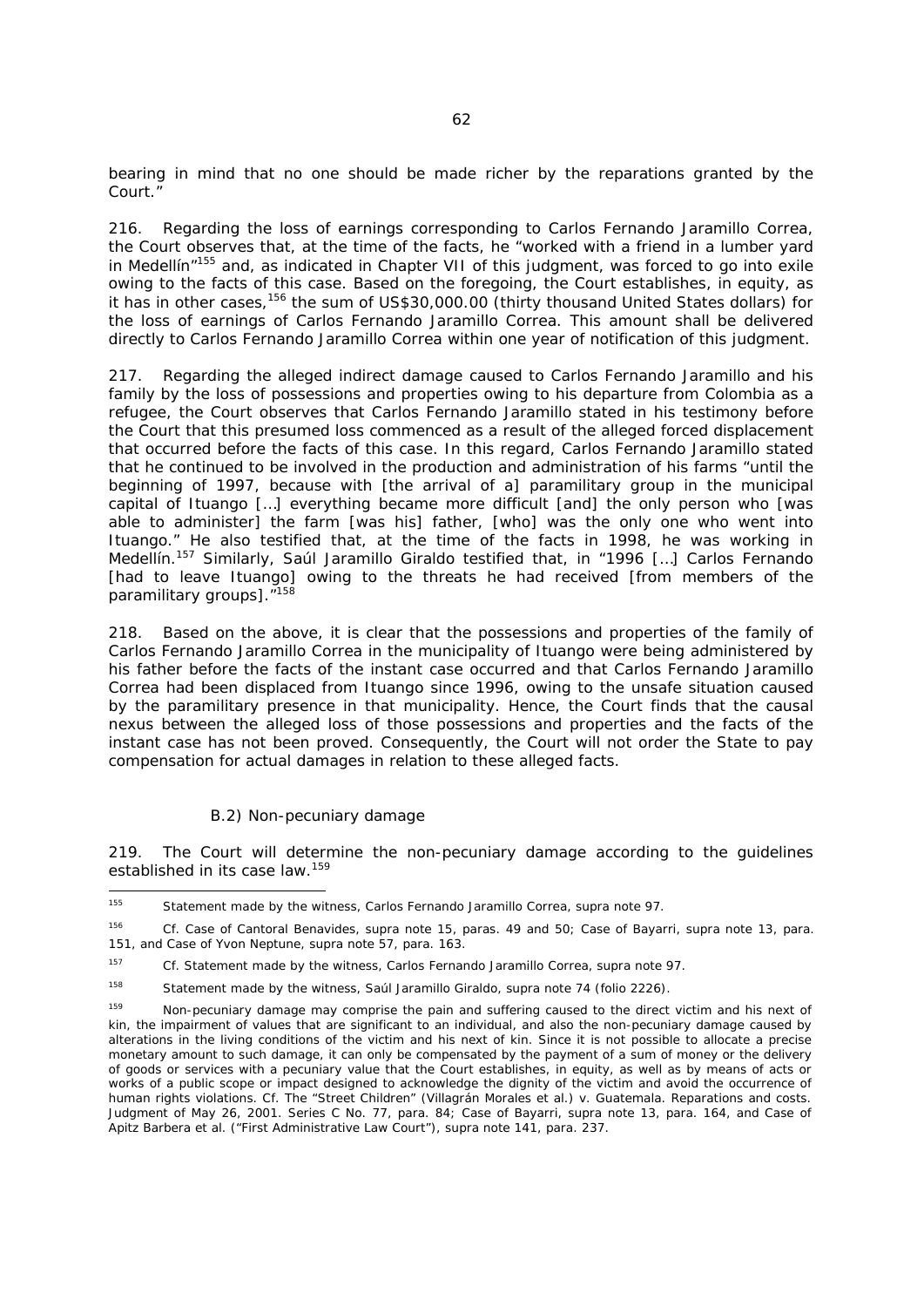220. The Commission asked the Court to "establish, in equity, the amount of compensation" for non-pecuniary damage. In this regard, the Commission "observe[d] that several family members of the deceased victim and Carlos Fernando Jaramillo Correa, surviving victim, have not benefited" from the settlement agreement reached in the proceedings in the domestic administrative jurisdiction, and that "the total amounts of the payments offered have not been delivered." In addition, it considered that the Court "should rule on whether the sums paid under the extrajudicial settlement […] should be deducted from those that it orders in its judgment."

221. The representatives indicated that "with the exception of Ligia Valle and the successors of Octavio Valle, Jesús María [Valle Jaramillo's] next of kin have expressed their satisfaction with settlement agreement offered by the State." Therefore, the representatives asked the Court to order the State to pay US\$300,000.00 (three hundred thousand United States dollars) to both Ligia Valle Jaramillo and Octavio Valle Jaramillo, equivalent to the sum received by each of their sisters Luzmila, Nelly and María Magdalena Valle Jaramillo under the settlement agreement for pecuniary and non-pecuniary damage. Regarding Carlos Fernando Jaramillo and his family, the representatives asked the Court to establish and amount of no less than US\$50,000.00 [(fifty thousand United States dollars)] for each of them. In addition, they alleged that "[t]he other members of the Jaramillo Correa family, who suffered forced displacement from the municipality of Ituango, but who live in Colombia, […] have the right to compensation established by the Court, in equity, which should be no less than US\$20,000 [twenty thousand] United States dollars."

222. The State indicated that "it had reached a settlement for the facts in the Colombian administrative jurisdiction, [and that] under the settlement, the State had awarded an amount for non-pecuniary damage" in favor of some of Jesús María Valle Jaramillo's next of kin. Consequently, it asked the Court "not to decide other compensation for pecuniary and non-pecuniary reparation for Jesús María Valle Jaramillo, Nelly Valle Jaramillo, and their family groups, owing to *res judicata* and the exhaustion of domestic remedies."

223. According to the State's acquiescence and the findings in Chapter VI of this judgment, the absence of justice and the lack of knowledge about the truth in the instant case have caused the victims profound pain, intense psychological suffering, anguish, and uncertainty (*supra* para. 102). During the public hearing before the Court, Carlos Fernando Jaramillo Correa stated: "every day of my life I think about returning [to Colombia …] but I see […] that I have virtually lost my homeland; that I cannot return now. So much as been destroyed for us, and life continues and we just survive. The situation is not appropriate to return."160

224. The Court's case law has established repeatedly that a judgment declaring the violation of human rights constitutes, per se, a form of reparation.<sup>161</sup> However, owing to the violations declared in this judgment to the detriment of Carlos Fernando Jaramillo Correa, the Court establishes, in equity, the sum of US\$40,000.00 (forty thousand United States dollars) as compensation for the non-pecuniary damage he suffered. The State must pay this amount directly to the beneficiary within one year of notification of this judgment.

225. In addition, the Court establishes, in equity, the sum of US\$10,000.00 (ten thousand United States dollars) for Gloria Lucía Correa, Carlos Enrique Jaramillo Correa, María Lucía

<sup>-</sup>160 Statement made by the witness, Carlos Fernando Jaramillo Correa, *supra* note 97.

<sup>161</sup> *Cf. Neira Alegría et al. v. Peru. Reparations and costs.* Judgment of September 19, 1996. Series C No. 29, para. 56; *Case of Bayarri, supra* note 13, para. 164, and *Case of Heliodoro Portugal, supra* note 13, para. 239.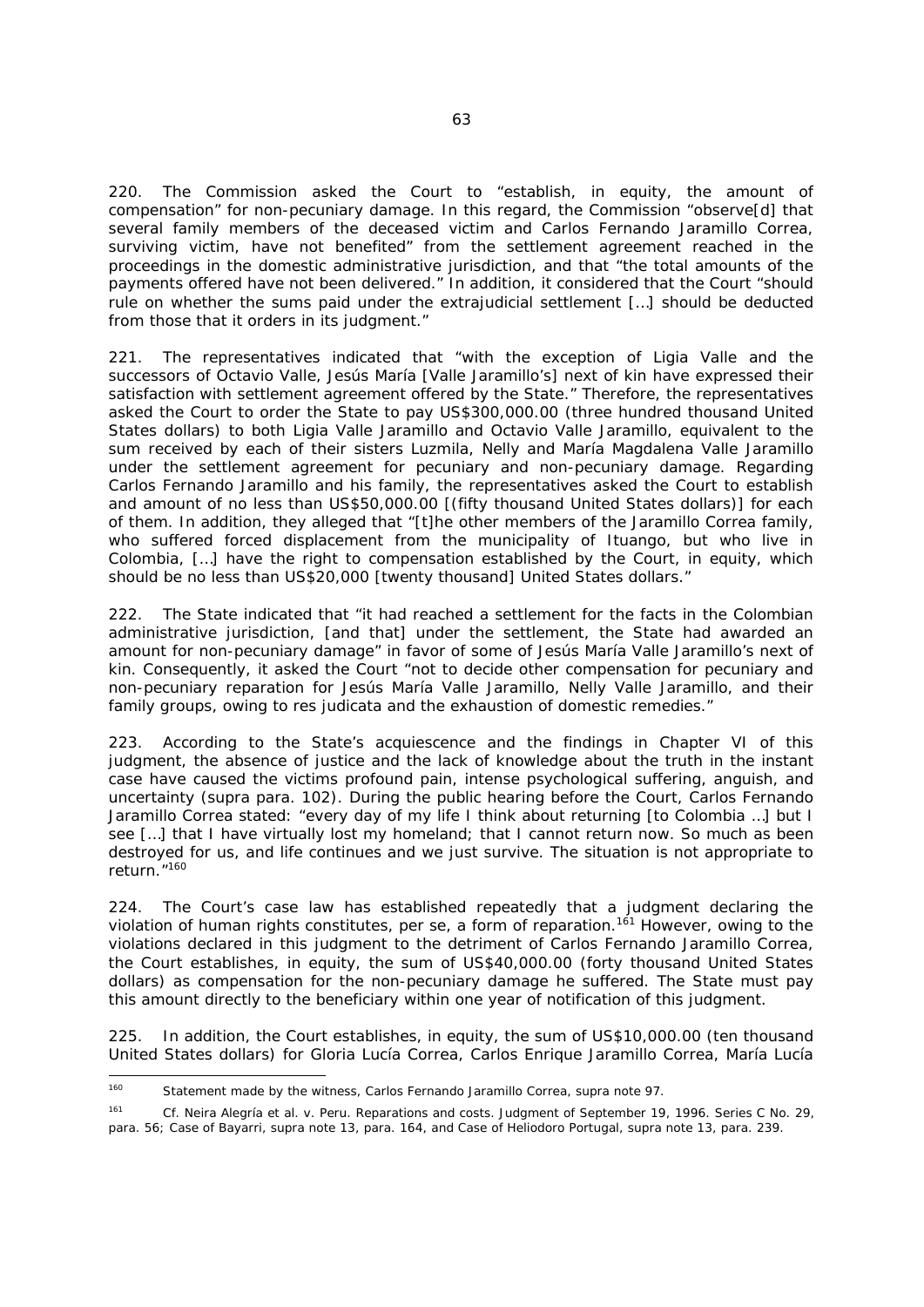Jaramillo Correa, and Ana Carolina Jaramillo Correa, wife and children of Carlos Fernando Jaramillo Correa, respectively, as compensation for non-pecuniary damage. The State must pay these amounts directly to the beneficiaries within one year of notification of this judgment.

226. Lastly, the Court establishes, in equity, the sum of US\$5,000.00 (five thousand United States dollars) each for Jesús Emilio Jaramillo Barrera, Adela Correa de Jaramillo, Blanca Lucía Jaramillo Correa, Romelia Jaramillo Correa, Nellyda Jaramillo Correa, José María Jaramillo Correa, Luis Eugenio Jaramillo Correa, Gloria Elena Jaramillo Correa, Adriana María Jaramillo Correa, Gonzalo de Jesús Jaramillo Correa, Juan Guillermo Valle Noreña, John Jairo Valle Noreña and Luz Adriana Valle Noreña as compensation for nonpecuniary damage. The State must pay these amounts directly to the beneficiaries within one year of notification of this judgment.

# *C) MEASURES OF SATISFACTION AND GUARANTEES OF NON-REPETITION*

227. The Court will determine the measures of satisfaction that seek to repair nonpecuniary damages and that are not of a pecuniary nature, and will order measures of public scope or consequence.162 To this end, it will bear in mind that the State has undertaken:

(a) "To take all necessary measures to continue conducting an impartial and exhaustive investigation in order to prosecute and to punish all the masterminds and perpetrators";

(b) "To publish in a national newspaper […] the proven facts and the operative paragraphs of the judgment delivered by the Court in the instant case [and also,] to disseminate within the State entities, particularly the Executive Branch, the judgment that the Court delivers in this case";

(c) "To conduct "acts to recover the historical memory of Jesús María Valle Jaramillo as a human rights defender, [which include]:

1. Organization of a public act in the presence of senior State authorities to apologize to the victims and their next of kin, underscoring the memory of Jesús María Valle as a human rights defender[, to be held] at the Antioquia University, from where Jesús María Valle graduated and where he taught. [It also undertook] to pay the travel expenses for Carlos Fernando Jaramillo to attend this event and […] to ensure the necessary conditions of safety for his attendance at the said act;

2. Elaboration of a plaque in memory of Jesús María Valle Jaramillo, […] to be installed in the Courthouse of the Department of Antioquia, in order to keep his memory alive and prevent violations such as those determined in the instant case, and

3. Establishment of the 'Jesús María Valle Jaramillo' grant, which will be provided only once, to support the work of the Human Rights Defenders Unit of the Inter-American Commission on Human Rights for two (2) years";

 $162$ 162 *Cf. Case of the "Street Children" (Villagrán Morales et al.)*, *supra* note 159, para. 84; *Case of Bayarri, supra* note 13, para. 177, and *Case of Heliodoro Portugal, supra* note 13, para. 240.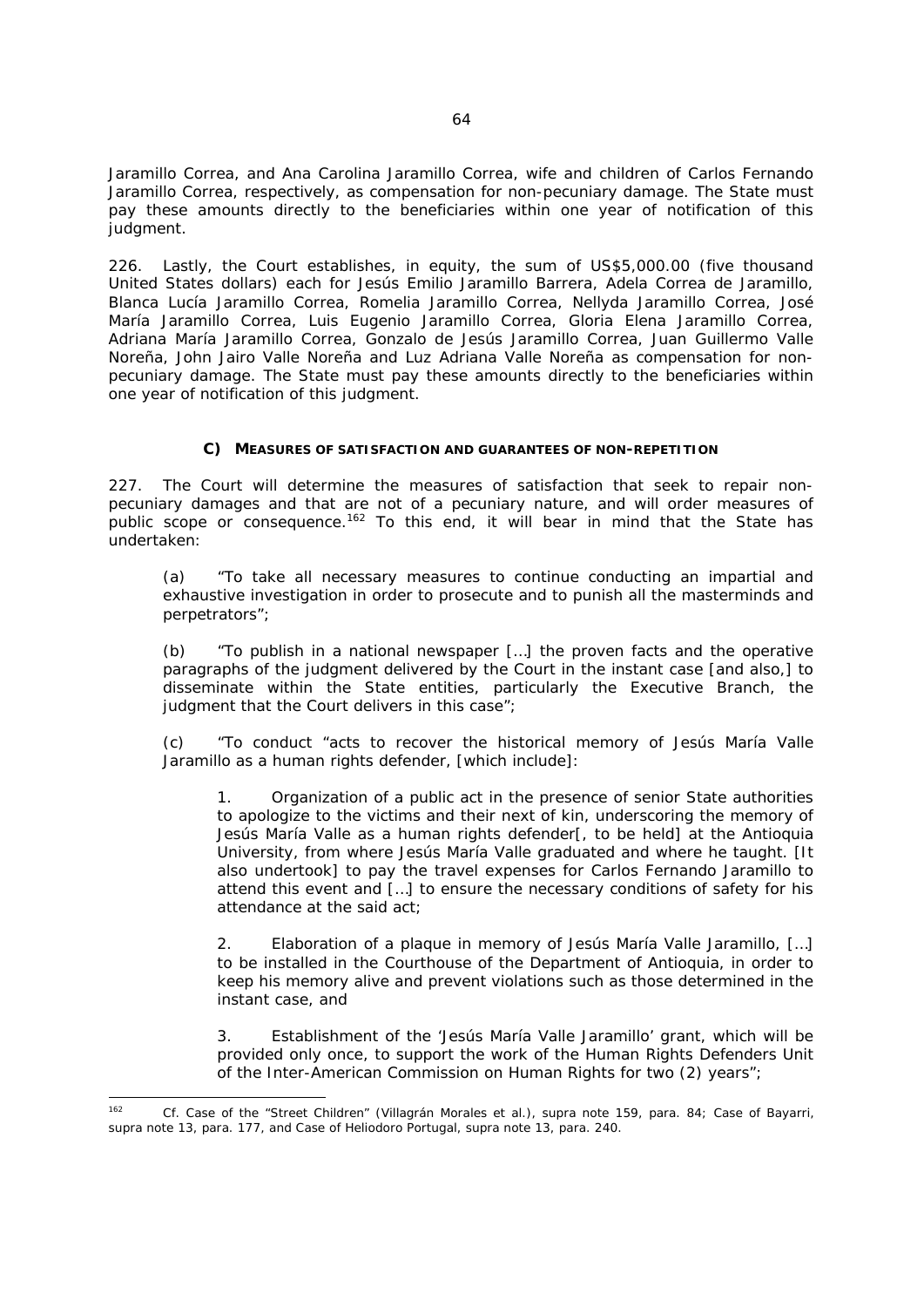(d) "To continue the Human Rights Defenders Policy, based on current programs, measures and actions as an expression of the guarantee of non-repetition in relation to the protection of the human rights defenders";

(e) "[To provide] psychosocial and medical care in national health establishments to the victims determined by the Court in the judgment delivered in this case";

(f) "Regarding the damage to the life plans and change in the living conditions of Nelly Valle Jaramillo and Carlos Fernando Jaramillo Correa, […] to offer, following consultation with the victims, a study grant in Colombia for educational opportunities in the sector, profession, or subject that the victims wish to study," and

(g) "To guarantee the safety of Carlos Fernando Jaramillo should he consider returning to Colombia permanently [and] to facilitate the process of return to their places of origin for the victims."

228. In addition, it "requested the Court to recognize that [the publication of the settlement agreement and the official decision approving the settlement] constituted a measure of satisfaction in this case," and that the Court consider "the additional measures of reparation contained in the settlement as tangible progress towards integral reparation in administrative jurisdiction."

229. The Court takes note and recognizes that the said measures seek to repair the damage caused to the victims and their next of kin, to keep alive the memory of the deceased victim, and to avoid a recurrence of facts such as those in this case. The Court also notes that the State has provided that the measures that so require it are adequately disseminated and that specific aspects of the implementation of the measures must first be coordinated between the State and the representatives.<sup>163</sup>

230. Specifically, the Court notes the undertaking made by the State concerning the establishment of the "Jesús María Valle Jaramillo" grant to support the Human Rights Defenders Unit of the Inter-American Commission on Human Rights as an "act to recover the historical memory of Jesús María Valle Jaramillo as a human rights defender." The Court also takes note of the commitment made concerning the "Human Rights Defenders Policy," which the State presented as "a way of expressing the guarantee of non-repetition in relation to the protection of human rights defenders."

231. The Court accepts and orders the measures of satisfaction and guarantees of nonrepetition offered by the State in sections (a), (b),  $(c.1)$ ,  $(c.2)$ ,  $(e)$ ,  $(f)$  and (g) of paragraph 227, with the clarifications indicated in paragraphs 232 to 234 and 238 of this judgment, since they constitute a way of providing satisfactory reparation for the consequences of the violations declared in this judgment, and are in keeping with the Court's case law; in addition, they represent a positive contribution by Colombia to compliance with its obligation to make reparation in accordance with Article 63(1) of the Convention. Consequently, the State must comply with the measures indicated in paragraph 227(c.1), 227(c.2), 227(f) and 227(g) within one year of notification of this judgment, and with the measures indicated in paragraph 227(b) and 227(e) within six months of notification of this judgment, and with the obligation indicated in paragraph 227(a) within a reasonable time.

 $163$ 163 *Cf. Case of La Rochela Massacre, supra* note 21, para. 280.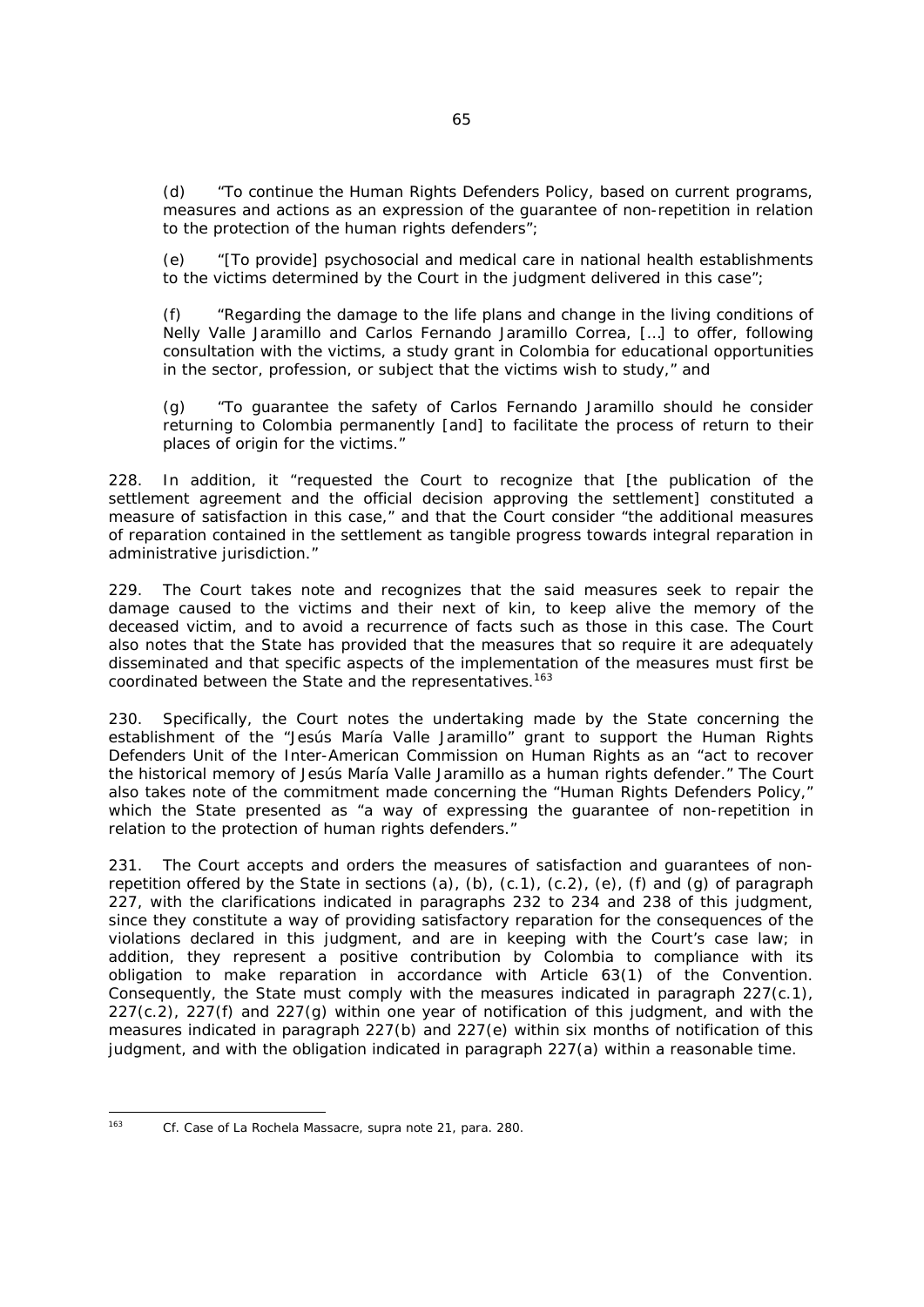232. The Court recalls that, in compliance with its obligation to investigate and, if applicable, to punish those responsible for the facts *sub judice*, the State must remove all the obstacles, *de facto* and *de jure*, that prevent adequate investigation into the facts, and use all available means to expedite that investigation and the respective proceedings in order to avoid a recurrence of facts as grave as those of this case.

233. At the same time, taking into account the Court's case law,  $164$  the State must ensure that the next of kin of the victims have full access and capacity to act at all stages and in all instances of these investigations and proceedings so that they may submit pleas and motions, receive information, offer evidence, formulate arguments and, in brief, assert their interests. Domestic law must organize the respective proceedings in accordance with the American Convention and this judgment. The purpose of this participation must be access to justice, knowledge of the truth about what happened, and obtaining fair reparation. In addition, the result of the proceedings must be publicized so that Colombian society is informed of the judicial determination of the facts and of those responsible in the instant case.165

234. Also, with regard to the publication indicated in paragraph 227, as it has in other cases.<sup>166</sup> the Court finds it pertinent to order that this should be made once in the official gazette and once in another national newspaper with widespread circulation, and should comprise paragraphs 2 to 4, 6, 29, 47, 70 to 78, 80 to 97, 104 to 107, 109, 110, 115, 122, 125 to 128, 130, 132, 140 to 144, 147, 160, 161, 165 to 170, 176 to 180, 184, 190, 191, 196, 197 and 200 of this judgment, without the corresponding footnotes, but with the titles of the respective chapters, and also the operative paragraphs.

235. The Court recognizes and assesses positively as a measure of satisfaction that the State has published Report on merits No. 75/06 issued by the Inter-American Commission in the instant case, as well as the settlement agreement and the official decision approving the settlement in Bulletin No. 16 of the Council of State.<sup>167</sup>

236. Regarding the actions to recover the historical memory of Jesús María Valle Jaramillo indicated in paragraphs 227, the Court assesses and appreciates the partial acknowledgement of international responsibility made by the State in its brief answering the application and during the public hearing in the instant case held on February 6 and 7, 2008, (*supra* paras. 20 to 25).

237. The representatives asked that the Court order the State "to establish a permanent course on human rights in the law schools in the name of [Jesús María Valle Jaramillo]," in order to "recover [his] memory." In this regard, as it has on other occasions,<sup>168</sup> the Court considers it pertinent to urge the State to make every effort to establish a course on human

 $164$ 164 *Cf. El Caracazo v. Venezuela. Reparations and costs*. Judgment of August 29, 2002. Series C No. 95, para. 118; *Case of Bayarri, supra* note 13, para. 176, and *Case of Heliodoro Portugal, supra* note 13, para. 247.

<sup>165</sup> *Cf. Las Palmeras v. Colombia. Reparations and costs*. Judgment of November 26, 2002. Series C No. 96, para. 67; *Case of Heliodoro Portugal, supra* note 13, para. 247, and *Case of Cantoral Huamaní and García Santa Cruz, supra* note 62, para. 191.

<sup>166</sup> *Cf. Case of Cantoral Benavides, supra* note 15, para. 79; *Case of Heliodoro Portugal, supra* note 13, para. 248, and *Case of Castañeda Gutman,* supra note 153, para. 235.

<sup>&</sup>lt;sup>167</sup> Bulletin No. 16 of the Council of State of December 15, 2007 (File of attachments to the brief with final arguments of the State, attachment 6, folio 3109).

<sup>168</sup> *Cf. Case of Huilca Tecse, supra* note 55, para. 113. *Mutatis mutandis*, *Escué Zapata v. Colombia. Merits, reparations and costs.* Judgment of July 4, 2007. Series C No. 165, paras. 178 and 179.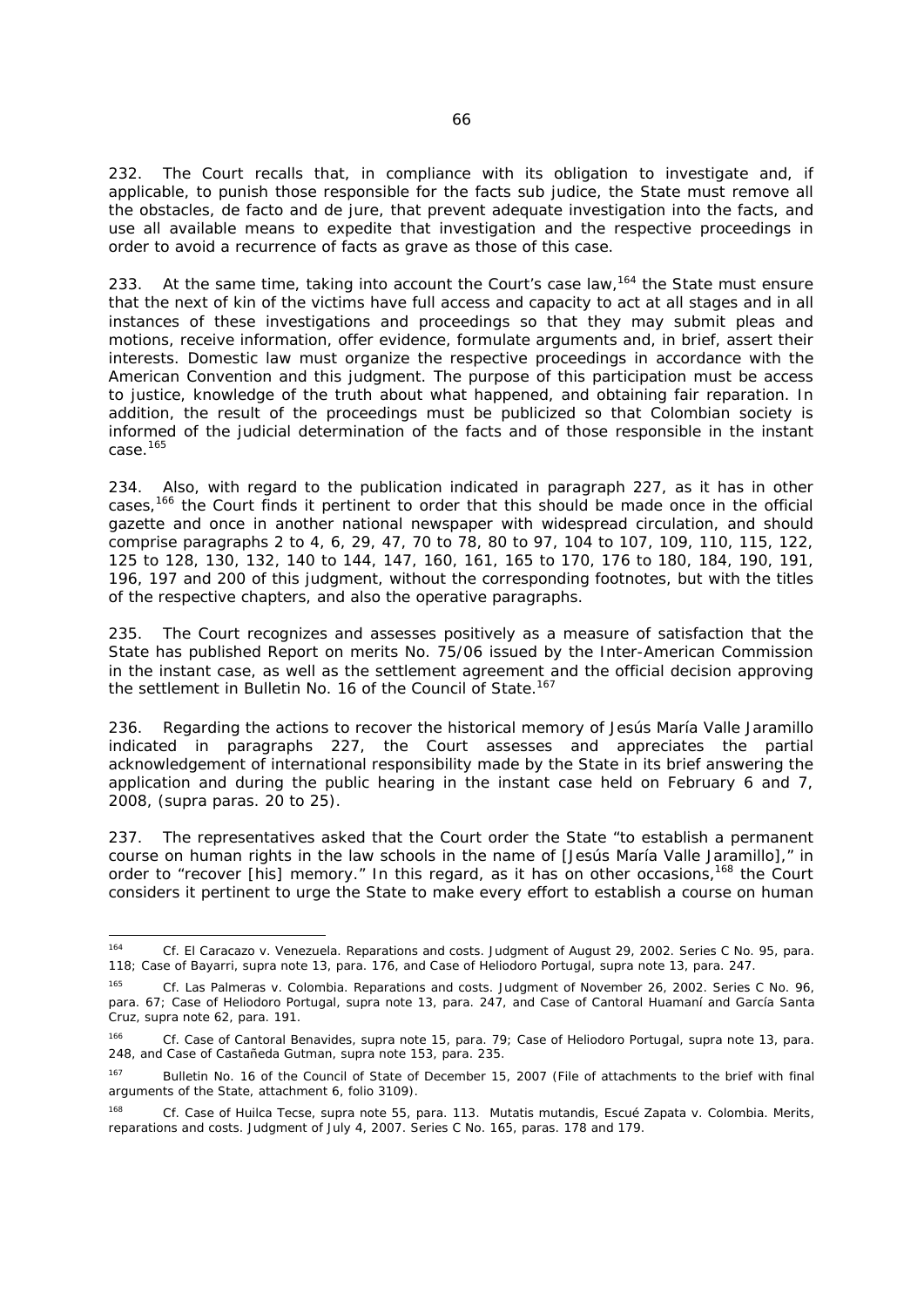rights that, as a measure of satisfaction, will honor the memory of the human rights defender.

238. Regarding the medical and psychological care indicated in paragraph 227, the Court finds it necessary to order the State to provide this care free of charge immediately, adequately and effectively through its specialized health care institutions. The psychological and psychiatric care must be provided by personnel and institutions specialized in treating the difficulties and ailments of these persons arising from the facts of the case. This medical and psychological care must be provided as of notification of this judgment and for the time necessary, and must include the provision of the required medicines, and take into account the ailments of each person related to the facts of the instant case, following an individual assessment.169

239. The Court observes that the Commission and the representatives requested additional measures of reparation with the objective of raising awareness about the risks faced by human rights defenders, in order to avoid a recurrence of facts such as those of the instant case. However, the Court finds that the measures already ordered (*supra* paras. 231 to 234 and 238) make a significant contribution to achieving this purpose, so that it does not find it necessary to order additional measures in the context of this case.<sup>170</sup>

# *D) COSTS AND EXPENSES*

240. The Commission asked the Court to order the State to "pay the costs and expenses duly authenticated by [the representatives], bearing in mind the special characteristics of the case."

241. The representatives alleged that the costs and expenses they incurred to litigate the case at the domestic level and before the Commission amount to US\$11,681.84 (eleven thousand six hundred and eighty-one United States dollars and eighty-four cents) for the *Grupo Interdisciplinario por los Derechos Humanos* and US\$4,382.76 (four thousand three hundred and eighty-two United States dollars and seventy-six cents) for the *Comisión Colombiana de Juristas*. In addition, the representatives alleged that they had incurred expenses of US\$33,805.00 (thirty-three thousand eight hundred and five United States dollars) to produce the evidence provided to the Court, which included the transportation of witnesses, lawyers, and expert witnesses between Colombia and Costa Rica. In addition, in the case of their fees, they suggested that the Court take into account the amounts established for proceedings under administrative law by the National Lawyers' Professional Association

242. The State undertook to pay the representatives' legal costs and expenses, and alleged that the other expenses incurred by the representatives should be subsumed in the costs ordered by the Court.

243. As the Court has indicated on previous occasions, costs and expenses are included in the concept of reparations embodied in Article 63(1) of the American Convention, since the actions taken by the victims, their next of kin, or their representatives to obtain justice at both the national and the international level involve expenditure that must be compensated

<sup>-</sup>169 *Cf. Case of Cantoral Benavides, supra* note 15, para. 51; *Case of Heliodoro Portugal, supra* note 13, para. 256, and *Case of Cantoral Huamaní and García Santa Cruz, supra* note 62, para. 200.

Cf. Case of Heliodoro Portugal, supra note 13, para. 262.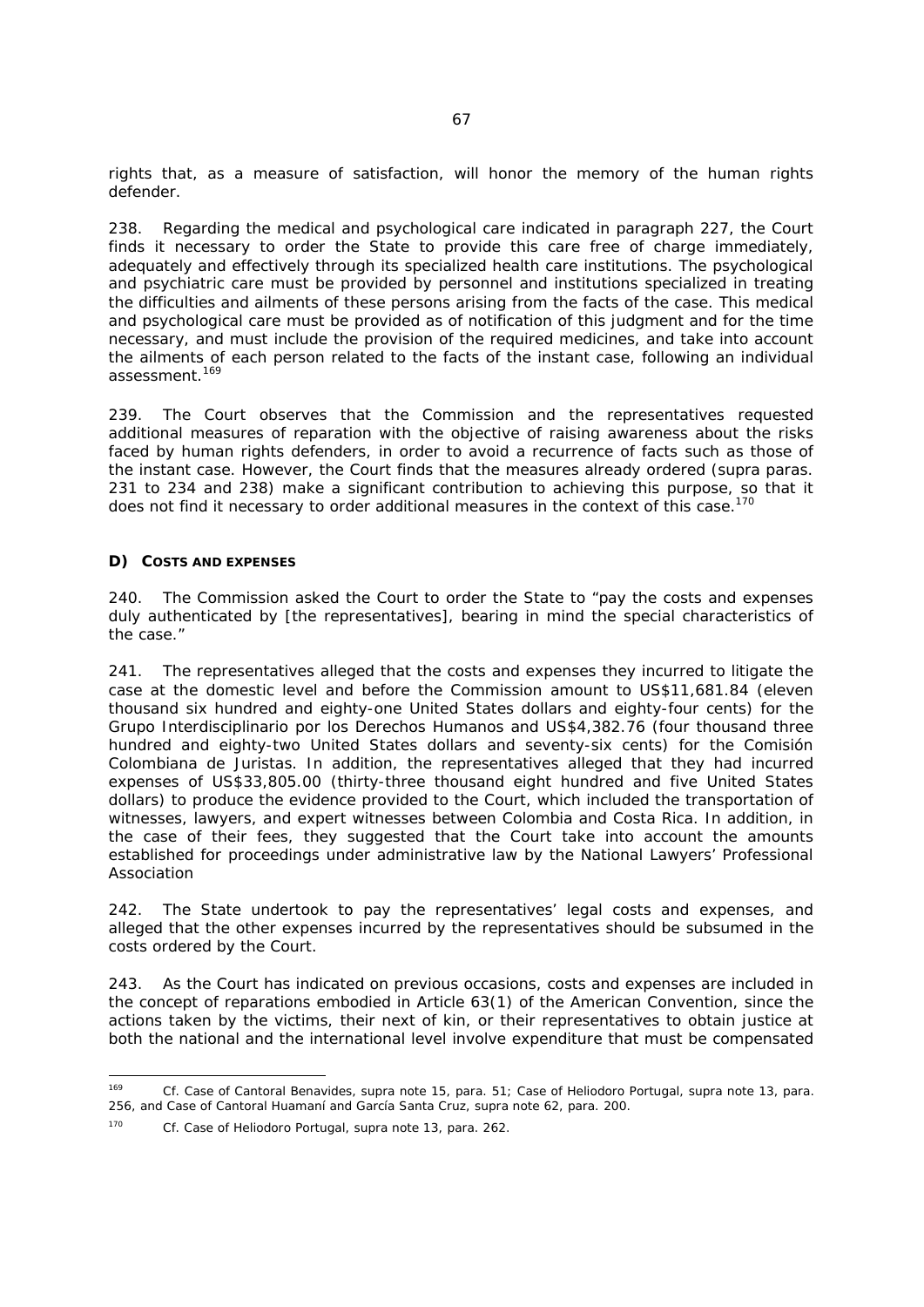when a State's international responsibility has been declared in a judgment convicting it. Regarding reimbursement of costs and expenses, it is for the Court to assess their scope prudently. This reimbursement includes the costs arising before the domestic authorities, as well as those arising during the proceedings before the Inter-American system, taking into account the circumstances of the specific case and the nature of the international jurisdiction for the protection of human rights. This assessment can be made based on the principle of equity and taking into account the expenses indicated by the parties, provided their *quantum* is reasonable.<sup>171</sup>

244. The Court observes that the *Grupo Interdisciplinario por los Derechos Humanos* and the *Comisión Colombiana de Juristas* forwarded certifications issued by their respective accountants indicating the expenses they allegedly incurred to assist the case at the domestic level and before the Commission. Furthermore, regarding the expenses for producing evidence before this Court, the representatives presented a so-called "budget of expenses."<sup>172</sup> The Court finds that the documents submitted by the representatives are not appropriate for determining the amount of the expenditure incurred.<sup>173</sup> Nevertheless, the Court can confirm that the representatives incurred expenses related to processing this case before it, including bringing lawyers, witnesses, and expert witnesses from Colombia to the seat of the Court. Consequently, the Court determines, in equity, that the State shall deliver the sum of US\$20,000.00 (twenty thousand United States dollars) to Nelly Valle Jaramillo for costs and expenses. This amount includes any future expenses that the victims may incur at the domestic level or while monitoring compliance with this judgment. This amount shall be delivered within one year of notification of this judgment. Nelly Valle Jaramillo shall, in turn, deliver the amount she considers appropriate to those who represented her in the proceedings before the inter-American system, based on the assistance they provided.

### *E) MEANS OF COMPLYING WITH THE PAYMENTS ORDERED*

245. The payment of the compensation and the reimbursement of costs and expenses shall be made directly to the victims. If any of these persons should be deceased or die before the respective compensation has been delivered, it shall be delivered to his or her heirs, in accordance with the applicable domestic law.<sup>174</sup>

246. The State shall comply with its obligation by payment in United States dollars or the equivalent amount in Colombian currency.

247. If, for causes that can be attributed to the beneficiaries of the compensation, the said beneficiaries are unable to receive it within the specified time, the State shall deposit the appropriate amounts in an account or a certificate of deposit in favor of the beneficiaries in a Colombian financial institution, in United States dollars, and in the most favorable financial conditions allowed by banking practice and law. If, after 10 years, the

<sup>171</sup> 171 *Cf. Garrido and Baigorria v. Argentina. Reparations and costs*. Judgment of August 27, 1998. Series C No. 39, para. 82; *Case of Bayarri, supra* note 13, para. 192, and *Case of Apitz Barbera et al. ("First Administrative Court"), supra* note 141, para. 257.

<sup>&</sup>lt;sup>172</sup> "Budget" of expenses for processing the Case of Jesús María Valle Jaramillo before the Inter-American Court of Human Rights, May 7, 2007 (file of attachments to the pleadings and motions brief, tome II, attachment J, folios 1419 to 1421).

<sup>173</sup> *Cf. Case of Vargas Areco, supra* note 58, para. 167; *Case of Bayarri, supra* note 13, para. 193, and *Case of Cantoral Huamaní and García Santa Cruz, supra* note 62, para. 205.

<sup>174</sup> *Cf. Case of Myrna Mack Chang, supra* note 5, para. 294; *Case of Bayarri, supra* note 13, para. 195, and *Case of Heliodoro Portugal, supra* note 13, para. 268.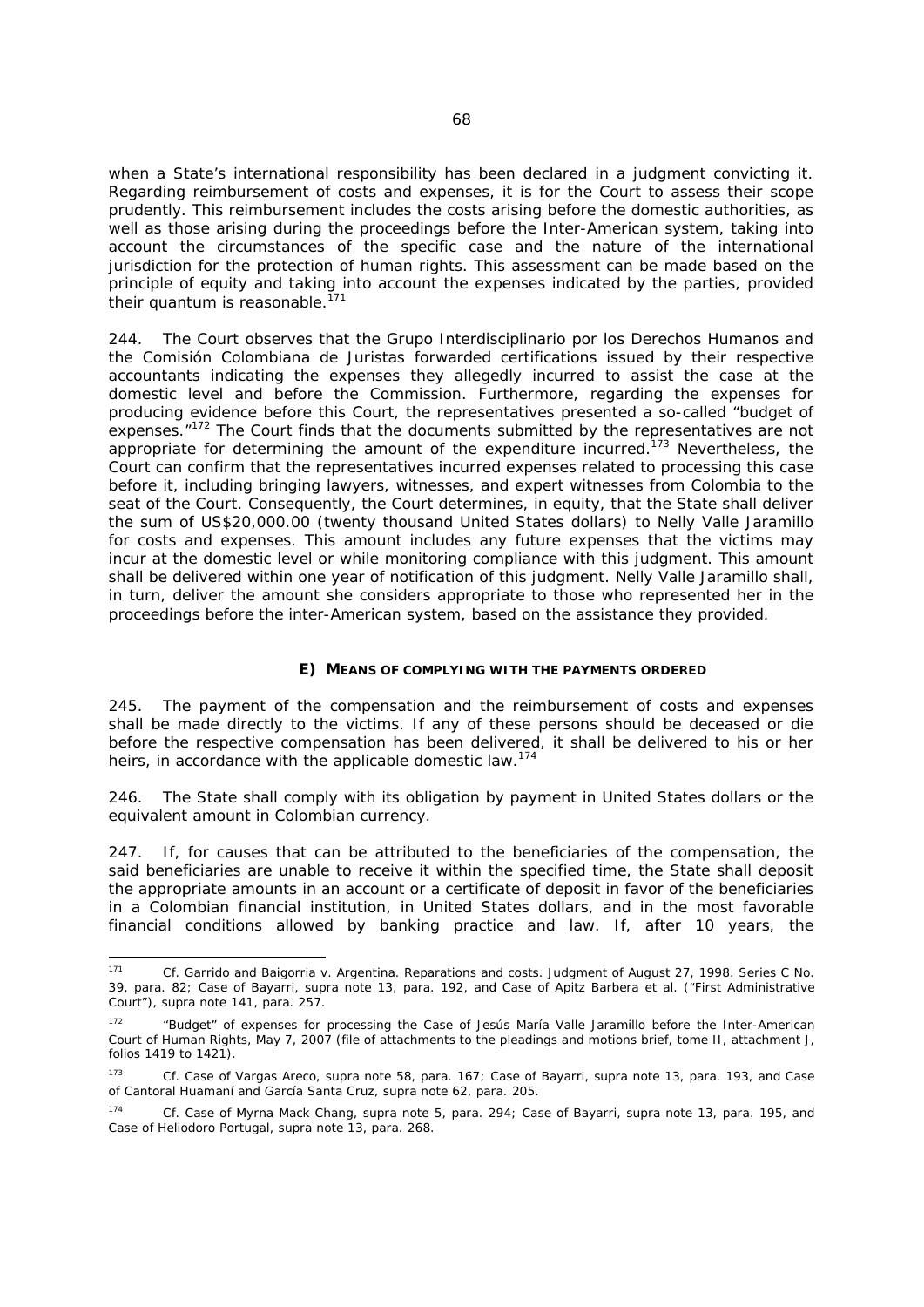compensation has not been claimed, the amounts shall be returned to the State with the accrued interest.

248. The amounts assigned in this judgment as compensation and as reimbursement of costs and expenses shall be delivered to the beneficiaries in full, as established in this judgment, without any reductions arising from possible taxes or charges.

249. If the State falls in arrears, it shall pay interest on the amount owed corresponding to bank interest on arrears in Colombia.

250. In keeping with its consistent practice, the Court reserves the authority, inherent in its attributes and derived also from Article 65 of the American Convention, to monitor compliance with all aspects of this judgment. The case will be closed when the State has fully complied with the judgment.

251. Within one year of notification of this judgment, the State shall provide the Court with a report on the measures adopted to comply with it.

### **XIV OPERATIVE PARAGRAPHS**

252. Therefore,

### **THE COURT**

### **DECLARES,**

Unanimously, that:

1. It accepts the State's partial acknowledgement of international responsibility in the terms of paragraphs 20, 35 and 38 of this judgment, and declares a violation of the rights to personal liberty, to personal integrity, and to life, embodied in Articles 7(1), 5(1), and 4(1), respectively, of the American Convention on Human Rights, in relation to the general obligation to ensure rights contained in Article 1(1) thereof, to the detriment of Jesús María Valle Jaramillo, in the terms of paragraphs 105 and 106 of this judgment.

2. It accepts the State's partial acknowledgment of international responsibility in the terms of paragraphs 20, 35 and 38 of this judgment, and declares a violation of the rights to personal liberty and to personal integrity embodied in Articles 7(1) and 5(1), respectively, of the American Convention on Human Rights, in relation to the general obligation to ensure rights contained in Article 1(1) thereof, to the detriment of Nelly Valle Jaramillo and Carlos Fernando Jaramillo Correa, in the terms of paragraph 110 of this judgment.

3. It accepts the State's partial acknowledgment of international responsibility, in the terms of paragraphs 20, 35 and 38 of this judgment, and declares a violation of the right to personal integrity embodied in Article 5(1) of the American Convention on Human Rights, in relation to the general obligation to ensure rights contained in Article 1(1) thereof, to the detriment of María Leticia Valle Jaramillo, Ligia Valle Jaramillo, Luzmila Valle Jaramillo, Magdalena Valle Jaramillo, Romelia Valle Jaramillo, Marina Valle Jaramillo, Darío Valle Jaramillo, Octavio Valle Jaramillo, Alfonso Montoya Restrepo, Luis Fernando Montoya Valle, Gloria Lucía Correa, Carlos Enrique Jaramillo Correa, María Lucía Jaramillo Correa, Ana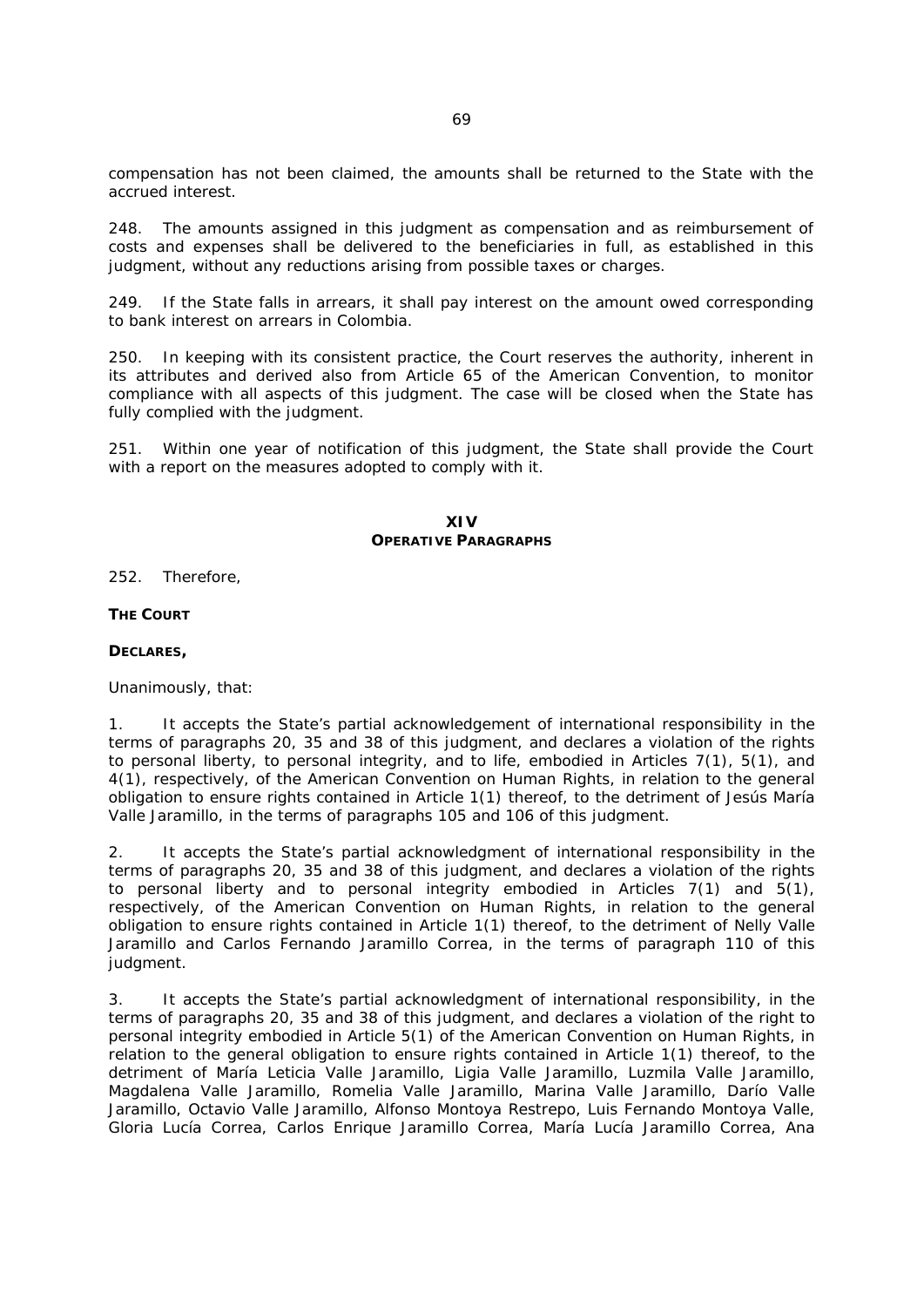Carolina Jaramillo Correa, Jesús Emilio Jaramillo Barrera, Adela Correa de Jaramillo, Blanca Lucía Jaramillo Correa, Romelia Jaramillo Correa, Nellyda Jaramillo Correa, José María Jaramillo Correa, Luis Eugenio Jaramillo Correa, Gloria Elena Jaramillo Correa and Adriana María Jaramillo Correa, in the terms of paragraphs 118 to 129 of this judgment.

4. It accepts the State's partial acknowledgment of international responsibility, in the terms of paragraphs 20, 35 and 38 of this judgment, and declares a violation of the right to freedom of movement embodied in Article 22(1) of the American Convention on Human Rights, in relation to the general obligation to ensure rights contained in Article 1(1) thereof, to the detriment of Carlos Fernando Jaramillo Correa, his wife, Gloria Lucía Correa, his son, Carlos Enrique Jaramillo Correa, and his daughters, María Lucía Jaramillo Correa and Ana Carolina Jaramillo Correa, in the terms of paragraph 144 of this judgment.

5. It accepts the State's partial acknowledgment of international responsibility, in the terms of paragraphs 20 and 38 of this judgment, and declares a violation of the rights to judicial guarantees and to judicial protection embodied in Articles 8(1) and 25(1) of the American Convention on Human Rights, in relation to the general obligation to respect rights contained in Article 1(1) thereof, to the detriment of Nelly Valle Jaramillo, Alfonso Montoya Restrepo, Luis Fernando Montoya Valle, Carlos Fernando Jaramillo Correa, Gloria Lucía Correa, Carlos Enrique Jaramillo Correa, María Lucía Jaramillo Correa, Ana Carolina Jaramillo Correa, Jesús Emilio Jaramillo Barrera, Adela Correa de Jaramillo, Blanca Lucía Jaramillo Correa, Romelia Jaramillo Correa, Nellyda Jaramillo Correa, José María Jaramillo Correa, Luis Eugenio Jaramillo Correa, Gloria Elena Jaramillo Correa, Adriana María Jaramillo Correa, María Leticia Valle Jaramillo, Ligia Valle Jaramillo, Luzmila Valle Jaramillo, Magdalena Valle Jaramillo, Romelia Valle Jaramillo, Marina Valle Jaramillo, Darío Valle Jaramillo and Octavio Valle Jaramillo, in the terms of paragraphs 168 to 170 of this judgment.

6. The State violated the right to personal integrity embodied in Article 5(1) of the American Convention on Human Rights, in relation to the general obligation to ensure rights contained in Article 1(1) thereof, to the detriment of Blanca Inés Valle Jaramillo, Gonzalo de Jesús Jaramillo Correa, Juan Guillermo Valle Noreña, John Jairo Valle Noreña and Luz Adriana Valle Noreña, in the terms of paragraphs 122, 126, 127 and 130 of this judgment.

7. In the instant case, it has not been proved that the State violated the right to personal integrity embodied in Article 5(1) of the American Convention on Human Rights, in relation to the general obligation to ensure rights contained in Article 1(1) thereof, to the detriment of the following persons: Mauricio Alberto Herrera Valle, Claudia Helena Herrera Valle, Liliana María Herrera Valle, Berta Lucía Valle Noreña, Adriana María Londoño Del Valle, Ana María Valle Villegas, Andrés Felipe Valle Villegas, Claudia María García Valle, Diana Patricia García Valle, Francisco Javier García Valle, Franklin Henao Valle, Fredy Henao Valle, Jairo Alberto Londoño Del Valle, Jeannette Henao Valle, John Alberto Henao Valle, Juliana Patricia Londoño Del Valle, María Victoria García Valle and Marta Luz García Valle (next of kin of Jesús María Valle Jaramillo); or of Alejandro Jaramillo Mejía, Ana Catalina Hoyos Jaramillo, Andrés Felipe Ochoa Jaramillo, César Augusto Jaramillo Gutiérrez, Diego Alejandro Ochoa Jaramillo, Gabriela Gómez Jaramillo, Jorge Mario Jaramillo Gutiérrez, José Miguel Jaramillo Gutiérrez, Juan Camilo Jaramillo Gutiérrez, Juan Gonzalo Jaramillo Mejía, Juliana Jaramillo Tobón, Luis Jairo Jaramillo Gutiérrez, Luisa María Gómez Jaramillo, María Isabel Jaramillo Mejía, Oscar Fernando Hoyos Jaramillo, Luis Santiago Jaramillo Tobón and Victoria Alejandra Gómez Jaramillo (next of kin of Carlos Fernando Jaramillo Correa), in the terms of paragraphs 125, 128 and 132 of this judgment.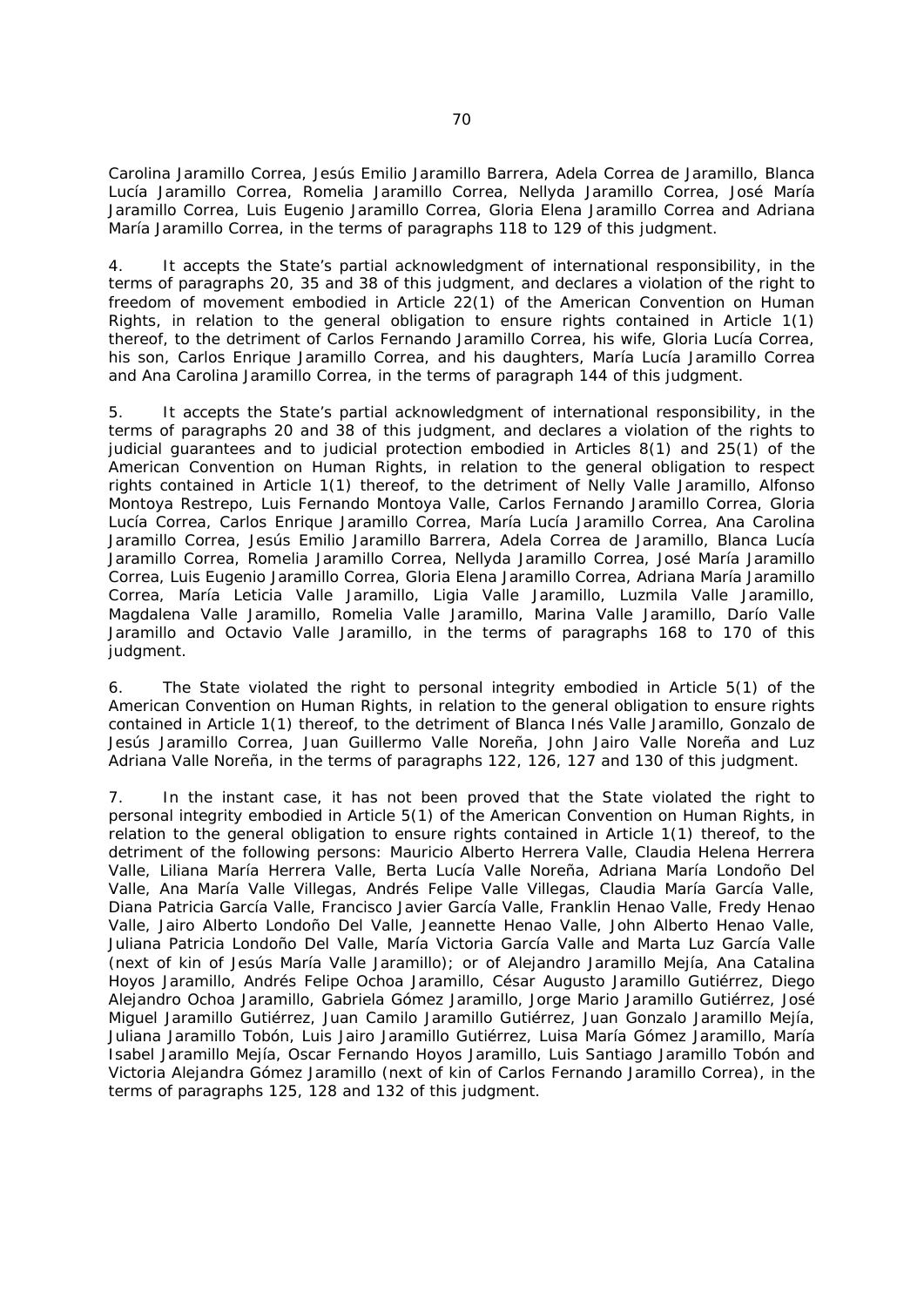8. In the instant case, it has not been proved that the State violated the right to privacy embodied in Article 11(1) and 11(2) of the American Convention on Human Rights, in the terms of paragraphs 176 to 180 of this judgment.

9. In the instant case, it has not been proved that the State violated the rights of the family embodied in Article 17 of the American Convention on Human Rights, in the terms of paragraph 184 of this judgment.

10. It is not appropriate to rule on the alleged violation of the rights to personal integrity, to freedom of thought and expression, and to freedom of association, embodied in Articles 5, 13, and 16, respectively, of the American Convention on Human Rights, to the detriment of the human rights defenders, since they are not alleged victims in the instant case, in the terms of paragraphs 188 to 191 of this judgment.

11. In the instant case, it has not been proved that the State violated the right to freedom of thought and expression embodied in Article 13 of the American Convention on Human Rights, in the terms of paragraphs 196 and 197 of this judgment.

### **AND DECIDES,**

Unanimously, that:

12. This judgment constitutes *per se* a form of reparation.

13. The State must pay the amounts established in this judgment for pecuniary and nonpecuniary damage, and for reimbursement of costs and expenses, within one year of notification of this judgment, in the terms of paragraphs 207, 210, 216, 224 to 226 and 244 hereof.

14. The State must investigate the facts that gave rise to the violations in the instant case, in the terms of paragraphs 231, 232 and 233 of this judgment.

15. The State must publish once in the official gazette and once in another national newspaper with widespread circulation, paragraphs 2 to 4, 6, 29, 47, 70 to 78, 80 to 97, 104 to 107, 109, 110, 115, 122, 125 to 128, 130, 132, 140 to 144, 147, 160, 161, 165 to 170, 176 to 180, 184, 190, 191, 196, 197 and 200 of this judgment, without the corresponding footnotes but with the titles of the respective chapters, as well as its operative paragraphs, within one year of notification of this judgment, in the terms of paragraphs 227, 231 and 234 hereof.

16. The State must organize a public act to acknowledge its international responsibility for the violations declared in this case at the University of Antioquia within one year of notification of this judgment, in the terms of paragraph 227 and 231 hereof.

17. The State must place a plaque in memory of Jesús María Valle Jaramillo in the Courthouse of the Department of Antioquia within one year of notification of this judgment, in the terms of paragraphs 227 and 231 hereof.

18. The State must provide immediately and free of charge, through its specialized health care institutions, any psychological and psychiatric care required by the victims, in the terms of paragraphs 227, 231 and 238 of this judgment.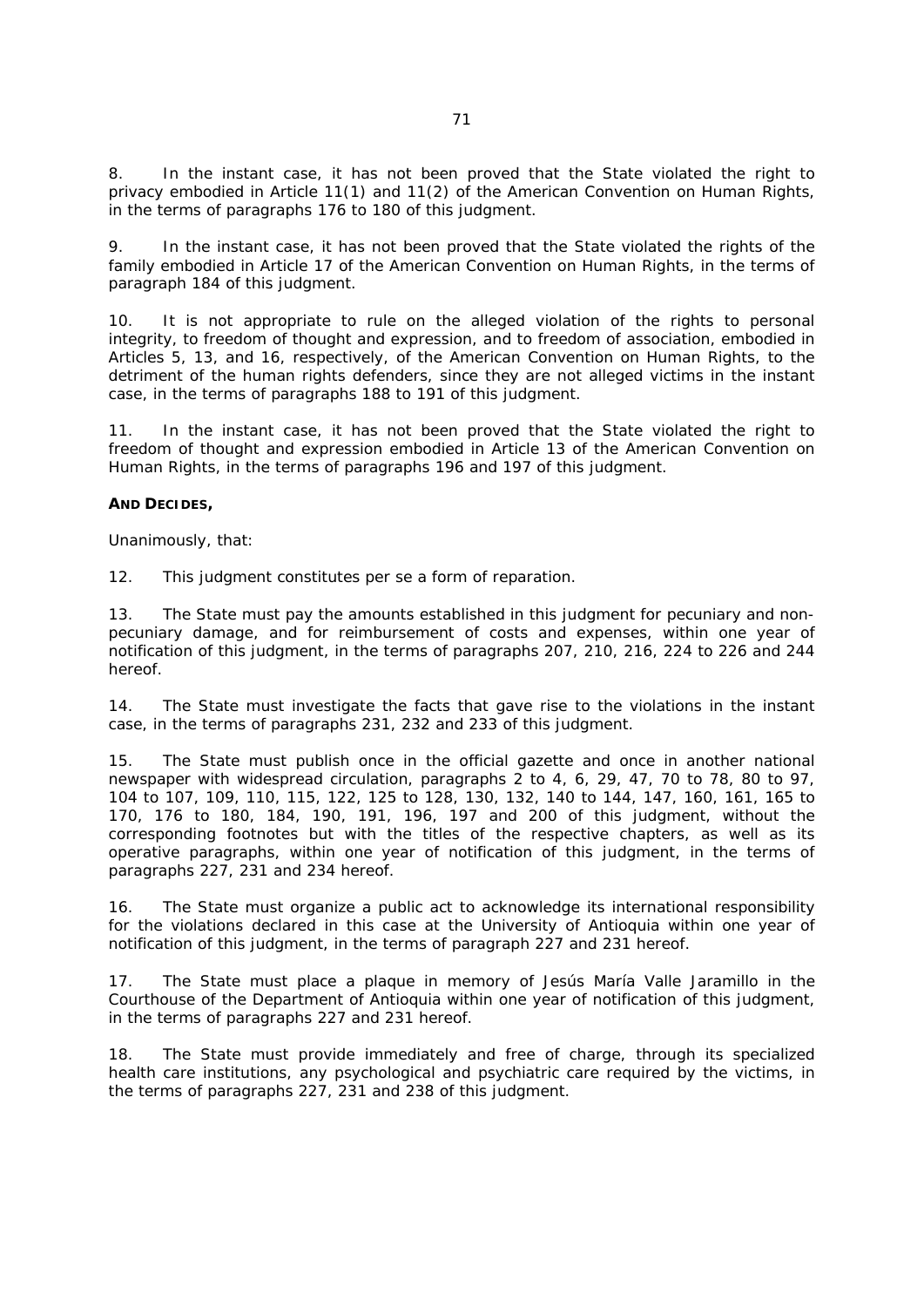19. The State must grant Nelly Valle Jaramillo and Carlos Fernando Jaramillo Correa an educational grant to study or train for a profession, within one year of notification of this judgment, in the terms of paragraphs 227 and 231 hereof

20. The State must guarantee the safety of Carlos Fernando Jaramillo Correa should he decide to return to Colombia, in the terms of paragraph 227 and 231 of this judgment.

Judge Sergio García Ramírez informed the Court of his concurring opinion, which is attached to this judgment.

Done, at San José, Costa Rica, on November 27, 2008, in Spanish and English, the Spanish text being authentic.

> Cecilia Medina Quiroga President

Diego García-Sayán Sergio García Ramírez

Manuel F. Ventura Robles Leonardo A. Franco

Margarette May Macaulay **Rhadys Abreu Blondet** 

Pablo Saavedra Alessandri **Secretary** 

So ordered,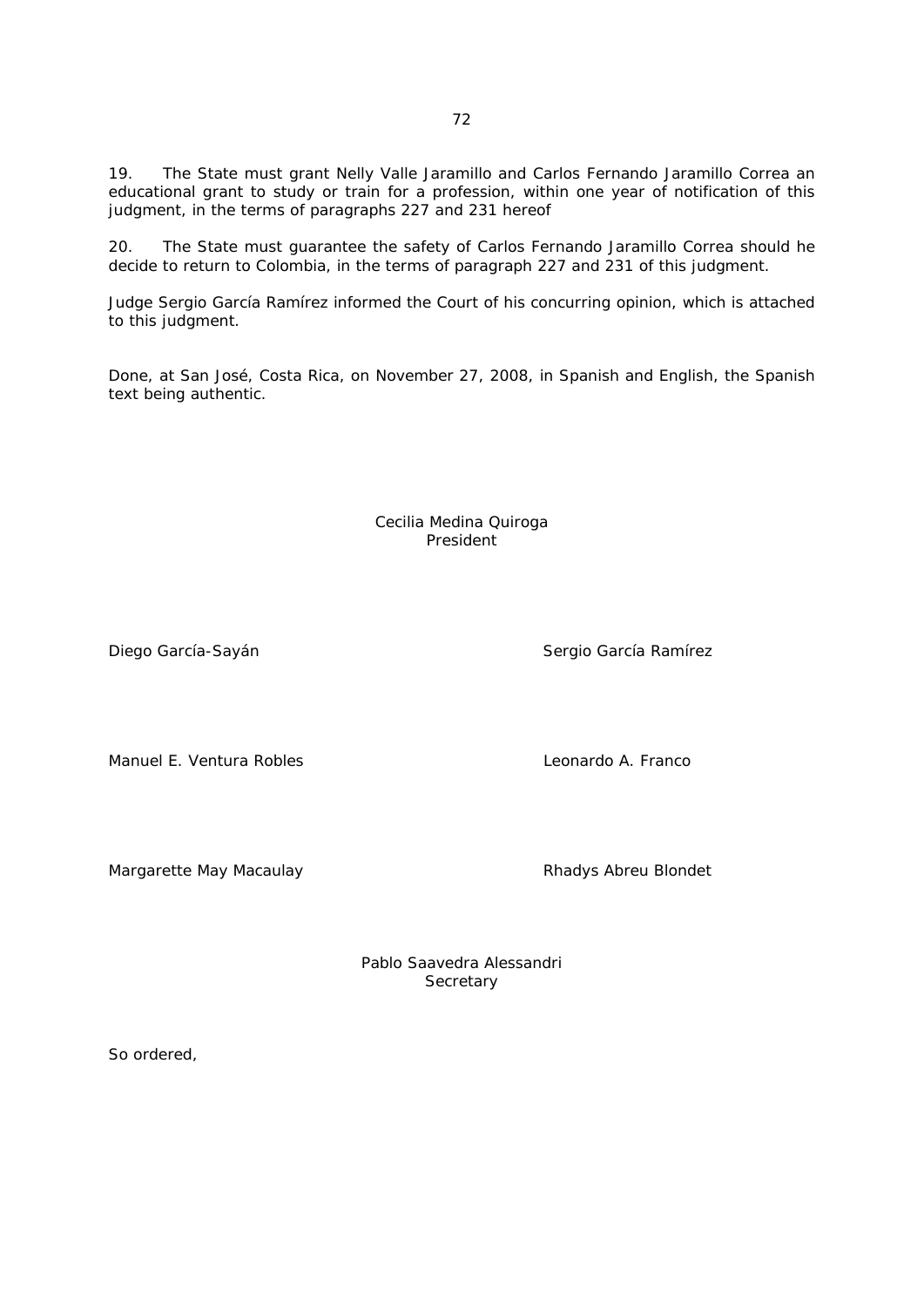Cecilia Medina Quiroga President

Pablo Saavedra Alessandri Secretary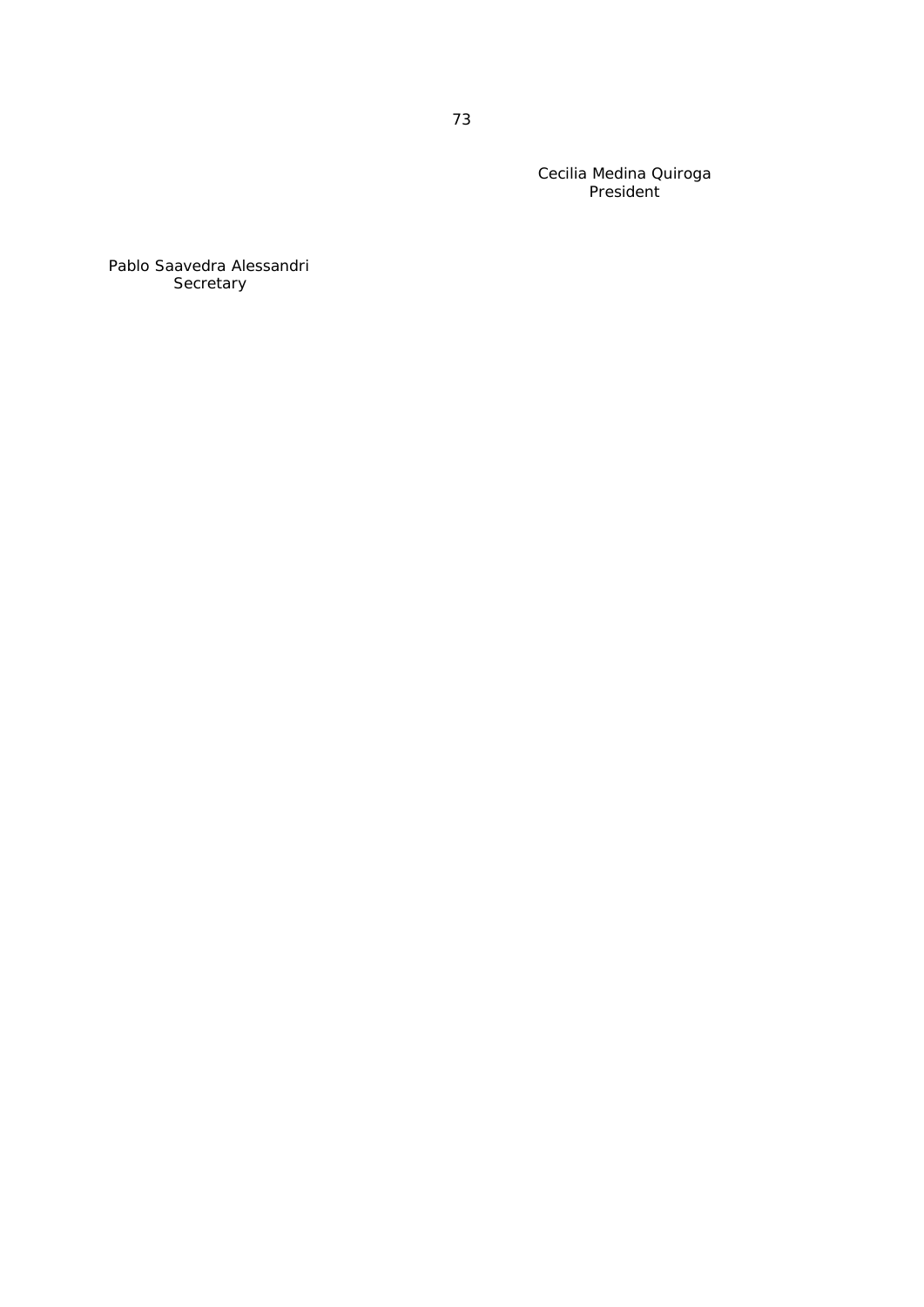## **CONCURRING OPINON OF JUDGE SERGIO GARCÍA RAMÍREZ RELATING TO THE JUDGMENT OF THE INTER-AMERICAN COURT OF HUMAN RIGHTS IN THE CASE OF** *VALLE JARAMILLO ET AL.* **OF NOVEMBER 27, 2008**

1. In its judgment of November 27, 2008, in the case of *Valle Jaramillo et al.* (Colombia), the Inter-American Court of Human Rights made considerable progress in formulating criteria on relevant matters relating to criminal proceedings, from a human rights perspective, which it had previously approached restrictively and which it is now examining in greater detail and depth. They relate, above all, to two issues: (a) the definition of the so-called "reasonable time" for concluding the proceedings and the definition of certain situations relating to this; an issue that has frequently been submitted to the consideration of the Inter-American Court in relation to the delays that occur in domestic proceedings, and (b) the victim's role in ordinary criminal proceedings; an important issue when we consider that the violations perpetrated give rise to the State's obligation to provide justice, which introduces a new scenario involving actions and rights that are of vital interest to the victims of those violations.

## I. *Reasonable time*

2. Regarding reasonable time, up until now, the Inter-American Court had followed the criteria adopted by the European Court of Human Rights, which evidently provides a useful frame of reference with regard to the issues that must be considered in relation to the reasonableness of the time invoked in the context of due process of law. On this question, both Courts cite three relevant factors: the complexity of the matter being tried, the activity of the court hearing the case, and the procedural conduct of the litigant. In other words, one element relating to the very nature of the facts being heard and of the proceedings during which this consideration takes place; and two elements relating to the conduct of the procedural subjects (or, more broadly, of the subjects who intervene in the proceedings, because, in this regard, acts or omissions of the Police or of the Attorney General's Office (*Ministerio Público*) could be involved, in addition to those of the court). I have examined these aspects in several separate and concurring opinions relating to judgments handed down by the Inter-American Court, in the terms I will cite below.

3. The Inter-American Court does not usually provide its own definition of this determinant information for weighing the reasonableness of the time in a case. In my separate opinion in the case of *López Álvarez* (Honduras), which concluded with a judgment of February 1, 2006, I attempted to describe it as set out below. With regard to the complexity of the matter, the Court, which verifies the compatibility between the State's conduct and the provisions of the Convention – in other words, it is the organ that monitors the "conventionality" – should explore the *de jure* and *de facto* circumstances of the case. The legal analysis may be relatively simple, once the facts on which the litigation was based are established, but they can be extraordinarily complex and difficult to prove, and the collection of evidence may be prolonged or complicated, costly, hazardous or belated. The contrary may also occur: the relative clarity and simplicity of the facts, compared to acute difficulty in their legal assessment or definition; opposing opinions, changing case law, vague legislation, motives that can be understood in different ways or that differ.

4. When analyzing this issue, it also appears necessary to consider the number of briefs that are submitted during litigation. Often, not just one, but multiple briefs are submitted in a dispute, all of which must be examined and clarified. It is also necessary to take into consideration the number of participants mentioned in the briefs and in the procedural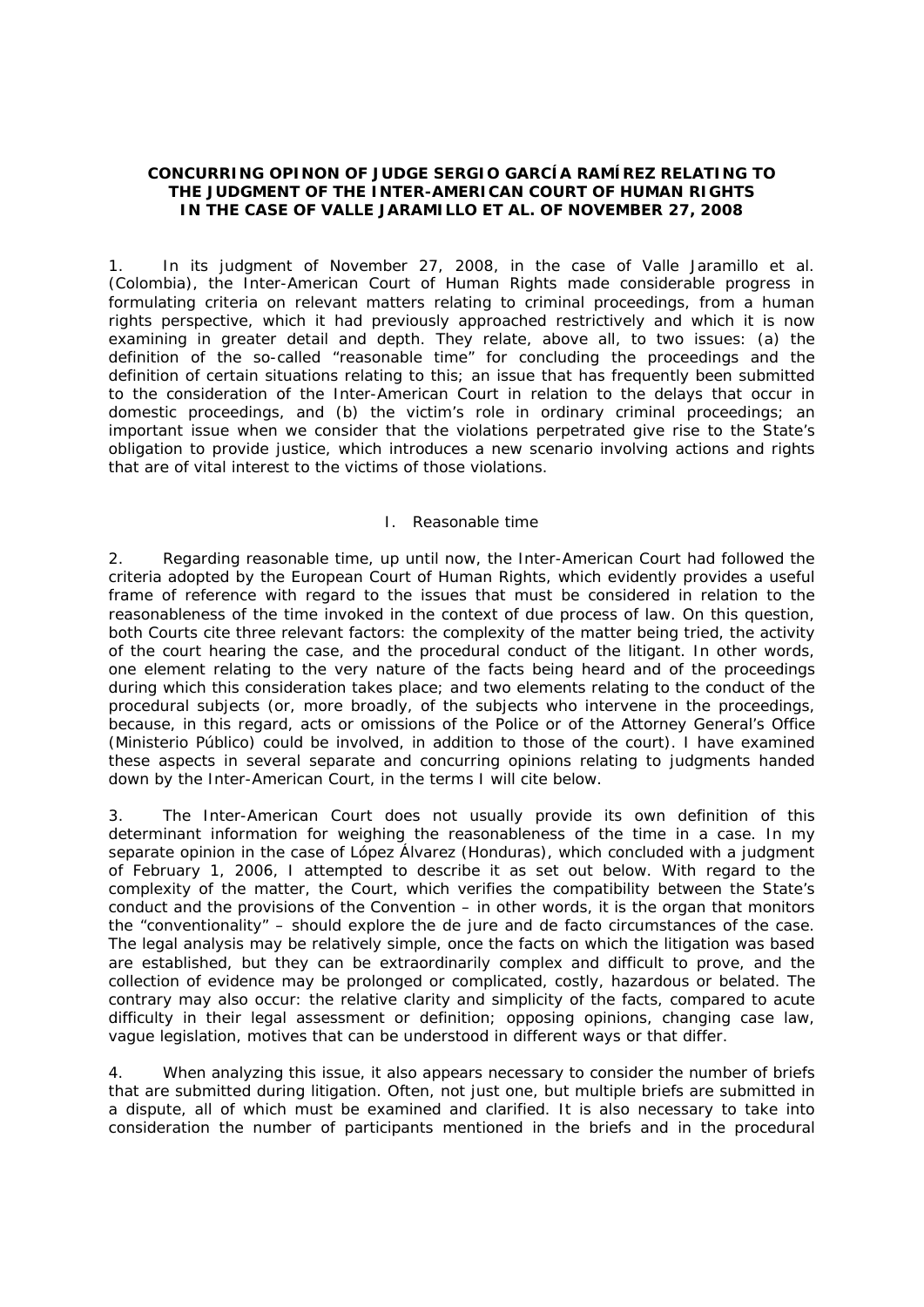processes, with their respective positions, their rights, the interests they bring to the proceedings, their motives and expectations. Furthermore, the conditions in which the case is examined must be borne in mind, because it may be heard under the pressure of different types of contingency, ranging from natural to social.

5. The procedural conduct of the interested party may be the determining factor in the prompt or delayed attention to the dispute. I refer to the activity in the proceedings and, in this regard, to the procedural activity, but it is also necessary to consider the activity – or, better still, the conduct: active or omissive – in other areas, if it transcends the proceedings or has an influence on them. It may be that, in order to defend his rights, the individual uses a wide range of the instruments and opportunities that the law makes available to him, such as appeals or other mechanisms, which delay the decision on merits. It is also necessary to be on guard against the possibility that an individual dispenses with actions to defend himself in order to move forward promptly or following supposed criteria of rationality in the opinion of distant or interested observers. The Court must distinguish prudently between the acts and omissions of the litigant – well or badly advised – to defend himself, and those whose only purpose is to create delays. Obviously, it is not a matter of transferring to the accused, who is defending himself, the responsibility for the delays in the trial and, consequently, for violation of the reasonable time that prejudices him.

6. In relation to the conduct of the court – although, it would be preferable to refer, in general, to the conduct of the authorities, because it is not only the court that functions in the name of the State – the activity exercised with justifiable caution and reflection should be distinguished from the activity performed with excessive parsimony, exasperating slowness and excessive ritual. What is the possible conduct or performance of a court (or, more broadly, of an authority) genuinely dedicated to deciding the disputes submitted to it, and that of a court that sidetracks its energy while the accused await rulings that are never handed down?

7. In this regard, the deficit of courts, the complexity of outdated procedural systems, and the overwhelming workload are relevant factors, even as regards courts that make a real effort to be productive. It is necessary to be aware of these factors; nevertheless, none of them should impair the rights of the individual and prejudice him. An excessive workload cannot justify the failure to respect reasonable time, which is not a balance between volume of domestic litigations and number of courts, but rather an individual reference for a specific case. All those shortcomings become obstacles, ranging from severe to insurmountable, to access to justice. Does the impossibility of having access to justice because the courts are overloaded with cases or have frequent legal holidays no longer violate rights?

8. Furthermore, in the same opinion in the *López Álvarez* case – and in others that I will mention below – I indicated that it was necessary to expand the analysis of the reasonable time and examine the possibility of incorporating other elements that merited analysis into this concept – in order to assess respect for or failure to respect due process. In the said opinion, I stated: "it seems possible that the complexity of the matter that motivates the process, the behavior of the interested party –in this case, the defendant—and the acts of the authority may not be enough to provide a convincing conclusion of the undue delay, that violates or puts the judicial rights of the subject in grave danger. Thus the appropriateness, in my opinion, of exploring other elements that complement, but do not substitute them, for the determination of a fact – the violation of the reasonable time — for which there are no quantitative universally-applicable boundaries."

9. Then I mentioned "as a possible fourth element to be considered in estimating a reasonable time, what I called the '*actual impairment of an individual's rights and*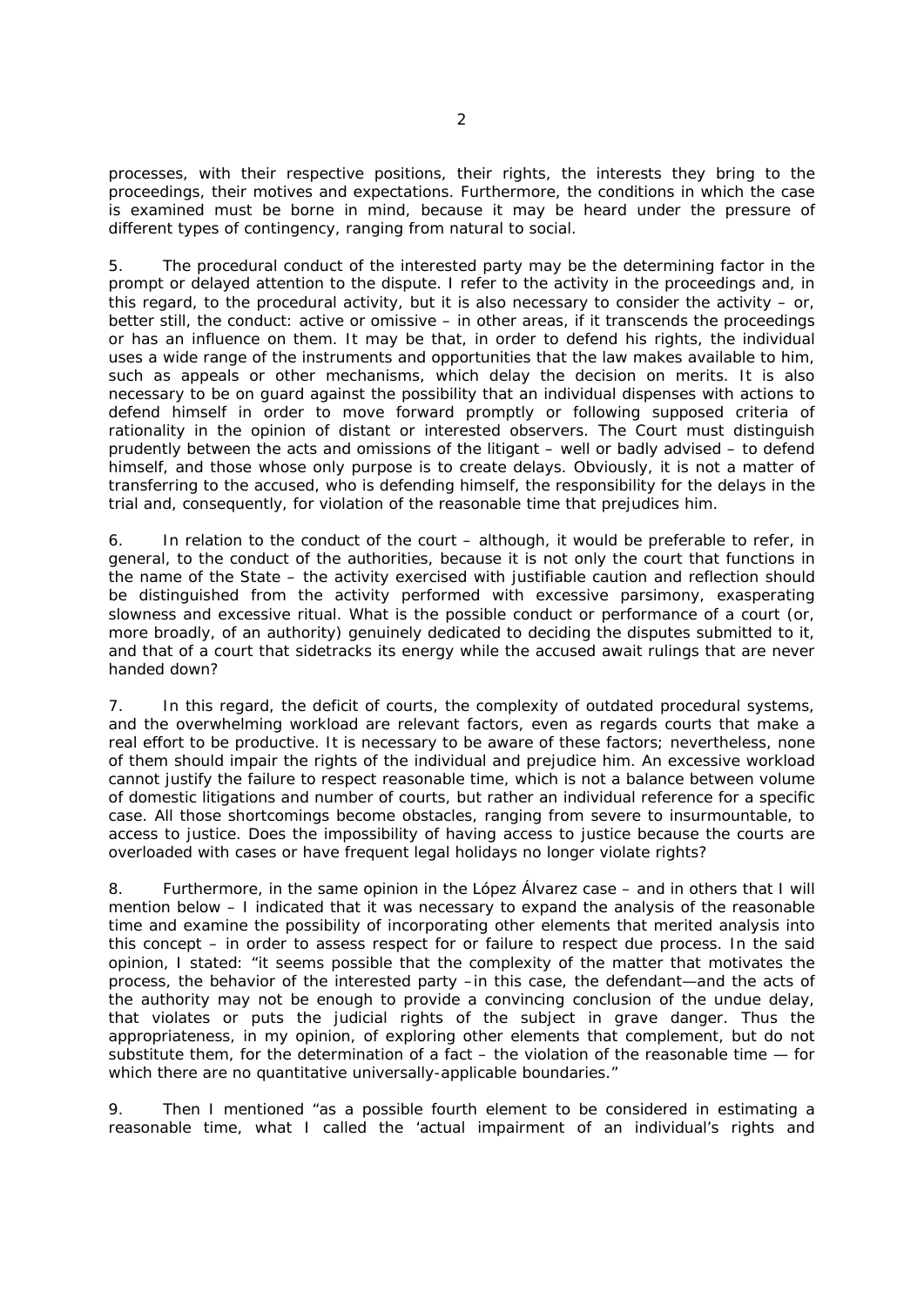*obligations caused by the proceedings – that is, his judicial situation*.' It is possible that the latter could have little relevance on this situation; if this is not so, that is, if the relevance increases, until it is intense, it would be necessary, for the sake of justice and security, both seriously threatened, that the process be more diligent so that the subject's situation, which has begun to seriously affect his life, may be decided in a short time – 'reasonable time.' The impairment must be real, not simply possible or probable, eventual or remote."

10. I added: "I am aware that these concepts do not have the precision I would want, as in the case of others provided for the analysis of the reasonableness of the time period: complexity of the matter, behavior of the interested party, behavior of the judge. Certainly this is information subject to a reasoned examination; references that must be assessed as a whole, within certain circumstances that are not the same in all cases. The reasonableness of the time period will be inferred from this totality and the assessment of the Court will be supported, in each case, by the excess incurred in and the violation committed."

11. I again referred to this issue in my opinions relating to the judgments in the *Sawhoyamaxa* (Paraguay) case, of March 29, and the *Ituango Massacres* (Colombia) case, of July 1, 2006. Finally, in the judgment in the case of *Valle Jaramillo et al.,* the Inter-American Court has expanded its consideration of reasonable time and incorporated the elements to asses it that I suggested in the personal opinions mentioned above. This acceptance is based on the conviction that, in addition to the factors established by European case law and incorporated by inter-American case law – or together with them – it is essential to assess the greater or lesser harm caused by the time - also greater or lesser – that elapses in the processing and deciding of a dispute or in the definition of an obligation or a right.

12. At times, when weighing the harm, the time elapsed is irrelevant; in others, it is very detrimental to the victim. Consequently, the other elements used to assess reasonableness – complexity of the matter and conduct of authorities and private individuals – should also be examined in light of the prejudice that is being caused to the victim. Time does not elapse equally for everyone, and the elements usually taken into consideration to establish the reasonableness of time do not affect everyone in the same way. I realize that it is possible to identify weaknesses in this argument, but I also maintain that the inclusion of this new item of information helps improve the definition of reasonable time and give greater precision to the concept.

13. I must emphasize that it is not my purpose to replace the elements of traditional legal doctrine and concentrate all the consequences of measuring reasonable time on the harm caused; on no account. Nor have I suggested that a lack of appreciable harm legitimates the passage of time, whatsoever the length, and absolves the State of responsibility as regards due process; on no account. I am merely suggesting the pertinence of looking at the traditional elements of measurement also – and only, also – from the optic or the perspective of the actual harm that the passage of time causes to the victim. This constitutes an additional factor in the assessment, which should be combined with the other factors considered to measure the reasonableness of the elapsed time.

14. This idea has now been introduced into the Inter-American Court's case law as of this judgment handed down in the case of *Valle Jaramillo et al.* Indeed, it enhances the examination of the time period and enhances the decision adopted by the Court in this regard, when it states: "The Court has established that three elements must be taken into account in order to determine whether the time is reasonable: (a) the complexity of the matter; (b) the procedural activity of the interested party, and (c) the conduct of the judicial authorities. In addition, the Court finds it pertinent to clarify that, in this analysis of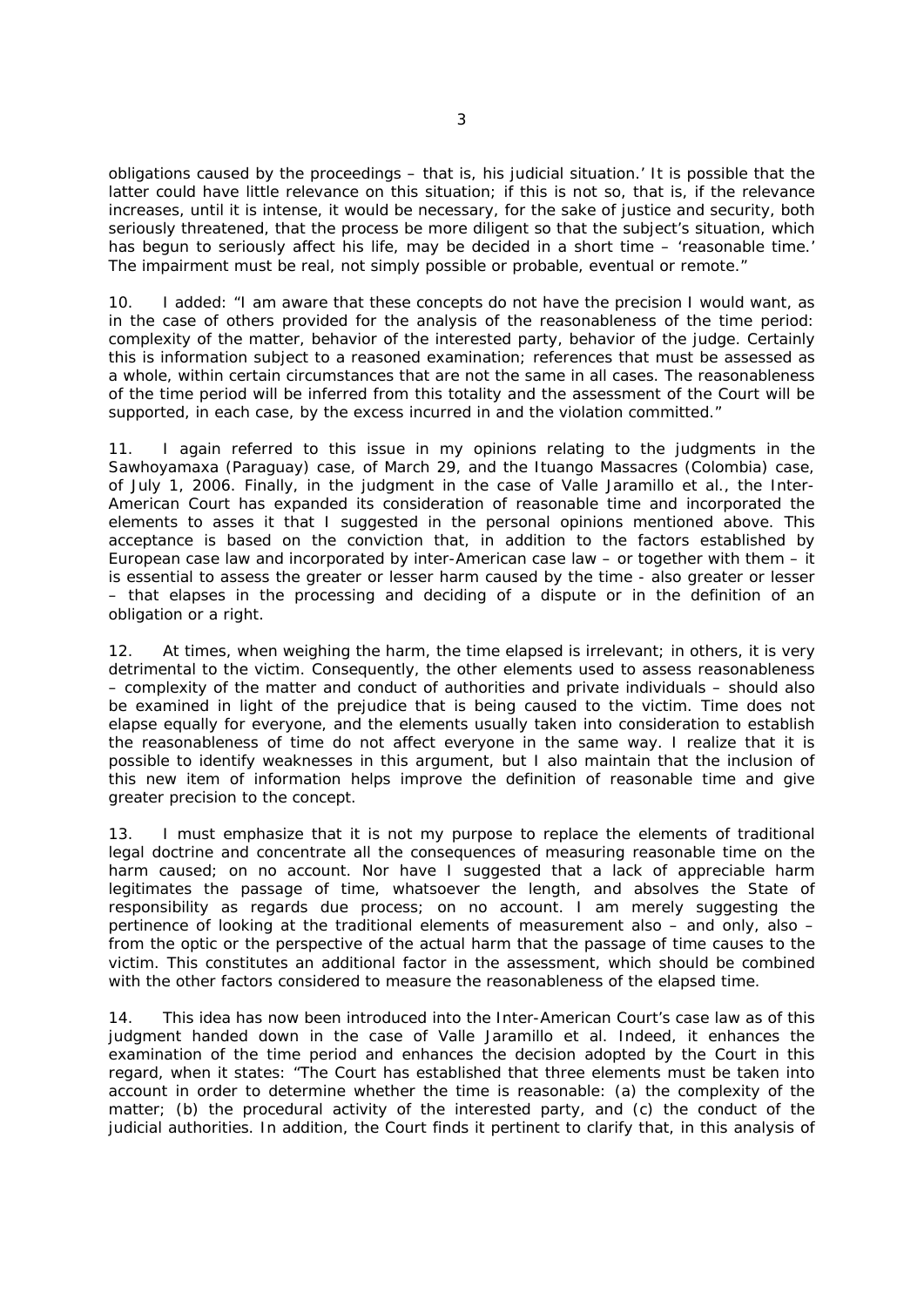reasonableness, the adverse effect of the duration of the proceedings on the judicial situation of the person involved in it must be taken into account; bearing in mind, among other elements, the matter in dispute. If the passage of time has a relevant impact on the judicial situation of the individual, the proceedings should be carried out more promptly so that the case is decided as soon as possible*"* (para. 155). This progress in inter-American case law paves the way towards new modifications on an important issue that is submitted with increasing frequency. The high incidence of this issue in the cases submitted to the consideration of the European Court of Human Rights should also be recalled.

## II. The victim's role in the proceedings

15. I am not referring here to the procedural activity of the victim in the international proceedings based on possible human rights violations, but rather to his participation or that of his representatives – the procedural legitimation – in the domestic proceedings to investigate the violations perpetrated, which lead to the identification of those responsible, the respective prosecution, and the corresponding judgment. The Inter-American Court has often dealt with this legitimation and has reminded the States of the pertinence, pursuant to the American Convention on Human Rights, of providing opportunities for the victim to intervene in the domestic proceedings leading to compliance with what has been called the "obligation to provide justice" – inherent in the State's obligation to ensure the exercise of human rights (Article 1(1) of the American Convention) – which has special relevance as regards criminal justice, although it evidently includes, or may include, other types of justice (disciplinary, administrative or civil).

16. If we examine the Court's case law on this matter, we will conclude that the victim's participation, invoked by the Court, is based on the right of access to justice and to judicial protection (embodied in Article 8(1) of the Pact of San José) – a right that corresponds to everyone and, in particular, to those for whom a legally-protected interest or right to which they are entitled has been violated unfairly – in order to determine their rights, and also, if applicable, any obligations they may have. The procedural participation (*lato sensu*) of the victim (or his representatives) reflects the victim's right to know the truth about what happened; that is, the conditions or characteristics of the violations perpetrated and the corresponding responsibilities, and these are the object of the domestic investigation. It also includes the victim's right to reparation of the damage caused. In brief, the justification for the victim's participation is threefold, and this has now been specifically included in the judgment in the case of *Valle Jaramillo et al.*: *"*access to justice, knowledge of the truth about what happened, and obtaining fair reparation*"* (para. 233).

17. This same examination of inter-American case law on the matter, allows us to see that the Court has understood that this participation by the victim – in other words, the scope of his legitimation – must be expanded and adapted to domestic law and international law. Evidently, domestic provisions must be compatible with the guiding principles of international human rights law, which the State has undertaken to comply with by means of an explicit sovereign decision, in the terms of Articles 1 and 2 of the American Convention. After all, we are dealing here with concentric circles of protection or concurrent elements in the establishment of a single procedural framework.

18. Nevertheless, in my opinion, our case law has not been sufficiently precise about the required content and characteristics of the victim's procedural intervention. It must obviously be broad-ranging as I have mentioned, and not insignificant, symbolic, ineffective and illusory – a minimization resulting from an extreme version of the punitive powers of the State with its powers to exclude extended to all procedural acts – and must be subject to the domestic legal system and to international precepts. At times it has been understood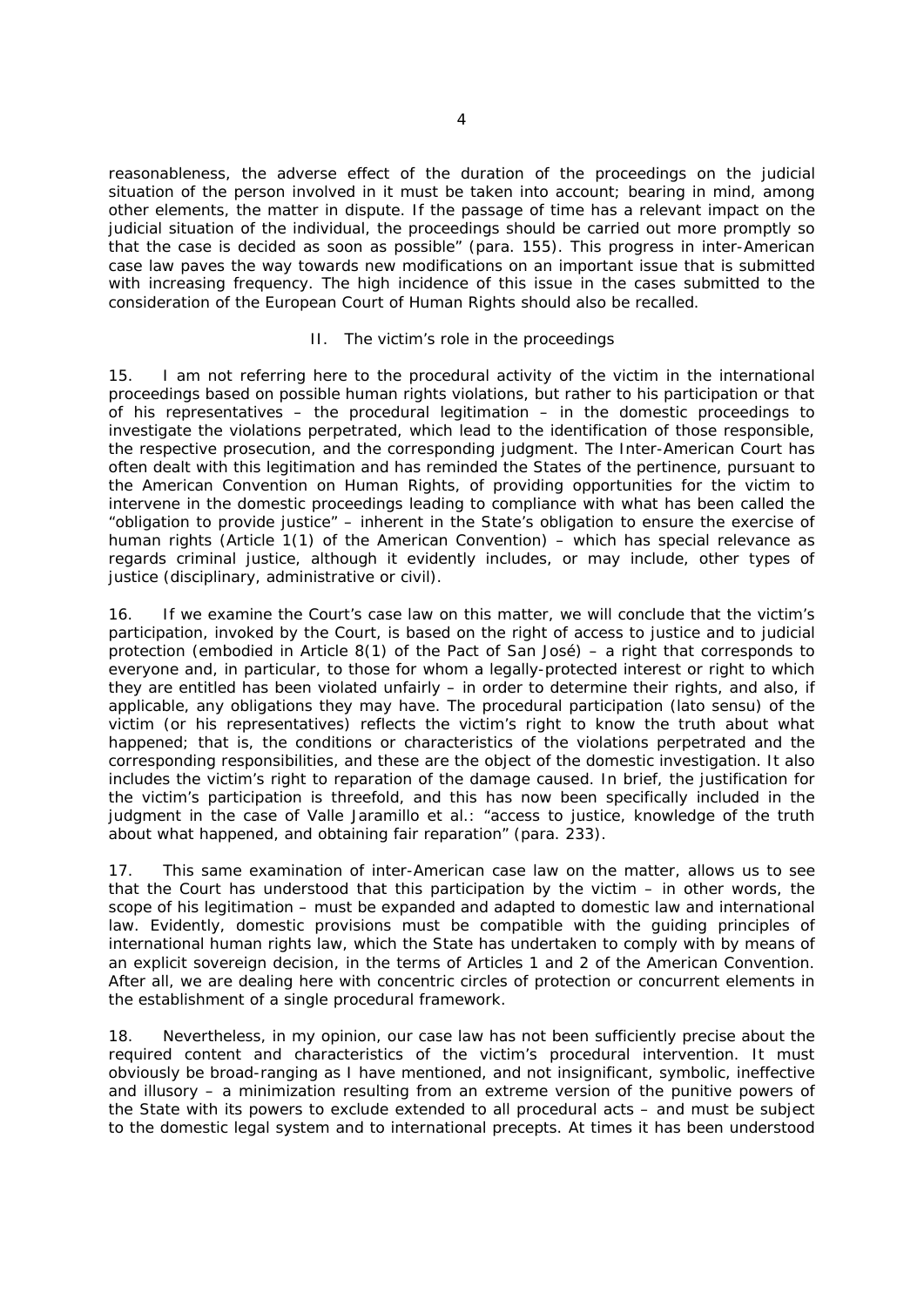– erroneously, in my opinion – that compliance with domestic law supposes that this can establish, on its own, the scope of the intervention that could result in a denial of effective intervention and a return to symbolic participation; and this, in effect, implies the exclusion of the person who is the substantive party – a party in the substantive connection created by the offense – although not necessarily a procedural party, with the capacity to act The extreme example of this converts the victim into a stranger or, at most, a witness in his own case. I will return to this matter in another paragraph of this opinion.

19. The Court's case law needed to define further the form of the victim's participation in the domestic proceedings, without reaching the point where it empowered him to conduct the criminal action – a matter that must be regulated in the domestic sphere; in other words, without granting him the capacity of a full party in the proceedings, displacing the Prosecutor General's office or being a party with the latter in the prosecutorial function it has traditionally performed in numerous countries and for an extensive series of offenses. In the judgment in the case of *Valle Jaramillo et al.*, which this opinion, accompanies, the Court makes headway in establishing a reasonable and effective profile for the victim's participation, which gives effect to the right that inter-American case law has recognized to him for some time.

20. The Court's judgment in this case specifies, with sufficient precision, the activities that the victim and his representatives (whether or not they are next of kin) can carry out in the proceedings. Thus, it chooses to refer to each sector of activities, instead of using, as it has until now, more general terms that may be ambiguous and not clarify, as necessary in the case of procedural actions, their content, the moment when they occur, their possible consequences (according to their nature), etc. It alludes to "*submit pleas and motions, receive information, offer evidence, formulate arguments and, in brief, assert their interests."* It is thus that the very general phrase used by the Court: "full access and capacity to act" is given substance – and practical applicability. There is, evidently, a reference point for these activities, which I will refer to below, which embodies the victims' rights and helps to explain their significance and purpose to the interpreter and the enforcer of the law, and which should be taken into consideration when assessing its meaning and pertinence: access to justice (in the sense of Article 8(1) of the Convention), knowledge of the truth, and fair compensation (para. 233), as I stated above.

21. According to this paragraph 233 of the judgment, which establishes basic principles in this regard, the victim – and his representatives – may submit pleas and motions, offer evidence and formulate arguments; in other words, they may request what they need to meet their interests, draw the court's attention to matters relating to this, and ask for the corresponding rulings. These powers should not be confused with conducting the criminal action, although this could be placed in the hands of the victim, if national law so decides, based on certain internal decisions relating to criminal policy that have consequences for the procedural system.

22. Moreover, victim and representatives can receive information – and not merely "be pending," passively, on information that others decide to give them. To the contrary, they can require it in the exercise of procedural powers – on substantive and procedural aspects of the proceedings in which they are actors. They can also offer evidence: it is understood that this is offered in order to support their participation, and thus the evident relevance of any admissible probative elements that help prove facts and responsibilities before the different authorities who intervene in the proceedings and whose decisions influence their development and conclusion. They are authorized to formulate arguments; that is, to state their position on the facts and the latter's legal significance, which includes the pertinence of the prosecution and the legal consequences of the offense committed – if applicable. And